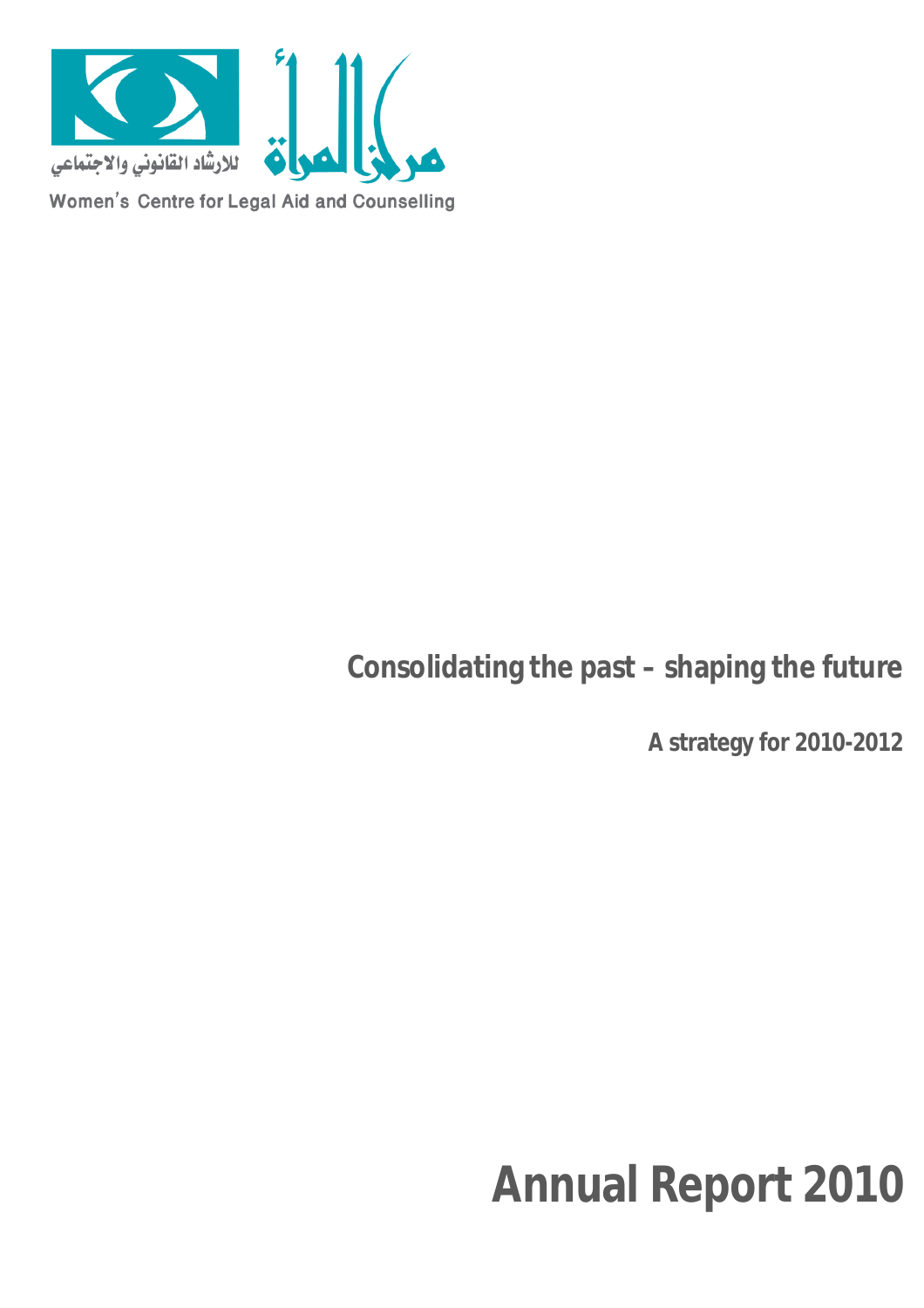# **Annual Report 2010**

# **Table of Contents**

| Strategic Goal 1: To contribute to the development of both a legislative environment and specific                                                                                        |
|------------------------------------------------------------------------------------------------------------------------------------------------------------------------------------------|
| Strategic goal 2: To contribute to raising awareness within Palestinian society regarding gender issues                                                                                  |
| Strategic goal 3: To extend, improve and provide services to women suffering discrimination or                                                                                           |
| Strategic goal 4: To document violations of women's human rights and to disseminate this<br>information through reports and position papers locally, regionally and internationally.  65 |
| Strategic goal 5: To enhance WCLAC's own abilities, performance and sustainability. 74                                                                                                   |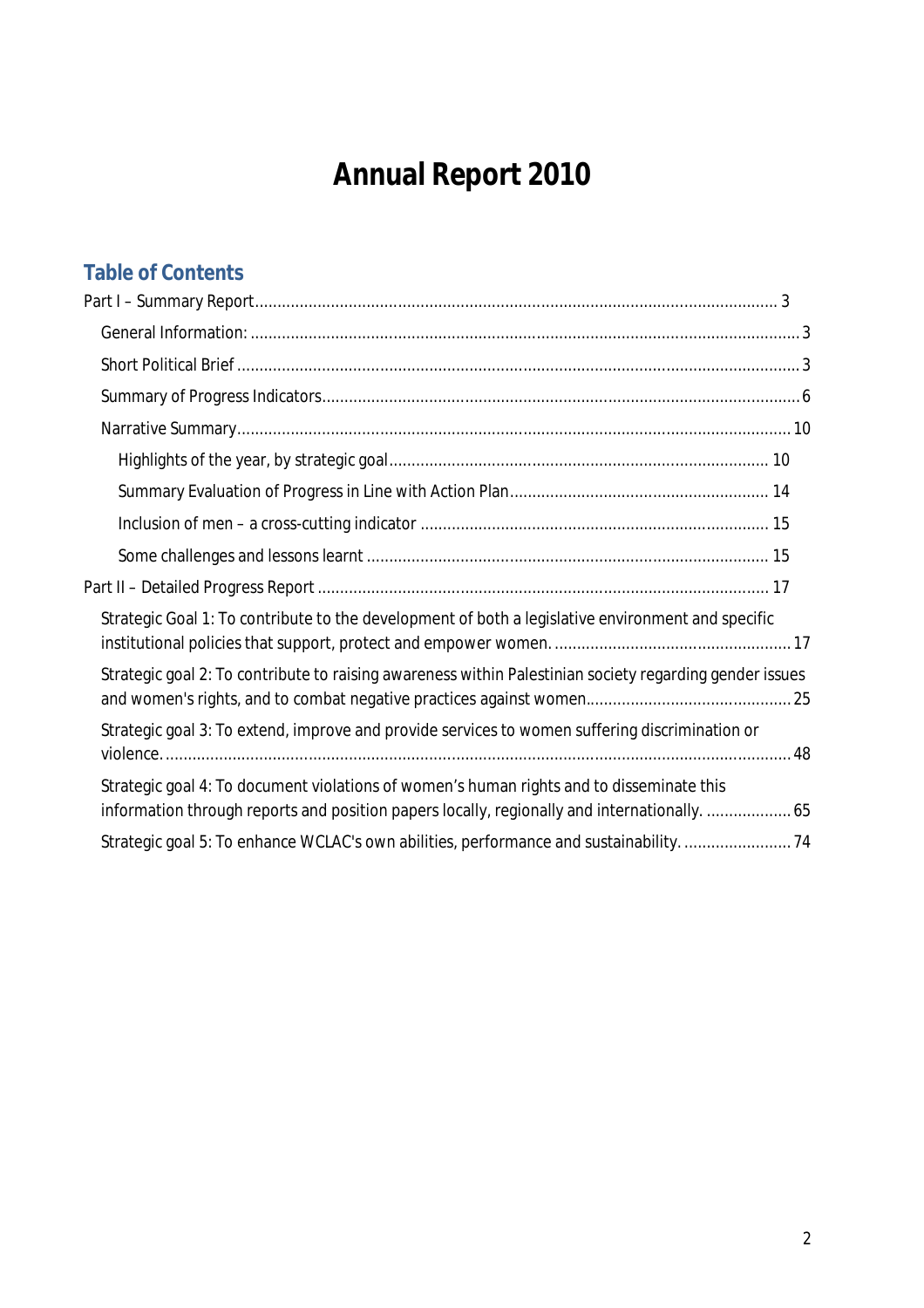# **Part I – Summary Report**

# *General Information:*

Name of NGO: Women's Centre for Legal Aid and Counselling (WCLAC) Reporting period: 1 January 2010 – 31 December 2010 Date of last report: 12 August 2010 Date of this report: 1 March 2011

# *Short Political Brief*

During the year 2010, the political situation in the occupied Palestinian Territory was marked by ongoing stasis – to the point of breakdown – in the Israel-Palestine peace talks. This was in addition to the continued adjournment of the Palestinian Legislative Council (PLC) and the postponement of municipal elections in June.

### International

In May, headlines were dominated by the Israeli killing of around nine people on board Mavi Marmara – part of the Gaza Freedom Flotilla. The Israeli actions relating to the flotilla led to increased tension between the Turkey and Israel. News reports for much of the year suggest Israel-Lebanon relations are at a state of heightened tension; while Israel's relationship with most other countries are marked by a lack of any substantive peace. $^{\rm 1}$ 

### Gaza blockade

Possibly due to the increased advocacy attention brought by the Flotilla, Israel did change the nature of restrictions on items entering Gaza, increasing the range of items which are permitted. However, a large number of restrictions continue, including restriction on freedom of movement.

#### Municipal elections cancelled

In June, municipal elections for the occupied Palestinian territory, scheduled for July 2010, were cancelled. The Ministry of Local Government in the West Bank linked the decision to the need to "pave the way for a successful end to the siege on Gaza and for continued efforts at unity", and that it came in response to requests from some Arab nations and Arab nations and a number of "friends in the world."<sup>2</sup> The decision

<sup>&</sup>lt;u>.</u><br><sup>1</sup> For example: BBC News "Tensions between Lebanon and Israel at high levels" 30 June 2010 <u>http://www.bbc.co.uk/news/10462490</u> (accessed 28 July 2010)

 $^2$  Ma'an News Agency "PA: Elections cancelled for the sake of Gaza" 10 June 2010 http://www.maannews.net/eng/ViewDetails.aspx?ID=291120 (accessed 25 Jan 2011)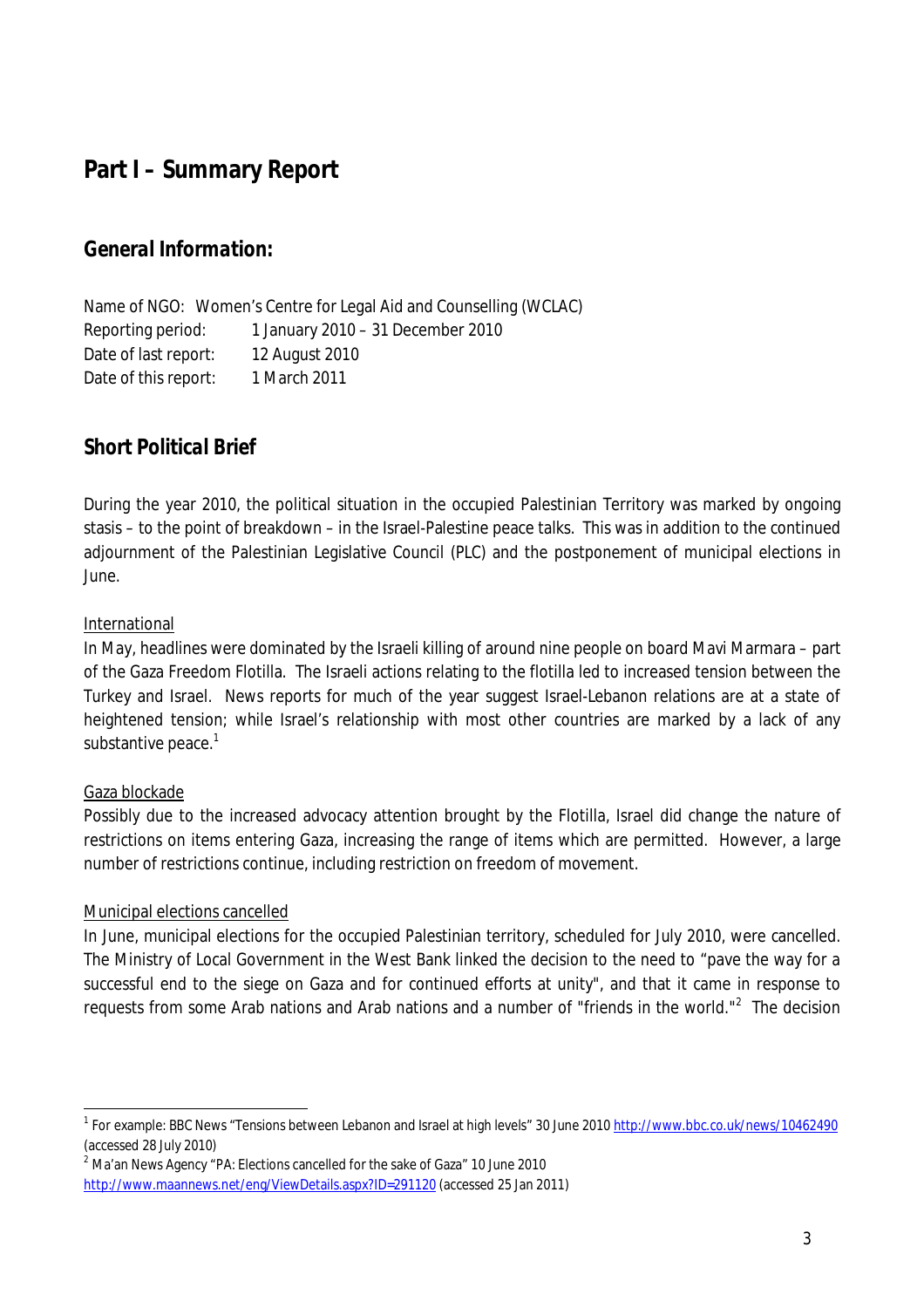was met with condemnation from a number of civil society organisations and protests were held condemning the decision. $^3$ 

# US led peace talks

Proximity talks between Israel and Palestine have apparently led nowhere through the year. In September, US-led direct talks recommenced only to fall apart within a few weeks as the so-called settlement freeze came to an end in late September. The settlement freeze, in any case, had not applied to East Jerusalem, nor to advancing planning processes, nor to continuing constructing numerous buildings without permits in the illegal settlements. $4$ 

# Palestinian national reconciliation

In addition to protests against the postponed elections, meetings and demonstrations have been held opposing the weak negotiating position perceived in the September peace talks. $^5\,$  In a worrying development PA forces quashed a diverse meeting discussing recent political developments concerning Palestinian negotiations with Israel.<sup>6</sup> Reportedly, the meeting was infiltrated and surrounded by plain-clothes General Intelligence (GI) officers who confiscated recording equipment and assaulted at least one human rights worker documenting the event.<sup>7</sup>

A protest against the threat to opposition politics the following week was overshadowed by the killing of four illegal settlers in the Hebron area, for which Hamas claimed responsibility.<sup>8</sup> Following the killings, sources reported a wave of arrests – an unconfirmed figure of 300 opposition members arrested – leading Hamas to denounce the leadership of the Palestinian Authority in the West Bank.<sup>9</sup> However, despite this and other flashpoints, reconciliation negotiations between Hamas and Fateh continued but as yet no significant results.<sup>10</sup>

# Political developments and their impact on women

In our analysis, WCLAC seek to recognise and highlight the interrelation between developments in the public sphere and their impacts on women's lives in the private sphere. One area of grave concern is the relentless pressure on occupied East Jerusalem – an area publicly exempted from the settlement freeze and blighted

 $\overline{a}$  $^3$  Palestine News Network "Protest against suspension of elections" 18 July 2010

http://english.pnn.ps/index.php?option=com\_content&task=view&id=8522 (accessed 25 Jan 2011)

<sup>4</sup> Peace Now "The Settlements Moratorium – A six month accounting" in Settlements in Focus, 14 June 2010,

http://peacenow.org/entries/settlements\_moratorium\_six-month\_accounting (accessed 25 Jan 2011); and Michael Sfard

<sup>&</sup>quot;Settlements and Occupation: an Israeli Legal Perspective" in New America Foundation 15 July 2009

http://www.newamerica.net/events/2009/settlements\_and\_occupation (accessed 28 July 2010);

 $^5$  Ma'an News Agency "Protests against talks continue in Ramallah" 1 September 2010

http://www.maannews.net/eng/ViewDetails.aspx?ID=312449 (accessed 25 Jan 2011)

<sup>&</sup>lt;sup>6</sup> Al-Haq "Suppression of Freedom of Expression and Assembly and Attacks on Human Rights Defenders by Palestinian Security Services" 25 August 2010 http://www.alhaq.org/etemplate.php?id=540 (accessed 25 Jan 2011)

<sup>&</sup>lt;sup>7</sup> Al-Haq "Suppression of Freedom of Expression and Assembly and Attacks on Human Rights Defenders by Palestinian Security Services" 25 August 2010 http://www.alhaq.org/etemplate.php?id=540 (accessed 25 Jan 2011)

 $^8$  The Guardian "Four Israeli settlers shot dead on eve of White House talks" 31 August 2010

http://www.guardian.co.uk/world/2010/aug/31/israelis-shot-dead-west-bank?INTCMP=SRCH (accessed 26 Jan 2011)

<sup>9</sup> Al-Jazeera "Hamas warns PA over recent arrests" 11 September 2010

http://english.aljazeera.net/news/middleeast/2010/09/201098115340649915.html (accessed 26 Jan 2011)

<sup>&</sup>lt;sup>10</sup> International Crisis Group "Crisis Watch Database: Israel/Palestine" 1 December 2010 http://www.crisisgroup.org/en/publicationtype/crisiswatch/crisiswatch-database.aspx (accessed 26 Jan 2011)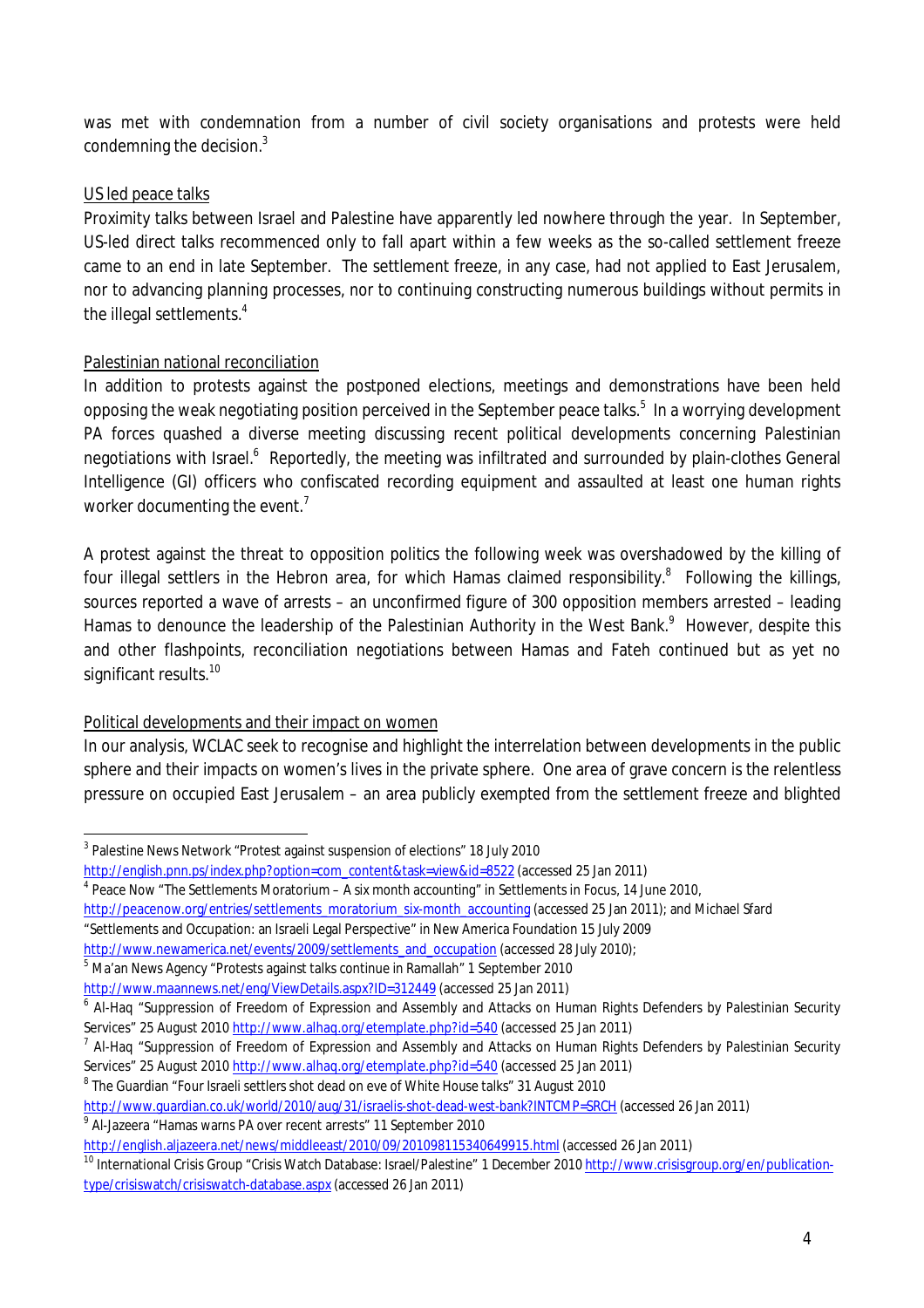by evictions and the threat of eviction all year. Pressure Palestinian families in East Jerusalem has been relentless throughout 2010, with acute impact on women caused by multiple factors including the shrinkage of the private sphere. While pressure has been particularly acute in Sheikh Jarrah and Silwan neighbourhoods, equally, demolitions and evictions have been widespread.<sup>11</sup> Another group made particularly vulnerable by Israeli policies has been the Bedouin, with numerous constructions being destroyed throughout the year, including in the highly threatened Jordan Valley area of the OPT.<sup>12</sup>

#### Women's and family insecurity increased by Military Orders and occupation practices

One potentially major encroachment on the lives of Palestinians in the public sphere has been the passage into force of Military Orders 1649 and 1650 on 13 April 2010. The orders introduced further threat for the arrest, detention and deportation for Palestinians living in Israel and under military occupation. The military orders dramatically broaden the existing definition of "infiltration" in the occupied West Bank, criminalizing and subjecting to deportation every person present there.<sup>13</sup> Even without the use of these military orders, deportations to Gaza have been ongoing, resulting in the huge disruption of individuals' lives and the disruption to family life and families' security.<sup>14</sup> The impact on family life has a distinct impact on the lives of women, who suffer the double bind of Israeli actions dramatically changing their family circumstances, while social conservatism demands they maintain cultural norms of a particular femininity, domesticity and containment within the private sphere.

# On-going crimes related to honour (femicide)

WCLAC was shocked and appalled by a spate of femicides early in the year – six cases were reported to WCLAC within the first two months of the year. This prompted political reaction within oPT in rhetoric, but it is essential that, in addition to changing discourse, there should be tangible improvement to the lives of women. WCLAC welcomed the Prime Minister's call in February for President Mahmoud Abbas to put an end to lenient sentencing for femicides. As Abbas still fails to use his presidential privilege to enforce a moratorium on the clauses that permit lenient sentencing, WCLAC continue to call for the President to respect the Prime Minister's request. Unable to announce a moratorium on March 8, International Women's Day, the Prime Minister announced a vision and government-level plan of action to promote the status of Palestinian women. Again, WCLAC welcomes this and looks forward in hope of seeing words translated into action.

# No legal change yet to end lenient sentences for femicides

Despite the President's failure to end lenient sentences for femicides with a moratorium, WCLAC hopes that soon a new Criminal Law will be passed which will permanently end the acceptance of "honour" as a mitigating circumstance in femicide cases. A new Criminal Law has moved back and forth between drafting and consultation for much of the year, the latter including a high-profile two-day seminar in Jericho in November; the draft is now with the Ministry of Justice and there is little indication as to if or when it would

http://icahdusa.org/2010/08/jordan-valley-demolitions-a-history-of-ongoing-silent-deportation/ (accessed 26 Jan 2010)

 $\overline{a}$ <sup>11</sup> WCLAC "Forced Evictions: Assessing the Impact on Palestinian Women in East Jerusalem" December 2010 http://www.wclac.org/english/reports/WCLAC\_Forced\_Evictions\_2010.pdf (accessed 26 Jan 2011) <sup>12</sup> ICADH-USA "Jordan Valley Demolitions: A History of Ongoing Silent Deportation" 25 August 2010

<sup>&</sup>lt;sup>13</sup> Al Haq "Al-Haq's Legal Analysis of Israeli Military Orders 1649 & 1650: Deportation and Forcible Transfer as International Crimes Ref" Ref 61/2010 http://www.alhaq.org/pdfs/legal-analysis-of-new-israeli-military%20Orders.pdf (accessed 28 July 2010)

<sup>14</sup> Al Jazeera News "Palestinians Deported to Gaza" 22 April 2010 http://english.aljazeera.net/news/middleeast/2010/04/2010422124915701529.html (accessed 28 July 2010)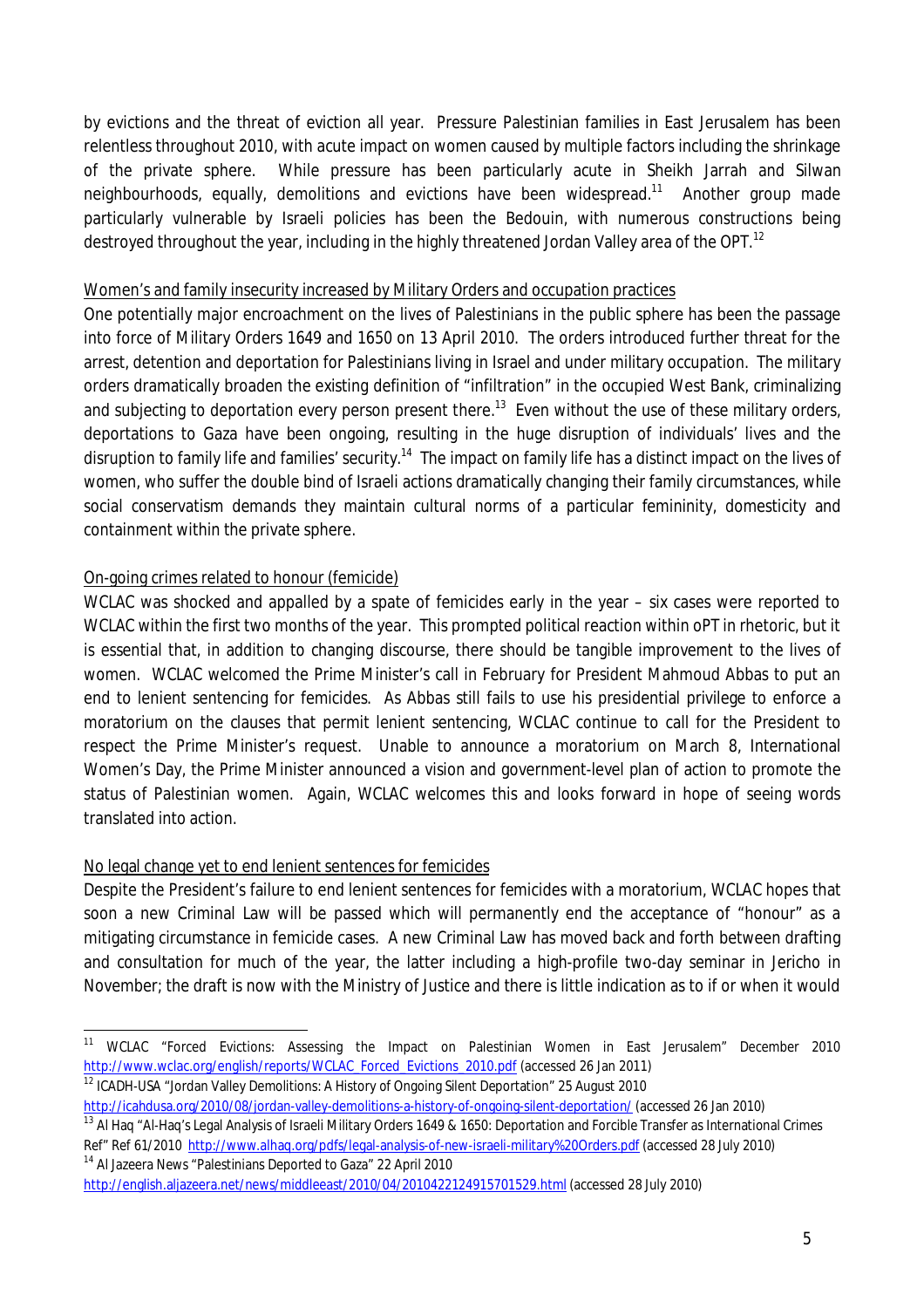come into force to contribute to women's protection. WCLAC supports democracy and the democratic constitution of the Palestinian National Authority. However, as the Palestinian Legislative Council (PLC) has not convened since 2006, and given the life-threatening nature to women of the current Criminal Law's mitigation of honour killings, WCLAC supports the urgent passage into law by Presidential Decree of a Criminal Law which protects and promotes women's rights.

# Impact of political developments on WCLAC

Within the political context of 2010, WCLAC has been able to implement most of its planned activities. Limits to freedom of movement between Palestinian communities present an ongoing challenge, in spite of which WCLAC continues to work with as many key partners and sectors of Palestinian society as possible, notably in West Bank including East Jerusalem and in Gaza. In the absence of government, WCLAC will continue to work on shaping practical policies and protocols.

# *Summary of Progress Indicators*

- 2 laws drafted:
	- o Criminal Law (with Ministry of Justice);
	- o Personal Status Law (drafted with civil society, approved by National Committee, ready to be submitted to Office of the President).
- 23 meetings as a civil society representative within the Ministry of Justice's drafting committee for a new Criminal Law.
- 1 international conference and 1 national conference attended for discussion of Criminal Law
- 3 international conferences attended for regional discussion of Personal Status Law issues
- Workshops at 14 locations across the West Bank and Gaza Strip, reaching 810 beneficiaries to raise awareness and build support for the draft Personal Status Law.
- 2 Consultants contracted to a working draft for a Law on Family Protection from Violence.
- 129 members in 14 consultation committees established across West Bank and Gaza to advocate for the Personal status law in their communities.
- "Women and the draft constitution of Palestine"
	- o 1 200-plus page English-language gender-analysis of the Palestinian draft constitution completed;
	- o 1 Arabic-language summary analysis booklet produced and distributed;
	- o 3 workshops, with 92 participants in total, held to publicise and discuss the findings of the study.
- 1 Memorandum of Understanding (MOU) signed and maintained through the year between WCLAC and the Ministry of Social Affairs (MOSA).
- 1 set of bylaws drafted for the Ministry of Social Affairs (MOSA) to govern services for women at risk of violence. Being invited to do so by MOSA, WCLAC drafted a further set of principles to guide the registration and licensing of organisations intending to operate safe houses and other such shelters.
- 5 volunteer clusters maintained centred on the following locations: Bethlehem, Hebron, Jericho, Tulkarem and Salfit.
- 33 registered WCLAC volunteers all active and a number of other supporters besides.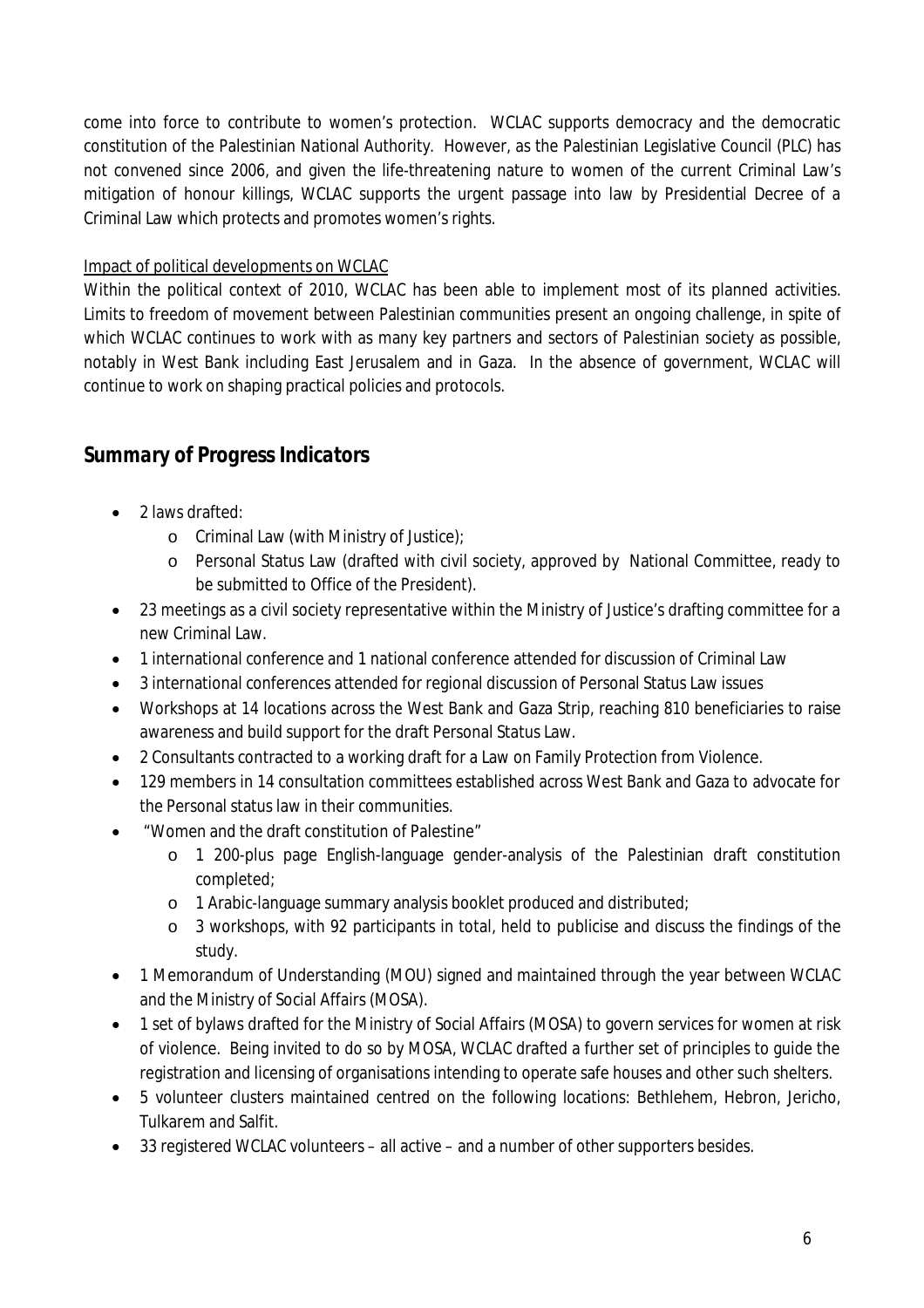- 28 support meetings held with the volunteer clusters to build skills and teamwork, develop action plans and assign tasks.
- 15 hours advocacy training given over 3 days to 15 of the volunteers, with expert input from WCLAC's Documentation and Advocacy Unit.
- 35 partner organisations worked with at grassroots level in organising volunteer-led landmark events to mark International Women's Day (8 March) and the 16 Days of Action Combating Violence Against Women (from 25 November to 10 December)
- Over 600 participants at volunteer-led landmark events (Women's Day and the 16 Days) with events taking place among all five volunteer clusters on both occasions.
- 3 new student peer support groups piloted with a total of 50 members spread between the 3 groups in Hebron and Jericho governorates.
- 51 awareness-raising workshops organised by volunteers in 16 locations in cooperation with 34 different partner organisations, reaching almost 700 participants, the majority of whom attended more than 1 session.
- 41 one-off consultations sought from WCLAC volunteers by event participants or others who know the WCLAC volunteers' work.
- 1 workshop held with Media Forum and the Syndicate of Journalists successfully garnering support among opinion-leaders for the draft criminal law.
- 1 moot court event (simulated trial) organised in association with Al-Muntada (the NGO Forum Combating Violence Against Women).
- Continued affiliation with:
	- o The Media Forum,
	- o The NGO Forum Combating Violence Against Women (al Muntada),
	- o The Criminal Law Coalition,
	- o The Personal Status Law Coalition,
	- o The Committee on the Family Protection from Violence Law,
	- o The Coalition Against Capital Punishment,
	- o The Council of Palestinian Human Rights Organisations,
	- o The Palestinian Forum for Safe Abortion,
	- o The SALMA Network,
	- o The AISHA Network,
	- o The Rights of the Child Forum.
- Awarded provisional membership of the Euro-Mediterranean Human Rights Network (EMHRN). (Awaiting final approval the next EMHRN General Assembly meeting).
- Attended 5 meetings of the Board of Directors of the Alimony Fund.
- Led 22 awareness-raising sessions with 9 different groups of Jerusalem-based women brought together by 8 different Jerusalem-based grassroots organisations and service providers with a total of 198 direct beneficiaries.
- Awareness-raising elsewhere in the West Bank at the invitation of organisations of community groups, for example, addressing ecclesiastical law with 30 women in Beit Sahour.
- Running 3 workshops in the Hebron area at the request of the Ministry of Education, reaching 98 direct beneficiaries in total.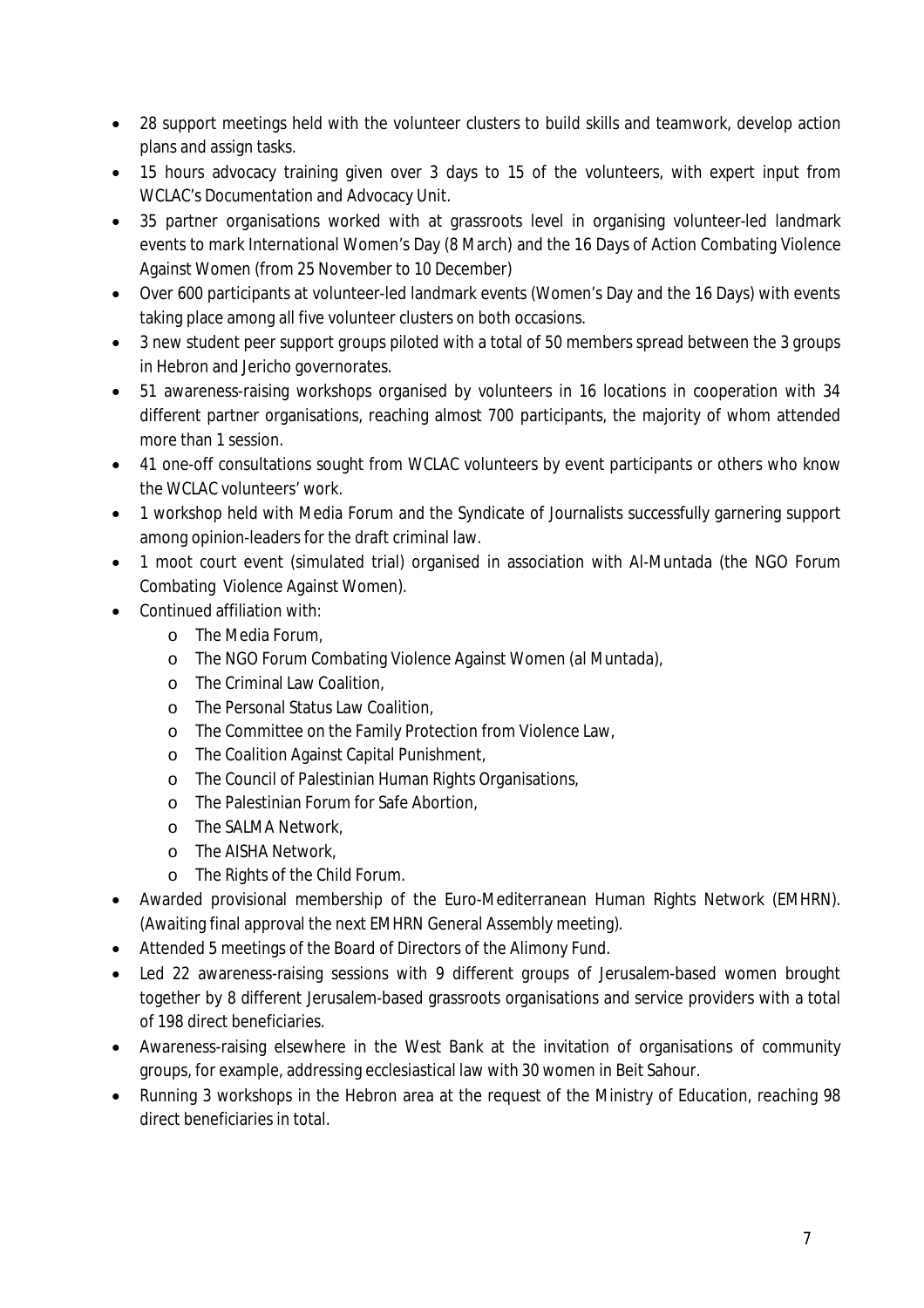- Giving around 20 hours training to 4 different groups, reaching a total of 68 law and social work students, using WCLAC's "Women's Rights Are Human Rights" module to link gender theory and international law to the context in OPT.
- Running tailored training and information sessions to 284 youths and students of any discipline in 7 different groups.
- Giving 20 hours training to 21 Shari'a court counsellors on the topic "Mechanisms and Methods for Intervention."
- Leading 102 awareness-raising group-discussions on gender, law and women's issues with 13 different groups of potentially vulnerable women in series of typically 7-10 workshops responding in depth to concerns raised, reaching 258 direct beneficiaries.
- Participation in 21 local and regional radio/TV shows to discuss WCLAC's Service Unit work or to raise awareness of women's rights issues in OPT.
- Legal and social service provision for 496 clients, of which 388 were new this year.
- A further 280 one-off consultations given to women receiving enough information in one session not to need to register as a client.
- Distributing 149 alimony self-help manuals which empower literate women to use court processes to claim maintenance in divorce cases.
- Emergency overnight protection for 51 women and (8 infant children) referred to WCLAC's emergency protection shelter.
- Averaging at least 3 beds in the shelter occupied each night of the year, and several times running at full capacity – a huge increase on last year.
- Increased the skill-sets of the 4 shelter housemothers and 15 shelter volunteers.
- Support for 2 grassroots partner organisations: Al-Naideh-Tulkarem and Women for Life in Bidya (Salfit Governorate), assisting them not least through supervision of service provision and through capacity building of administrative and financial management.
- Extending legal aid and counselling services for women into Tulkarem and Salfit through support for and supervision of the grassroots partners who have provided services to 117 clients in Tulkarem area and 73 clients from Salfit governorate and neighbouring Qalqilya.
- Led trainings for 15 MOSA Shelter staff and volunteers sharing experiences, protocols and best practices from WCLAC's own shelter management experience.
- Began a lecture series for 27 students at Al-Najjah University and Al-Quds Open University
- Completed the gender audit of 2 major Palestinian NGOs, and began work on the gender audit of a third.
- Held numerous successful liaison meetings with stakeholders in the Takamol project ensure support for the referral system for women victims of violence; 2 consultants contracted to draft the referral protocols and 1 recruited to develop a curriculum for nursing, midwifery and medical schools.
- Documented 9 cases of femicide in the West Bank; implemented several public events to publicise and condemn femicide and drafted an analysis of the 29 cases of femicide documented by WCLAC over the past 4 years.
- Documented 156 case studies for legal analysis, taking testimonies from Palestinian women suffering the gender-specific impact of Israeli breaches of international human rights and humanitarian law.
- Held 2 in-depth interviews with Gazan women to document their experiences of life as Gazans.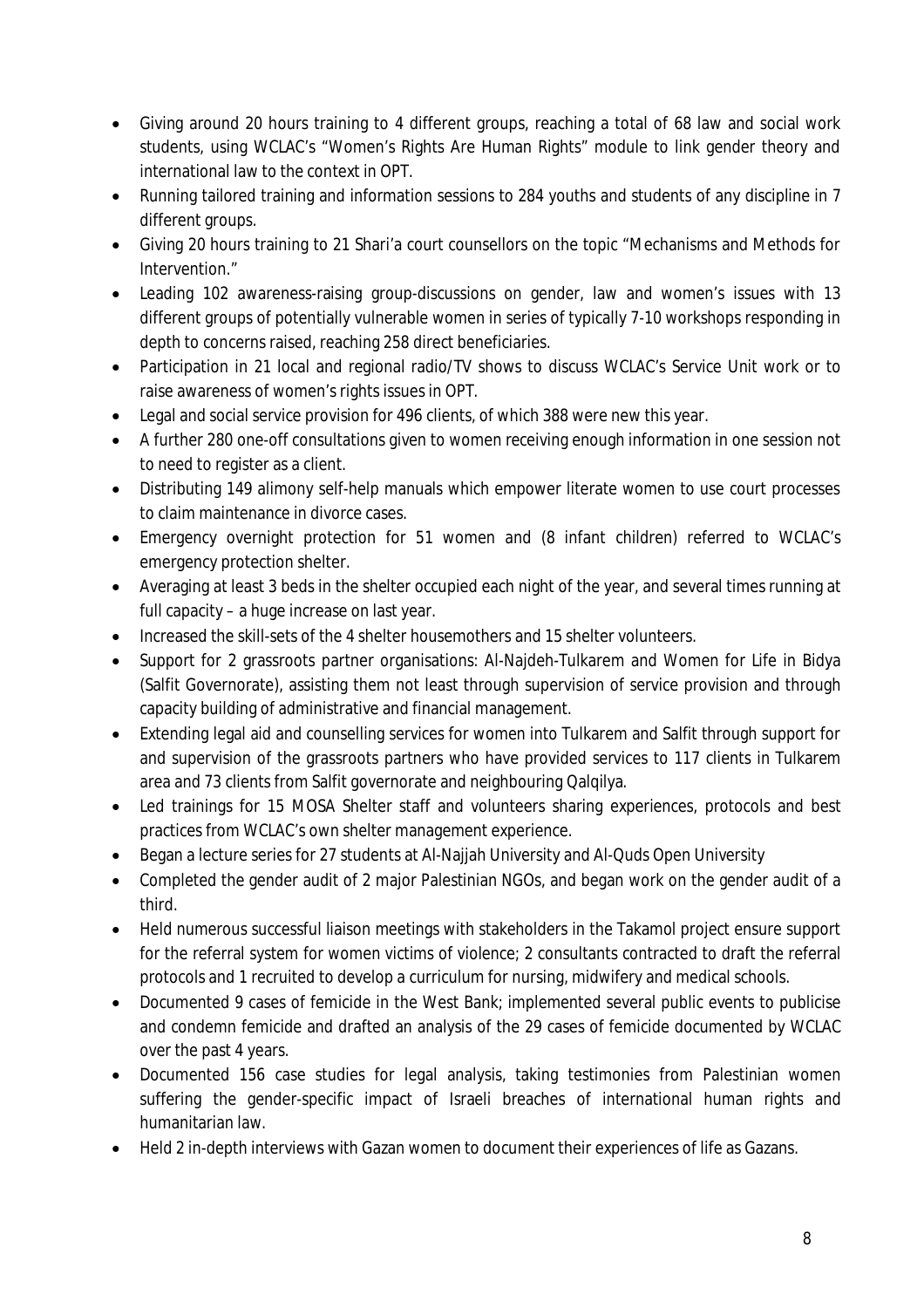- Held 2 meetings bringing together 15 women whose case studies have been documented by WCLAC; the first in Ramallah including 3 women from Gaza connecting by video conference; the second in East Jerusalem with a focus on victims of forced eviction and home demolitions.
- Maintained, supported and provided training for 8 active IHL field workers, from across Gaza and the West Bank, in interview techniques and other skills for documentation
- Led 2 trainings in Gaza on housing rights in partnership with Norwegian Refugee Council; one training given to 20 lawyers and the other to project workers from international relief organisations.
- Held 3 meetings bringing NGOs together to discuss CEDAW and to identify key issues for inclusion in a preliminary report to the CEDAW pre-sessional working group and subsequently in the alternative report to the CEDAW Committee.
- Facilitated components on IHL documentation and other topics in 3 trainings organised by Al-Haq for staff and field workers in human rights organisations.
- Used WCLAC's ECOSOC Special Consultative status to submit 5 alternative reports to treaty bodies and international human rights committees and enforcement mechanisms
- WCLAC also attended the following events:
	- o March 2010 Commission on the Status of Women, New York City.
	- o June 2010 International Women's Commission for a Just and Sustainable Peace between Israel and Palestine, Madrid.
	- o June 2010 Field Mission of the Special Committee to Investigate Israeli Practices Affecting the Human Rights of the Palestinian People and Other Arabs of the Occupied Territories, Amman.
	- o July 2010 Human Rights Committee, Geneva
	- o August 2010 CEDAW pre-sessional working group, New York.
- Spoke to over 100 Spanish human rights supporters as sole speaker on a speaking tour organised by one of WCLAC's Spanish partners.
- Developed a reputation for powerful IHL briefings and field visits with journalists, politicians and visiting delegations – averaging 1 event per month.
- Developed agreements with 2 internet resources to increase the dissemination of WCLAC's work.
- Finalised 1 comprehensive staff needs assessment.
- Held 2 staff retreats and 6 further all-staff meetings to build capacity and to encourage teambuilding and ownership of WCLAC's strategic plan.
- Purchased an electronic library cataloguing system.
- Received 153 visits to our library from external visitors and had internal requests to sign out 141 documents from the library by WCLAC staff.
- Developed and distributed key documents such as strategy, action plans, budgets and reports, which have been approved by the board.
- Completed the process of 1 overall financial audit and 6 audits for special projects.
- Worked to develop WCLAC's media presence and gained documented coverage of 46 WCLAC in the local print and online media sources which WCLAC monitors, amounting to around 200 or more articles on WCLAC events in 6 publications WCLAC monitors.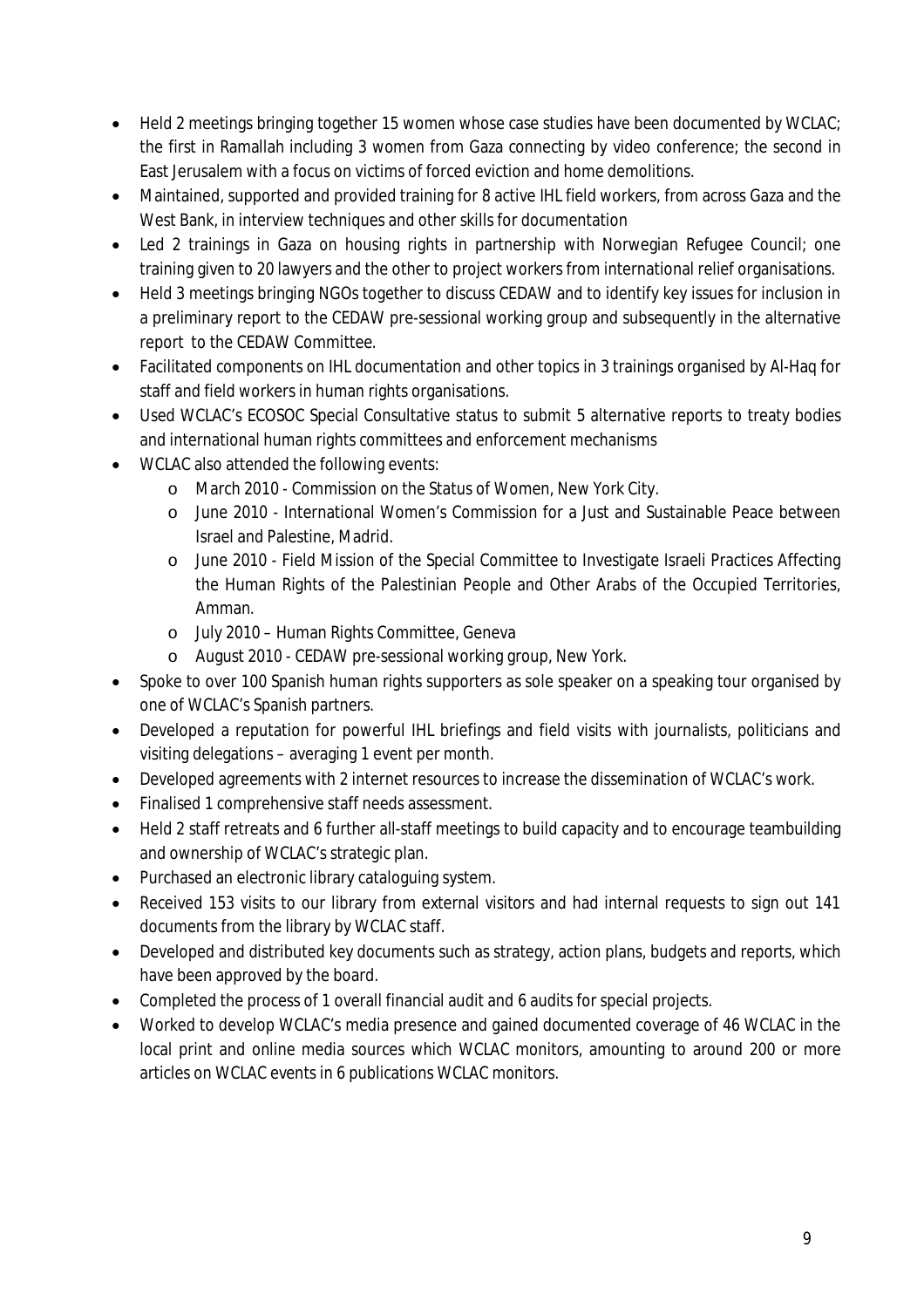# *Narrative Summary*

The year 2010 marked the first of year of WCLAC's new three year strategy "Consolidating the past; shaping the future." The five main goals of this programme are as follows:

- Strategic Goal 1: To contribute to the development of both a legislative environment and specific institutional policies that support, protect and empower women.
- Strategic goal 2: To contribute to raising awareness within Palestinian society regarding gender issues and women's rights, and to combat negative practices against women.
- Strategic goal 3: To extend, improve and provide services to women suffering discrimination or violence.
- Strategic goal 4: To document violations of women's human rights and to disseminate this information through reports and position papers locally, regionally and internationally.
- Strategic goal 5: To enhance WCLAC's own abilities, performance and sustainability.

This narrative summary deals with each of these, in turn, to highlight some of the progress made during the year. This is followed by a summary evaluation of progress, an evaluation of WCLAC's inclusion of men in its programme – particularly in legal reform and awareness raising – and several lessons learnt. More detailed analysis including success stories, indicators and more specific lessons learnt are contained within the detailed activity report, in Part II.

# Highlights of the year, by strategic goal

# **Strategic Goal 1: To contribute to the development of both a legislative environment and specific institutional policies that support, protect and empower women.**

WCLAC's legal reform and policy development work currently focuses on the Criminal Law, the Personal Status Law, and the development of operational protocols with the Ministry of Social Affairs based on our own experience, expertise and working practices. We focus on these two laws in particular because we have identified them as having the greatest potential for a positive impact on women's rights and because we have identified reform, or at least progress towards it, as being achievable in spite of the challenging political context and the ongoing suspension of the Palestinian Legislative Council (PLC). The Personal Status Law draft that WCLAC is advocating would clarify and affirm the rights of women in matters relating to marriage and divorce (including, for example, age of consent, polygamy and common wealth). With regards to the Criminal Law, WCLAC seeks to address issues of femicide, safe abortion and overall gender-sensitivity. In 2011 WCLAC will address further areas of legislation such as financial regulations, in which achievable changes could significantly increase women's independence.

# Advocating a Criminal Law to end excuse of "honour" as a mitigating circumstance in femicide cases

WCLAC has worked hard to assert a civil society voice in favour of women's rights and human rights in the process of the drafting of a new Criminal Law. The law which WCLAC helped draft with the Ministry of Justice drafting committee has been praised by experts as a law which would be a beacon of adherence to international rights standards in the Arab world; it would end lenient sentences for femicides (murders blamed on so-called honour) and would make some provision for safe abortion. WCLAC recognises the value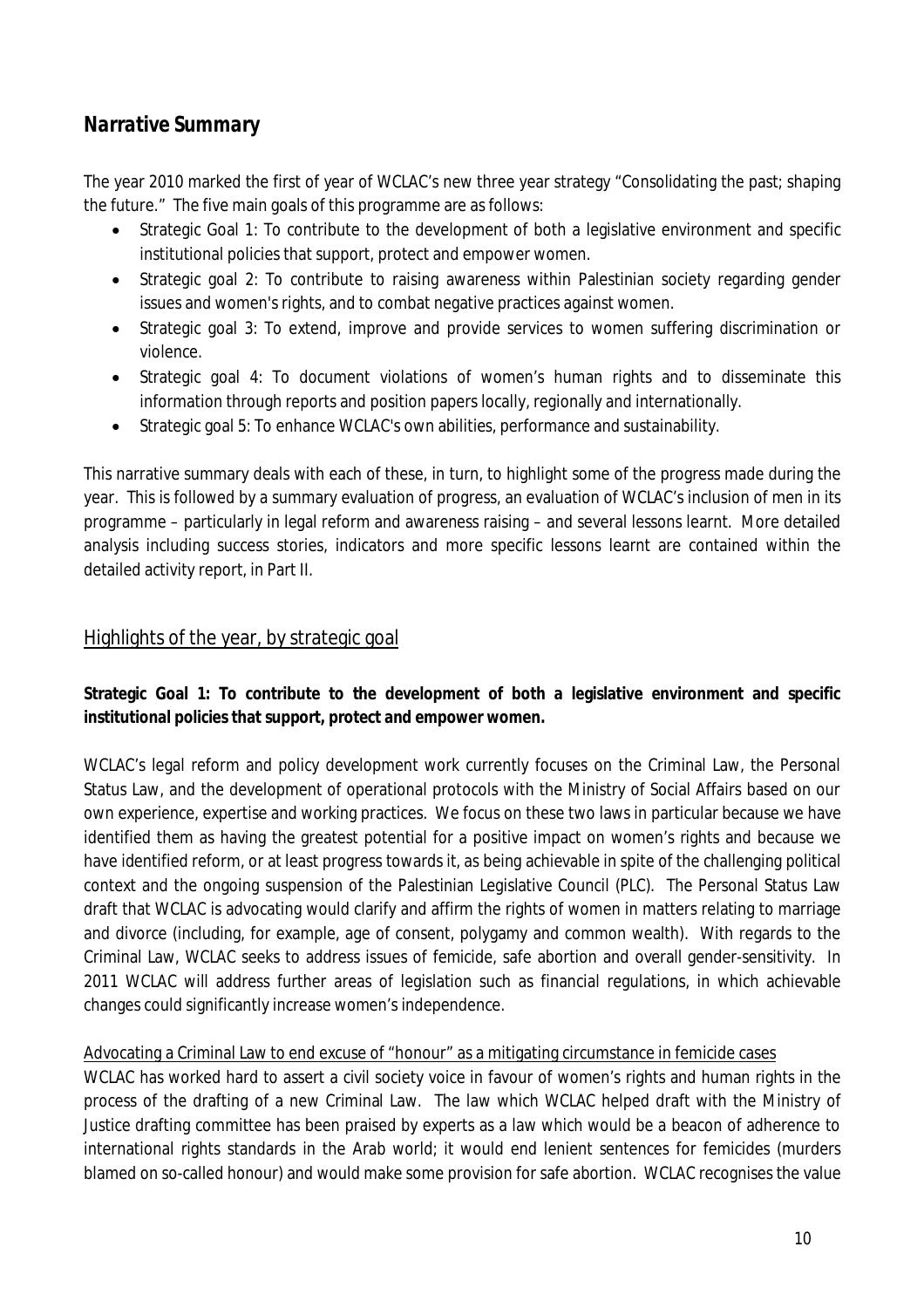of consultation and notes that the national conference held in Jericho in November expressed support for the law – for Palestinian women it is now essential that improved legal protections to be passed into law as a matter of urgency.

#### Creating a draft Personal Status Law approved by national committee in West Bank and Gaza

WCLAC has worked with a civil society coalition drafting a new, unified text for Personal Status Law, which has been approved by a national committee with members in Gaza and the West Bank. The draft focuses on reform in particular issues including marriage age, commonwealth, polygamy, divorce, custody and equal legal status (for example as witnesses in marital disputes). In order to build support for the draft WCLAC has constituted 14 groups, with 129 reform supporters, working across the OPT. One positive indicator of political interest is the request from the Office of the President for the draft to be submitted, together with a legal commentary explaining the reforms and their importance. In the absence of a Legislative Council to pass a full law, WCLAC is also supporting efforts advocating reform of priority articles in the law on issues of women's rights and equality.

### Productive partnership with Ministry of Social Affairs

WCLAC and the Ministry of Social Affairs (MOSA) have maintained a rewarding relationship throughout the year, following agreement on a Memorandum of Understanding (MOU) in January. The impact of the partnership spans much of WCLAC's strategic scope, with increased use of the emergency protection shelter and direct practitioner-to-practitioner training with WCLAC's shelter staff holding workshops with the staff at MOSA's new Nablus shelter (Goal 3). WCLAC has also participated in special events marking International Women's Day raising awareness of the Takamol Project at MOSA's Mehwar shelter in Bethlahem (Goals 2 and 3). Moreover, WCLAC has contributed its experience and lessons learnt, inputting best practices directly into MOSA's standard operating procedures and shelter guidelines. Working with line ministries to create more achievable impact through protocol development is part of WCLAC's strategic advocacy shift, to ensure short term progress at practical level, while still also lobbying for overarching changes in legislation.

# **Strategic goal 2: To contribute to raising awareness within Palestinian society regarding gender issues and women's rights, and to combat negative practices against women.**

WCLAC sees awareness-raising as a key activity for changing behaviour and attitudes towards women and just as crucially, empowering women with knowledge to defend and uphold their own rights – including knowing how they can access support. Awareness-raising falls within the domain of each of WCLAC's three programme units: the Service Unit, the Documentation and Advocacy Unit and, through the volunteer clusters, the Capacity-Building Unit. WCLAC has a variety of modules developed through years of work, including "Women's Rights are Human Rights" – typically a 15-20 hour training, often used with law and social work students or practicing service providers – and modules taking WCLAC's legal reform expertise straight to target groups discussing current and proposed Personal Status Law, Criminal Law and their implications for Palestinian society. Target groups range from school girls and vulnerable women to Shari'a court counsellors and decision makers. Methodologies vary accordingly, from running one-off information sessions and advocacy for legal reforms to running series of around ten workshops to cover a range of subjects with a rural women's community group.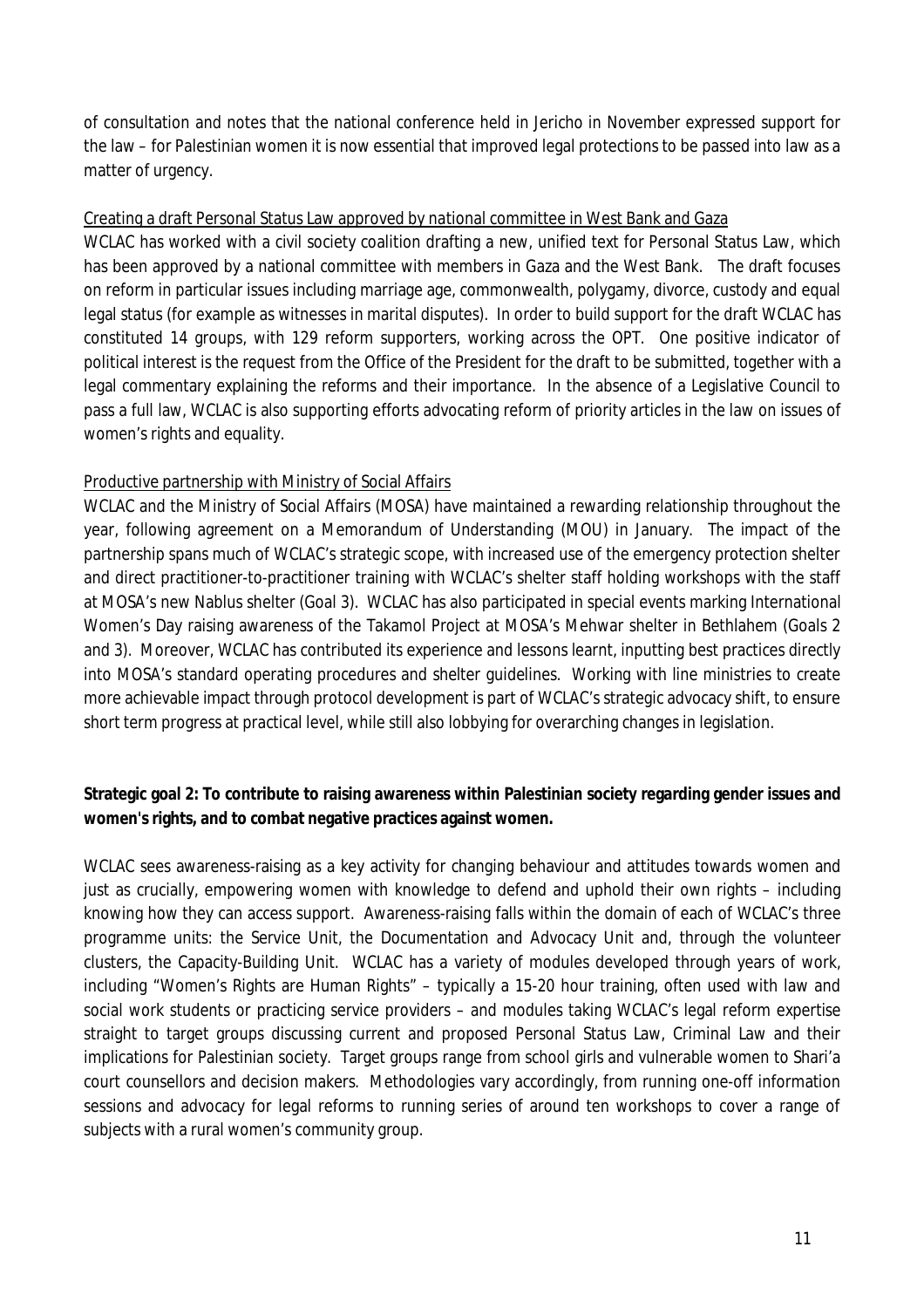#### Over 140 WCLAC-led awareness-raising workshops reaching over 1400 direct beneficiaries

WCLAC staff have directly implemented over 140 workshops tailored to the needs of target groups including a strong East Jerusalem programme, mixed groups of Christian and Muslim women and reaching remote parts of the West Bank, including refugee camps and areas under Israeli military administration (temporary area C). In the remote and isolated communities WCLAC's series of 7-10 group discussions with potentially vulnerable women has particularly valuable results, not only building trust by returning time and again to the community, but also reaching women who lack access to clear information. "I keep hearing about gender, but this is the first time anyone has ever explained it to me – finally I understand what is really meant by it," said one participant. Another commented at the closing session of a series, that she was receiving the first certificate of her life.

### Volunteer groups growing more active, more professional and becoming an address for advice

WCLAC's volunteers now represent an amazing cadre of young professionals working tirelessly and costeffectively to promote women's rights in their communities. With one third of the volunteers being young men, this cadre embodies WCLAC's outreach to men as well as women. Most of the volunteers are multipliers in the community by profession, as social workers, lawyers and teachers – they have excellent access to grassroots communities, which they maintain through partnerships with dozens of communitybased partner organisations: youth groups, women's groups, village councils. Their rising profile in their communities is marked by volunteers becoming board members for local organisations and by an ongoing stream of requests from communities for information sessions or for information and advice on particular issues.

### Volunteers developing creative new projects: plays, art exhibitions and student support groups

With support from WCLAC's professional volunteer coordinator, the volunteers have shown their creativity in spreading messages and information on women's rights issues. To mark the 16 Days of Action Combating Violence Against Women, the whole volunteer network (from 5 locations across the West Bank) worked together to launch an art exhibition addressing women's issues and drawing media and decision-makers to its opening ceremony. Working with a youth group, the volunteers also produced a play which drew a big audience. More sustained work with youth groups started this year too, working with 3 groups to train students in peer-to-peer support with listening skills and teamwork, and information on, for example, safe adolescence and marriage law.

### Continued engagement with key coalitions in Palestine and beyond

WCLAC maintains its portfolio of coalitions, whose concerns range from all human rights issues to issues specific to women. In international networks, WCLAC's membership application with the Euro-Mediterranean Human Rights Network has been provisionally approved by their executive committee; WCLAC is also pleased to note a revival of interest in international networking between women's organisations across the Arab world, through networks such as the Aisha network.

#### **Strategic goal 3: To extend, improve and provide services to women suffering discrimination or violence.**

In WCLAC's strategy for the period 2010-2012, direct service provision remains the backbone of WCLAC's approach to addressing the challenges faced by Palestinian women. Through direct service provision, WCLAC identifies and addresses the needs and priorities of Palestinian women. WCLAC increases the value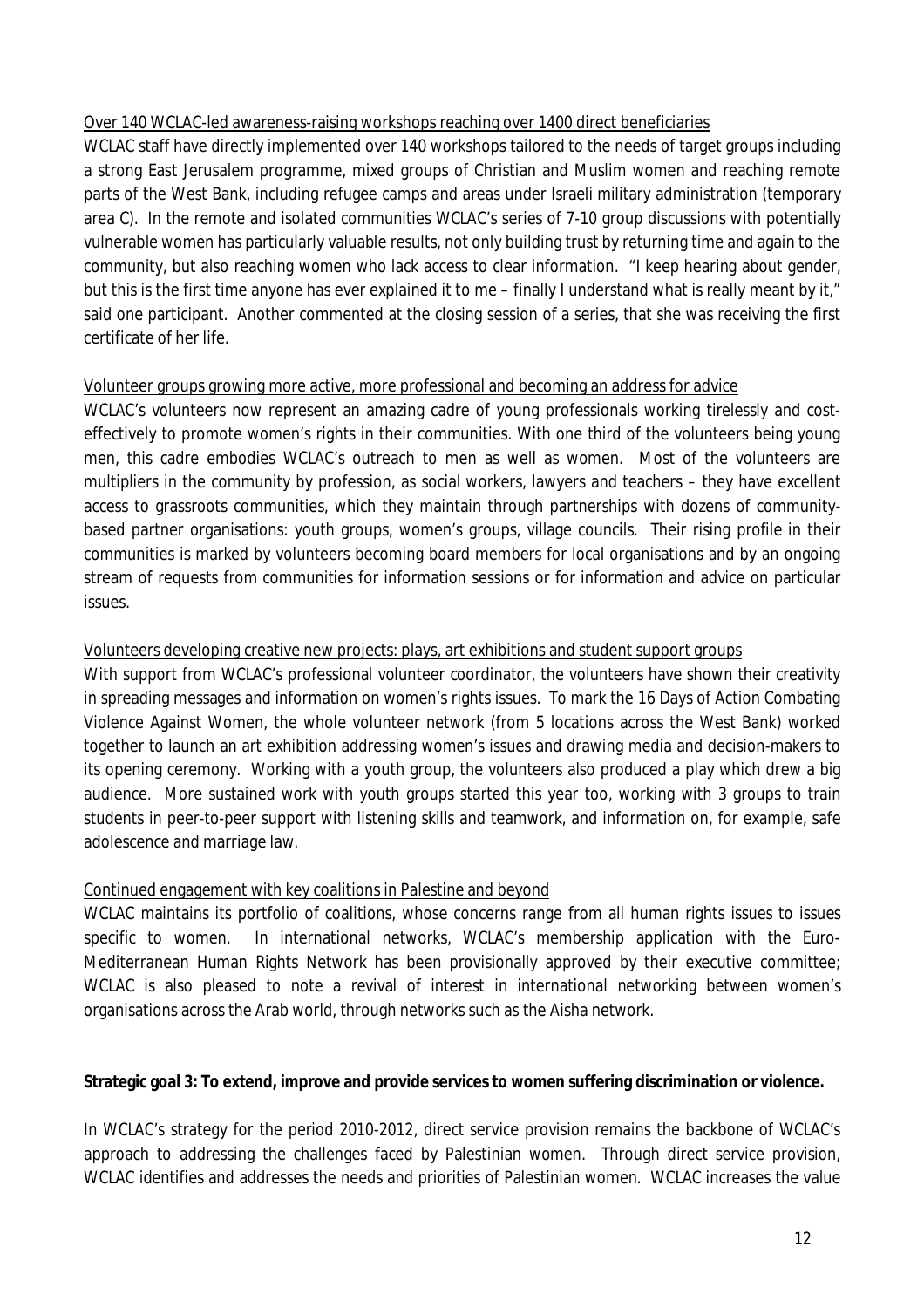of its service provision, by using institutional learning, including lessons learnt in managing the emergency protection shelter, to develop policies and procedures which are disseminated to build the capacity of WCLAC's governmental and grassroots partners, most notably the Ministry of Social Affairs (MOSA), Al-Najdeh-Tulkarem and Women for Life. Working in long-term partnerships with grassroots organisations is a means WCLAC uses successfully to extend the spread of service provision to individual women living outside the major urban centres at the same time as building the organisational strength of groups sharing WCLAC's feminist vision.

### Social and legal service provision to hundreds of women using a holistic approach

WCLAC continues its legal and social aid work which, as the backbone of the centre's work, ensures that WCLAC knows, from first hand information, the problems that are affecting Palestinian women. WCLAC offers a combination of social counselling and legal aid, including court representation. Despite limitations of the legislative, political and social environment, WCLAC works with the tools available – including positive Palestinian traditions such as neighbourliness – to help women find solutions to their problems, or counselling to help them strengthen their resolve. Providing services from offices in East Jerusalem, Ramallah, Beit Jala (near Bethlehem) and Hebron, WCLAC supported 496 clients through the year, and a further 280 women having a one-off consultation without registering as a client – these include some phoning for advice, or asking at the end of an awareness-raising workshop.

### Almost double the uptake in emergency protection on 2009 through strong partnership with MOSA

WCLAC's emergency protection gives women access to refuge from ongoing or potential grievous violence, including threats to their lives. This year WCLAC's shelter protected 51 clients (and 8 infant children accompanying mothers), with solutions being found within 7 days for one third of those clients. The shelter is staffed by a team of 4 housemothers and 15 volunteers, in addition to the two professional social workers; all staff have had training support and supervision through the year, leading to improved service and staff better equipped to meet clients needs and, themselves, to cope in a stressful environment.

# **Strategic goal 4: To document violations of women's human rights and to disseminate this information through reports and position papers locally, regionally and internationally**

With the start of its new strategy this year, WCLAC has concentrated its focus on documentation of human rights violations suffered by Palestinian women in West Bank and Gaza, rather than heavily resourceintensive social research. Through documentation WCLAC produces powerful advocacy tools based on a feminist perspective, international legal frameworks and the experiences of Palestinian women. Documentation is used locally to increase knowledge in Palestine of violence against women, and internationally, using WCLAC's ECOSOC Special Consultative Status to present submissions based on women's testimonies and on WCLAC's feminist legal perspective to international human rights enforcement mechanisms such as the United Nations Human Rights Committee.

### Campaigning to end the killing of women and end lenient sentences for the killers

WCLAC held a number of advocacy events early in the year which helped build momentum which culminated in Prime Minister Salam Fayyad's statement recommending the President enforce a moratorium on the use of legislation which accepts claims of family honour as an excuse for the murder of women (femicide). With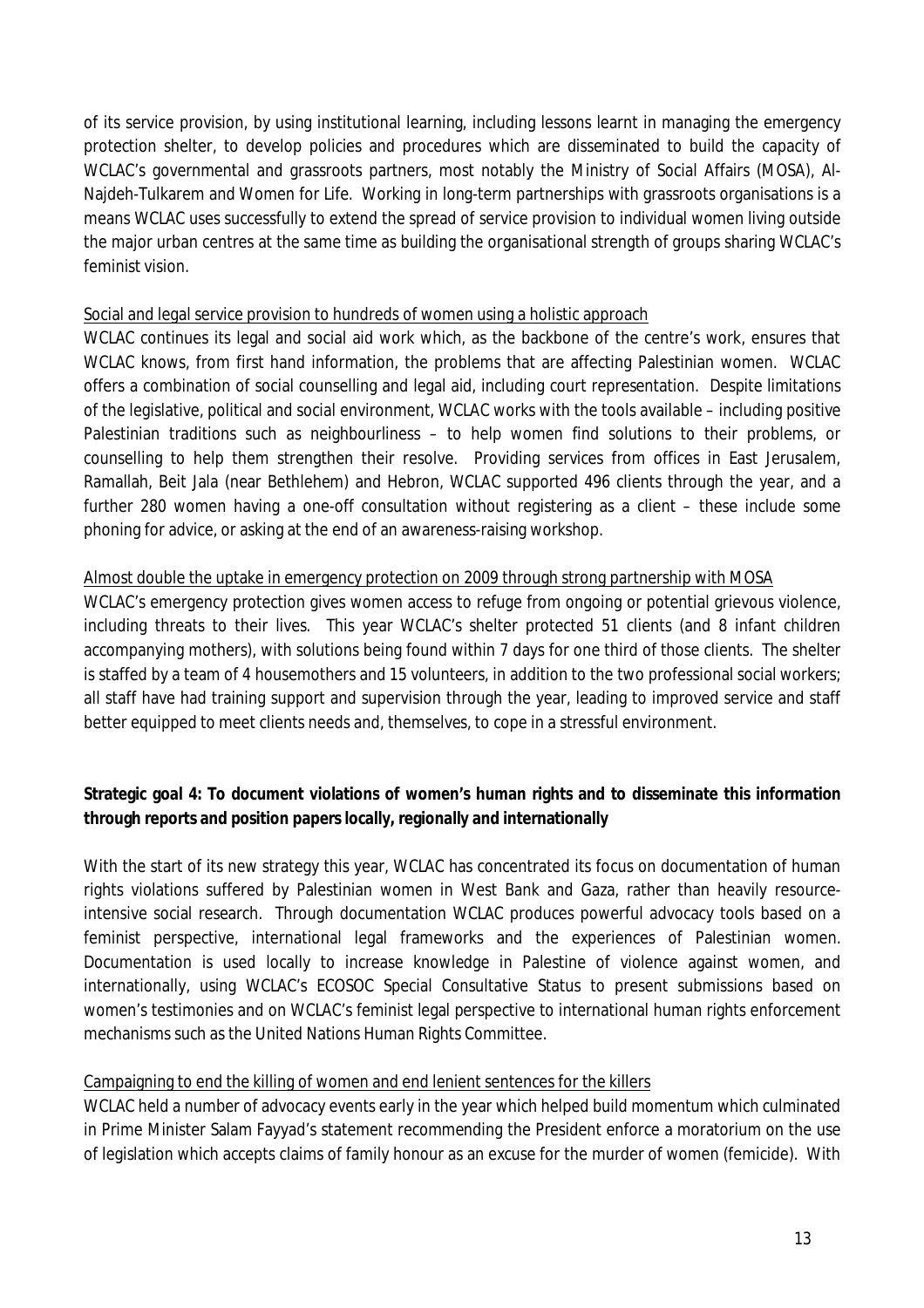the President's inaction, WCLAC continues to document cases of femicide, drafting a review of case studies over the past four years, and analysing trial outcomes of a dozen cases which went to court.

# 7 target outputs & 1 annual report documenting gender-specific impacts of Israeli rights violations

Building on work from last year, WCLAC documented 156 case studies in 2010 including 35 in Gaza and 25 in East Jerusalem. WCLAC's work uniquely blends feminist research methods with legal analysis to highlight the interrelation between cultural and political factors, and the compounded stresses of living in a patriarchal society, under military occupation, with numerous rights violations by Israeli military occupiers and seemingly unimpeachable, violent, illegal Israeli settlers. This documentation formed the basis of 5 alternative reports submitted to treaty bodies, and 2 advocacy booklets on specific issues (forced eviction in East Jerusalem and women's lives in the Seam Zone). The annual report drafted in 2010 gives special attention to how women's lives are affected by the illegal settlements and settler violence.

# **Strategic goal 5: To enhance WCLAC's own abilities, performance and sustainability**

WCLAC works hard to maintain its edge as a feminist organisation led by and serving Palestinian women. Key to maintaining the position WCLAC has established through 20 years of service, are the challenges of identifying strategies for sustainability, for cost-effective interventions, for maximising the output of activities and for building the capacities of the staff and the organisation as a whole. Particular challenges WCLAC is addressing in its self-development strategy include: recording data to enhance quantitative analysis for advocacy and evaluation, maintaining levels of funding for WCLAC's core programme despite the difficult global financial environment, and improving the organisations use of media in its work.

# Continuing to maintain strategic direction and adopt new approaches based on recommendations

WCLAC has begun to implement its strategy which, together with the action plan, reports and budget were approved by WCLAC's board of directors. WCLAC has also begun to implement the recommendations of an external evaluation of WCLAC's use of media, notably increasing the amount of information and women's rights news available on the website.

# Summary Evaluation of Progress in Line with Action Plan

WCLAC has implemented the huge majority of its programmes as planned. Several projects have moved ahead of schedule while priorities have shifted either the method of meeting certain objectives, or the sequencing of activities.

Work on the Law on Family Protection from Violence has moved ahead of schedule – moving as quickly as possible in order to build and maintain momentum. Already consultants have been contracted to develop a draft of the law, for discussion. On Personal Status Law issues, the budget allocation for the last of the 15 workshops was retained with a view to the fifteenth workshop being used to publicise submission of the draft to the Office of the President.

WCLAC has made progress in the publication of books and studies, not least the gender-analysis of the draft constitution, but tasks still remain to obtain published outputs from certain projects reviewing WCLAC's past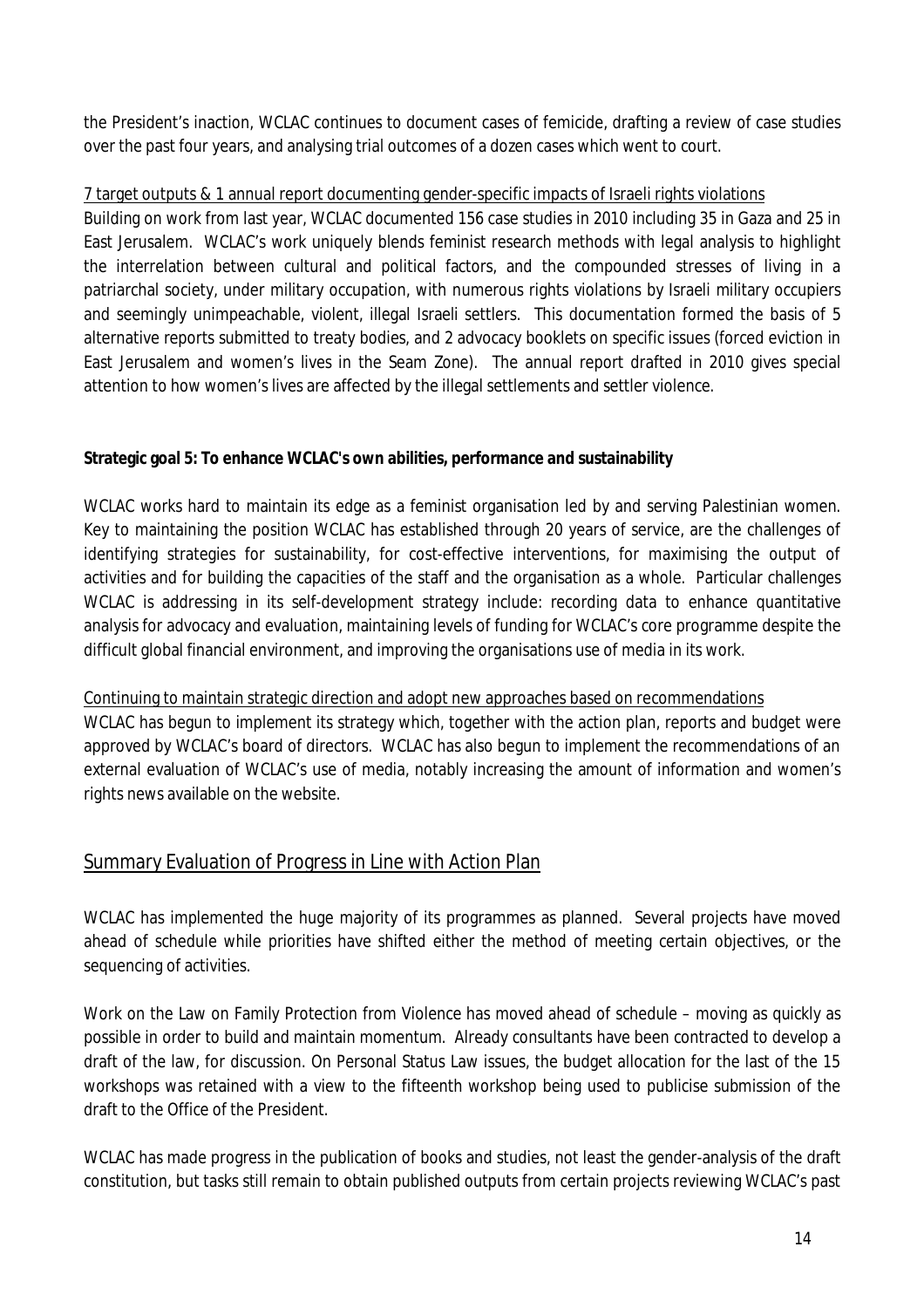work, such as the model parliament. However, through opportunities arising for which one cannot plan – such as WCLAC's close work with MOSA to help launch the new shelter for women in Nablus – WCLAC's experiences and research findings are being used directly to shape improvements in women's protection in Palestine.

The volunteers have hit targets reaching a huge number of people with workshops and other events. Similarly, the service unit and grassroots partners have worked with many clients and reached many more through one-off consultations and workshops.

WCLAC's documentation of case studies has grown in line with expectations with a spread of case studies across Gaza and the West Bank. Processes have been refined significantly through the year with objectives remaining essentially unchanged, but the progress monitoring being improved – changes will be reflected in the action plan for 2011. As stated below, one such change has been to target and tailor one-to-one and small group encounters with journalists and delegations, rather than blanket public press events.

# Inclusion of men – a cross-cutting indicator

One cross-cutting indicator which WCLAC tries to monitor is the inclusion of men in certain parts of its programme, in particular, aspects of awareness-raising work. WCLAC itself is a feminist organisation but is not a women-only staff. While women occupy the three Director positions and the emergency protection shelter is a women-only site, about one eighth of the WCLAC staff is male.

In WCLAC's work on the Personal Status Law, 12% of the participants in the workshops were men, while men represent a similar proportion in the governorate-level support groups for the Personal Status Law. One of the best results in including men in the promotion of women – involving men becoming leaders in their community and breaking down taboos on men addressing gender issues for a better society – is the 12 young men who constitute one third of the WCLAC volunteer network.

WCLAC's volunteers have clearly made an impression on some of the men participating in their workshops. In one event in Beit Fajjar, three male participants were so engaged and impressed by the information that they requested another workshop be held in the village to cover similar topics, particularly issues of women's inheritance rights. The men volunteered to host the meeting in the village's main meeting place, and stressed how important it would be to increase the number of male participants attending – in particular, encouraging the participation of religious leaders. The volunteers are working to arrange a return to the area in 2011. Beit Faijar is in the Bethlehem governorate, in which four of WCLAC's 8 volunteers are men.

# Some challenges and lessons learnt

Ongoing issues persist such as the suspension of the Palestinian Legislative Council (PLC). This helps vindicate WCLAC's decision in matters of urgency – such as criminal law reform – to work with ministries and the offices of the prime minister and the president to lobby for certain legislative changes through presidential decree. WCLAC continues, for example, to lobby for the President to accept the Prime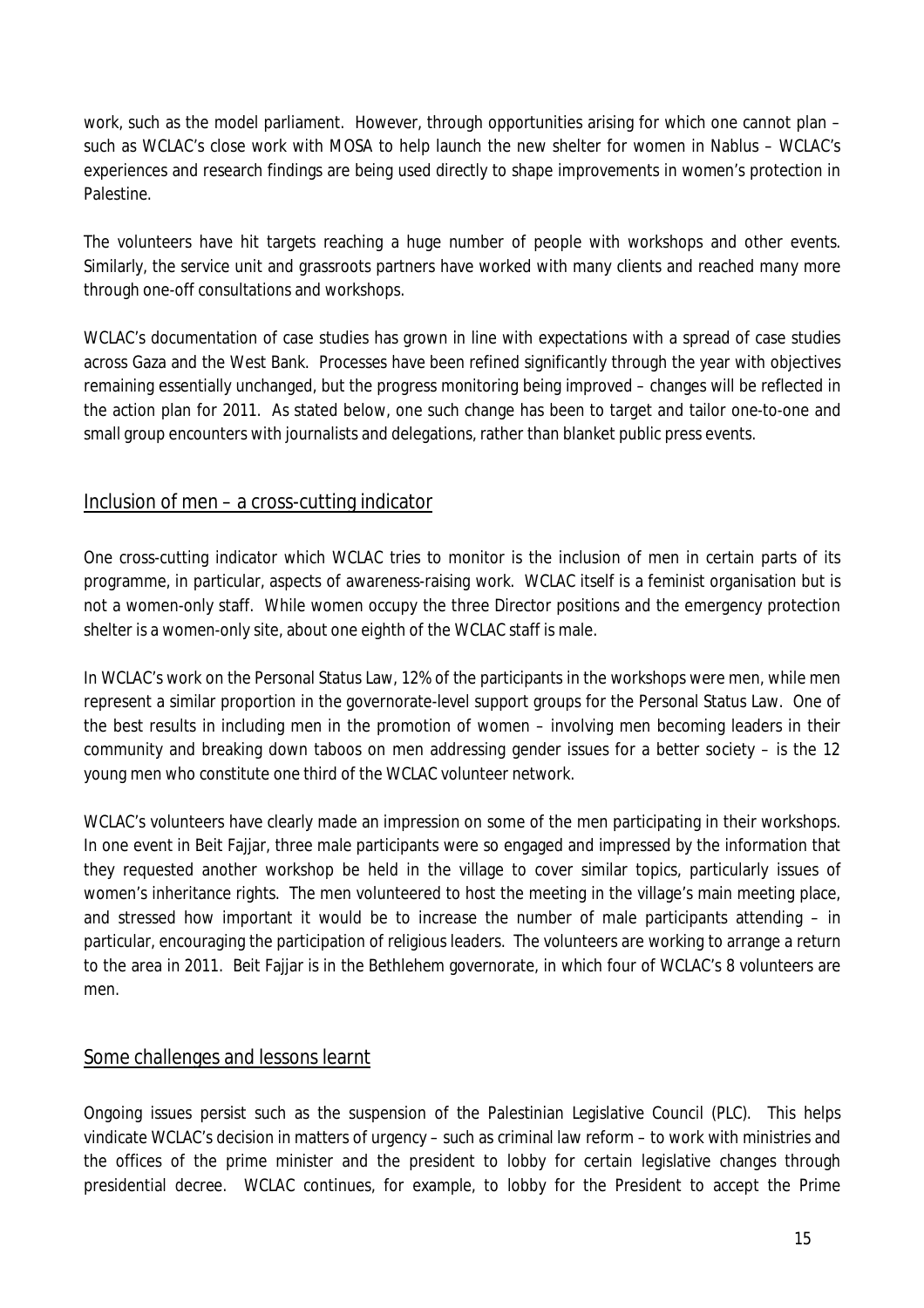Minister's call, in March this year, to impose a moratorium on the tacit acceptance of femicide (so-called honour killings) through the practice of giving lenient sentences to men who kill women in the name of honour.

One challenge WCLAC has seen through the year stems from the proliferation of Shari'a courts through the West Bank. Although in principle this facilitates access to justice, the drawback as WCLAC perceives it is the increased challenge of making impact with training individuals, and ensuring best practices. The more courts there are, the more some will lack experienced staff and staff who have not benefited from training in gender issues. WCLAC continues to engage with the courts, pressing for access and transparency, and maintaining dialogue and skills-share with them through professional work in the courts, through interpersonal links and through – in 2010, for example – providing training to 21 Shari'a court counsellors.

WCLAC envisaged a sub-activity of analysing the process of the judiciary in dealing with femicide cases. Since the courts have been reluctant to allow access to the court transcripts, WCLAC is revising its methodology to look more at the outcome of these cases. WCLAC's aim is that through quiet diplomacy in discussing the analysis of the case outcomes, WCLAC may yet increase transparency and gain access to greater information on court processes.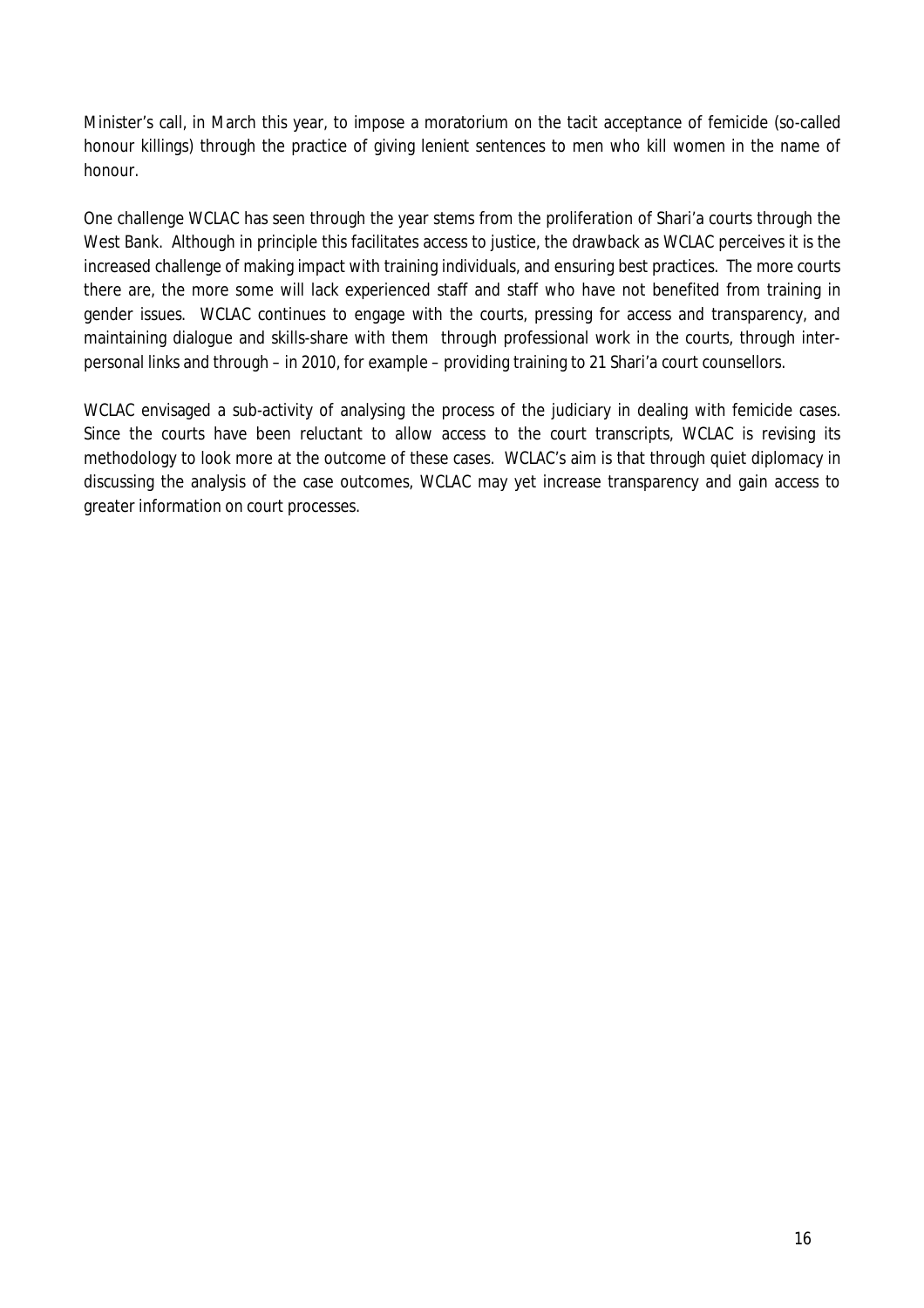# Part II – Detailed Progress Report

*Strategic Goal 1: To contribute to the development of both a legislative environment and specific institutional policies that support, protect and empower women.*

# **1.1. Change existing laws or articles and seek to introduce new ones which have specific impact on women, through drafting and proposing texts developed in consultation with civil society coalitions and focus groups.**

**1.1.1. Build and maintain pressure to modify articles relating to femicide and abortion in the Criminal Law.**

WCLAC has long been pressing for revisions to be made to the Criminal Law and, accordingly, is a founder member of the Criminal Law Coalition. The coalition brings together civil society organisations, to seek to unify and reinforce civil society demands for change in the Criminal Law. Although originally the coalition's campaign pushed for reform of the existing law, the value of the coalition's mandate increased as plans were announced to draft and introduce an entirely new Criminal Law. During 2011 WCLAC has helped shape a new draft law and has represented it feminist legal perspectives in both small and large consultation forums. While WCLAC praises the Palestinian Authority in the West Bank for its participatory consultations, we also note that still there is no moratorium on lenient sentences for femicides, and still there is no actual criminal law adequately to protect women from murder.

The year has been one of mixed results, with a new – praiseworthy – draft law developed, and increased pressure for the adoption of the law. However, pressure, as yet, has still not led to any substantive change taking effect in courts or in the lives of Palestinian women. And while on the one hand events such as the November conference discussed below can be seen as commendable consultation, at some point – without delay – it is essential that concrete, positive change take place which has a concrete, positive effect on improving protection and security for Palestinian women.

Early in 2010, WCLAC was involved in 23 meetings concerning the Ministry of Justice's drafting of the new Criminal Law text. WCLAC's primary concern for the draft has been that it end the acceptance of "honour" as a mitigating circumstance in the murder of women. Under the current Criminal Law, a sentence may be reduced to a matter of a few months if the murder of a woman is seen as a so-called "honour killing", which can even lead to the release of a convicted murderer from court on account time served while awaiting trial. WCLAC, together with the Criminal Law Coalition, have lobbied hard to end this tacit approval of femicide which is embedded within legislation. WCLAC also organised a workshop (as reported in 2.2.1.) for journalists in the Media Forum and in the Syndicate of Journalists, to garner their support for the draft law.

Significant advances within the draft include not only the scrapping of mitigating circumstances for femicides, but also the increased recognition and upgrading in seriousness of crimes of violence against women and sexual violence, including rape and violence within the family. It also clarifies laws on safe abortion – another issue on which WCLAC advocates the defence of women's rights. The draft was finalised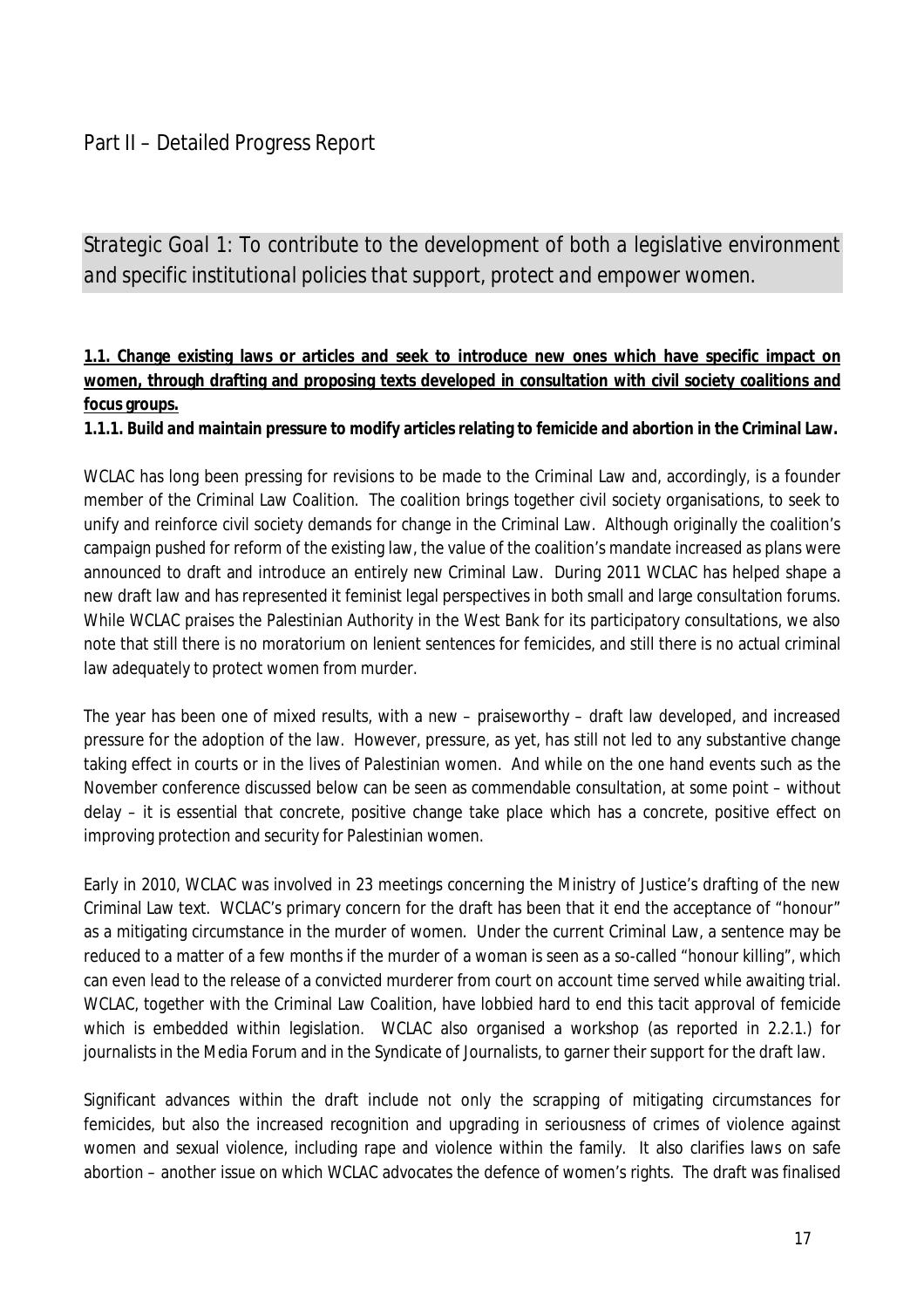within the first semester of 2010, and submitted to a ministerial committee, which it is hoped will approve the draft and recommend it to Cabinet, which will in turn recommend it to the Office of the President to be passed into law by Presidential Decree.

Following the draft's submission to the ministerial committee, the Ministry referred the draft to two further local consultants, and to a team of 5 Egyptian consultants. A delegation of the drafting committee WCLAC as a representative of civil society, participated in a 5 day workshop with the consultants in Egypt to analyse the draft. The consultants held that the draft was sound and respected human rights standards, and suggested that if/when approved, this would be a pioneering Criminal Law within the Arab world in terms of its high level of respect for international human rights standards.

In November 2010, the Ministry of Justice led a 3 day national conference to discuss the draft law, in Jericho. Many and diverse stakeholders participated, including WCLAC, and while the draft was widely praised, some dissenting voices suggested legal reform is not a national priority within the context of occupation and divisions within Palestinian society. Other concerns focused on the question of democracy and the possible repercussions of major laws being passed in the West Bank by Presidential Decree without the backing of a functioning elected legislative council.

WCLAC supports democracy and the democratic constitution of the Palestinian National Authority. However, as the Palestinian Legislative Council (PLC) has not convened since 2006, and given the lifethreatening nature to women of the current Criminal Law's mitigation of honour killings, WCLAC supports the passage into law by Presidential Decree of a Criminal Law which protects and promotes women's rights, and of an immediate moratorium on mitigation for femicides until the new Criminal Law is passed.

# **1.1.2. Reactivate the national committee for the regional Personal Status Law Coalition as a body advocating gender-equitable articles in Palestinian law.**

WCLAC is the coordinator of the coalition and has a clear interest in the Personal Status Law (PSL), both as a service provider working within the framework of the current law and as a group advocating gendersensitive legal reforms which empower women.

Since 1998 the coalition has worked to promote improved legislation in six key areas of the law affecting the role of women include provisions on marriage age, common wealth, polygamy, divorce, custody and equal legal status (for example as witnesses in marital disputes). The national coalition also engages at a regional level, and WCLAC acts as national representative in activities that have been held seeking common to build a common civil society platform between Egypt, Jordan, Lebanon and Palestine.

WCLAC represented Palestinian organisations at a regional level in three international workshops throughout the year (March, October and December). The workshops brought together civil society delegations from OPT, Jordan, Egypt and Lebanon to present drafts developed locally and to build a common platform for campaigning. Although it was not possible to agree an unified draft among all four participating countries, nevertheless, participants were able to draw from one another's drafts certain common solutions and build understand for social difference between the four populations represented.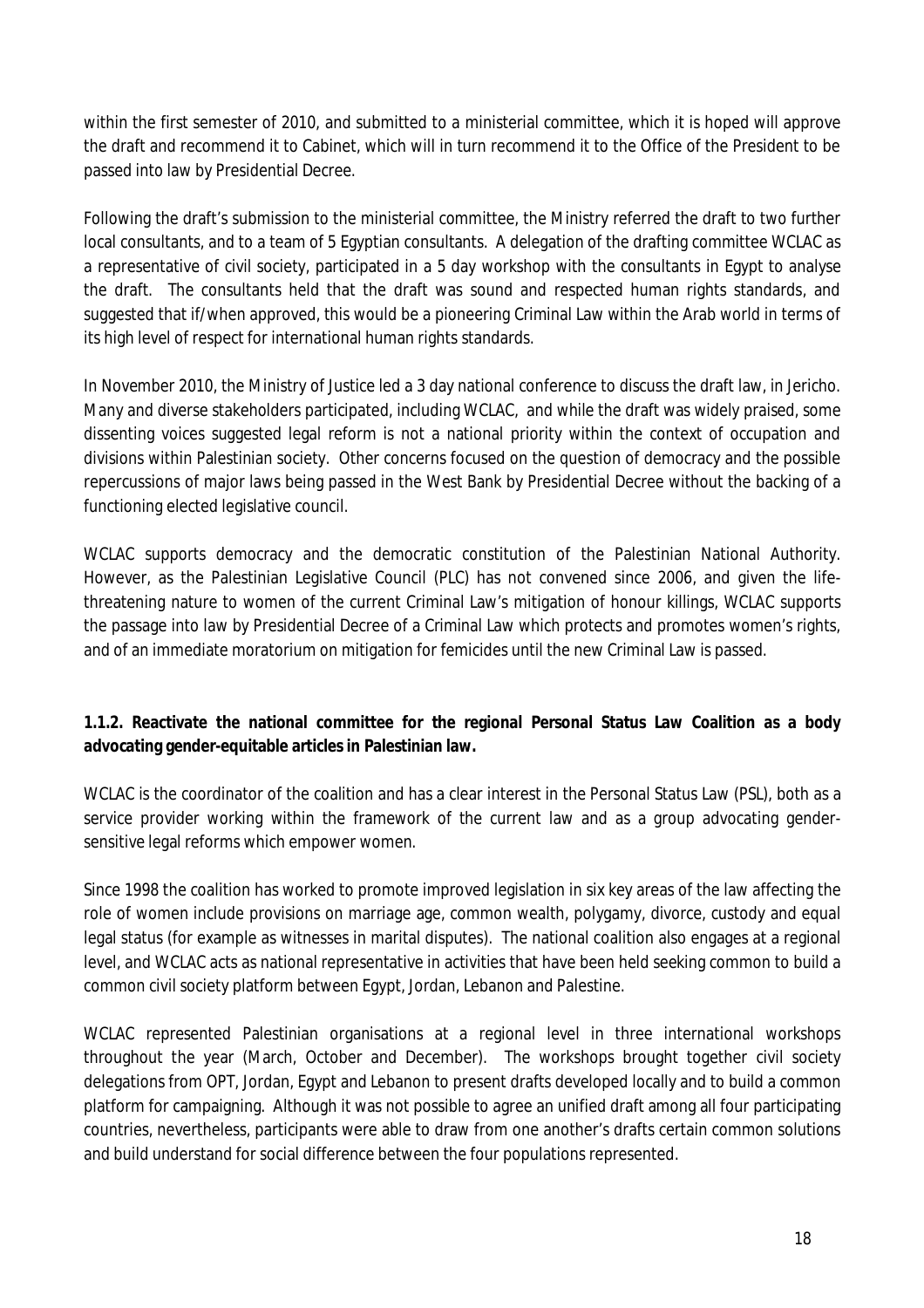# A two-strand approach: total reform or revised articles

In the absence of a functioning Palestinian Legislative Council, and with complex obstacles in Palestinian political processes, WCLAC and its strategic partners have adopted a two-strand approach to legal reform of personal status law. Significantly, a draft Palestinian Personal Status Law has been put together and the Office of the President has invited its submission with a legal commentary. While the draft law sets a broad agenda for discussion among politicians, experts and civil society, as actually achieving legislative change in the current conditions is exceedingly difficult, WCLAC also supports work focusing in particular on reforming only the articles governing six key issues: marriage age, commonwealth, polygamy, divorce, custody and equal legal status (for example as witnesses in marital disputes).

Early in 2010, members of the Personal Status Law Coalition held intensive meetings to develop a preliminary draft law. WCLAC was a member of the drafting team, together with the General Union of Palestinian Women, the Women's Technical Affairs Committee, the Women's Study Centre and the Palestinian Working Women's Society for Development. This proposed draft responds to a dire need for clarification in Palestinian law – which currently relies on inadequate, old Jordanian legislation – on the equitable status of women notably with regards the issues mentioned above.

A National Committee was established with members in West Bank and Gaza. Working together between these two parts of the occupied territory has been made more difficult by Israeli occupation practices and the blockade on Gaza. However, the involvement of the General Union of Palestinian Women has helped reinforce unity of analysis between the West Bank and Gaza. The National Committee has sanctioned the draft of the law.

A success this year, and an indicator for the timeliness of this law and the political recognition of its importance, came during as the Office of the President requested that the Personal Status Law Coalition submit not only their draft law, but also a legal commentary accompanying the law establishing the need for the law to be on the national agenda and drawing links between the current draft and the existing laws which it could replace. As mentioned below, the Coalition has decided to postpone its fifteenth and final workshop on the Personal Status Law until the legal commentary is completed so the workshop can be used as an event marking the submission of the draft law and commentary to the Office of the President.

### **Workshops**

In order to introduce the concepts of the Personal Status Law to key sectors of Palestinian society for sensitisation and feedback, WCLAC held 14 workshops in the first semester of 2010, reaching 810 beneficiaries (Women: 725; Men: 85). The fifteenth and final workshop of the series is envisioned to be in Ramallah once the legal commentary is completed, using the event to publicise the submission of the draft and commentary to the Office of the President, and thereby help build momentum and awareness behind the need for the new law.

Participants in the workshops included lawyers, religious leaders, activists, decision-makers and service providers including the representatives of the police force and several WCLAC volunteers in some of the groups. Workshops were held in the locations shown in the table below – the spread of locations represents the wide coverage of WCLAC's active reach, including through partners in the case of Gaza, and with the support of WCLAC's volunteer clusters in Bethlehem, Tulkarem, Bethlehem, Salfit (Bidya), Jericho, and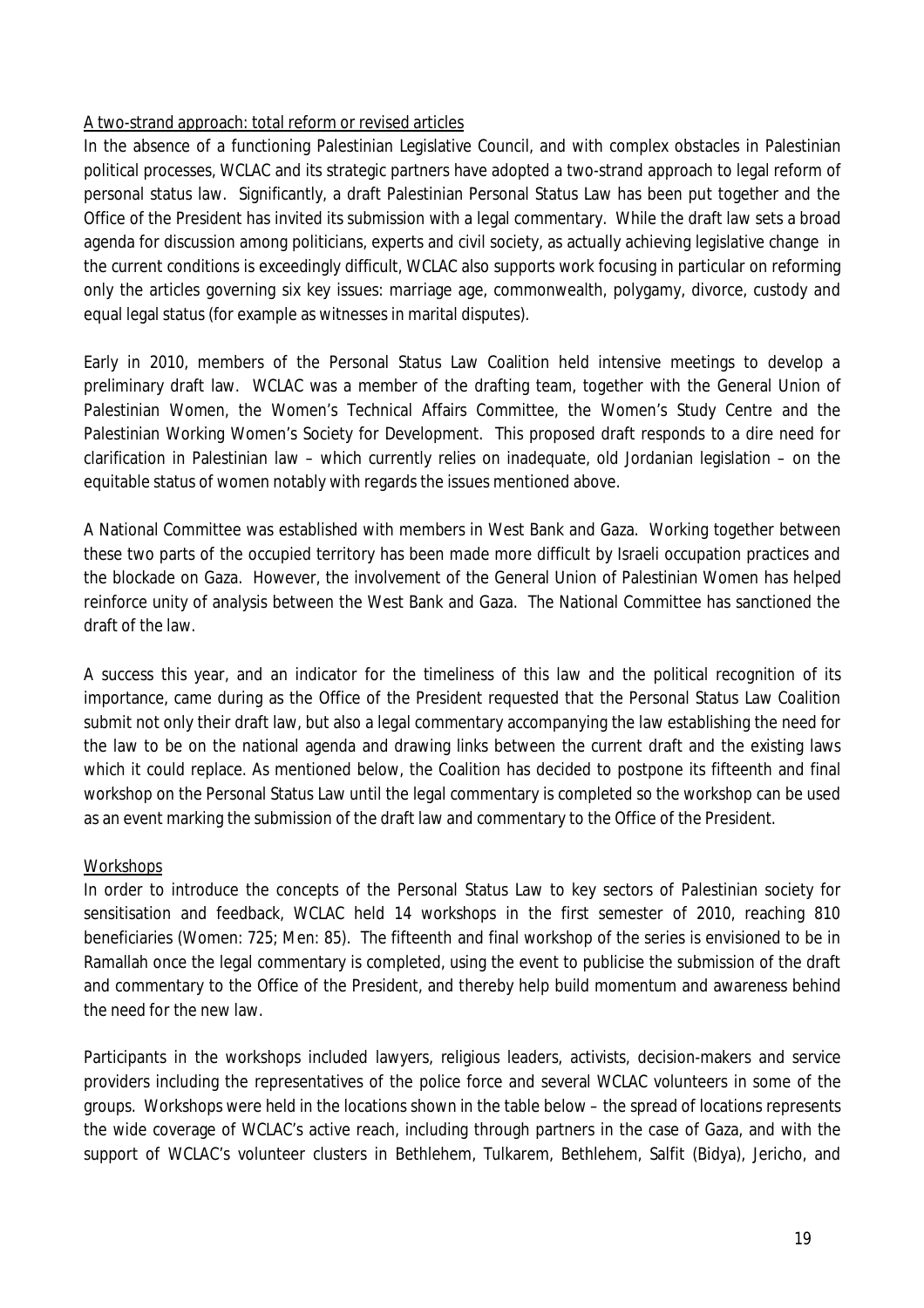Hebron. Topics include information, explanation and discussion of the necessary amendments to the Personal Status Law.

The workshops showed wide-ranging agreement on the need for a unified Palestinian Personal Status Law to help uphold women's rights and promote a culture of gender-equitable access to justice. One of the recommendations from the workshops was on the need to integrate the voices of moderate religious leaders within the debates on these issues. The groups also stressed the role that media could and should play in increasing information on and support for a new Personal Status Law.

| 8 West Bank workshops         | 6 Gaza Strip workshops                |  |
|-------------------------------|---------------------------------------|--|
| <b>Jenin</b>                  | Jabalia (Gaza North)                  |  |
| Tulkarem                      | Nousayrat Refugee Camp (Central Gaza) |  |
| <b>Bethlehem</b>              | Khan Younis                           |  |
| Salfit (in Bidya Governorate) | Rafa                                  |  |
| Jericho                       | East Gaza City                        |  |
| <b>Nablus</b>                 | Beach Refugee Camp (Gaza City West)   |  |
| Hebron                        |                                       |  |
| Qalqilya                      |                                       |  |

# **1.1.3. Institute and assure dynamic leadership for a committee to monitor and advocate the development of a Law on Family Protection from Violence.**

WCLAC was able to move ahead of the scheduled workplan (in which this activity would commence in 2011) – something that was seen as preferable if possible, in order to maintain some momentum from WCLAC's previous work on the issue of Family Protection from Violence over the past few years. WCLAC contracted two consultants to develop a working draft law on Family Protection from Violence. The consultants completed their work and presented it to WCLAC. WCLAC has given feedback on the consultants draft and will be building on this platform during 2011.

# **1.1.4. Form regional consultation Committees in Palestinian Governorates to discuss reforms.**

In the second semester of 2010, WCLAC formed 13 regional consultation committees spread across OPT, generally centred each governorate. One further committee, based in Gaza, brings together representatives of women's organisations across the Gaza Strip. The presence of a forum of women's organisations in Gaza gives WCLAC access to a particular pool of opinions which serve as a barometer for WCLAC to gauge and develop commonality between women's organisations in Gaza and comparable organisations in the West Bank. Moreover, it should act as a institutional seed-bed of ideas for actions led by Gaza's women's organisations in favour of the proposed reforms. The locations of these groups are as follows: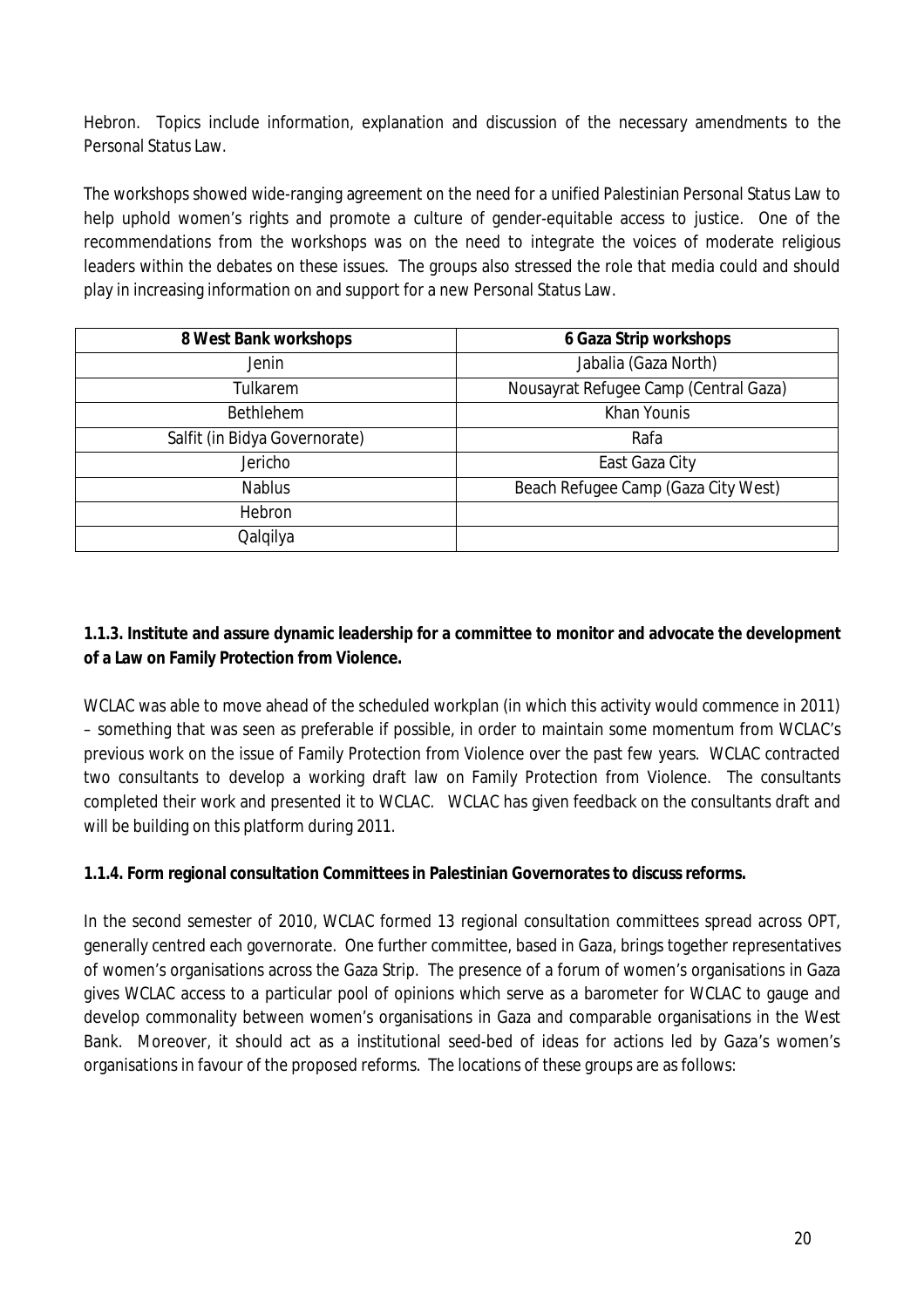| <b>Location of Group</b>      | <b>Male members</b> | <b>Female members</b> | <b>Total members</b> |
|-------------------------------|---------------------|-----------------------|----------------------|
| Jenin                         | 0                   | 11                    | 11                   |
| Tulkarem                      | 3                   | 8                     | 11                   |
| <b>Bethlehem</b>              | 3                   | 6                     | 9                    |
| Salfit (in Bidya Governorate) | ი                   | 6                     | 6                    |
| Jericho                       | 0                   | 8                     | 8                    |
| <b>Nablus</b>                 | $\overline{2}$      | 9                     | 11                   |
| Hebron                        | 0                   | 10                    | 10                   |
| Qalqilya                      | 4                   | 4                     | 8                    |
| North Area, Gaza              | 0                   | 8                     | 8                    |
| Middle Area, Gaza             | ი                   | 8                     | 8                    |
| Khan Younis                   | ი                   | 11                    | 11                   |
| Rafa                          | 0                   | 8                     | 8                    |
| Gaza City                     | ი                   | 8                     | 8                    |
| Women's Organisations, Gaza   | 0                   | 12                    | 12                   |
| Total:                        | 12                  | 117                   | 129                  |

The purpose of the groups is to mobilise support for the proposed draft of the Personal Status Law within their communities, and to build grassroots understanding of and appetite for issues concerning legal reform and gender sensitivity. The committee members include among them academics, decision-makers, students and members of civil society organisations. In the coming year, more meetings are planned for the groups including hosting discussion forums to talk more about the contents of the draft law, and launching a competition for news articles and other media features raising awareness and building support for the law.

The participation of volunteers in some of the groups shows the synergy of WCLAC's strategic programme which includes grassroots mobilisation as well as high level legal reform. For several years already, the volunteers have been growing in familiarity with key themes addressed in the Personal Status Law and have promoted an end to violence and discrimination against women, and have become well-versed in arguments in favour of legal and social change. For WCLAC it is essential that men and women of Palestine become agents of change supporting women's rights and seeking to uphold rights in their country, their community and within their homes; changing the law alone does not necessarily lead to positive change in behaviour.

# **1.2. Highlight inadequacies in current legislation and mobilise support for proposed reforms. 1.2.1. Mobilise support for adopting proposed reforms.**

Although many of WCLAC's awareness-raising activities implicitly seek to foster support for gender-sensitive legal reforms, the core activities planned under this main activity are scheduled to take place next year. Under this activity, following an ongoing review process, WCLAC envisages holding workshops in 2011 with the regional consultation groups, geared at mobilising their support by discussing advocacy strategies, and tying national legislation to local issues.<sup>15</sup>

 $\overline{a}$  $15$  As a structural correction, the moot court event which was reported here in the semi annual report, is now reported under 2.2.2. which better reflects WCLAC's 2010 workplan and the WCLAC's organisation of the moot court event as the then coordinator of "al-Muntada" – the Ngo Forum combating Violence Against Women.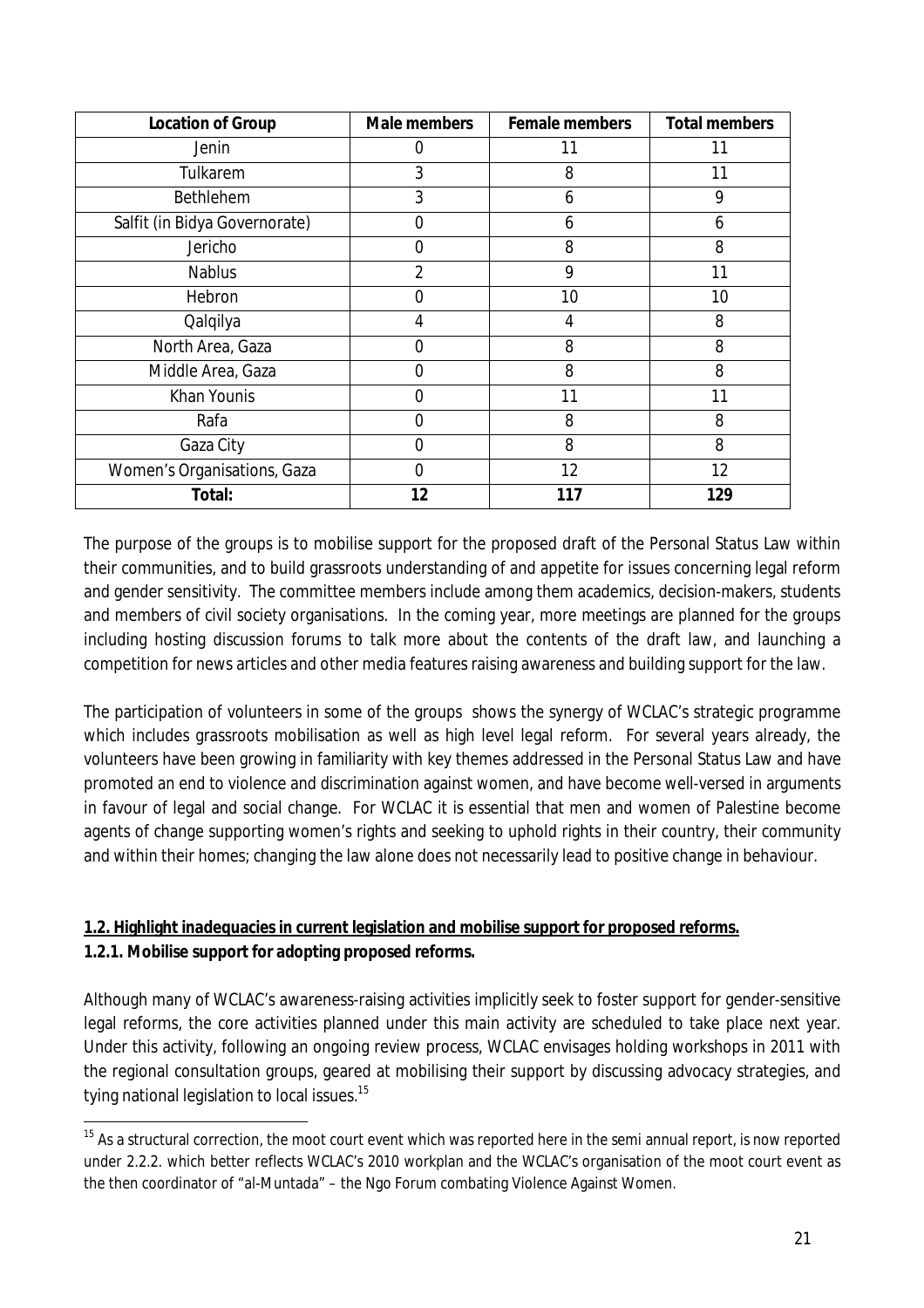# **1.2.2. Publish and publicise studies which highlight the need to ensure Palestinian law advances women's rights and meets women's need.**

# Study on the Personal Status Law

The WCLAC staff member who worked on this study is no longer in WCLAC's employ, but has nevertheless undertaken to complete the report. For WCLAC this is an indicator of commitment that WCLAC staff and former staff have to producing outputs which put feminist legal analysis into the public domain. Although the preliminary findings have already been presented to key advocacy targets such as the Chief Justice, and have been used in advancing WCLAC's views within the Personal Status Law drafting process, WCLAC is still working to make the study available as a public document.

During 2010, a draft text was completed by the former WCLAC staff member. The draft has been reviewed and returned to the author by a committee within WCLAC which recommended some changes. WCLAC expects to receive the revised document – ideally, ready for publication – in the first half of 2011.

### Study on the Palestinian Constitution

Two outputs and several activities have emerged during 2010 on the in-depth gender analysis of the Third Draft of the Palestinian Constitution, commissioned by WCLAC. The full English text – over 200 pages of legal analysis under the title "Women and the Draft Constitution of Palestine" – was finalised during the year. Advance copies are available while the final publication is being designed and printed.

A summary of the text was produced in Arabic and printed during 2010. Three workshops were held to launch the booklet and to share and discuss findings of the study with certain target groups including decision-makers, students and representatives of women's organisations, human rights organisations, Shari'a courts, local authorities and the media. The workshops were held in Nablus, Jenin and Hebron. The total number of participants was 92, the majority of whom were women.

The workshops addressed:

- The nature of the study
- The importance of constitutions
- What could a constitution offer Palestine
- Content of the draft constitution itself
- Special issues of concern in the constitution for Palestinian women
- Citizenship, equality and equity
- WCLAC's comments and recommendations

Recommendations arising from the workshops include a call for more awareness-raising campaigns to inform Palestinian women on the content of the draft constitution and its potential impact on women. Another theme raised was the importance of women's participation in public life and in decision-making bodies whose decisions have an impact on women. It was also agreed that women must be a member of any future drafting committee working on a constitution for Palestine.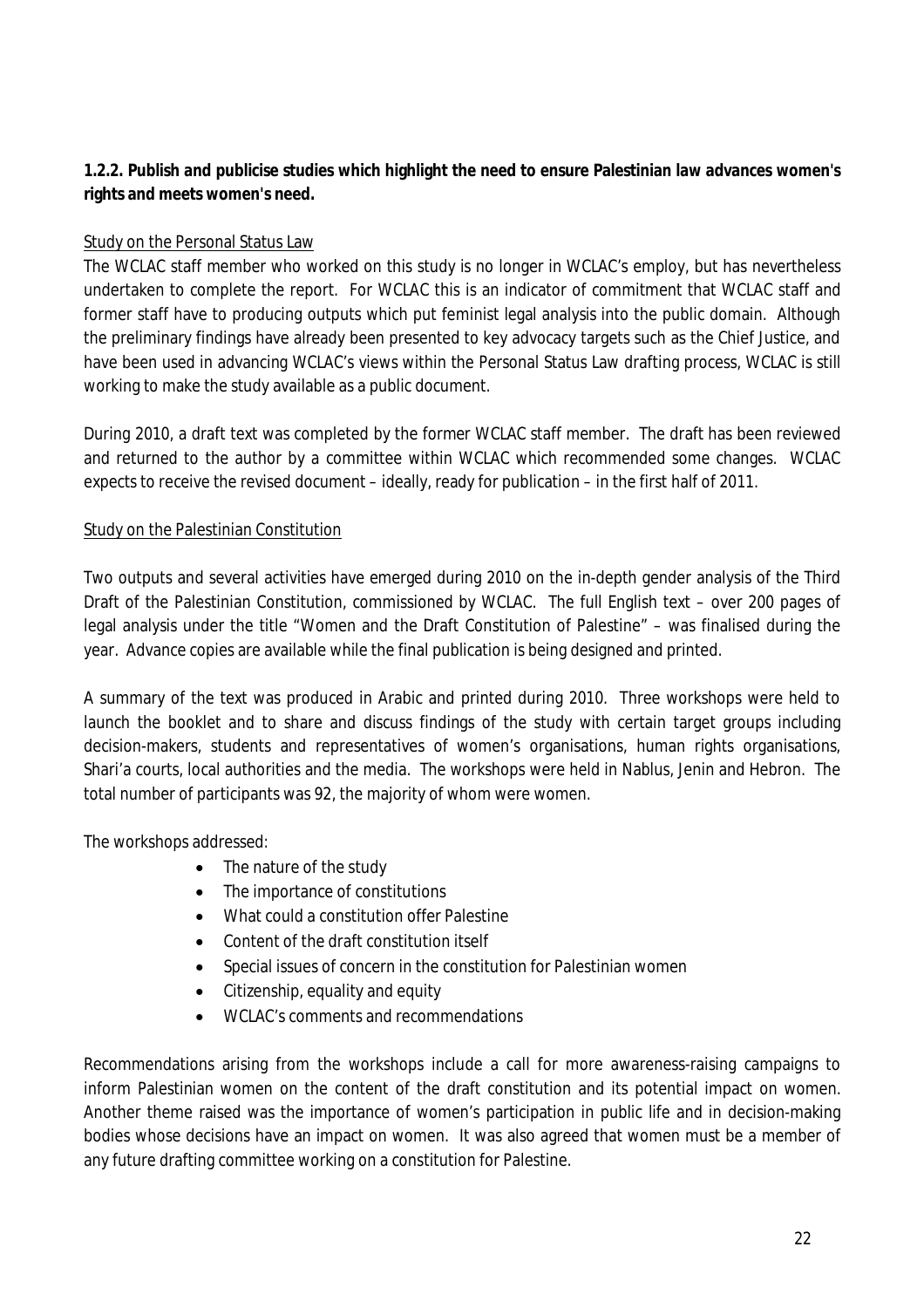Discussion was rich and diverse with some aspects of the study being challenged and broad questions over the role the study could play while Palestine is still under occupation and – as discussed in the study – it is not clear how a constitution would tackle the matter of final status. Some discussants also bemoaned the fact that the research consultant was a foreigner not a Palestinian – they felt a Palestinian would be better placed to understand current law and its relation to Palestinian culture; some suggested that despite the sometimes inequitable application of Islamic law, Islamic law can provide protection to women and should remain a source of law in Palestine.

WCLAC had held a number of internal discussions on the timing of releasing this study. As peace talks have stalled and occupation has continued along with internal divisions between Palestinians, the draft constitution has slipped from the top of the political agenda. WCLAC's decision to complete and release the study now was aimed at making the analysis available as a public resource for anyone addressing constitutionalism in Palestine and to ensure that the important gender aspects of the constitution can be taken into account by decision-makers, should the topic come to the fore again, say, following a declaration of a Palestinian state.

Making the analysis available has already proved useful. As a powerful indicator of the serendipitous timeliness of the study, advance copies have been requested and shared with feminist lawyers in Egypt in 2011 who want to draw on the analysis of the study to help frame their own gender-justice driven calls for constitutional reform in Egypt at a time of great constitutional reform in that country and possibly across the Arab world.

# Study on the Model Parliament

This study is a multi-authored document recalling, appraising and drawing pertinent lessons from the Model Parliament event held in Palestine in 1997-98. The event was significant milestone in the history Palestinian women's movement and was an event in which WCLAC took a prominent role. The documents remain at draft stage, but WCLAC continues to consider that it is important for this history to be documented and made public. Towards the end of 2010 the authors of the different chapters began meeting on a regular basis to discuss how their draft chapters can fit together. However, finding the time to capture the history of WCLAC's role in the model parliament is challenging with all contributing authors now at Director level in WCLAC or in the organisations they have moved on to.

### Study on women's needs

During the implementation of its last strategic plan (2005-2009) WCLAC held a number of focus group discussions – primarily with women, but also with some groups of men – discussing the concept of needs, in particular "women's needs" and situating this discussion within the multidimensional Palestinian context. WCLAC used the focus groups to establish programme priorities and to help plan and develop its activities. A draft document analysing the findings of the focus groups was developed and shared internally as a working document. Keen – as with the constitution study – to make WCLAC's analysis publicly available, in 2010 WCLAC reviewed the working paper and decided that a summary of the findings of the focus groups may be the most user-friendly output from the research. Drafting this summary paper has been scheduled for mid 2011.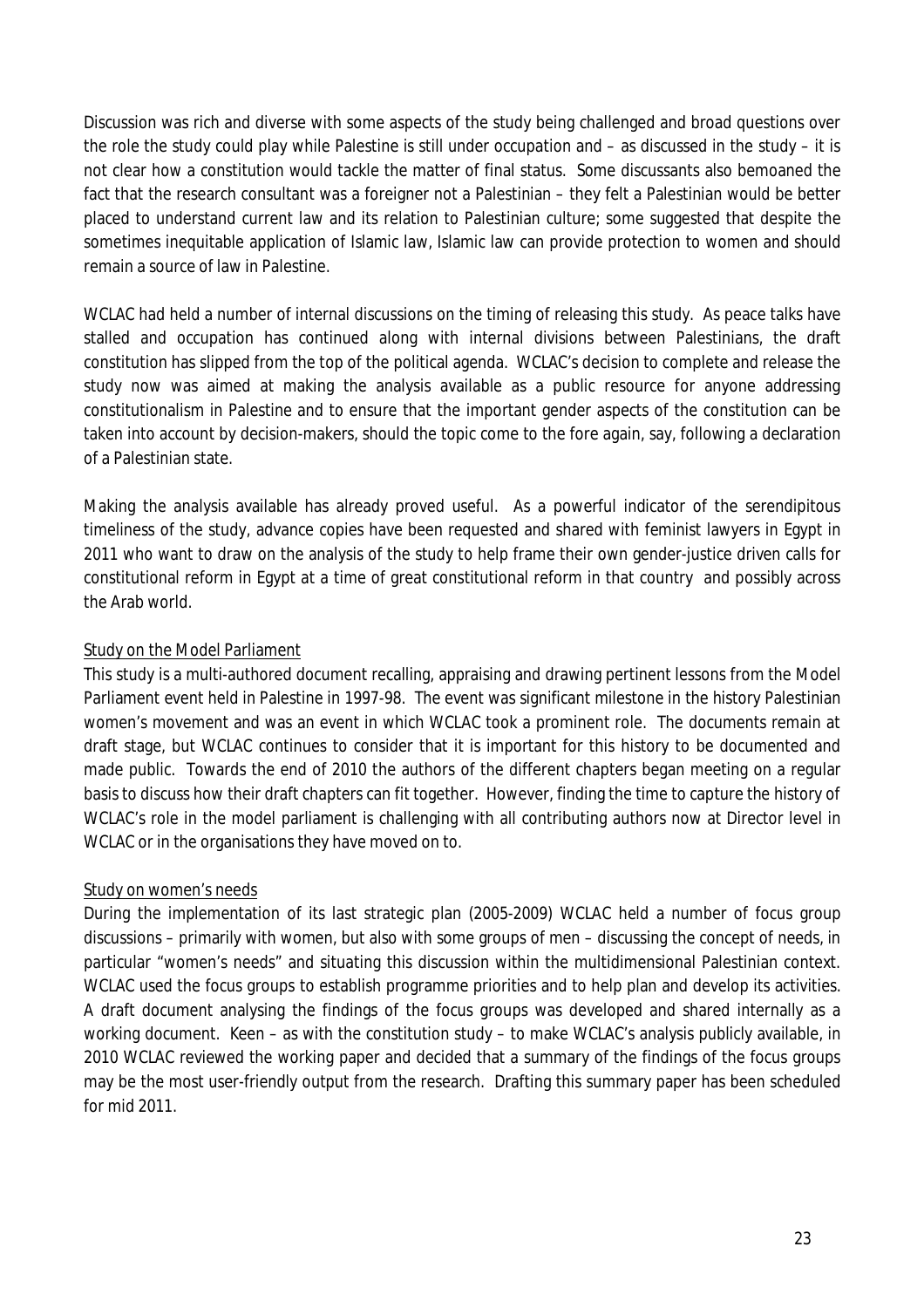#### **1.2.3. Oversee a gender-sensitive analysis of court decisions.**

This activity is not programmed for 2010.

# **1.3. Use legal reform processes to institute bylaws introduced at Ministerial level governing Palestinian protection services for women at risk of violence.**

# **1.3.1. Revise and advocate nationally applicable by-laws for emergency shelters providing protection to women at risk of violence.**

WCLAC's strategy for close cooperation with the PA has evolved as the PA has driven forward its agenda for the introduction of bylaws governing services for women at risk of violence. WCLAC has formed an internal committee to work on the bylaws. This committee received a draft text of the bylaws during the first semester of the year. WCLAC's committee reviewed the draft, and submitted comments to MOSA which drew on WCLAC's own governance protocols and on our experience running emergency protection shelters. On the basis of the comments, which were judged to be comprehensive and valuable, WCLAC was invited by MOSA to participate in a small drafting committee which integrated WCLAC's comments into a finalised draft. Given the positive engagement by MOSA on this activity – through meetings and through uptake of ideas – it was not felt necessary to hold specific workshops to develop the bylaws.

Towards the end of the year at a follow-up meeting on these bylaws, MOSA again expressed appreciation for WCLAC's work. The bylaws have been provisionally approved by MOSA and forwarded to the Cabinet of Ministers, where it is yet to be given final approval.

Additionally, based on the success of WCLAC's contribution to the bylaws, WCLAC was requested to draft a set of principles to guide the registration and licensing of organisations intending to operate safe houses and other such shelters. The draft prepared by WCLAC has been accepted without reservations.

WCLAC is proud of its close relationship with MOSA, and feels that the successful steps forward made in this activity at once demonstrate the strength and the value of the close and cooperative relationship. Further fruit of the partnership is reported under WCLAC's objective of building the capacity of state and non-state service providers (see 3.3.1.), in which the synergy of pioneering protection work and using our experience to help develop national standard operating procedures combine with WCLAC's privileged position of partnership with MOSA, being invited to share best practices with MOSA shelter staff, and to help launch the Nablus shelter.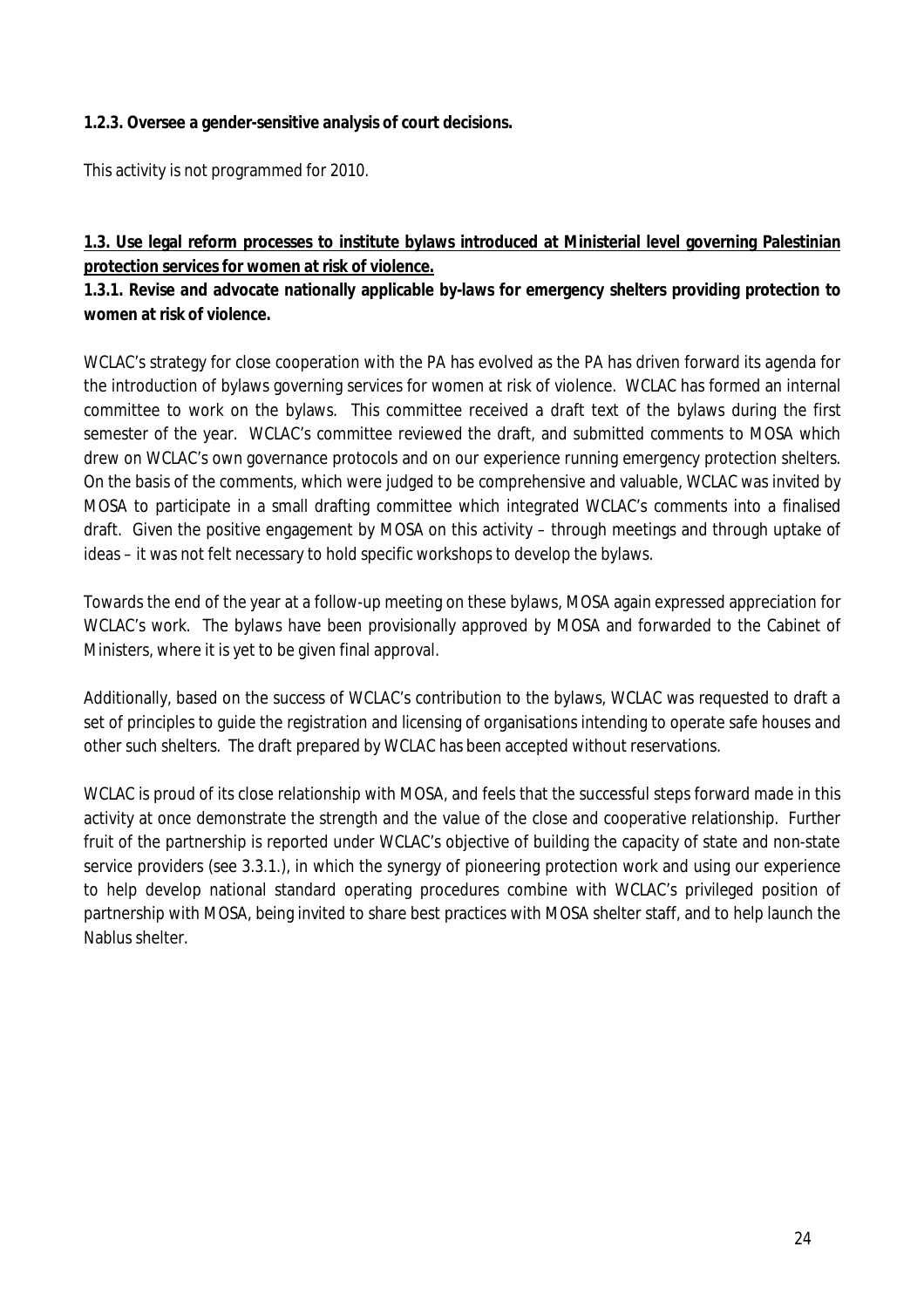*Strategic goal 2: To contribute to raising awareness within Palestinian society regarding gender issues and women's rights, and to combat negative practices against women.*

# **2.1. Empower and coordinate WCLAC volunteers to gain skills and to organise and facilitate awarenessraising events.**

#### **2.1.1. Provide support to 5 volunteer clusters across the occupied Palestinian Territory.**

The five volunteer clusters are spread across the West Bank, centred on the following locations:

- Bethlehem
- Hebron
- $\bullet$  lericho
- Tulkarem
- Salfit

With the start of the new strategy in 2010, WCLAC has set its target number of volunteers in the clusters at 25 (in total), in order to limit costs and to try to reinforce the close teamwork and skill-building among the volunteers. In scaling down the number of officially active WCLAC volunteers (who are given an annual fixed-sum cash incentive to formalise and reward their activism and cover expenses), WCLAC has carefully endeavoured to maintain positive relations with former volunteers. The value of maintaining teams, or clusters, of volunteers is to minimise the risk of losing the acquired experience of the whole team if one or two of the volunteers find full time paid work or other time commitments which prevent them continuing as WCLAC volunteers.

At the start of the year, in order not to lose the support base that we have developed through the larger volunteer clusters, WCLAC initiated a three-tier system of affiliation between WCLAC and its constituency. Accordingly, we now have the core WCLAC "volunteers" as the strongest affiliation. Many of the former volunteers are now "supporters" who are frequently invited to participate in or support events such as discussions, training workshops and awareness raising. We also have "friends of WCLAC" who will be receiving our news updates and invitations to major public events.

#### Who are the volunteers?

In a very positive show of volunteer solidarity more than 25 of the volunteers have continued organising events and lending such a contribution that they could not be considered just to be "supporting" the events. The volunteers agreed mutually that by reducing the size of the incentives they received, all 33 of the volunteers who continued to organise the events could be recognised as WCLAC volunteers within the allocated "incentives" budget. Accordingly volunteers each received between 100 and 200 USD at the end of the year, instead of all receiving \$200.

As a notable indicator in WCLAC's drive to include men as key stakeholders in addressing gender issues and promoting and defending women's rights, 12 of the volunteers – over one third of them – are men. Many of the volunteers are trained or are practicing professionals in careers as legal, social or community service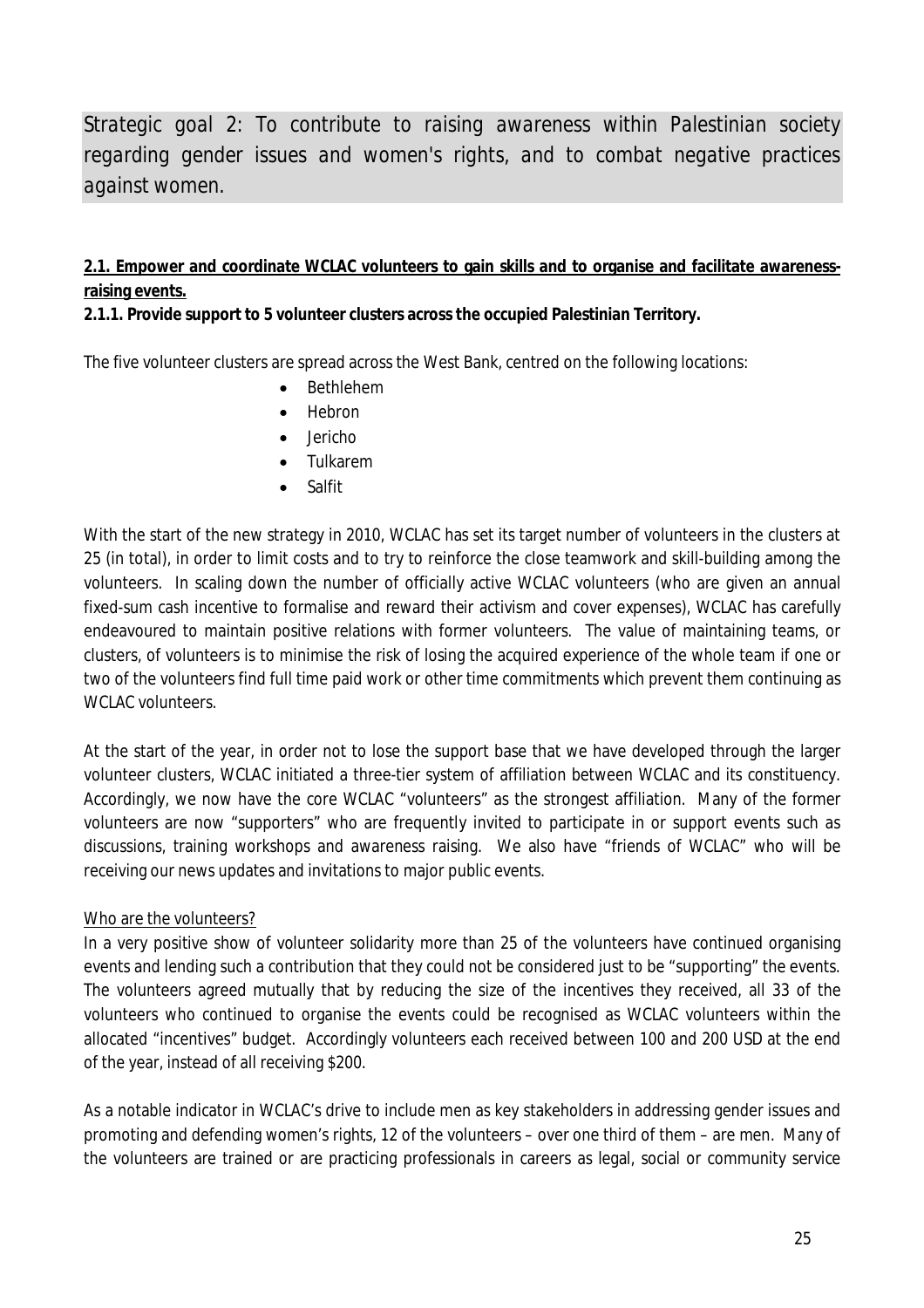providers and can bring their professional training into their volunteer work, as well as being able to integrate WCLAC value of gender equity into their professional work.

| Location     | <b>Number of volunteers</b> | <b>Professions</b>                                     |  |  |
|--------------|-----------------------------|--------------------------------------------------------|--|--|
| Bethlehem    | 9 (Female: 5; Male: 4)      | Lawyers; Social Workers; Community Development         |  |  |
|              |                             | Workers; Teacher; Accountants; Sociologist.            |  |  |
| Hebron       | 9 (Female: 5; Male: 4)      | Lawyers; Counsellors.                                  |  |  |
| Jericho      | 7 (Female: 3; Male: 4)      | Psycho-social and<br>family<br>counsellors;<br>Lawyer; |  |  |
|              |                             | Teacher; Accountant; Teacher; Community Activist.      |  |  |
| Salfit       | 2 (Female: 2; Male: 0)      | Social Workers.                                        |  |  |
| Tulkarem     | 6 (Female: 6; Male: 0)      | Social workers; Educational Psychologist.              |  |  |
| <b>Total</b> | 33 (Female: 21; Male: 12)   |                                                        |  |  |

The table below shows the teams of volunteer clusters and their range of professions:

### WCLAC support meetings to individual clusters

WCLAC holds regular support meetings with the clusters to help orient activities, nurture teamwork and professional skills, and to share training materials with the volunteers. The meetings also give an opportunity for volunteers to express concerns, to raise questions and to discuss particular or topical needs relating either to the needs of the clusters or to how the volunteers view the needs of the communities in which they are active.

The table below shows the number of support meetings held during 2010.

| <b>Location</b>  | <b>Number of support meetings</b> |
|------------------|-----------------------------------|
| <b>Bethlehem</b> |                                   |
| Hebron           |                                   |
| Jericho          |                                   |
| Salfit           |                                   |
| Tulkarem         |                                   |
| <b>TOTAL</b>     | 28                                |

During the meetings the volunteers developed action plans and attributed tasks to individuals in the clusters. They also selected the local CBOs with which they planned to work throughout the year. Meetings in the first half of the year were also used to establish the bylaws and working practices for the clusters, to clarify how the volunteers would self-organise and how they would manage channels of communication. Later meetings were used to review progress and included evaluating the year's activities and looking forward to 2011.

Strategic decisions made during the year through separate support meetings and through a number of network-wide events include a commitment to breaking open taboo issues such as encouraging public denunciation of crimes which would traditionally be considered "family matters" rather than grave crimes –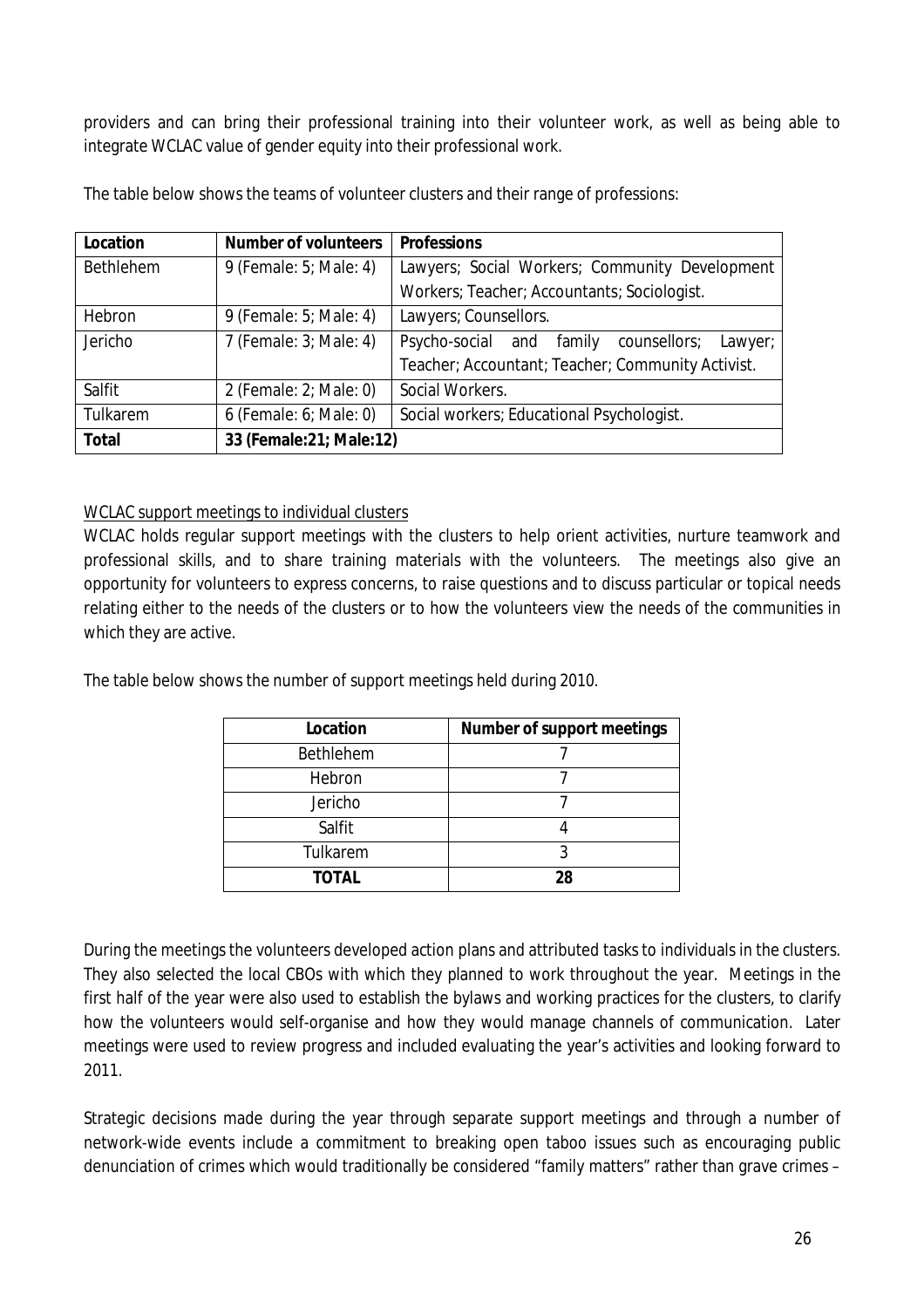for example: incest rape, misogyny, sexual and domestic violence. Another commitment has been to working in remote areas.

A lesson learnt by the volunteers has been that they should be more optimistic of feminist justice and protection principles being welcomed in remote areas not rejected – support for addressing gender justice issues can come from diverse and unexpected sources. In a similar vein, volunteers have also committed to reaching out to men as well as women to address gender and justice issues, and to striving to find creative ways to convey important messages, (e.g. through plays, moot courts, art exhibitions, public demonstrations etc…).

In line with best practices in community development work, the volunteers are also working to do more to optimise the use of external resources in workshops, and not be dependent on external sources of funding. To that end, they have used the WCLAC facility, Beit Makhlouf, in Beit Jala to launch their art exhibition for the 16 days of action combating violence against women, and have worked with local authorities and community-based partners to use other organisations' facilities for running awareness-raising workshops and other such events.

### Increased capacity and influence of WCLAC volunteers

WCLAC is proud of the capacity development of the 5 volunteer clusters each of which has the ability to plan and implement activities among themselves, with partner groups and often counting on the support of local politicians and of former WCLAC volunteers who remain committed to the cause of women's rights. The work with partner groups WCLAC feels has an added value of bringing feminist-driven information into institutional settings: to pre-existing women's groups, or to multipliers in the community. Also, working with partners including typically masculine authority structures such as governorates and village councils, and working with women's groups, the volunteers can have a valuable facilitator role opening channels of communication between different groups.

Volunteers have done a lot this year to develop a systematic approach of introducing and convincing local partners of the need for legal reform. Central meetings of volunteers offer a valuable opportunity to share successes and lessons learnt and to develop best practices, based on experience and building on WCLAC's advocacy training the volunteers during the year.

Volunteers have developed in their independence this year in organising events and in informal evaluation to assess best practices and consider new opportunities. Strategically, this year volunteers placed a strong focus on bringing in school and university students as a key target group to introduce ideas of gender and gender equality to youth groups. Another key result of volunteer networking means that volunteers can draw on a community contributions not only to ensure beneficiaries ownership of activities, but also minimising costs and optimising cost-effectiveness. This enhances the sustainability of the volunteer programme.

Four volunteers have also become members of Boards of Directors both in existing organisations and in newly founded organisations. Given the age range of these volunteers – all of whom are between 25 and 35 – the election or cooption of these people is a strong indicator of their respected positions in society and the respect given to the skills and experience they develop as WCLAC volunteers. Moreover, it gives them the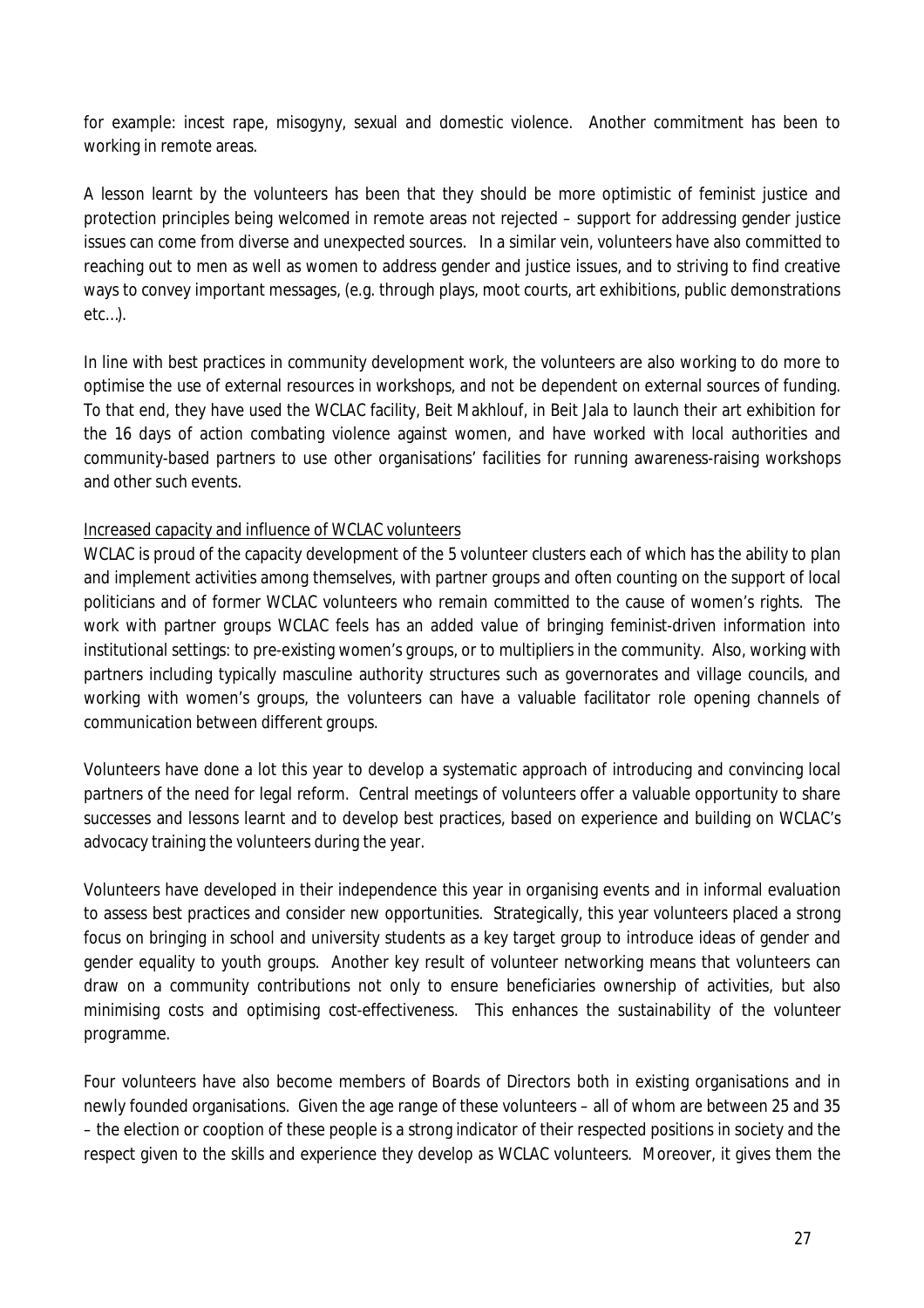opportunity to institutionalise the messages of gender-equity and women's rights that they also promote through activities.

Other national NGOs are also recognising the value of WCLAC's volunteers. The Palestinian Women's Centre for Development and Research (PWCDR) called upon WCLAC's volunteers to help launch a book documenting the oral history of women's political participation in Palestine.

#### Receiving training in advocacy skills and putting those skills to the test

WCLAC's volunteer coordinator organised a 3-day, 15-hour training workshop for 15 of the volunteers. The training was prepared and delivered by a team comprising WCLAC's volunteer coordinator a WCLAC social worker and WCLAC's legal advisor who manages WCLAC's legal reform advocacy. The training included topics such as: building campaign strategies, developing advocacy tools and learning how to situate gender issues within existing debates.

Use of the media as a campaign tool is one aspect in which WCLAC have applied themselves well during the year, putting WCLAC's advocacy techniques into practice. Media coverage for volunteers has strongly increased over the past year. Moreover, as the volunteers become better versed in how to advance key debates of gender justice in OPT – with growing professionalism and with the increasing pro-activity of volunteers – more WCLAC volunteers are speaking directly to media about local issues or events, putting forward feminist positions.

An example of the volunteers' pro-active capacity to advocate on current affairs – locally and as a national network – comes from a partnership between the volunteer clusters in Bethlehem and Jericho. Volunteers became aware of a case of femicide in the Bethlehem governorate in which a girl was raped by her uncle, who then killed her when he learnt that she was pregnant. Bethlehem volunteers were active in mobilising a campaign to condemn such gender-based violence. While the accused fled to Jericho, when he was brought before a court there, volunteers mobilised to hold a manifestation outside the courthouse in order to denounce the prevalence of incest, rape and murder in OPT, to draw media attention to the issue and to ensure that the judge could not simply let the issue pass as an unimportant event occurring in a different governorate.

### Added value of the volunteer network to WCLAC's other activities

Building skills and training volunteers to understand and share WCLAC's vision helps feed highly motivated and well-qualified women's rights activists into WCLAC's activities and into WCLAC's permanent staff.

As mentioned above, the volunteers have given valuable support to activities of consultation and promotion for the Personal Status Law. They helped organise consultation workshops in the five governorates in which they are active and several have also become members of Personal Status Law consultation groups in their governorates, which were established this year and will be active in 2011. In these roles, they will be able to contribute information they know already from WCLAC's training and awareness raising, while also being able to gain more of the very latest information on the status of Personal Status Law reform which they can use to enrich their volunteer-led awareness-raising activities.

The volunteers also prove to be a valuable tool for WCLAC's own human resources. In recruiting new staff for WCLAC's Hebron office, the two best candidates for positions had come through WCLAC's volunteer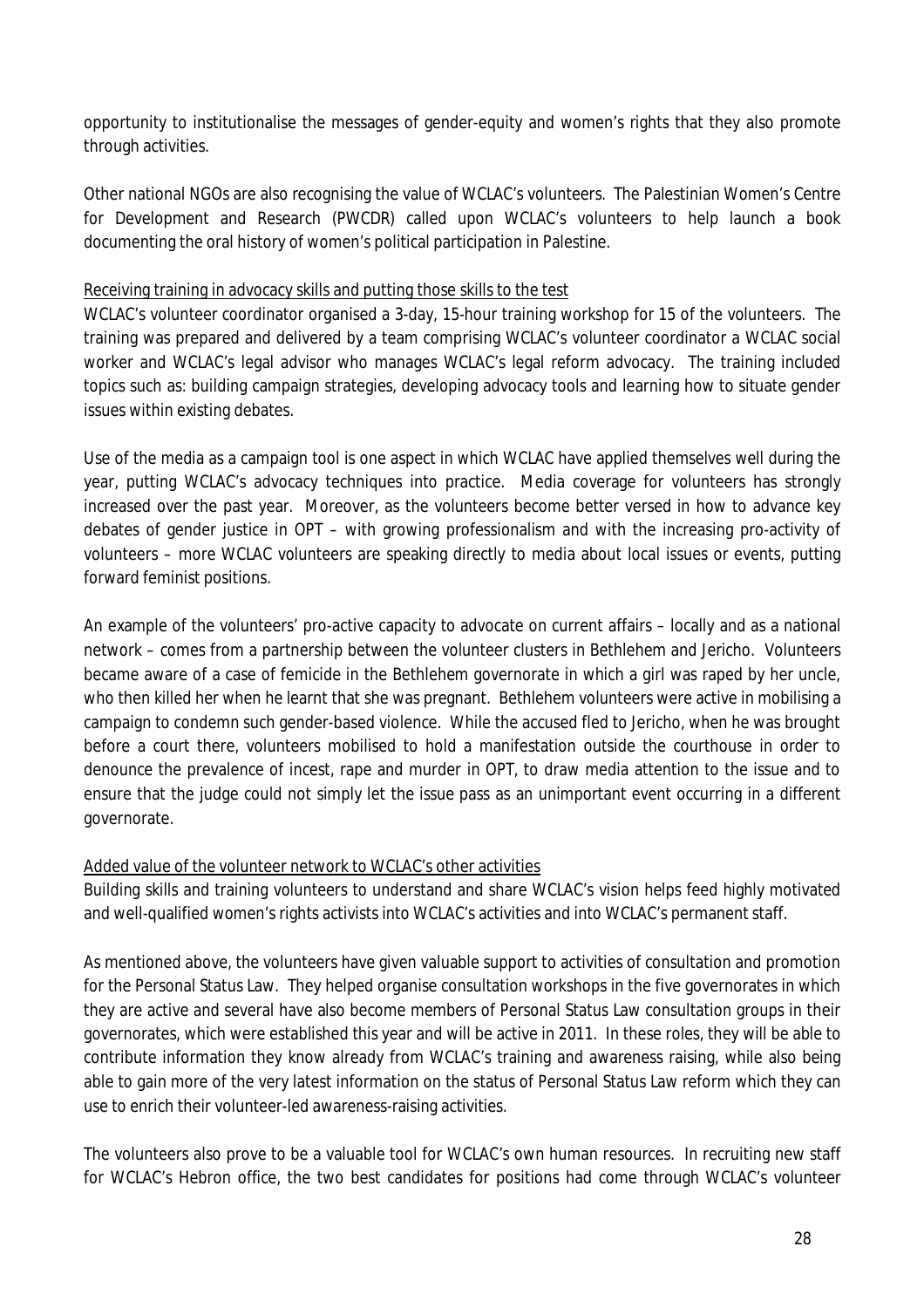scheme. This feeder system helps ensure the recruitment of staff who share WCLAC's feminist vision have a broad understanding of WCLAC's goals and objectives.

# **2.1.2. Support each of the 5 volunteer clusters to organise two landmark events per year, in coordination with the WCLAC's lobbying and advocacy work.**

# Building partnerships to give local roots to women's rights actions

WCLAC's volunteers develop partnerships with local councils, CBOs and grassroots organisations in order to build community bases for the gender awareness and justice for women agenda they promote. The volunteers mobilise around two major landmarks in the international calendar, 8 March, which is international women's day, and the period between 25 November and 10 December, the 16 days of action combating violence against women.

While details on specific events are given below, the following table shows the range of the 35 local partners the volunteers primarily worked with to the arrange landmark events of 2010. In addition even to this extensive list, can be added national networks such as the al-Muntada – the NGO forum combating violence against women.

| <b>Volunteer Cluster</b> | Partners involved in volunteers celebration of   | <b>Number of</b> |
|--------------------------|--------------------------------------------------|------------------|
|                          | landmark events                                  | <b>Partners</b>  |
|                          | Beit Fajjar village council;                     |                  |
|                          | Beit Fajjar women's centre                       |                  |
|                          | Creativity Centre Dheisheh;                      |                  |
|                          | Tent Centre in Dheisheh;                         |                  |
| Bethlehem                | <b>UNWRA in Dheisheh;</b>                        | 9                |
|                          | Wi'am, Bethlehem;                                |                  |
|                          | Sawa'ed Centre, Bethlehem;                       |                  |
|                          | Hussan Women's Centre;                           |                  |
|                          | Palestinian Women Committees in Battir.          |                  |
|                          | Neersan Cultural Centre;                         |                  |
|                          | Yatta women's centre;                            |                  |
|                          | Syndicate of Psychologists and Social Workers;   |                  |
|                          | UNWRA psychological support programme;           |                  |
| Hebron                   | Dura Girls School:                               | 9                |
|                          | Dura Youth Club;                                 |                  |
|                          | Rural girls development association;             |                  |
|                          | Thahirieh Women's Association;                   |                  |
|                          | Thahirieh Women's Club;                          |                  |
|                          | Jericho municipality;                            |                  |
|                          | Jericho Children's Centre:                       |                  |
|                          | Aqabeit Jaber Refugee Camp Women's Centre;       |                  |
| Jericho                  | UNWRA Psychological Support Programme (Aqabet    | 6                |
|                          | Jaber RC);                                       |                  |
|                          | Jericho governorate;                             |                  |
|                          | Student Affairs Office, Al Quds Open University; |                  |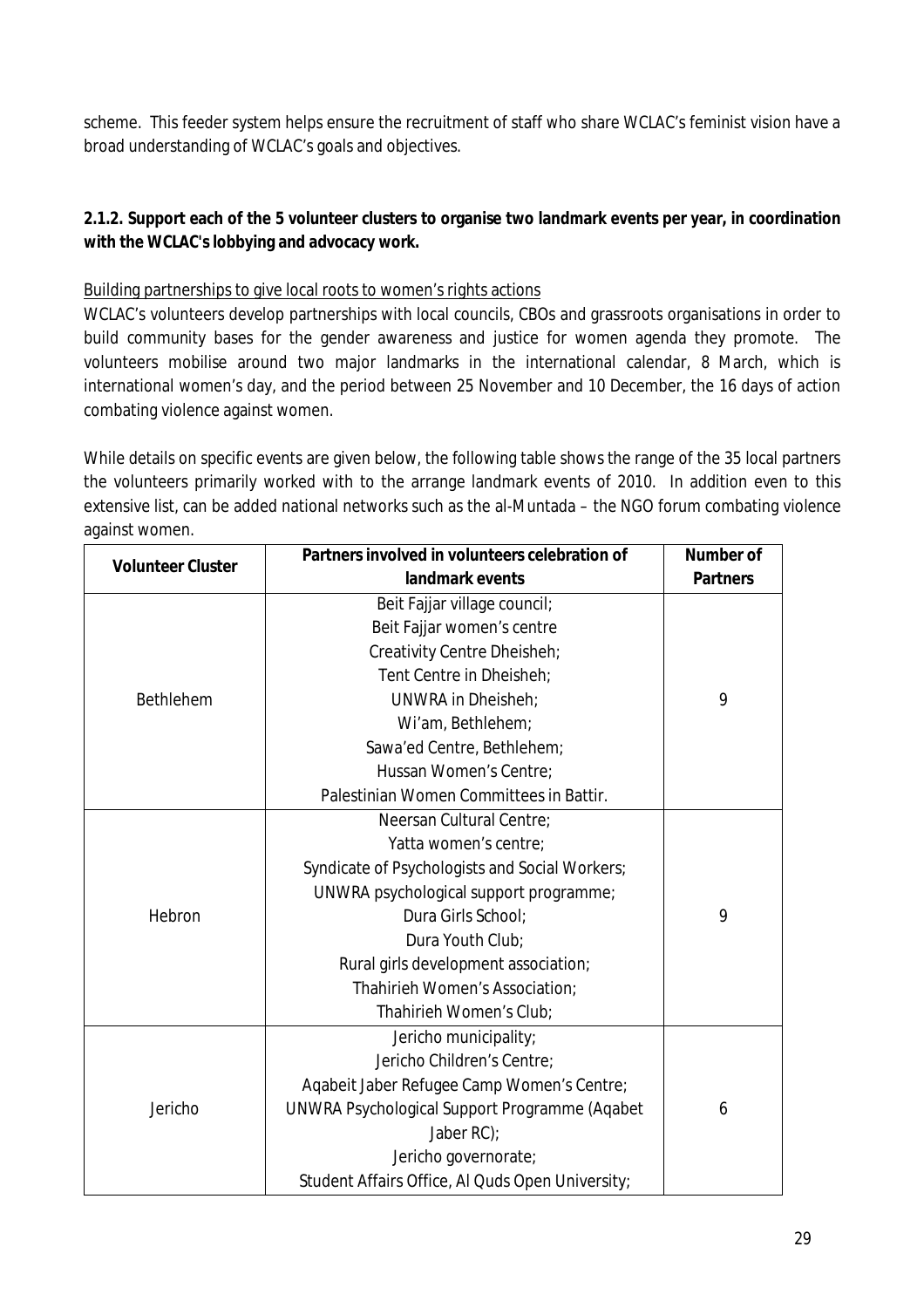|          | Irthah Women's Association<br>Total number of partners for landmark events: | 35 |
|----------|-----------------------------------------------------------------------------|----|
| Tulkarem | Saida Women's Association:                                                  |    |
|          | Rural Woman Development Association;                                        |    |
|          | An-Najdeh Association;                                                      |    |
|          | Tulkarem refugee camp community programme;                                  |    |
|          | Far'oun village council;                                                    |    |
|          | A'llar village council;                                                     |    |
|          | Salfit Governorate.                                                         |    |
| Salfit   | Yasouf Women's Centre;                                                      |    |
|          | Salfit Centre for Sustainable Development;                                  | 4  |
|          | Kufur Eddik Child Creativity Centre;                                        |    |

# Landmark events to mark 8 March as International Women's Day

To mark 8 March as the International Women's Day, each of the five volunteer clusters organised events in partnership with local CBO's and village councils including those partners listed above. WCLAC supports the development of local relations within the volunteers' areas, believing that as well as facilitating the organisation of bigger activities and reaching into more rural and excluded environments, partnership with CBOs is a way to increase sustainability by influencing institutional learning: infusing and disseminating WCLAC's feminist vision into and through the discourse and actions of local organisations as well through individuals alone. Similar events took place in all five volunteer areas under the common banner: "United to eliminate honour killing".

In total volunteers in the five locations organised 8 events marking international women's day with a total of 185 participants attending.

#### Landmark events as part of the 16 Days of Action Combating Violence Against Women

The flagship volunteer event for the 16 days of action, which was organised through the united efforts of volunteers from different locations, was an art exhibition titled "al-Annud" (women's strong will) featuring locally created paintings and sculpture which address women's rights issues was shown in WCLAC's Dar Makhlouf centre in Beit Jala. The exhibition also served as the grand opening for the Dar Makhlouf centre and the event attracted around 85 people, including the Mayor of Beit Jala and the Governor of the Bethlehem Governorate. The art works took on issues including incest, violence, women's empowerment and women's relation to public and private spheres.

In addition, volunteers in the Jericho area organised a "moot court" (a simulated trial) which drew on a case study of an honour killing which WCLAC has documented. The event in early December, drew 120 people from local organisations and positions of responsibility in society – the discussion following the simulated trial showed clearly that those people present were able to see the shortcomings in the current legal frameworks and social practices for the protection of women from family violence.

Also within the 16 days, volunteers in Hebron coordinated with Dura Youth Cultural Club to put on a play, on 27 November, addressing issues of women's inheritance. The play followed the story of a family torn apart as one of the women tries to claim her inheritance and is ultimately killed for trying to do so. The event drew an audience of 172 people, and showed the shortcomings of the personal status law and other parts of the legal framework.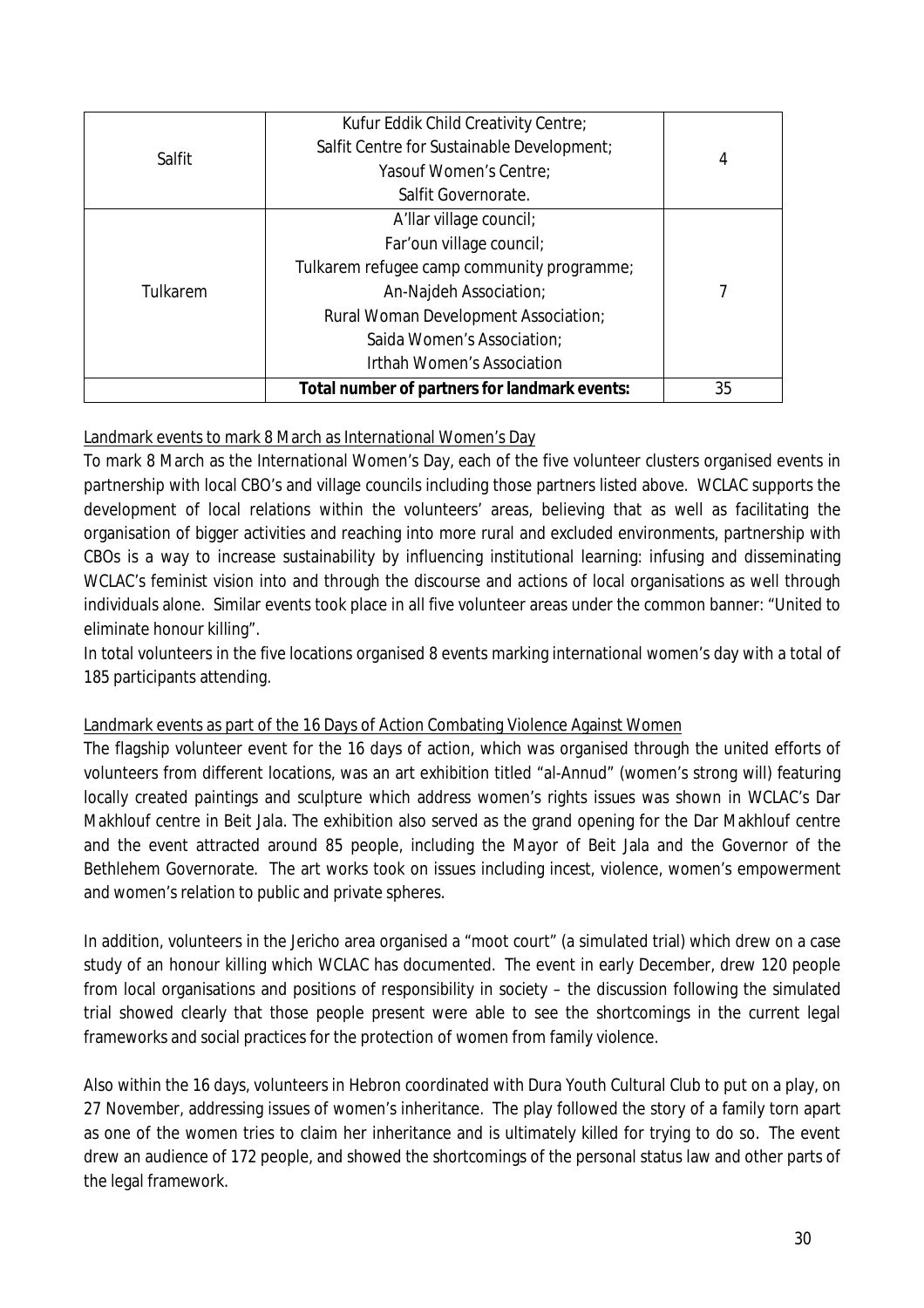With events also taking place in Salfit and Tulkarem, each of the volunteer groups organised events marking the 16 days of action, with a total of 444 participants attending.

# **2.1.3. Support volunteers and graduates in organising 105 activities promoting women's empowerment, women's rights and gender awareness.**

#### Volunteer awareness-raising workshops

The volunteer network has an amazing role to play in organising and – now that the volunteers have been trained by WCLAC over several years – leading awareness-raising workshops. Whereas the many of the events detailed above marking 8 March and the 16 days of action simply seek to put women's rights on the public agenda, and to challenge people to change their attitudes and behaviour, the workshops listed below are information sessions taking on a particular topic to compare, variously, international standards, national legislation and legislative reform, and common local practices. Participants are given information which it is hoped can help them better understand what protections they have, understand what legal changes might come in the near future and why, and understand how their own actions – such as favouring boys over girls, or arranging early marriages – may perpetuate patriarchy and women's insecurity in their children's lives.

The table below shows the 5 volunteer groups have organised 51 workshops with 691 different participants, and in partnership with around 25 different local partner organisations. This figure does not include the pilot projects developing 3 peer support groups with schools and student groups and with a total of 50 youth members. These support groups have been instituted through a number of meetings and workshops with each group.

Often the local partnerships indicate which institution invited the volunteers to give information, with the local partner inviting suitable participants whether that is women who may be at risk of violence, a group of students who could act as message multipliers or a mix of community leaders who, with better information, can also spread WCLAC's information giving better advice on technical issues like divorce rights, or giving crucial referral helping women access services including emergency protection.

The information given in the workshop draws on WCLAC's experience, expertise and training materials including popular modules such as "Women's Rights are Human Rights" and a WCLAC handbook specially developed for the volunteers.

### Positive indicators of the impact of the awareness raising workshops.

One indicator of success and guide for future activities, particularly as WCLAC is committed to trying to increase its engagement with Palestinian men in promoting women's rights, is the example of the workshop in Beit Fajjar. Three men participated in the workshop which clearly struck a chord with them. The men were engaged and impressed by the information, to the extent that they requested another workshop be held in the village to cover similar topics, particularly issues of women's inheritance rights. The men volunteered to host the meeting in the village's main meeting place, and stressed how important it would be to increase the number of male participants attending – in particular, encouraging the participation of religious leaders. The volunteers are working to arrange a return to the area in early 2011.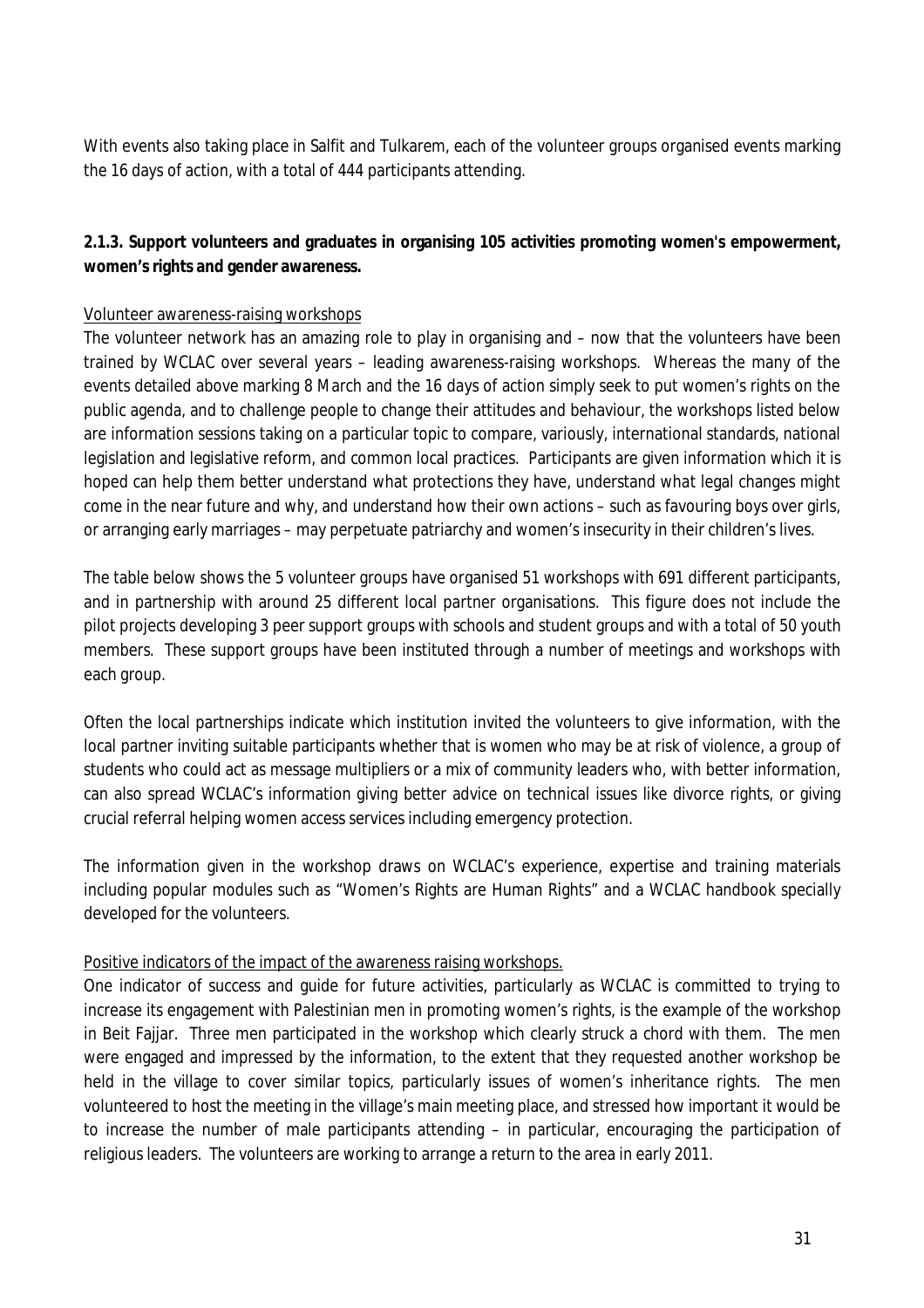As with WCLAC's own awareness-raising work, it is not easy to measure all the referrals coming to WCLAC and/or WCLAC's grassroots service provision partners in the north. However – particularly bearing in mind the professional backgrounds of most of the volunteers, and the depth of experience they now have as WCLAC volunteers – a particularly positive indicator is the number of one-off consultations the volunteers have been able to give, as participants from workshops or others who know WCLAC-volunteers by reputation seek specific advice in a one-off consultation.

WCLAC's volunteer network is proving to be a multi-faceted asset to WCLAC and has a growing reputation for good work. The appetite for return visits to communities is indicative of one of the challenges raised by this growing reputation as an increasing number of individuals and organisations are requesting information sessions and awareness-raising events with the volunteers. This strains the capacity – but not the commitment – of volunteers many of who have paid jobs which also draw on their time.

# WCLAC volunteers becoming an address for advice

WCLAC is seeing that WCLAC volunteers have become an address for women's rights issues, with their reputation spreading by word of mouth and with individuals and organisations coming to them either for particular queries or for information on how to become a client with WCLAC or with WCLAC's grassroots partners. This is indicated by the significant number of grassroots partners, the rising status of WCLAC volunteers in their communities (reported above in 2.1.1.) and in the number of one-off consultations being sought by community members.

41 one-off consultations took place after volunteer activities this year.

- $\bullet$  Bethlehem  $(3 + 10 + 10)$
- $\bullet$  Hebron  $(5)$
- $\bullet$  Jericho (0)
- Tulkarem (3)
- Salfit (10)

As the volunteers are predominantly service sector professionals, they are able to give valuable and accurate advice, however, during these consultations, the volunteers also share details with the questioner of how they can access WCLAC or other necessary services. For example, following one awareness-raising workshop in Thahirieh (one of the furthest points from a major West Bank town in the Hebron area) volunteers referred three cases to WCLAC's service unit in the Hebron office. In the north, volunteers have referred cases to WCLAC's local grassroots partners nearby.

# Piloting new schemes – developing student peer support groups:

Volunteers have pioneered a new technique of outreach providing substantive improvement in vulnerable people's understanding of social issues including gender, marriage and reproductive health. This has been done through developing support groups. The first of these was in Dura Girls School (15 girls in their midteens, in 8<sup>th</sup> and 9<sup>th</sup> grade); WCLAC volunteers work with this age group as a key target for the gender equity, safe adolescence, issues of early marriage, to value of education. With the median marriage age in Palestine being 19 years, and with many girls' education ending on marriage several years earlier than that median age, WCLAC considers this is a critical age-group to target with this information.

Developing the Dura support group volunteers brought together 15 girls for 6 discussion sessions introducing women's issues, talking about adolescence, emotional change, family relations and gender-based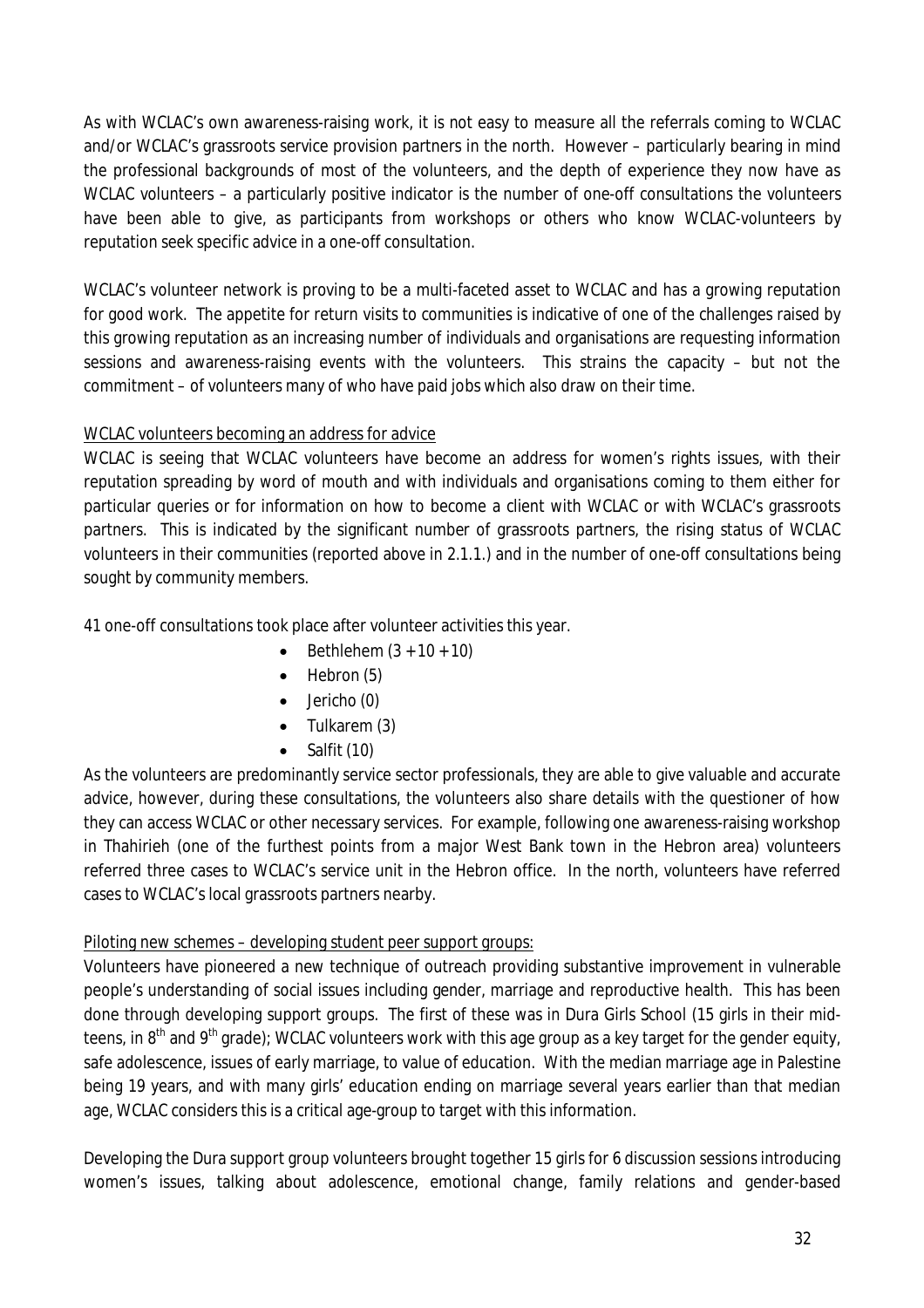discrimination and running exercises building teamwork and communication skills. In establishing support groups, the volunteers seek to do more than just impart information – although they also do this for the group members. The aim is also to create a peer network, rich with information on issues important to the target group, and to give the support group members techniques and tools to hold discussions either with other group members or simply with other of their peers.

In Aqabeit Jaber refugee camp, WCLAC volunteers from Jericho have established a similar support group, in this case working with a group of boys. This responds to the WCLAC's and WCLAC's volunteers recognition of the need to address gender issues among males as well as among females. These groups have a pilot aspect to them, with progress being evaluated and lessons being learnt. The cross-fertilisation and sharing of ideas between the Hebron volunteers and Jericho volunteers is indicative of both the strength of and the value added by the network of WCLAC volunteer clusters.

Working with a slightly older age group, the volunteers in Hebron and Jericho are both working with mixedgender student groups (15 students in Hebron, 20 in Jericho) with students from Al Quds Open University. The focus of these groups is for students to address issues of women's rights, gender, gender-based violence and equality between men and women.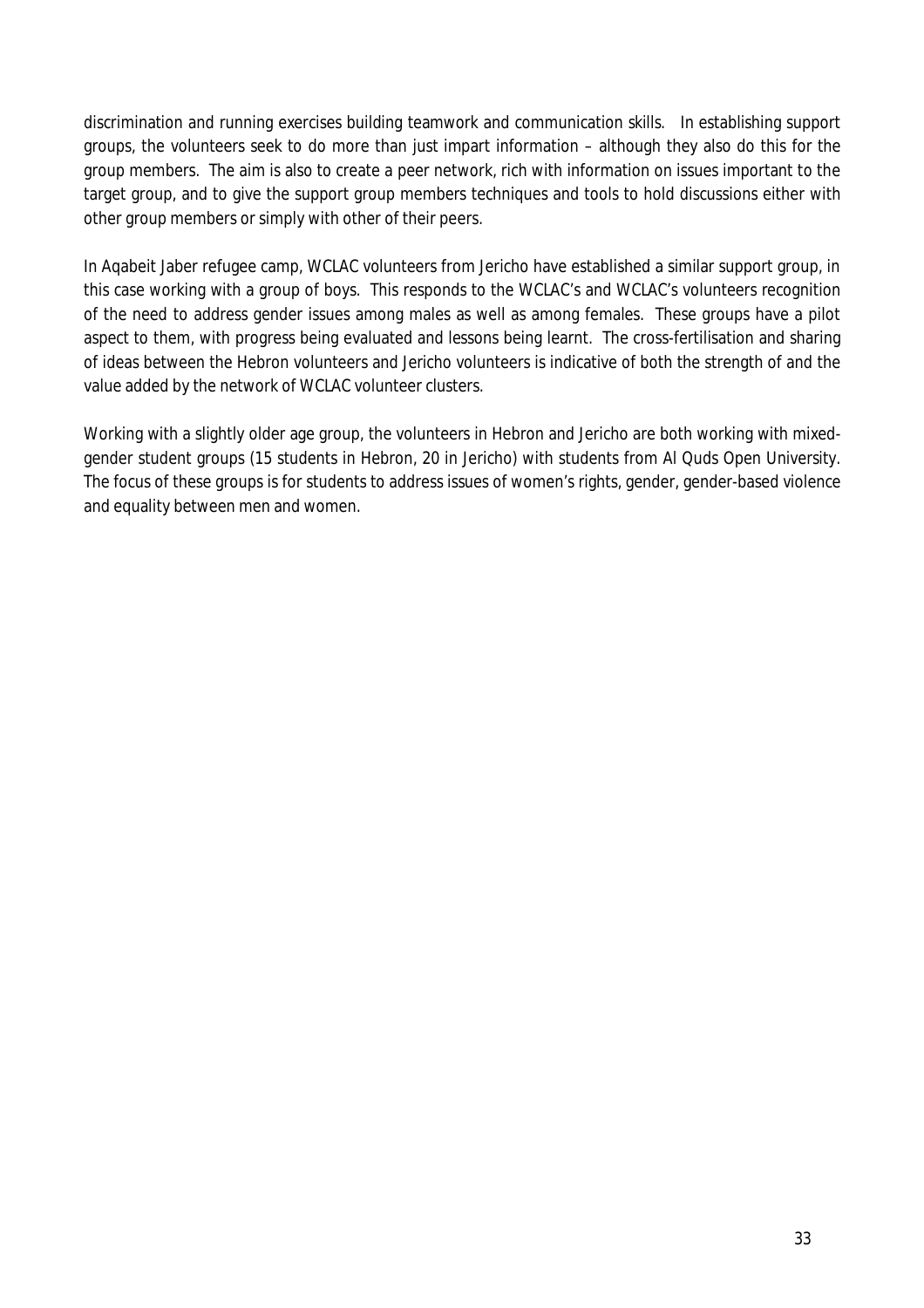| Workshop                     | <b>Number of</b> | <b>Type of Participants</b>                      | <b>Number of</b> | <b>Topics</b>                                                                         | <b>Partners</b>                                               |
|------------------------------|------------------|--------------------------------------------------|------------------|---------------------------------------------------------------------------------------|---------------------------------------------------------------|
| location                     | sessions         |                                                  | participants     |                                                                                       |                                                               |
|                              |                  |                                                  |                  | <b>Tulkarem</b>                                                                       |                                                               |
| A'llar                       |                  | Women                                            | 13               | Sexual abuse                                                                          | Rural Women's Development                                     |
|                              |                  |                                                  |                  |                                                                                       | Society (RWDS)                                                |
| A'llar                       | $\mathbf{1}$     | Housewives                                       | 13               | Social impact of divorce                                                              | A'llar Women's Centre                                         |
| Far'oun                      | 1                | Women                                            | 18               | Personal Status Law                                                                   | Far'oun Village Council                                       |
| Far'oun                      | $\overline{2}$   | Housewives                                       | 18               | <b>Early Marriage</b>                                                                 | Far'oun Village Council                                       |
| Tulkarem<br>Ref. Camp        |                  | Women                                            | 15               | Gender-based violence                                                                 | Centre for Women's Programmes                                 |
| <b>Tulkarem</b><br>Ref. Camp | $\overline{2}$   | <b>Housewives</b>                                | 22               | Adolescence                                                                           | Centre for Women's Programmes                                 |
| Saida                        | $\overline{2}$   | Housewives                                       | 22               | Early marriage, Personal Status Law                                                   | Saida Women's Centre                                          |
| Irtah                        | 1                | Housewives                                       | 11               | Impact of early marriage                                                              | <b>Irtah Women's Centre</b>                                   |
|                              |                  |                                                  |                  | <b>Bethlehem</b>                                                                      |                                                               |
| <b>Battir</b>                | 3                | Female students                                  | 30               | Gender-based violence; student needs assessment.                                      | Battir Girls School, Palestinian<br><b>Women's Committees</b> |
| Beit Fajjar                  | $\mathbf{1}$     | <b>Housewives</b>                                | 22               | Personal Status Law                                                                   | Beit Fajjar Women's Centre                                    |
| Beit Fajjar                  |                  | Housewives + NGO Workers +<br>decision-makers    | 22               | Inheritance                                                                           | Beit Fajjar Women's Centre                                    |
| Hussan                       | 3                | Women                                            | 22               | Types of violence against women                                                       | Hussan Women's Centre                                         |
| Hussan                       | $\overline{2}$   | Housewives and Women's<br>Centre members         | 22               | Gender-based violence and conflict within the<br>family                               | <b>Hussan Women's Centre</b>                                  |
| Bethlehem<br>City            |                  | Staff and volunteers of women's<br>organisations | 23               | Women's rights                                                                        | Ibda' Dhaheisheh                                              |
| Bethlehem<br>City            |                  | Housewives                                       | 22               | Gender-based violence                                                                 | <b>UNWRA</b>                                                  |
| <b>Hebron</b>                |                  |                                                  |                  |                                                                                       |                                                               |
| Thaarea                      | 3                | Housewives                                       | 30               | Custody and alimony; gender-based violence;<br>reproductive health; safe adolescence; | Thaarea Women's Society and<br><b>Thaarea Women's Centre</b>  |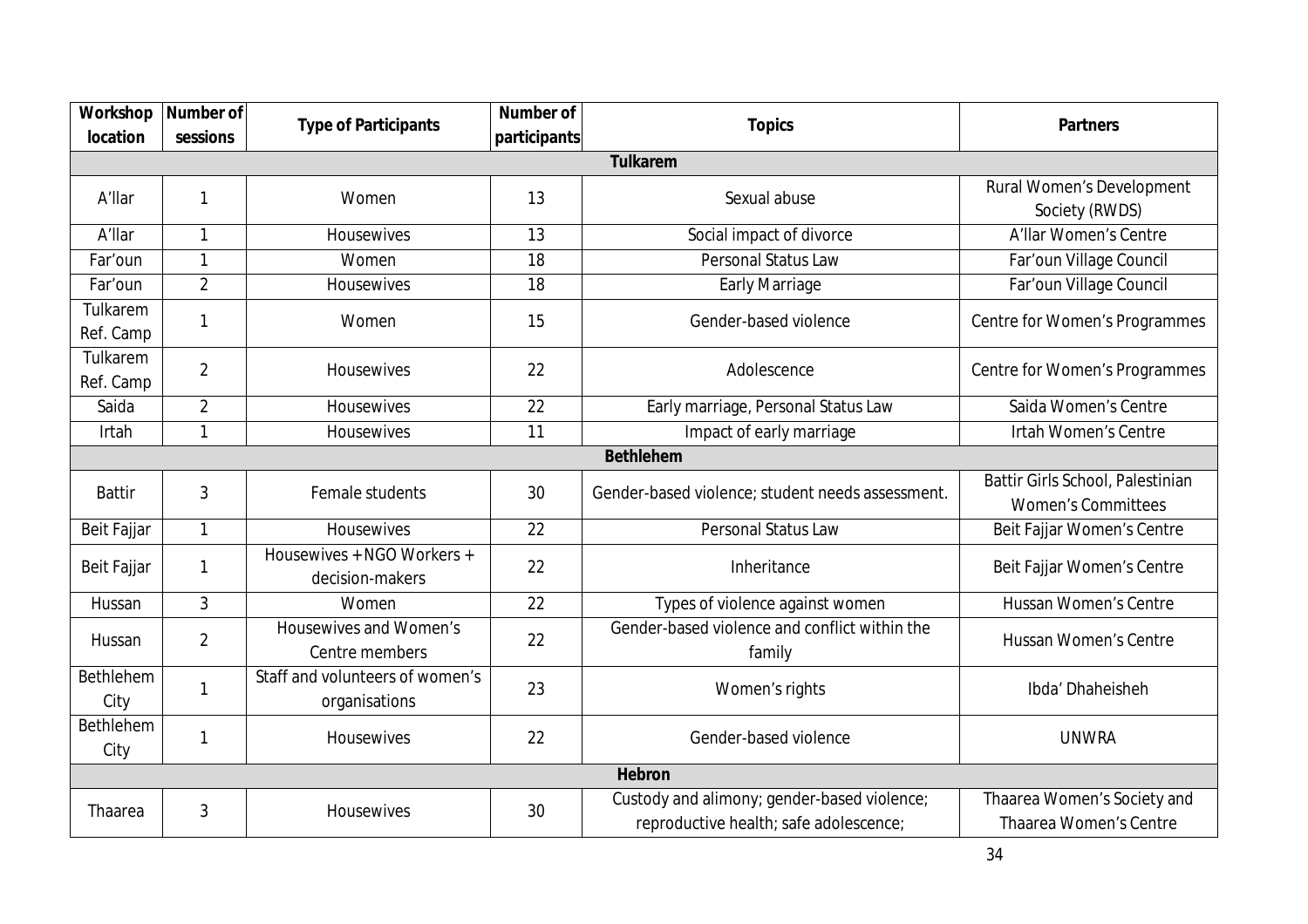| Thaarea     | 3              | Housewives                     | 25  | Safe adolescence and inheritance                    | Thaarea Women's Society and<br>Thaarea Women's Centre |
|-------------|----------------|--------------------------------|-----|-----------------------------------------------------|-------------------------------------------------------|
|             |                |                                |     |                                                     |                                                       |
| Hebron      | 1              | Community activists and NGO    | 23  | The value of volunteerism in changing negative      | Women's groups                                        |
| City        |                | staff                          |     | attitudes and practices against women               |                                                       |
|             |                |                                |     | Jericho                                             |                                                       |
| Aqabeit     |                |                                |     |                                                     | Aqabeit Jaber Women's Centre,                         |
| Ref. Camp   | $\mathbf{1}$   | Women                          | 30  | Gender-based violence                               | Jericho Children's Centre and                         |
|             |                |                                |     |                                                     | PNGO-Jericho branch                                   |
|             |                |                                |     |                                                     | Agabeit Jaber Women's Centre,                         |
| Aqabeit     |                | Housewives; NGO workers;       |     |                                                     | Jericho Children's Centre, PNGO-                      |
| Ref. Camp   | $\overline{2}$ | university students            | 22  | Gender-based discrimination.                        | Jericho branch, Jericho                               |
|             |                |                                |     |                                                     | Municipality                                          |
|             |                | Housewives; NGO workers;       |     |                                                     |                                                       |
| Jericho     | 3              | University students; decision- | 60  | Women's rights; the Personal Status Law and the     | Jericho Children's Centre, Jericho                    |
| city        |                | makers                         |     | need for a Law on Family Protection from Violence;  | Municipality                                          |
|             |                |                                |     | Personal Status Law.                                |                                                       |
| Jericho     |                | Housewives; NGO workers;       |     |                                                     | Jericho Children's Centre, Jericho                    |
|             | $\overline{2}$ | University students; decision- | 100 | This was a cultural event following breaking of the | Municipality; PNGO-Jericho                            |
| City        |                | makers                         |     |                                                     | branch, al-Kamar Radio.                               |
|             |                |                                |     | fast one evening during Ramadan.                    |                                                       |
| Jericho     | $\overline{2}$ | Housewives: NGO workers:       | 22  | Personal Status Law                                 |                                                       |
| City        |                |                                |     |                                                     |                                                       |
|             |                |                                |     | <b>Salfit</b>                                       |                                                       |
| Yasouf      | 4              | Women                          | 22  | Polygamy; common wealth; legal status of women;     | Yasouf village council and Yasouf                     |
|             |                |                                |     | early marriage.                                     | <b>Women's Centre</b>                                 |
| Yasouf      | $\overline{3}$ | Housewives and Kindergarten    | 14  | Polygamy; common wealth; legal status of women.     | Yasouf Women's Centre                                 |
|             |                | teachers                       |     |                                                     |                                                       |
|             |                | University students; women's   |     | Personal Status Law, child custody and common       | Centre for sustainable                                |
| Salfit City | 1              | centre staff                   | 30  | wealth                                              | development                                           |
| Kufur       |                |                                |     | Gender-based violence; child custody; polygamy;     |                                                       |
| Eddik       | $\overline{3}$ | Housewives and CBO workers     | 18  | legal status of women                               | Child creativity centre                               |
| Total:      | 51             |                                | 691 |                                                     |                                                       |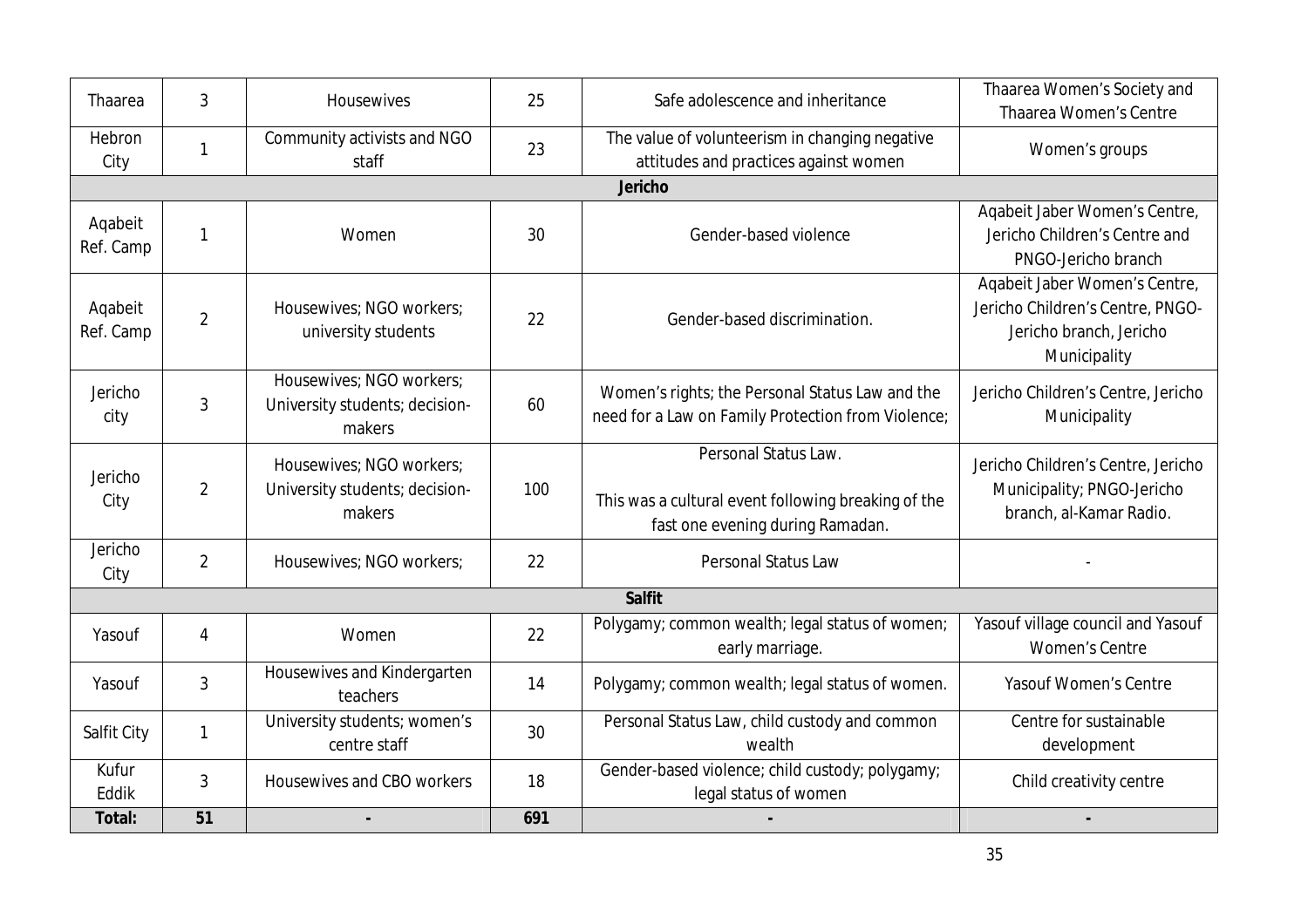# **2.2.Work with and through national and Arab-regional bodies to promote women's rights, to publicise women's rights issues and to disseminate gender-specific and gender-aware information.**

# **2.2.1. Work with Media forum, to develop new sources of funding, and to promote media awareness and accurate media coverage of women's rights issues.**

The Media Forum was established by WCLAC in 2005 and works to increase journalists' awareness of violence against women and to promote media coverage of women's issues and women's perspectives. Under WCLAC's strategic plan for 2010-2012 WCLAC planned a limited engagement with the Media Forum during 2010, with a view to approaching donors to find specific funding for an expanded Media Forum project.

As reported below in 4.2.1., one media forum training workshop scheduled for 2010 was postponed to (and implemented in) January 2011.

In the middle of the year, WCLAC held a workshop bringing together members of the Media Forum and of the Syndicate of Journalists (including the General Secretary of the Syndicate) to give information on the revised draft of the Criminal Law. At the event, participants discussed the drafting process and journalists expressed their satisfaction that the law process had been consultative and had incorporated civil society views. Further, they expressed their support for the draft law and its provisions.

A prospective donor was found for the expanded Media Forum project in partnership with a number of other women's organisations. During proposal writing stage, WCLAC's advocacy team was in contact with key members of the Forum, and also held a consultation meeting with Forum members to seek ideas and support for the proposal. At last minute in early 2011 the project fell victim to cuts requested in the consortium's proposal. Accordingly, while maintaining an engagement with the Media Forum in 2011, WCLAC will again return to seeking specific funding for an expanded project. Such a project would result in better informed and more motivated journalists sharing WCLAC's vision, being enabled to identify and publish important stories concerning and positively influencing the defence of women's rights and the status of women in Palestinian society.

# **2.2.2. Lead the NGO Forum on Violence Against Women<sup>16</sup>**

WCLAC led the NGO Forum to combat violence against women (known as "Al Muntada") 2008 to 2010, in which time it worked to develop and implement a five point strategic plan, for example, in the first part of 2010, holding a press conference to draw attention to and to denounce femicide. The Forum's strategic objectives are:

- Build the necessary legal infrastructure for rendering justice and equity to women and prevent violence against them;
- The society undertakes its responsibility towards the issue of violence against women;
- Provide protection and support for women vulnerable to violence;
- Build the capabilities of the Forum and the member organizations to empower it to fulfil its assigned tasks as a network;
- Monitor, document, publish and disseminate information regarding cases of femicide and violence against women.

 $\ddot{\phantom{a}}$ <sup>16</sup> WCLAC stepped down from leadership of the Forum following two successful years. At elections in March for a new forum coordinator the Palestinian Working Women's Society for development was chosen as the new coordinator. WCLAC continues to be an active member in support of the mandate and the activities of the Forum.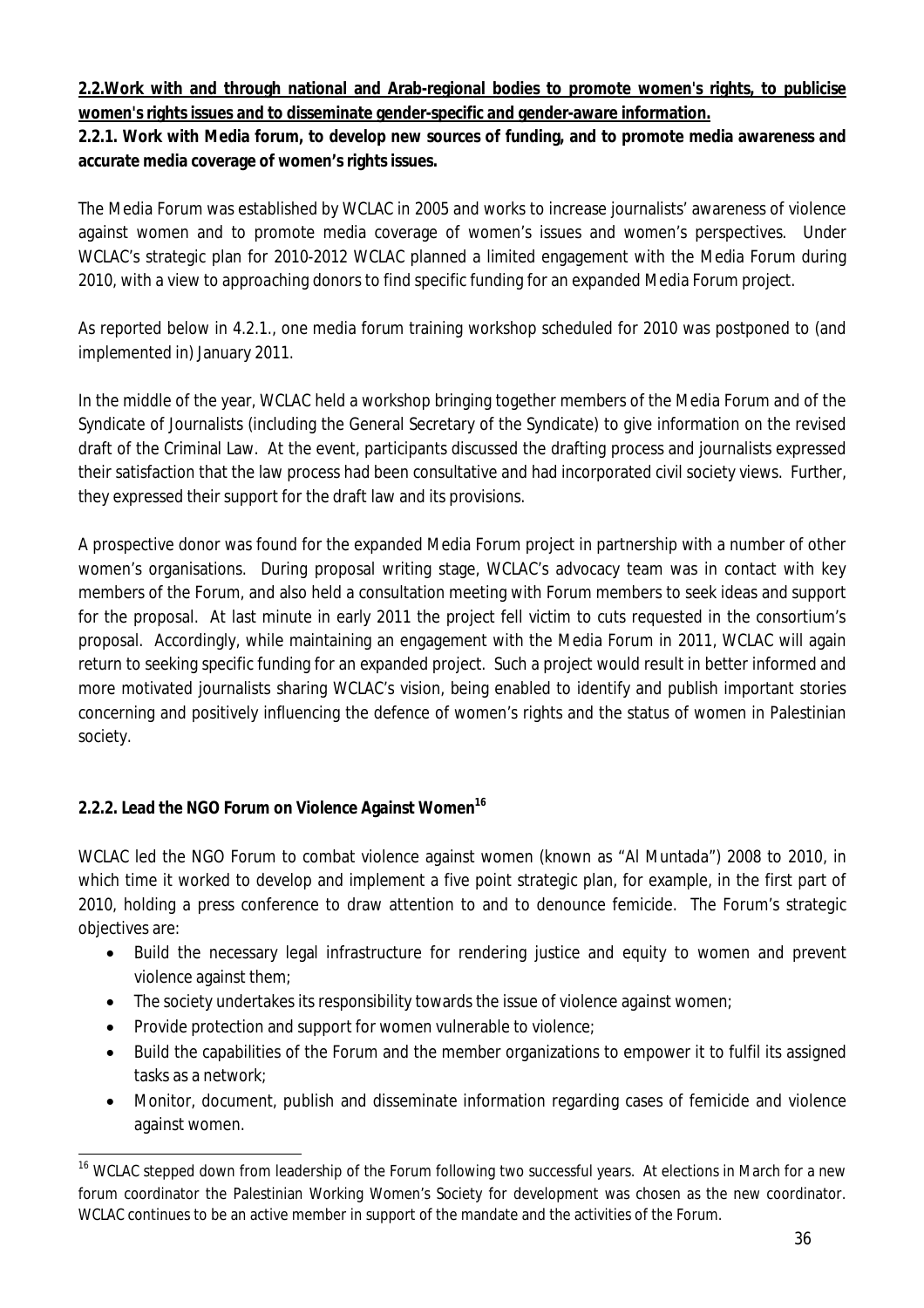In March 2010, WCLAC stepped down from its position as coordinator organisation for the forum. An election was held and the Forum chose the Palestinian Working Women's Society for Development (PWWSD) as the new coordinator organisation. WCLAC will continue actively to participate in the work of the forum, supporting its work and promoting the implementation of activities leading toward its strategic objectives.

Despite stepping down in the same month, WCLAC and WCLAC volunteers were instrumental in organising a successful moot court (simulated trial) event, held under the auspices of both the NGO Forum and the Ministry of Women's Affairs.

The event was linked to the 8 March, the International Women's Day, and – taking on the challenging issue of femicide (killing of women attributed to so-called honour) also came as one of several events near the start of the year reacting not only to the long term need to stamp out the cultural and legislative tolerance for the murder of women but also to the shocking spate of honour killings reported in the first two months – 6 lives taken in the West Bank alone.

The event was held in Tulkarem, with 80 people in attendance drawn from WCLAC's targeted groups for awareness raising and advocacy: community leaders, religious leaders, policy and decision-makers, service providers and activists including WCLAC's volunteers and supporters. The case addressed in the moot court was drawn from a tragic case of femicide drawn directly from WCLAC's experience of service provision and documentation. The details of the story raised questions of culpability in the incestuous rape of a minor; highlighted the fact that violence against women is also committed by women, not only by men; showed the impact of the Israeli military occupation in limiting protection and compounding the suffering of vulnerable women; and showed the shortcomings in Palestinian law to uphold women's rights and give equal justice for women as for men.

During the second semester PWWSD allocated a specific member of staff to the role of Forum Coordinator. This has added dynamism to the forum. During the year 11 regular forum meetings were held, while several urgent meetings were also organised to respond to particular issues. Such urgent meetings indicate in part that the forum has become an address for advocacy on particular issues of violence or discrimination against women. One example of this is the case of a woman who was thrown out of her own house following a unilateral divorce by her husband. The forum drew attention to this case, and to the shortcoming in the laws of commonwealth in marriage under the current Personal Status Laws; al-Muntada representatives met with several key decision-makers and advocacy targets on this issue alone, including the Prime Minister.

The forum has also undertaken public advocacy, making a joint statement on the issue of femicide following the death of a young girl who had been raped and subsequently killed by her uncle. This tragic incident demonstrates the synergy of WCLAC's participation in al-Muntada and WCLAC's outreach through the volunteer network, as jointly the volunteers and al-Muntada led the way in bringing this story to public attention and into the media spotlight, having made solidarity visits to the grieving family and helped them to make public statements condemning the killing.

## **2.2.3. Support and participate in selected coalitions working on issues concerning the legal or social status of Palestinian women.**

For the Criminal Law Coalition, see report of activity 1.1.1. For the Personal Status Law Coalition, see report of activity 1.1.2.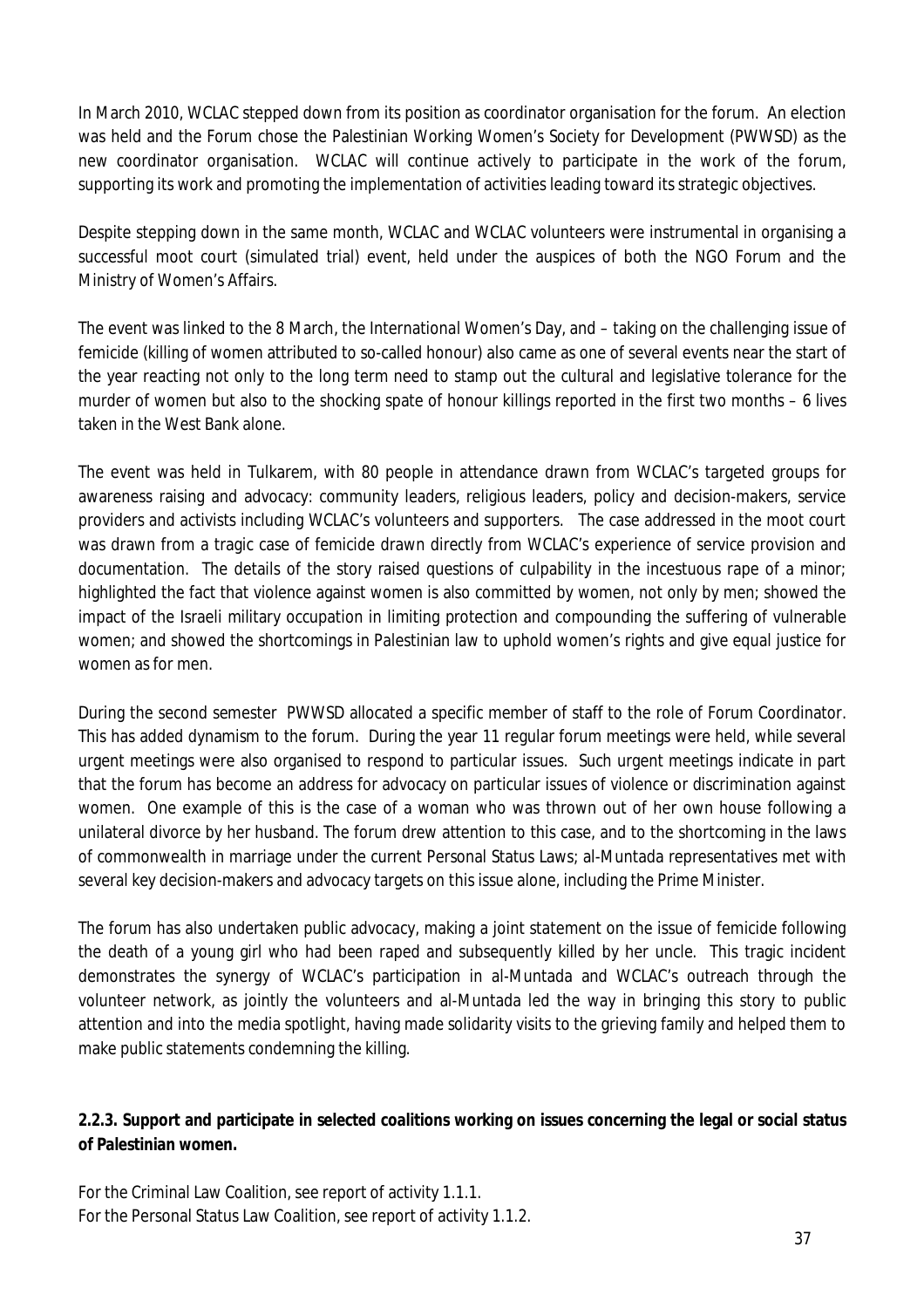For the Committee on the Family Protection from Violence Law, see report of activity 1.1.3.

## Coalition against capital punishment

WCLAC works to end the use of the death penalty, in coalition with Al-Haq, Palestinian Centre for Human Rights (in the Gaza Strip), DCI, Addameer, Working Women Association and ICHR. WCLAC attended 2 coalition meetings in the first part of the year which served as debrief on activities which were held on 16 December 2009 – the International Day Against the Death Penalty.

A positive outcome for the year with regards WCLAC's position on capital punishment is that with pressure from coalition members and from elsewhere throughout the year, the current draft Criminal Law would not permit the practice of capital punishment.

## Council of Palestinian Human Rights Organisations

This Coalition was formed in 2008 with WCLAC, Al Haq, Centre for Rehabilitation of Tortured Victims, DCI, Mandela and the Jerusalem Centre for Legal Aid. Its mission is to identify human rights violations and to monitor and report them to the relevant authorities, to visit Palestinian prisons, to issue reports of violations and to receive complaints from citizens.

Throughout 2010, WCLAC has been actively participating in all the meetings on the Council of Palestinian Human Rights Organisations and has signed up to and supported its public statements such as the statement calling for the Effective Implementation of the UN Fact-Finding Mission's Report on the Gaza Conflict which was published on the reliefweb site (http://www.reliefweb.int/rw/rwb.nsf/db900sid/ASAZ-8BPDQ3?OpenDocument&query=council%20palestinian%20human%20rights%20organisations). The council has actively discussed and lobbied on matters such as the issuing of passports for Gazans, and argued for the non-politicisation of funding for human rights organisations, along with other topical issues.

In the latter half of the year, the Council met to discuss donor coordination and policy development in OPT. A position paper was prepared by one of the members following this meeting. This was tabled for discussion in a two day strategic planning meeting for the council planned for early 2011.

# Palestinian Forum for Safe Abortion

This coalition was formed by an initiative of the Family Planning Association aiming to develop a consensus on the issue of abortion in Palestine, to advocate for change to abortion laws and to raise awareness of the dangers of unsafe abortion. Among its 10 members are Palestinian social, legal and health NGOs, women's organisations and UNWRA .

WCLAC participated in four coalition meetings through year. Together the forum produced a brochure giving contact details of groups working on issues safe abortion and raising awareness of the Forum's work. The coalition also held workshops in the North, Middle and South of the West Bank; WCLAC's Hebron office participated in the workshop the latter workshop. These workshops introduced the work of the coalition and sensitised people to the meaning of "safe abortion" and the issues surrounding abortion rights; the workshops also established the important link between the campaign for safe abortion and the reform of the Criminal Law.

## SALMA Network

WCLAC participated in the meeting in Jordan at which was discussed key issues of the women's movements/ women's organisations in each of the countries represented. These included representatives from Yemen, Morocco, Egypt, Lebanon, Algeria, Tunisia, OPT (West Bank only, due to travel restrictions of participants from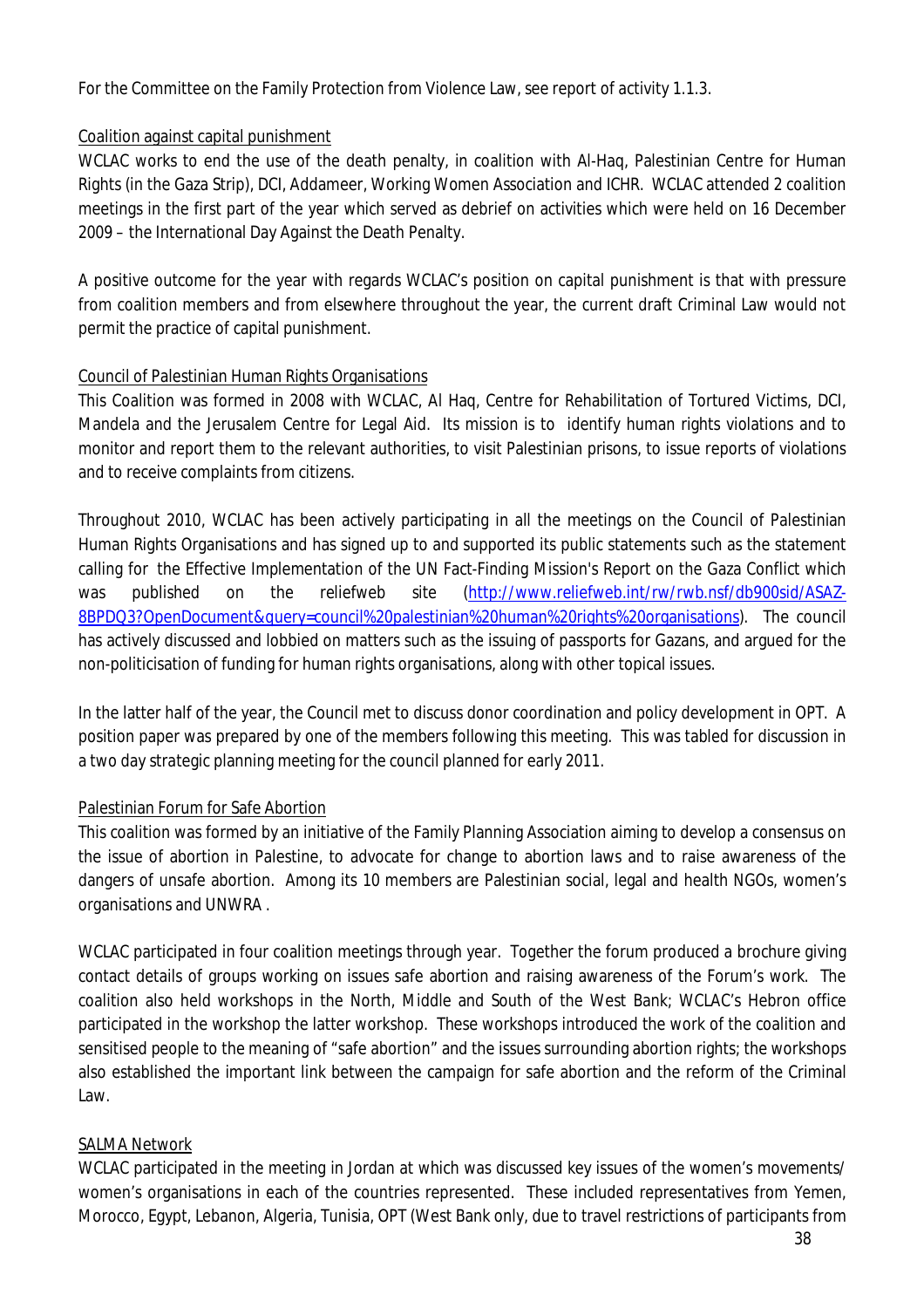Gaza). The event was organised by an Palestinian organisation registered in Israel called "Women Against Violence". (The event was held in Jordan in order to facilitate the participation of representatives from countries frequently denied entry to Israel). WCLAC's representative spoke about WCLAC's work on the "Takamol Project": how this has drawn on lessons from other referral systems in the Arab world and how it could be a useful pioneer across the region in improving women's protection. Members of the network showed significant interest in drawing on the outputs of the Takamol Project and requested that drafts or finalised protocols be shared with other organisations who could seek to improve or introduce an integrated referral system for women victims of violence in their own countries.

#### AISHA Network

AISHA network comprises women's organisations – chiefly secular organisations which situate themselves within a global feminist movement – drawn from across the Middle East and North Africa region. AISHA has been relatively dormant for several years following a lack of clear vision on how to pursue a secular discourse within a context of increasing Islamist politics across the region which is affecting women's political activism and the discourse of the women's movement. Late in 2010, a meeting, timed to coincide with the culmination of the 16 days of action combating violence against women, was held in Lebanon. WCLAC was unable to participate in the meeting. However, WCLAC's General Director did submit a written statement expressing solidarity with AISHA members, and highlighting dynamics of increasing violence against women living in contexts of occupation. The statement was read to the network by the delegate of another Palestinian women's organisation attending. Since the meeting, some dynamism seems to have returned to the network, with various emails of solidarity and ideas-sharing flowing between network members.

## The Rights of the Child Forum

This Forum is led by DCI-Palestine. WCLAC participates in the rights of the child forum in order to present feminist legal perspectives on child rights issues which draw particularly on WCLAC's experience addressing issues of child abuse (often linked to femicide), of early or forced marriage and of custody and child maintenance in divorce cases. As WCLAC's primary focus is on women, not on children, WCLAC does not take a leadership role in this forum. No meetings were held this year.

## Euro-Mediterranean Human Rights Network

WCLAC was given provisional membership by the Executive Committee of the Euro-Mediterranean Human Rights Network (EMHRN). WCLAC hopes the full membership will be approved when next the Network's approval body meets in 2011. Membership would give WCLAC access to more forums in which it could promote the specific rights issues faced by women living under patriarchy and under occupation, as well as another partner through which WCLAC can further disseminate its publications and advocacy documents.

#### **2.2.4. Represent WCLAC's vision and policy positions to the Board of Directors of the Alimony Fund.**

WCLAC was a driving force in establishing the alimony fund, which was established by presidential decree following pressure and support from WCLAC and other women's organisations. Members of the Board of the Directors include representatives of Ministry of Justice, Ministry of Finance, Ministry of Social Affairs and the Ministry of Women's Affairs, the Office of the Judge of Judges (of the Sharia court) and the General Union of Palestinian Women, in addition to WCLAC.

The WCLAC representative on the Advisory Board is the Head of the Service Unit. With this choice of representative, WCLAC seeks to ensure that the voices, needs and concerns of active practitioners are represented in the relevant national bodies. The purpose of our participation is to ensure that women's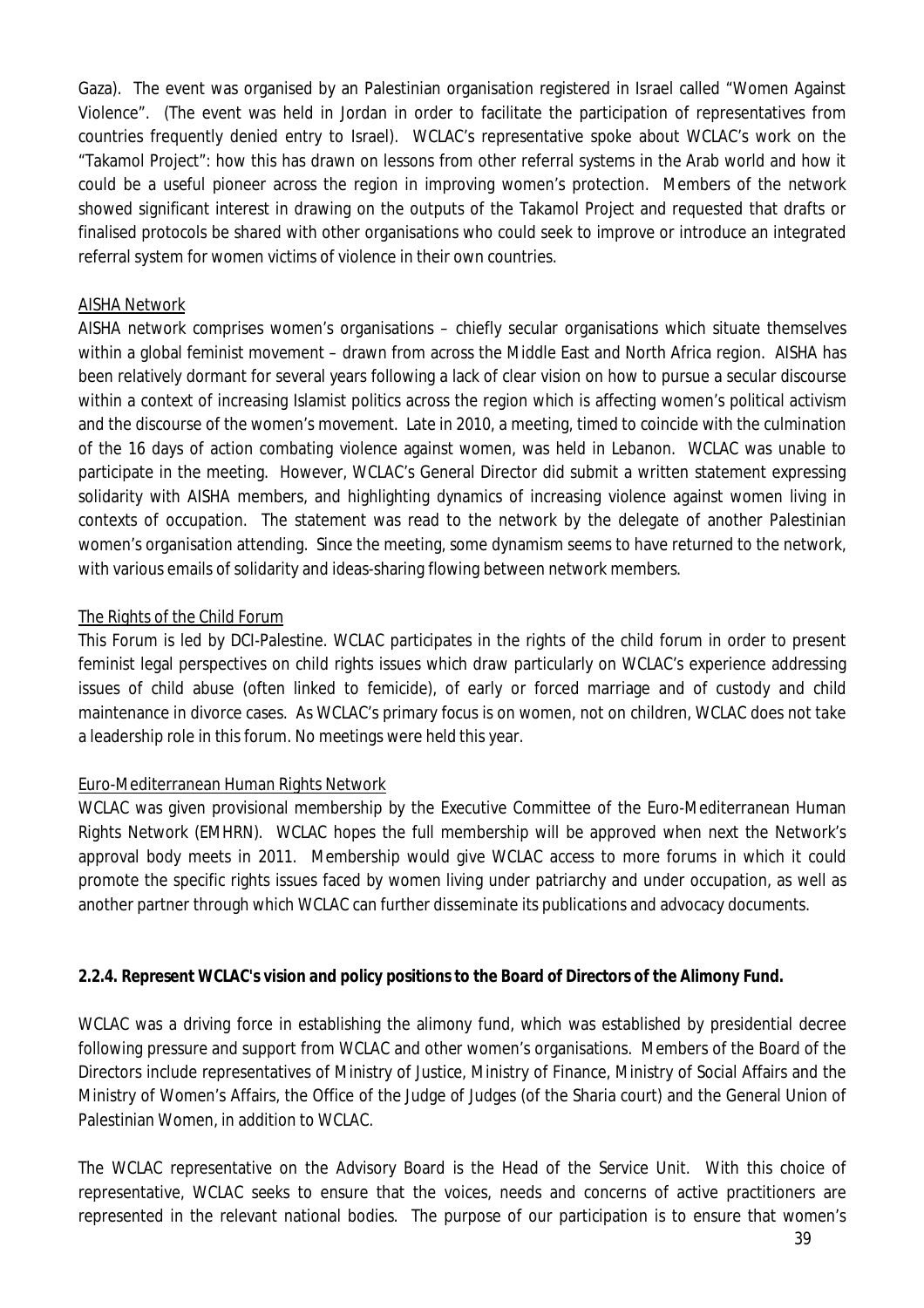interests are taken in consideration according to WCLAC's vision. WCLAC also observes and documents the processes and operations of the fund with a view to preparing a paper on how the fund was established and what kind of impact it has on women's lives.

One key policy position that WCLAC advances whenever necessary at the meetings is that the Board of Directors of the Alimony Fund should remain separate from the Shari'a courts, and should contain representatives of government and of the non-governmental sector.

One advancement in the work of the Alimony Fund this year was to contract a financial auditor. A further development is that the Fund now has its own office, separate from the Sharia courts. This is a success for WCLAC which has pressed for maintaining an appropriate level of separation between the Fund and the Shari'a courts.

During 2010, WCLAC participated in 5 meetings. The topics discussed included: a three year plan and budget for the Fund; ways of simplifying the procedure for women to claim from the fund; ensuring accurate and fair selection of beneficiaries, and thorough follow-up. As an experienced service provider, WCLAC pays particular attention to issues such as accessibility of the fund to the target beneficiaries and is pleased that the simplification of procedures for women to claim the fund has been a priority on the agenda of the Board of **Directors** 

# **2.3. Raise awareness of women's rights within key target groups who can support an end to negative practices in their own lives and among their peer groups, or through their careers.**

**2.3.1. Lead awareness-raising workshops on women's rights for targeted groups and institutions (e.g. service providers, student groups, mid-level and high level decision makers, PLC members,).**

## Awareness-raising with partner groups

WCLAC has a variety of training tools and approaches for working on different topics and with different target groups. As well as the workshop series for vulnerable women (primarily housewives) reporting in 2.3.2., WCLAC responds to opportunities and requests for information sessions throughout the year from institutions, NGOs, CBOs and groups individuals perhaps in the first stages of self-organising.

Students of subjects such as law and social work – whom WCLAC sees as tomorrow's service providers – are a key target group for WCLAC. They represent an accessible group of people that is receptive to new ideas, capable of deepening their understanding and retaining knowledge and skills and, moreover, they stand to serve as a multiplying agent, carrying and disseminating what they have learnt in the workplace once they enter the professional sector.

Working with targeted students – using a well-developed module called "women's rights are human rights" – WCLAC hears numerous expressions of interest from students in other disciplines. For WCLAC, again these students serve as an accessible group which can retain and disseminate information; moreover as a constituent apparently seeking information simply for self-improvement rather than for professional reasons, this is a target group which is very receptive to the information WCLAC can give them.

Other key groups respond to geographical locations and to opportunities which WCLAC pursues with statesector partners such as the Shari'a courts and the Ministry of Education.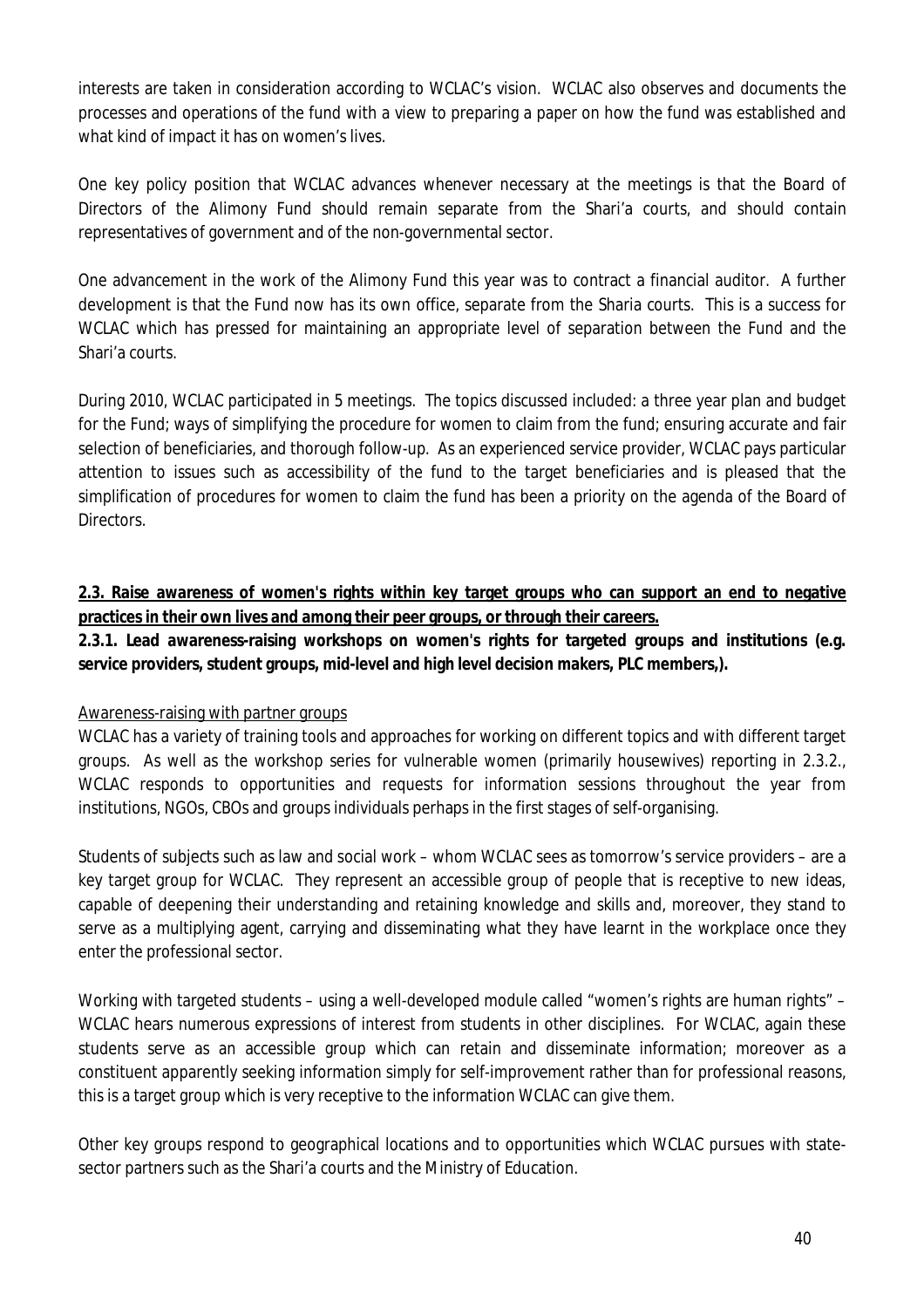## Targets in East Jerusalem

WCLAC's work in Jerusalem has to address the particular political and legislative conflicts at play in the city. WCLAC works with a number of partners, including a formal partnership with the Jerusalem Centre for Women on a project precisely aiming to document and identify the impact on married or divorcing women of the specific nature of Israel's occupation of East Jerusalem, compared to the rest of the West Bank, for example taking into account challenges of obtaining identity papers and ensuring enforcement of court orders. WCLAC is also concerned by the apparent rise in drug addiction and anti-social behaviour including street violence affecting many neighbourhoods in East Jerusalem.

Although there are many Israeli-legislated governmental bodies providing services to women in East Jerusalem, WCLAC understands that there is a distinct distrust of these bodies on account of their application of Israeli law and their perceived disregard for Palestinian cultural values. For example, if there is a child with behavioural issues in the family, Palestinian women fear that seeking advice from governmental bodies could make themselves vulnerable to institutional interference under Israeli law – even taking the children away from the family and into Israeli state custody.

| <b>Partner organisation</b> | No. of         | No. of housewives | <b>Topics addressed</b>                                |
|-----------------------------|----------------|-------------------|--------------------------------------------------------|
|                             | sessions       | participating     |                                                        |
| Al-Thoury Women's           |                | 22                | Sexual violence against women                          |
| Group                       |                |                   |                                                        |
|                             | 3              | 19                | Personal Status Law, CEDAW, women's involvement        |
| Burj al-Laqlaq              |                |                   | in decision-making                                     |
| Centre for Public Work      | $\overline{2}$ | 19                | Incest, gender-based discrimination; girl's education; |
|                             |                |                   | domestic violence                                      |
| Centre for Women's          | $\overline{2}$ | $23^{1}$          | Women's empowerment and self-determination             |
| Social and Health care      |                |                   |                                                        |
| Civic Care                  | 4              | 24                | Civil and political rights, incest, family protection  |
|                             |                |                   | from violence, polygamy.                               |
| <b>Community Work</b>       | 4              | 24                | Personal status law; marriage contracts and special    |
| Centre (Group A)            |                |                   | conditions; maintenance and visitation rights in       |
|                             |                |                   | divorce, civil and health rights.                      |
| <b>Community Work</b>       | $\overline{2}$ | $27^{1}$          | Marriage contracts and special conditions; age of      |
| Centre (Group B)            |                |                   | marriage; child custody and maintenance.               |
| Sabayeh                     | 1              | 22                | Domestic violence and its impact on the family         |
|                             | 3              | 18                | Personal Status Law, CEDAW, Family protection from     |
| Saraya                      |                |                   | violence                                               |
|                             | 22             | 198               |                                                        |

 $1$  These groups were a mix of housewives and working women.

As an example of how these events can open channels on communication, networking and opportunities for women to become agents of change, the event in al-Thoury had been requested for the women by a lawyer who used to work with WCLAC and is now engaged in issues in Silwan and is seeking to help women organise there. From the event came three referrals, and WCLAC will continue to offer support and advice on mobilisation, advocacy and other parts of WCLAC's work when requested. From the event, in addition to questions raised during the workshop, 3 women went on to seek further advice and became clients of WCLAC's support.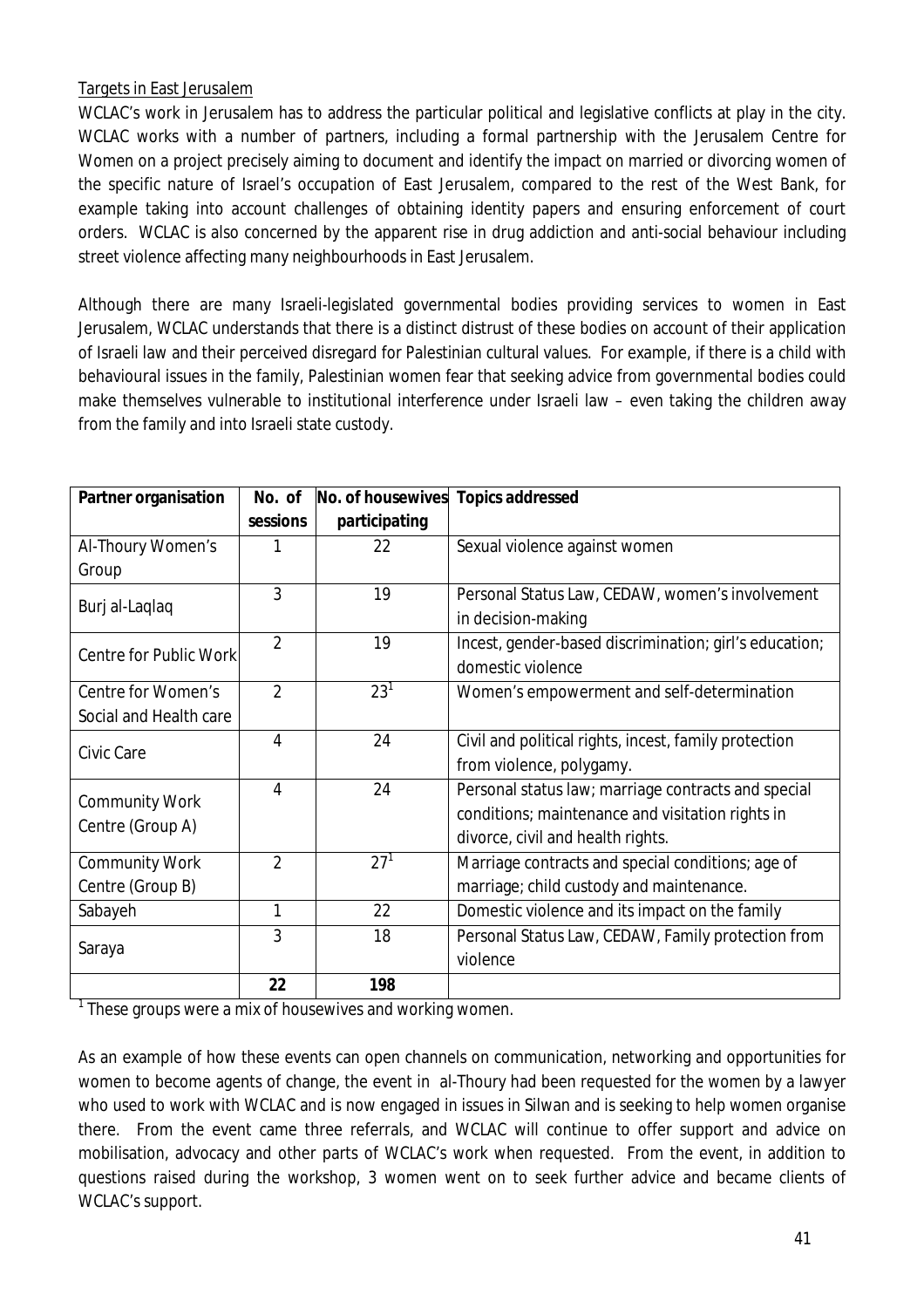Many of the groups listed above drew participants from the Old City of Jerusalem where social pressure is high and a number of participants sought further advice either immediately following the workshop itself or becoming WCLAC clients. For example, following the workshops with housewives and working women at the Community Work Centre (Group B) WCLAC's legal team gave 11 consultations with participants.

## Events with partner groups outside Jerusalem

WCLAC also responded to requests for events with NGO's grassroots. One such request came from a women's union in Beit Sahour. WCLAC gave an awareness-raising session for 30 participants comparing and contrasting Christian ecclesiastic law and Shari'a law. It was noted among the participants that the Christian law – dating from 1901 – is desperately in need of updating, notably developing it to respond to the current context and to be in line with international standards of gender equity and protection. Most of the women were married housewives.

WCLAC has also supported events run by our formal grassroots partners An-Najdeh-Tulkarem and Women for Life; for example, one of WCLAC's social workers led a session on gender for students at Al-Quds Open University in Salfit at an event organised by Women for Life.

Other organisations and institutions with close ties have also requested WCLAC input to events involving women's rights issues. For example, WCLAC was invited to speak at an event marking the start of the 16 days of action combating violence against women, organised by the Palestinian Academy for Security Sciences in Jericho.

## Partnering with the Ministry of Education to raise-awareness among school children and parents

In the Hebron area, WCLAC was asked by the Ministry of Education to lead 3 workshops raising issues including health and violence with key target groups, accessed through local schools. The three workshops – serving 98 participants – were as follows:

- Discussing issues of adolescence with 36 seventh Grade students and 6 teachers;
- Discussing women's rights and health issues with 16 mothers (of school children) and 4 teachers;
- Discussing school violence with 36 fifth grade (pre-teen) schoolboys.

# Workshops with law and social work students

This year WCLAC's practicing service providers (lawyers and social workers) have led three courses of workshops with Palestinian students. These workshops were 20 hour modules under the banner "Women's Rights are Human Rights." The topics covered include:

- What is gender
- What is gender-based violence
- What legal provisions are there in Palestine (e.g. Criminal Law, Personal Status Law etc…) and what is their relation to international human rights standards
- How can we put theory into practice.

The workshops were held with the following groups:

- Hebron University: 15 female social work students
- Al Quds Open University (in Hebron): 11 social work students (mixed gender)
- Abu Dis University: 15 law and social work students (mixed gender)
- Al-Tireh College: 27 female social work students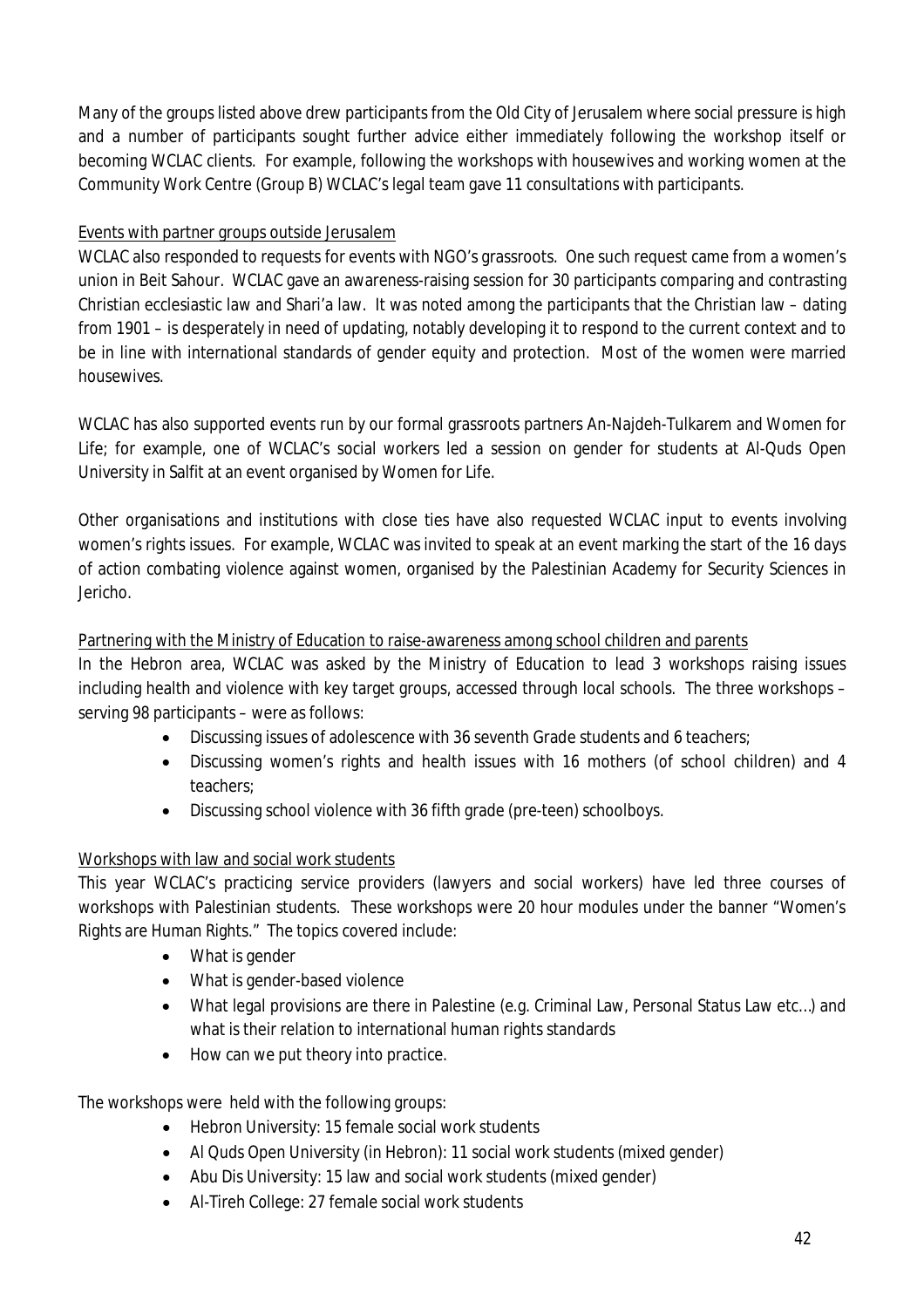The feedback on the course was very positive, with one strong indicator of that being that a number of participants expressed their desire in volunteering with WCLAC following the event. Several of the participants also used WCLAC's library resources. In feedback, some of the participants expressed particular interest in emergency protection services available to women in OPT: they said they did not know that shelter such as WCLAC's emergency shelter, and MoSA's rehabilitation centres exist for women victims of violence or for women fearing violence. They said they would be active in spreading this information among their peers.

Following the success of the workshops, three of the social work students from Hebron have done 3-month internships (120 hours training each) with the WCLAC's social workers in the Hebron Office.

## Awareness-raising with students from any course

As well as targeting students enrolled on social work and law degree courses, WCLAC has responded to demand from student affairs officers, student groups and youth group coordinators and has led workshops open to students and youths from any course, who are keen to gain information on women's rights. In 2010 WCLAC held the following event, open to all students:

- Bir Zeit University: 4 days training for 32 students (mixed gender);
- Community Health College: 9 sessions, each two hours long, for 20 female students (health focus);
- Al-Tireh College: A single session on women, law and violence for 70 students;
- Childhood programme, Jerusalem: A single session on CEDAW for 35 students;
- YWCA, Jerusalem: A single session on gender and legislation for 39 female students;
- YWCA, Jerusalem: A single session on sexual abuse for 60 secretarial students;
- Society voice, Jerusalem: A single session on the Personal Status Law for 28 students.

In total under this line of activities WCLAC reached 284 students and youths.

The students at the Community Health College expressed particular interest in hearing more about WCLAC and Juzoor's "Takamol" project (see 3.4). WCLAC was able to give students an update on the project and give specific training which should support the spread of understanding of the referral system among professionals in the coming years. Giving a valuable indication of the level of engagement the health sector students showed, they wrote and performed a play at the end of the course which depicted issues of gender-based violence and legal provisions against it which they had studied during the course.

# Training for Shari'a Court Counsellors

As well as working with students – the next generation of service providers – WCLAC has led workshops with counsellors working in Palestine's Shari'a Courts. WCLAC led a three day training (20 hours) for 21 court counsellors (mixed gender) on the topic "Mechanisms and Methods for Intervention".

# 8 March activities and 16 Days of Action combating violence against women

The Documentation and Advocacy Unit supported volunteers in their activities marking International Women's Day, on 8 March, and the 16 days of action combating violence against women. In March they also worked closely with volunteers in organising the moot court event in Tulkarem in March, which was linked to WCLAC's advocacy against femicide as well as to the International Women's Day.

During the 16 Days of Action, WCLAC partnered with the Mehwar rehabilitation shelter for women victims of violence to hold an Open Day on protection from violence against women. The Minister of Social Affairs made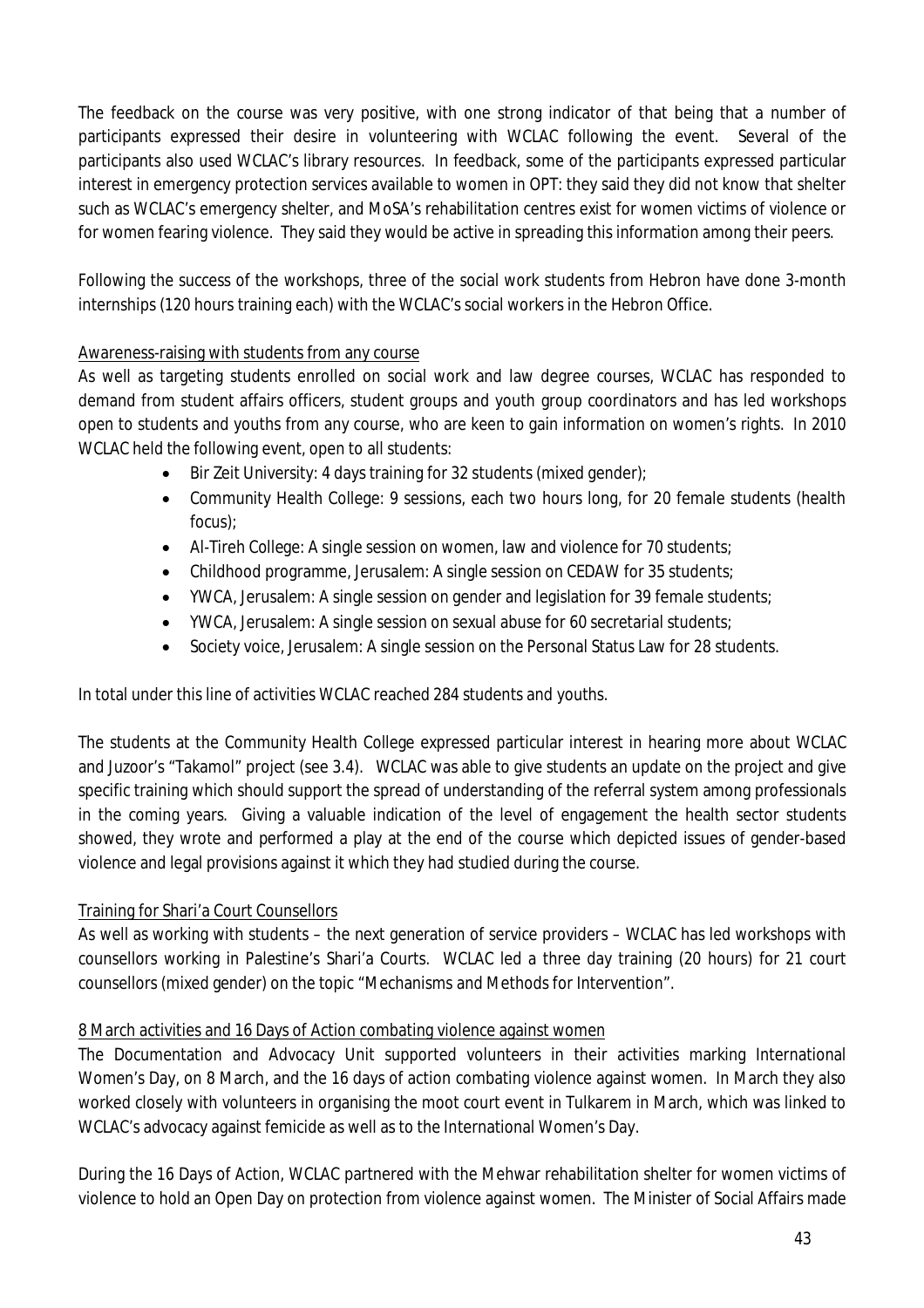the opening remarks, and subsequent representations were made by the Ministry of Women's Affairs, the Governor of Bethlehem, the Family Protection Unit of the Palestinian Police, the Judge of Judges (of the Sharia Court) and Christian Churches. WCLAC made a presentation on the "Takamol Project", through which WCLAC and the health organisation Juzoor are developing an urgently needed health-social-legal referral system for women victims of violence. WCLAC also presented the findings of its study on Palestinian women's views on the idea of "protection". The event was attended by 60 people from a variety of different institutions.

# **2.3.2. Hold awareness raising workshops across the West Bank with women, particularly working women and housewives without knowledge of women's rights, who might spread information among their peers and benefit from identifying rights breaches in their lives or in the lives of their families and peers.**

# Service Unit awareness-raising workshop series for vulnerable women

These activities consist of running a series of around 10 workshops with a medium-sized group of housewives or other women drawn from a particular sector of society or united by a common experience. The reason for targeting relatively homogenous groups of women as beneficiaries is that by giving a series of talks to a particular group, the direct beneficiaries can then disseminate the information informally to their families, colleagues and/or communities knowing that other people in their community have similar information and that they are not speaking as a lone voice. With a series of around 10 workshops, participants can build a sense of camaraderie and WCLAC can try to respond to questions, concerns or mis-understandings that arise throughout the course or that especially relate to that particular group.

| Location           | Partner     | Region | Group and              | <b>Topics</b>                           | No. of   |
|--------------------|-------------|--------|------------------------|-----------------------------------------|----------|
|                    | (where      |        | number                 |                                         | sessions |
|                    | applicable) |        | attending <sup>1</sup> |                                         |          |
| Abu Ghosh          |             | Middle | 25                     | Introduction; pressures on women in     | 10       |
| village, Jerusalem |             |        | housewives             | the family and community and the        |          |
| Area               |             |        |                        | effect of this on women's lives;        |          |
|                    |             |        |                        | multiple sessions on domestic violence: |          |
|                    |             |        |                        | what it means, and how to intervene;    |          |
|                    |             |        |                        | adolescence and its challenges; issues  |          |
|                    |             |        |                        | surrounding incest (using the film Mina |          |
|                    |             |        |                        | wa Fina); Closing session.              |          |
| Al Thoury in       |             | Middle | 24                     | As above                                | 10       |
| Silwan             |             |        | housewives             |                                         |          |
| Neighbourhood      |             |        |                        |                                         |          |
| of East Jerusalem  |             |        |                        |                                         |          |
| Centre for         |             | Middle | 26                     | Introduction; self-empowerment; safe    | 8        |
| Community          |             |        | housewives             | adolescence; types of violence and      |          |
| Work, Old City,    |             |        |                        | domestic violence; laws around          |          |
| Jerusalem          |             |        |                        | marriage and marriage contracts; laws   |          |
|                    |             |        |                        | on divorce; alimony, maintenance and    |          |
|                    |             |        |                        | child custody.                          |          |
| Sarayah Centre,    |             | Middle | 25                     | Introduction; self-empowerment; safe    | 8        |
| Old City,          |             |        | housewives/            | adolescence; types of violence and      |          |

In 2010, WCLAC Service Unit held the following workshops: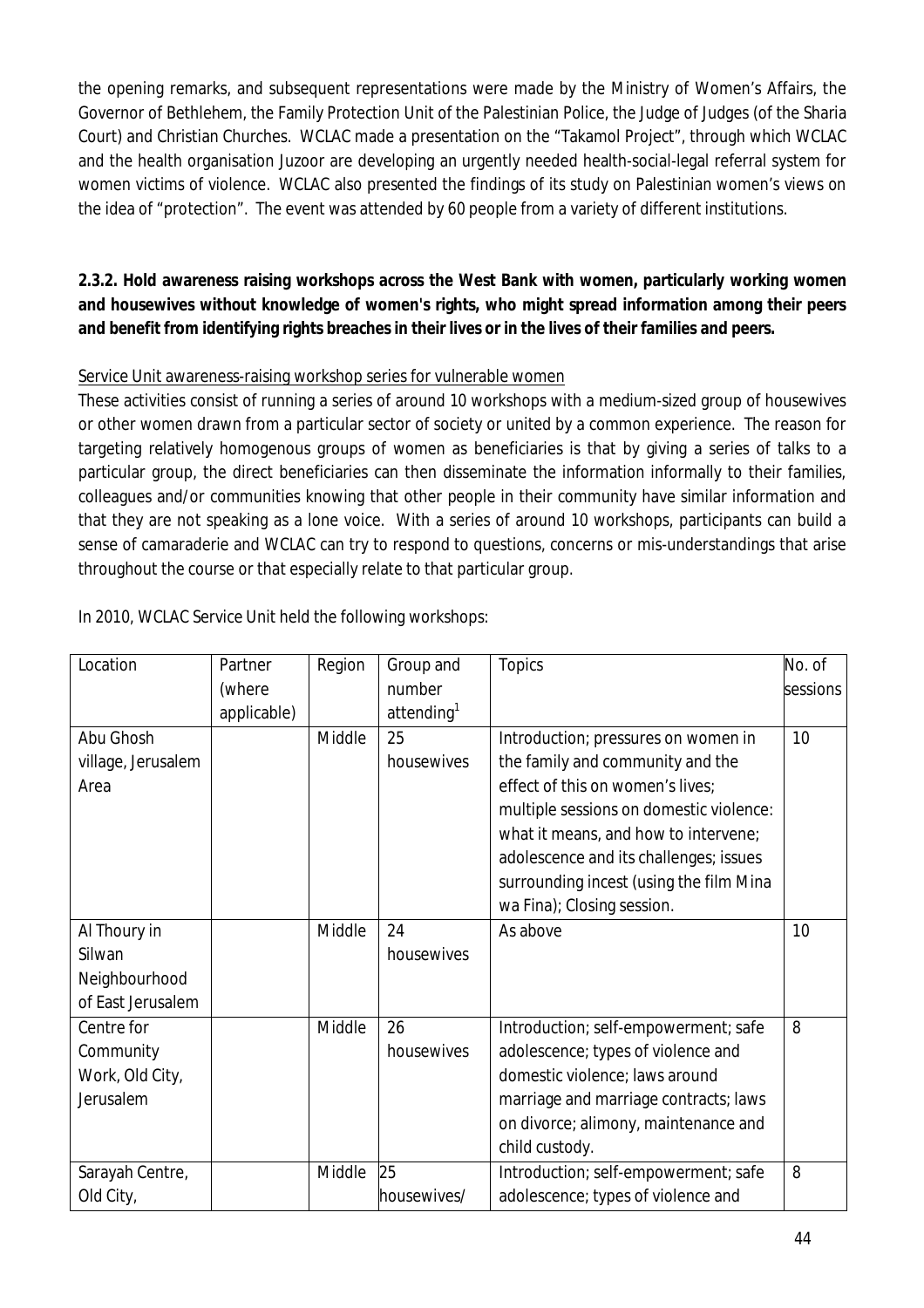| Jerusalem         |          |        | working    | domestic violence; sexual violence;     |                |
|-------------------|----------|--------|------------|-----------------------------------------|----------------|
|                   |          |        | women      | laws around marriage, marriage          |                |
|                   |          |        |            | contracts and divorce; conflicts in     |                |
|                   |          |        |            | legislation between East Jerusalem and  |                |
|                   |          |        |            | rest of West Bank; alimony,             |                |
|                   |          |        |            | maintenance and child custody.          |                |
| Deer A'mar        |          | Middle | 14         | Domestic Violence; Divorce and legal    | $\overline{7}$ |
| village, Ramallah |          |        | housewives | rights for women during and after       |                |
|                   |          |        |            | divorce; special conditions in marriage |                |
|                   |          |        |            | contracts; gender-based discrimination  |                |
|                   |          |        |            | and the impact of giving preferential   |                |
|                   |          |        |            | treatment to sons; gender-based         |                |
|                   |          |        |            | violence in the community, and the      |                |
|                   |          |        |            | perceptions of women victims of         |                |
|                   |          |        |            | violence.                               |                |
| Jericho Women's   |          | Middle | 15         | Violence and types of violence (social  | 6              |
|                   |          |        |            |                                         |                |
| Association,      |          |        | housewives | and legal aspects); laws on marriage    |                |
| Jericho City,     |          |        |            | and divorce; self-empowerment.          |                |
| Old City, Hebron  |          | South  | 18 working | Introduction; Gender and its cultural   | 9              |
|                   |          |        | women and  | heritage; Challenges faced by           |                |
|                   |          |        | activists  | Palestinian women in health,            |                |
|                   |          |        |            | economic, social advancement;           |                |
|                   |          |        |            | Gender-based discrimination in the      |                |
|                   |          |        |            | labour-market and in public life;       |                |
|                   |          |        |            | Personal Status Law; Violence against   |                |
|                   |          |        |            | women; Criminal Law; Family             |                |
|                   |          |        |            | protection law; CEDAW; Practical        |                |
|                   |          |        |            | exercises looking at how CEDAW is       |                |
|                   |          |        |            | applicable to Palestine.                |                |
| Association for   |          | South  | 22         | Personal Status Law; violence against   | 9              |
| Family            |          |        | housewives | women; the difference between           |                |
| Development;      |          |        |            | gender and sex; adolescence; Criminal   |                |
| Der Samet;        |          |        |            | Law; marriage and early marriage.       |                |
| Hebron            |          |        |            |                                         |                |
| Governorate       |          |        |            |                                         |                |
| Bethlehem City    | PARC,    | South  | 16 Female  | What is gender and gender-based         | 9              |
|                   | Sawa'ed  |        | University | discrimination; Gender-based violence;  |                |
|                   |          |        | Graduates  | Personal Status Law; Criminal Law;      |                |
|                   |          |        |            | Family Protection Law; CEDAW;           |                |
|                   |          |        |            | Discussion of two films on gender-      |                |
|                   |          |        |            | discrimination in public life.          |                |
| Shioukh Village,  | Shioukh  | South  | 19 women   | Violence against women; child abuse;    | 8              |
| Hebron            | Women's  |        |            | early marriage and marriage contracts;  |                |
| Governorate       | Club     |        |            | CEDAW; Personal Status Law; Criminal    |                |
|                   |          |        |            | Law.                                    |                |
| Dar Makhlouf,     | Relief   | South  | 14         | Gender and gender-based                 | $4^2$          |
| Beit Jala         | Interna- |        | housewives | discrimination; gender-based violence;  |                |
|                   |          |        |            |                                         |                |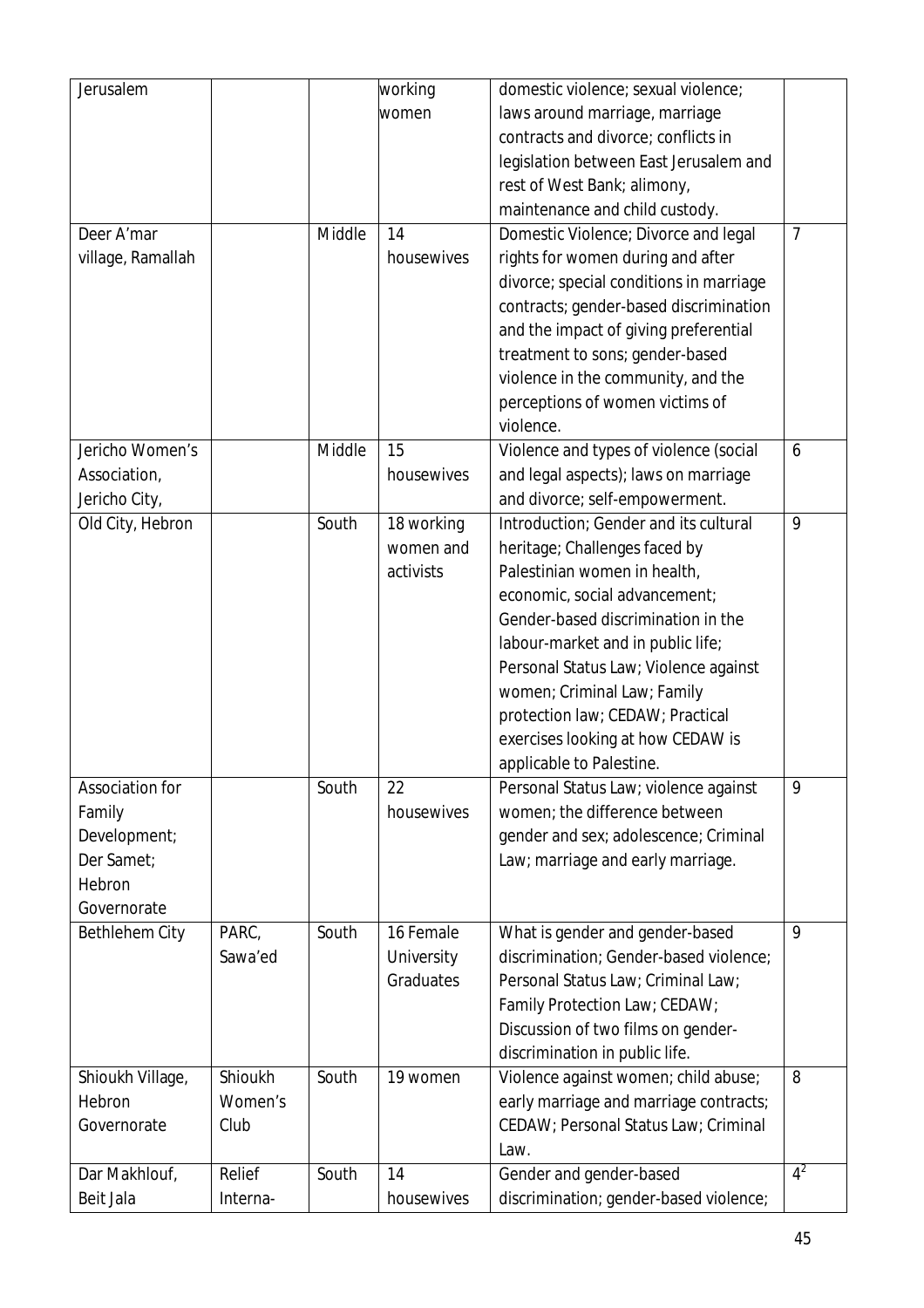|                    | tional      |              | (mixed     | the importance of education for boys     |     |
|--------------------|-------------|--------------|------------|------------------------------------------|-----|
|                    |             |              | Muslim and | and girls; human rights and gender       |     |
|                    |             |              | Christian) | roles; discussion of a film on so-called |     |
|                    |             |              |            | honour killing;                          |     |
| Yetma (Nablus      | Yetma       | <b>North</b> | 25         | Marriage, marriage age and marriage      | 6   |
| Governorate)       | Women's     |              | housewives | contracts; inheritance; gender and       |     |
|                    | Association |              |            | gender-based violence; discrimination    |     |
|                    |             |              |            | against women; divorce, alimony and      |     |
|                    |             |              |            | maintenance.                             |     |
| Sinniria (Qalqilia | Women for   | North        | 15         | Self-empowerment; marriage, marriage     | 8   |
| Governorate)       | Life        |              | housewives | age and marriage contracts; gender       |     |
|                    |             |              |            | and gender-based violence; divorce,      |     |
|                    |             |              |            | child custody and alimony; finding       |     |
|                    |             |              |            | solutions to family problems;            |     |
|                    |             |              |            | inheritance.                             |     |
| <b>Total</b>       |             |              | 258        |                                          | 102 |

<sup>1</sup> The number of women attending is an average, typically with a variance of a plus/minus 3 people between better and worse attended sessions

 $^2$  This group decided to have four longer sessions rather than 8-10 sessions of standard length.

# Indicators and feedback on the impact of the events

WCLAC looks for a number of qualitative indicators as well as quantitative indicators for impact of awarenessraising and group discussion events. These indicators include capturing feedback from the participants, or noting particular aspects of the discussions and the participants' changing attitudes.

One series of workshop that WCLAC led was in Sinniria, a remote area in the Qalqilya governorate which has been dramatically affected by the changing practices of the occupation from the stifling of the economy, forcing people to seek wages elsewhere, to the manifold barriers and checkpoints forcing people working without papers in Israel to take greater risks and often stay away from home for longer periods at any one time, to reduce the frequency of risky journeys. WCLAC worked together with Women for Life – one of WCLAC's formal grassroots partners which is an organisation with some local links to Sinniria, being from the near side of the neighbouring governorate. The community does not have a well established women's group, and it is hoped that the workshops may sow the seeds for stronger unity and organisation among the women, or at the very least will inform them how they can access support services from WCLAC or locally from Women for Life if they need.

Facilitators and participants remarked on how well dressed many of the participants were and saw it as a good sign that women were able to demonstrate self-esteem by dressing well – for many of the women this was a rare opportunity to exit the private sphere of the home. It was, one said "a nice opportunity to get changed out of home clothes." As well as offering participants something different, and a safe space in which to socialise, it seemed clear from some comments that participants were keen to make use of the lessons they were learning. One came back after a session on the importance and utility of marriage contracts saying "now I have read the marriage contracts of all my daughters and many of my cousins – and keep my daughters' contracts safely."

WCLAC's volunteers and WCLAC themselves target accessible and receptive groups in city centres and at universities, but also, as in the case above, reach out to groups that have a lot to learn about their rights. One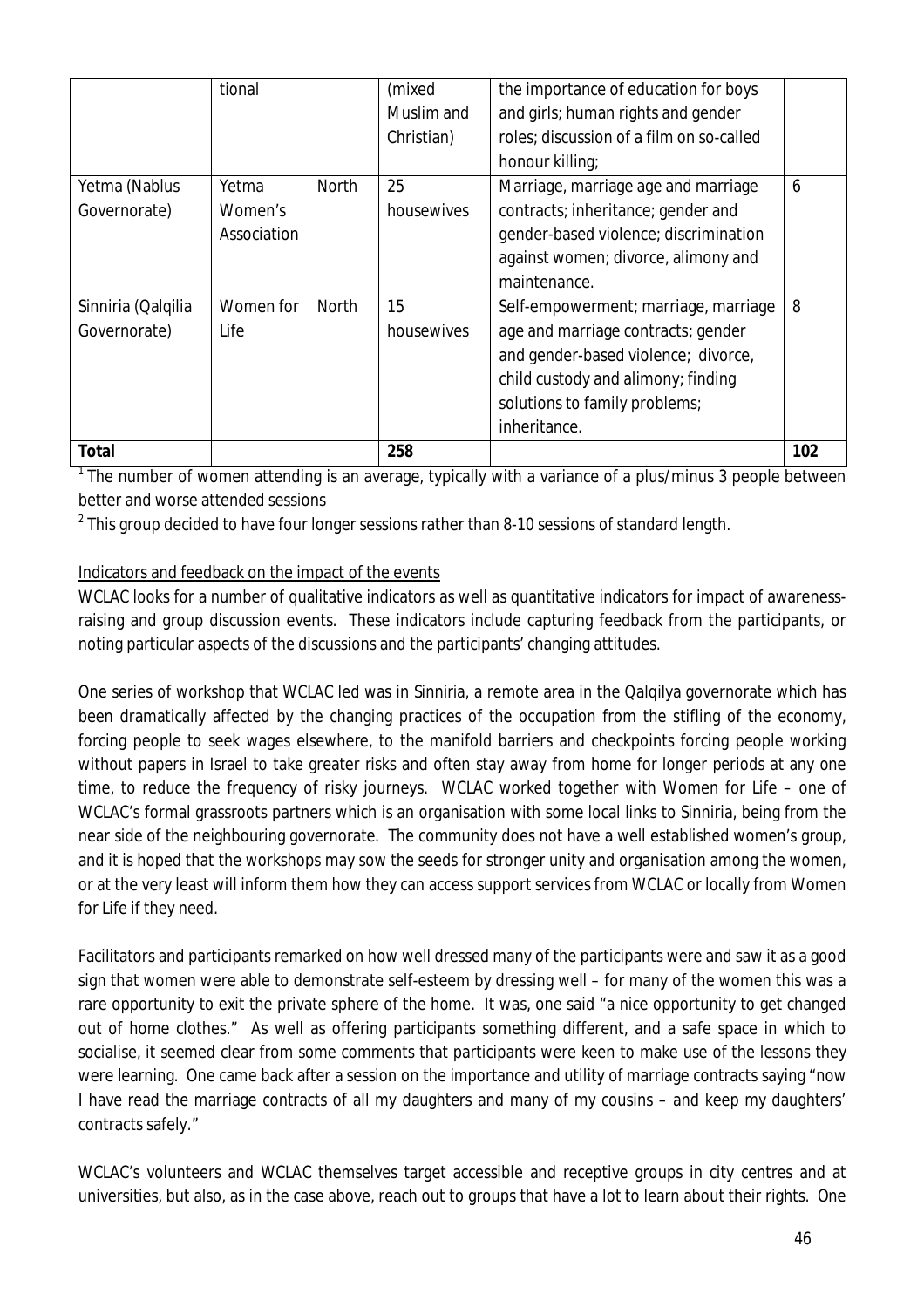respondent commented "I keep hearing about gender, but this is the first time anyone has ever explained it to me – finally I understand what is really meant by it." Another indicator of reaching the less-well-served members of communities was a comment by one participant that the certificate she received at the end of the series was the first certificate she had been given in her life.

WCLAC has also worked with groups crossing certain divides in Palestine, notably brining together 8 Muslim and 6 Christian women as a group in Beit Jala, where there is a significant Christian population. Despite religious differences a strong harmony and sense of sisterhood was felt among the participants who came from the same geographical and ethnic community and live many similar experiences in similar cultural and political settings facing legal obstacles, occupation and the challenges of Palestine's legacy of patriarchy.

The value of running a series of workshops and building group rapport is often born out in a number of ways. Some participants commented on the change it makes from some organisation which seem to come along for a single meeting or needs assessment and then disappear again. A series gives time not only to cement changes in attitudes and respond in detail to local concerns but also to allow women to share the changes they have made in their own families with one another during the series. One participant from a series of workshops had been planning soon to see her 16-year-old daughter married to a rich older man. Following a discussion on the importance of female education and the personal, social and developmental impacts of early marriage, she felt she should stop this marriage, and that she had the confidence, the justification and the social status to persuade her husband that it was better to let their daughter mature more before marrying, and if possible keep her in education. She successfully persuaded her husband.

Meanwhile, the group support aspect often comes through in the comment "Now I see that I am not the only one with these problems" – which has been heard at a number of workshops. Throughout the series, facilitators work hard to create an open environment and a safe discussion space for participants, many women express relief that – after several sessions together, when they were able to be more open and see that behind closed doors, many other women in their community are experiencing many of the same sorts of problems.

Working in Der Samet a population living close to the Wall in Hebron governorate, and living largely in Area C, but with parts of Area B and patches of Area A, WCLAC's series of workshops drew 6 people registering as clients with WCLAC's Hebron office. Again, running a series of workshops allows women to take time to consider whether they need more legal or social support.

# Awareness raising through media

WCLAC is aims to be, and to remain, a primary address for media sector professionals seeking information, commentary and analysis in the media. During 2010, WCLAC Service Unit participated in 11 local talk shows. Subjects discussed were: rape; incest and gender-based violence. The Service Unit is able to present grounded information based on practical experience and citing individual case studies which illustrate key issues. Staff from WCLAC's Documentation and Advocacy Unit participated in a further 10 media events, on Arab satellite stations as well as on local broadcasters.

WCLAC also published an article on CEDAW and women's rights in a local health magazine, Al Saha. A further paper was published about women and labour law in the newsletter of the Community Development Centre in Jerusalem. As noted further below in the report on strategic objective 4.3, a summarised version of WCLAC's publication "Voices of Palestinian Women" was printed in the quarterly magazine "Cornerstone", produced by the liberation theology organisation Sabeel.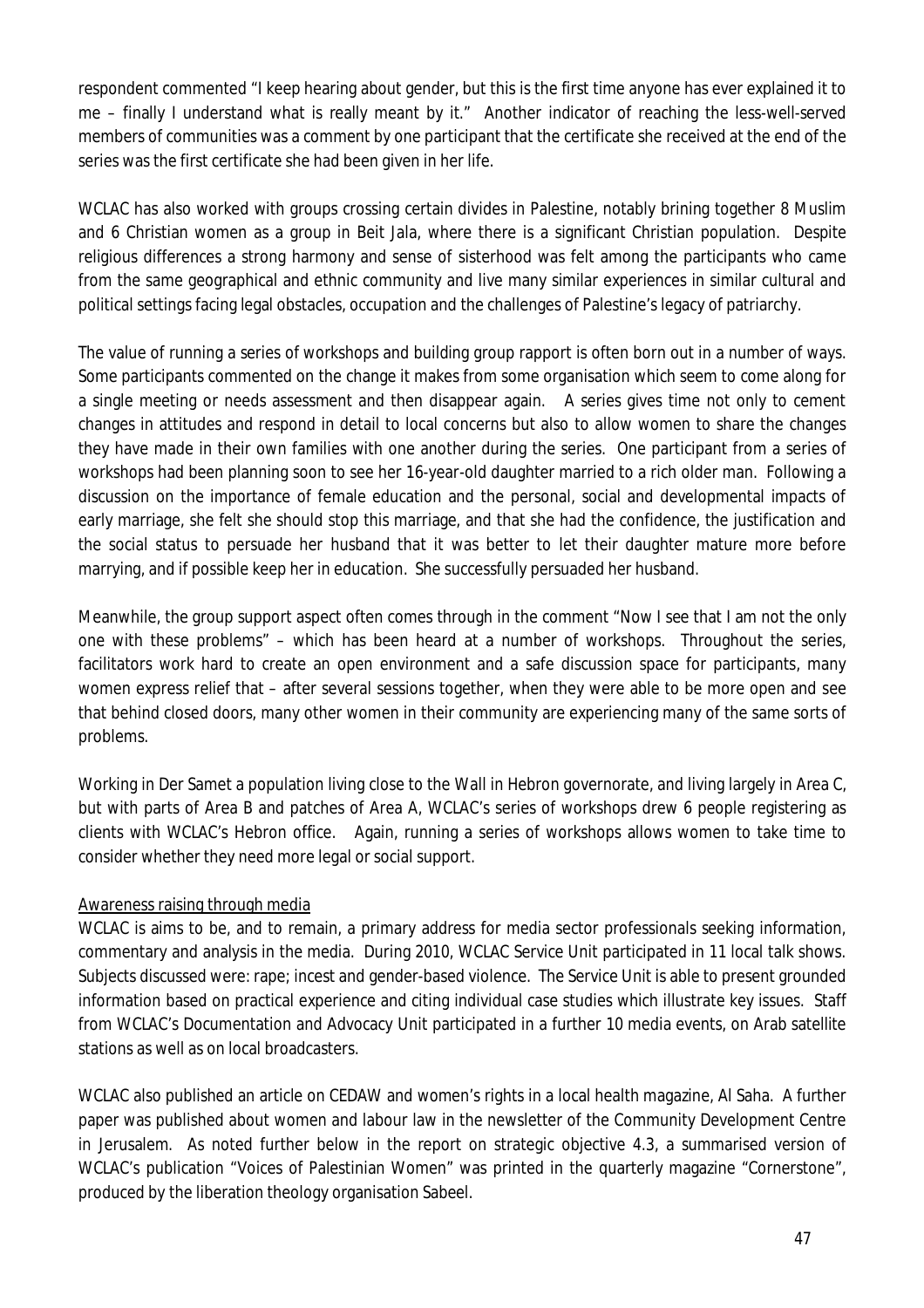# **2.4. Evaluate the impact and implementation of WCLAC's awareness raising work. 2.4.1. Hold an evaluation of WCLAC's awareness raising work.**

This activity was postponed.

*Strategic goal 3: To extend, improve and provide services to women suffering discrimination or violence.*

# **3.1. Provide professional protection, legal and social services to women who are victims or at risk of violence, abuse and gender-based discrimination.**

**3.1.1. Provide legal services (in Sharia and Civil courts) and social services to women.**

WCLAC continues to provide legal and social services to women through a team of lawyers and social workers in East Jerusalem, Ramallah and Hebron (also serving the Bethlehem area). The legal and social services include taking cases to court, giving legal advice in one-off advice sessions, mediating discussions between family members or finding financial social support for women in need.

In the reporting period WCLAC provided legal and social counselling to a total of 496 women. Of those, 388 case files were opened in the reporting period, while 108 where files that were continued from the previous reporting period. The breakdown by location is as follows:

| <b>Total client numbers</b> |                                      |                                                  |                                                             |  |
|-----------------------------|--------------------------------------|--------------------------------------------------|-------------------------------------------------------------|--|
| Location                    | No. of clients with<br>ongoing cases | No. of new clients<br>during reporting<br>period | Total no. of clients seen<br>during the reporting<br>period |  |
| East Jerusalem              | 29                                   | 121                                              | 150                                                         |  |
| Ramallah                    | 41                                   | 102                                              | 143                                                         |  |
| Hebron (and<br>Bethlehem)   | 38                                   | 165                                              | 203                                                         |  |
| Total:                      | 108                                  | 388                                              | 496                                                         |  |

Of the 388 new clients, the majority (321) sought legal aid, with 143 of those seeking both legal and social aid, while some clients sought only legal or only social support.

As for breakdown by location of WCLAC's the increased intake in Hebron and Bethlehem area is indicative of new staff working in WCLAC's offices in Hebron and Beit Jala. No significance of greater need in any one area can be drawn from the figures.

## One off consultations

A further 280 women approached or contacted WCLAC with queries which were addressed through a one-off consultation and did not necessitate becoming a client and accessing further legal or social support.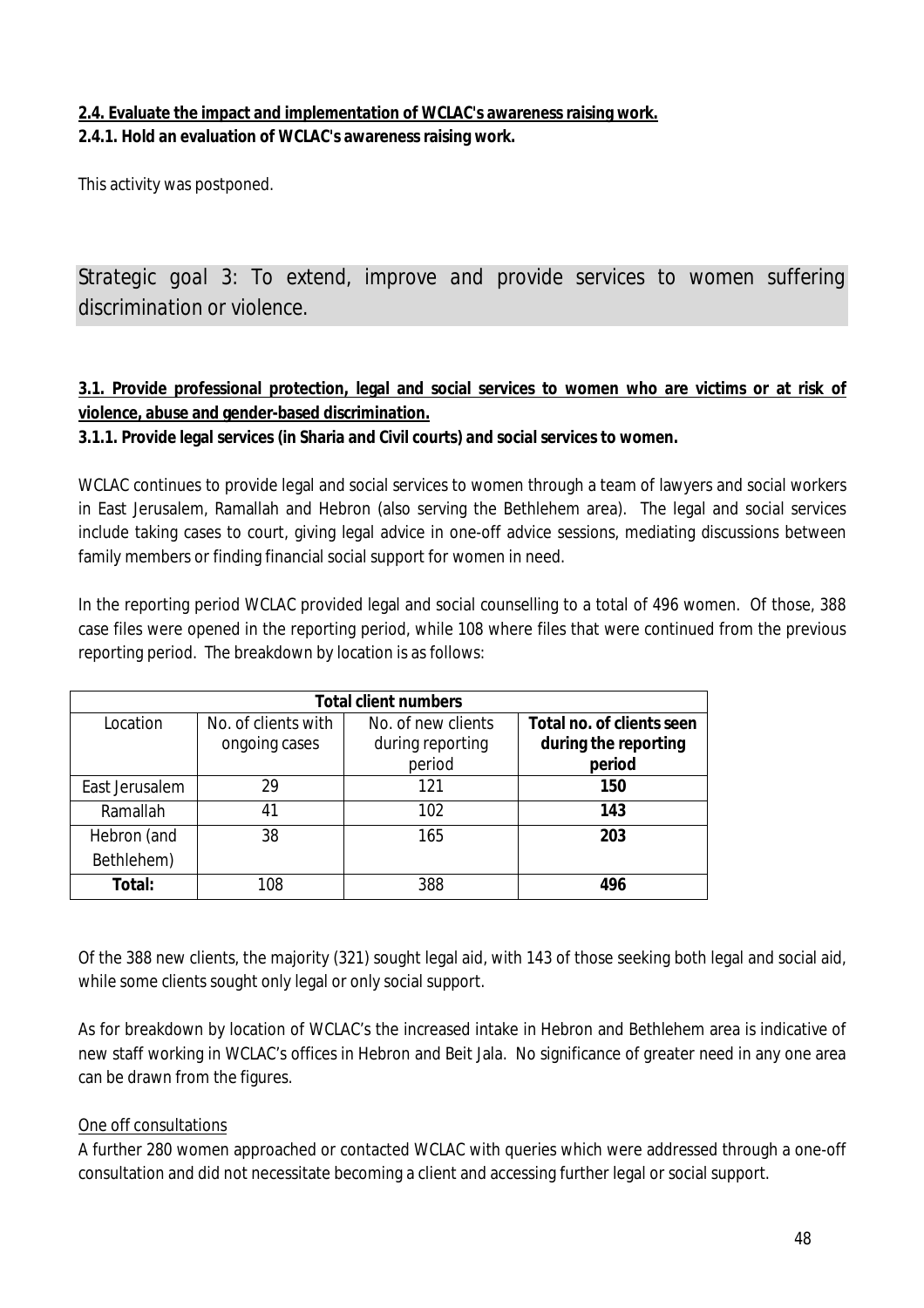| Source of referral                    | <b>Number referred</b> |
|---------------------------------------|------------------------|
| Shari'a Courts                        | 116                    |
| Previous clients                      | 35                     |
| Awareness-raising sessions            | 16                     |
| Professionals (e.g. doctors, lawyers) | 15                     |
| Police                                |                        |
| Other individuals                     | 113                    |
| Not stated                            | 86                     |
| Total (new clients)                   | 388                    |

Telling figures came through the source of the referrals to WCLAC's services.

Two figures are particularly encouraging for WCLAC. The 116 referrals from the Shari'a Courts seems a strong indicator that WCLAC's awareness-raising and reputation has a positive impact on the courts as they continue to refer clients to WCLAC. Another very positive indicator is the 35 referrals from previous clients – surely an indicator of client satisfaction. While the number of referrals from the police may seem low, this is to be expected in WCLAC's non-emergency protection work. In addition to the 7 clients referred by the police listed above, 36 of the cases referred to the emergency protection shelter also involved police in the referral process.

The majority of new clients this year were housewives as is typical, and representative of a society in which a only a small proportion of women have professional roles.

| <b>Professional status</b>      | <b>Number</b> |
|---------------------------------|---------------|
| Housewives                      | 260           |
| <b>Students</b>                 | 70            |
| Women working in private sector | 37            |
| Women working in state sector   | 21            |
| Total (new clients)             | 388           |

WCLAC records the kinship relation between the "antagonist" in clients' cases and the client herself. Antagonist may not be appropriate term for all cases: in certain cases it could be an violent and abusive husband (worse than an antagonist), in others it may be a caring and respectful loved one with a different point of view which can be resolved through social mediation. The details show that the majority of women coming to WCLAC come to resolve issues with their husbands. That the overwhelming majority of legal and social problems women bring to WCLAC concern relations with family members is indicative in part of the focus of WCLAC, but also of the crucial role of family relations in Palestinian culture.

| Kinship relation of "Antagonist" | <b>Number</b> |
|----------------------------------|---------------|
| Husband                          | 225           |
| In-laws                          | 59            |
| Ex-Husband                       | 32            |
| <b>Blood relative</b>            | 30            |
| Non-relative                     | 18            |
| Not stated/not applicable        | 24            |
| <b>Total</b>                     | 388           |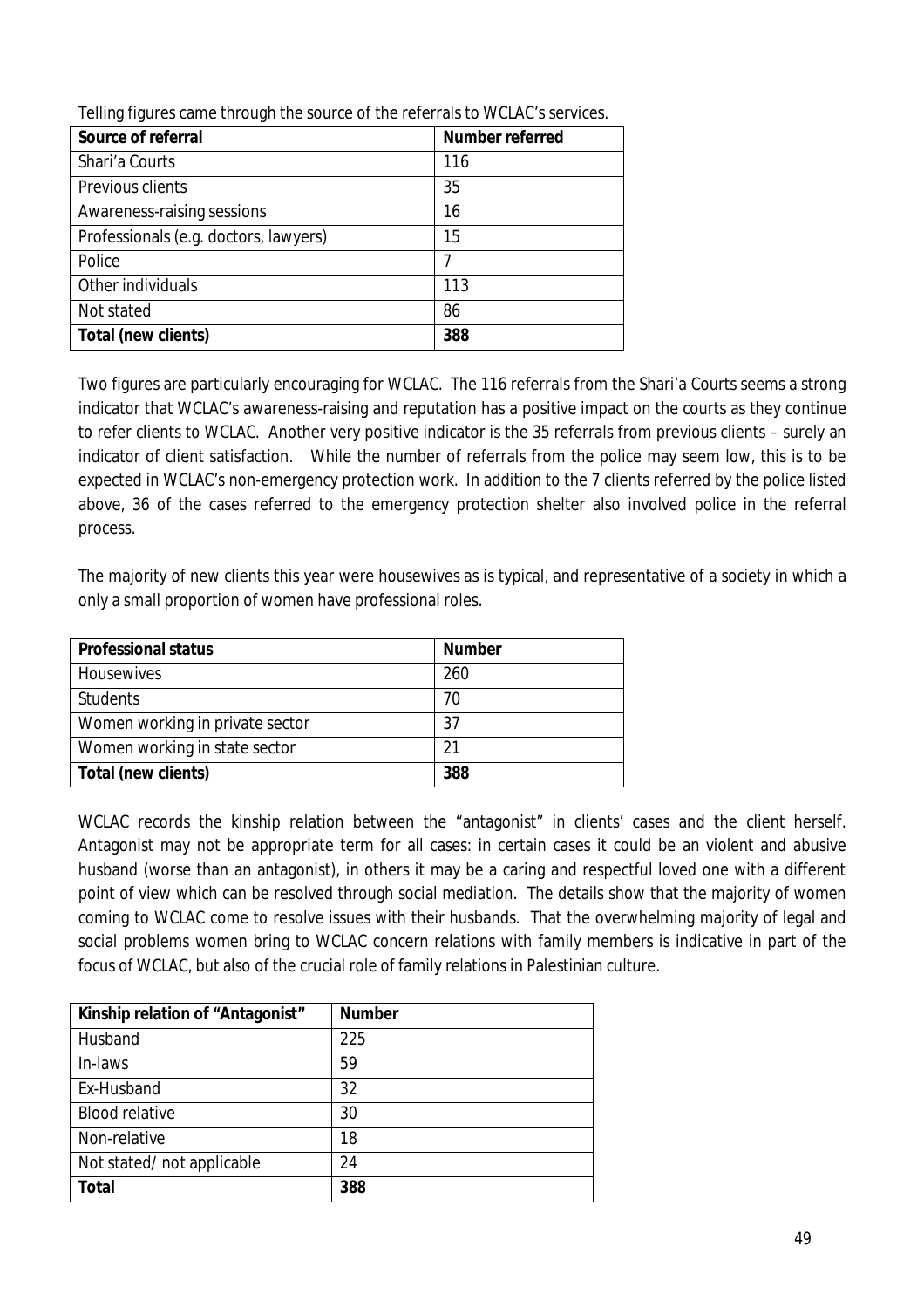The age demographic of WCLAC clients similarly shows that WCLAC's major client base is of women at younger ages. One explanation for this data spread may be that many WCLAC clients are either entering into a marriage (the median marriage age of females in Palestine is 19.4 years<sup>17</sup>) or in the first few years of a marriage which may already be proving difficult or impossible.

| Age          | <b>Number</b> |
|--------------|---------------|
| $16 - 20$    | 40            |
| $21-30$      | 175           |
| $31 - 40$    | 107           |
| 41-50        | 30            |
| 51-60        | 6             |
| Not stated   | 30            |
| <b>Total</b> | 388           |

# Court representation and out of court mediation

WCLAC views court representation as an essential service to provide to women. Based on WCLAC's theory of change, the impact of enforcing judicial processes where necessary (and desired by the client) has more than just an individual impact. As well as seeking to bring benefit to the clients, empowering women to use judicial processes can also serve to build a set of case studies highlighting success and best practices or, equally importantly, of gender-based injustices and shortcomings in the current legislation or in its application. These latter cases help WCLAC to shape our legislative reform campaigns whether bringing to light unaddressed short-comings or new forms of discrimination or helping to provide advocacy materials for research or more creative activities such as moot courts (simulated trials).

During 2010, WCLAC worked on 424 legal cases (as some clients have more than one case) providing court representation for 200 of these. Other cases were resolved out of court through mediation and out of court settlement or have yet to go to court.

# Distributing the alimony self-help manual

 $\overline{a}$ 

During the implementation of its previous strategy (2005-2009) WCLAC developed and distributed a self-help manual which empowers literate women to understand their rights to maintenance in divorce and can take them, step-by-step through the necessary processes to claim their rights. Through core legal aid work which remains crucial to WCLAC's work and vision of a Palestine in which women are empowered to claim their rights, WCLAC continues to distribute alimony self-help manuals to clients who could benefit from them. 149 guides were distributed

## Challenges encountered in service provision during 2010

During the year, the Service Unit faced a variety of challenges working within the changing environment of an politically unstable, occupied, as part of a growing long term trend or as emergent issues.

Perennial challenges include the difficulties of working within the framework of an inadequate Personal Status Law. The complicated and out-dated nature of the Law (different in West Bank and Gaza) is compounded by the structural disconnects between different legislative regimes of the manifold divisions within the Palestinian territory, wrought primarily by decades of occupation, building on a legacy of colonial rule.

<sup>&</sup>lt;sup>17</sup> Palestinian Central Bureau of Statistics 2010, http://www.pcbs.gov.ps/Portals/\_pcbs/PressRelease/Woman\_Day\_2010e.pdf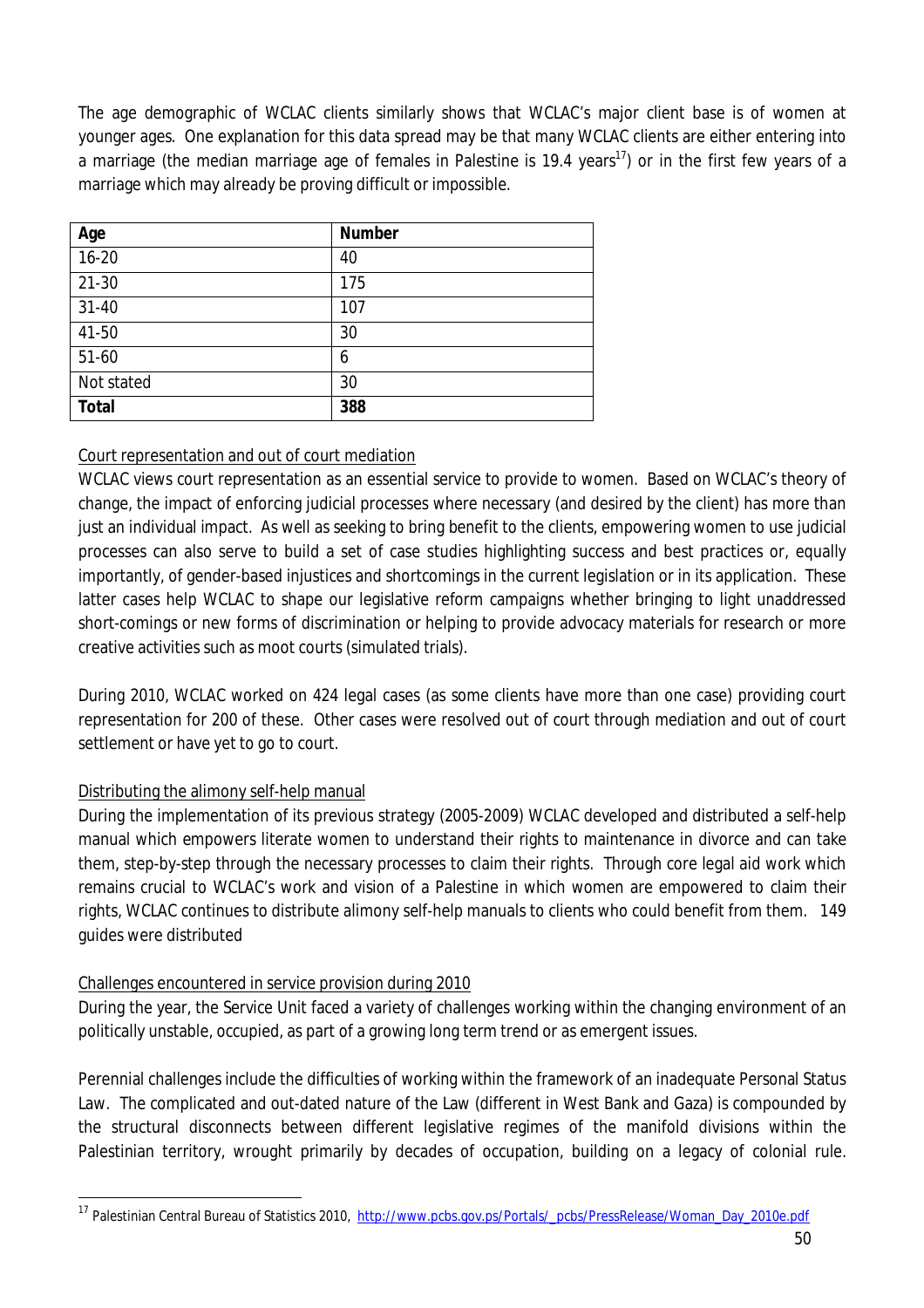Seeking to cast greater light and mobilise advocacy for change on this issue, during 2010, WCLAC developed a consortium project with the Jerusalem Centre for Women and the Gaza-based Centre for Women's Legal Research and Consulting (CWLRC) and with the support of UNDP and the Foundation Open Society Institute. The project, referred to as "broken families" seeks to develop a combined analysis of structural impediments created or exploited by Israel to disrupt family life for Palestinians; WCLAC and CWLRC will provide legal services to around 150 women, helping them and documenting difficulties they face in maintaining a legal family life in the face of Israeli laws and practices such as the non-issuing of essential document. Case studies from Gaza and the West Bank, including East Jerusalem, will be analysed together to highlight obstructive and unlawful Israeli practices and will underpin and advocacy campaign.

The length of court processes remains a challenge to WCLAC for the additional burden it places on the lawyers and, moreover, to WCLAC's clients as even relatively simple cases such as claims for alimony can take up to a year – this is particularly true of cases in Jerusalem. Delays place extreme pressure on women, especially on mothers, as this can put them and their children in hardship, with a double impact of administrative encumbrance and economic precariousness. Given the risks that some women face in trying to bring cases to trial – WCLAC understands that some women drop cases on account of threats or perception of lifethreatening danger from relatives or in-laws – drawn out processes surely only increase the likelihood of women dropping cases due to threats against them, or fear or hopelessness.

Challenges which have emerged during the year include the impact of the proliferation of Shari'a courts across the West Bank. On the one hand, in principle, this could serve communities by enabling greater access to courts among more remote communities or communities which would struggle to travel to central courts in bigger town. However, the impact that WCLAC perceives is the increased challenge of ensuring best practices gender-justice and facilitating women's access to justice within a cultural tradition which carries a strong legacy of patriarchy and discrimination against women. With more and more courts opening, and possibly less qualified or less experienced staff in them – and certainly more Shari'a courts in which staff haven't had training in gender issues – WCLAC faces the increased challenge of reaching out to all courts, monitoring or becoming aware of issues of gender discrimination, and having consolidated and lasting impact through training in a more fragmented Shari'a apparatus.

Particular challenges with regards inadequacies in law also continue to emerge through WCLAC's ever-growing experience of dealing with particular cases not foreseen by legislation or for which there is as yet no clear legislation or adequate case law. An example of such cases include addressing the rights, needs and decisionmaking powers of a woman whose husband is in a coma. Again, with a rising number of new judges filling the new courts, a number of Shari'a courts have judges with limited experience of dealing with particularly complex cases in a gender-equitable and non-patriarchal manner.

## Success stories

Many of the success stories achieved by WCLAC's service unit are achieved through awareness-raising and community work, lifting women's self-esteem and enabling them to make small but significant changes in their life. Successes in work with registered clients can involve confidential issues, or – within the framework of Palestinian law and patriarchy – allaying the worst excesses of patriarchy and a legislative bias against women.

However, certain cases shine through highlighting trends in WCLAC's significant impact and showing the value of WCLAC's holistic approach to building community support for vulnerable individuals. One such case is that of a 16 year old girl whose school counsellor approached WCLAC concerned that the girl had made several attempts at suicide. WCLAC arranged meetings together with the school counsellor and the girl to discuss the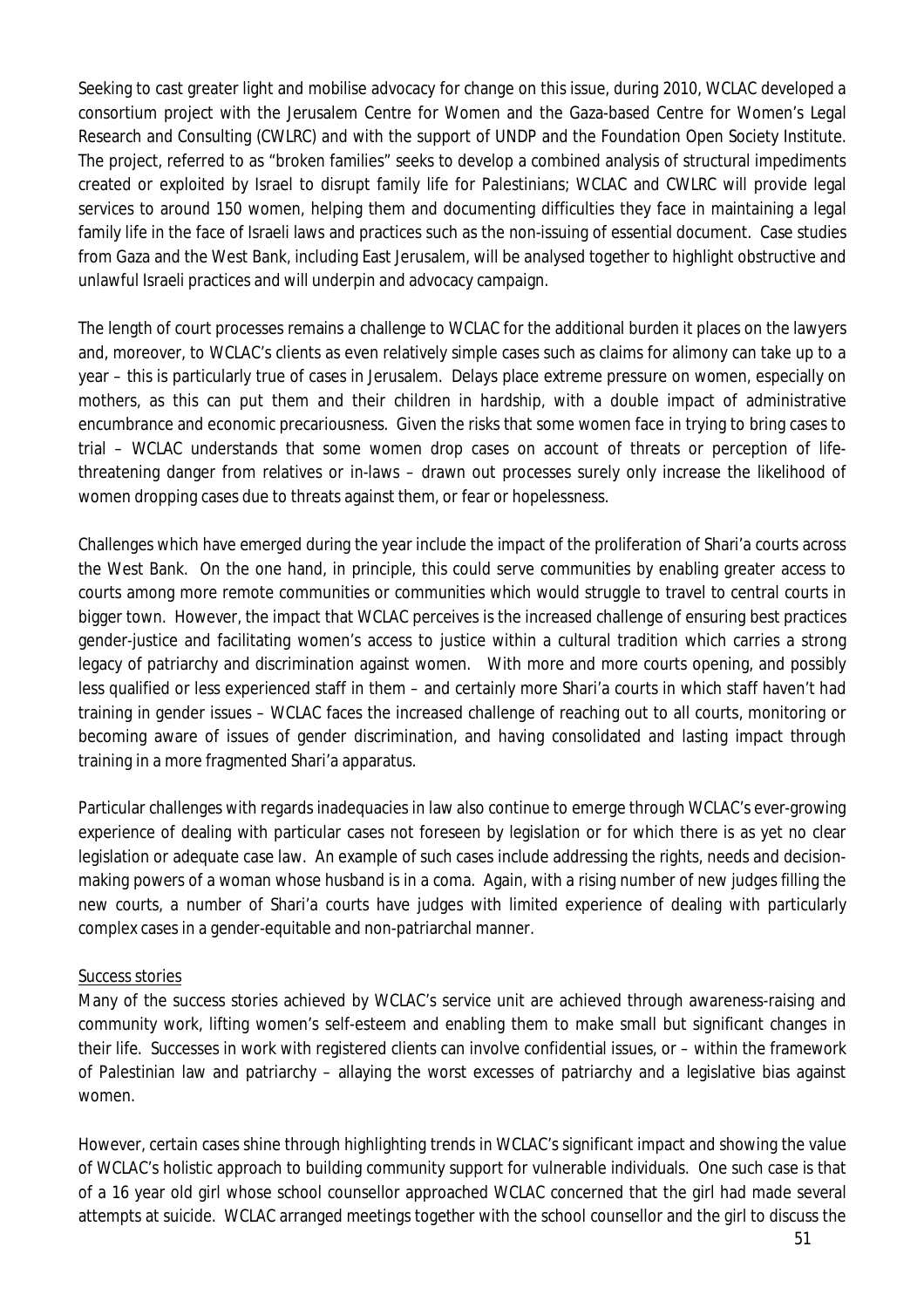girls difficulties and feelings. Recognising a troubled family, WCLAC then arranged and mediate meetings with more of the girls family members. The family has been particularly affected by poverty and also suffers the violence of the father; all 11 children live in one room and suffer serious social stresses. It emerged that the 16 year old girl was not the first to suffer depression and attempt suicide.

WCLAC's approach was to counsel the family – as individuals and in small groups – to help the women find sources of strength within themselves and to help support one another. Counselling with the mother and the older daughters also addressed issues of self-empowerment in dealing with the violent father. WCLAC was also able to find financial support for the family from a hardship fund of the local Governorate which enabled the family to pay rent for the next year on a larger house giving more personal space to the family members. In addition to this support from the Governorate, WCLAC's holistic approach draws on Palestinian traditions of strong community ties and neighbourliness; several local families made contributions to improve the living conditions of the family contributing gifts in kind such as furniture. WCLAC is continuing to provide counselling support when sought by the family and to help the women look for solutions to problems should they arise. The story encapsulates not only the way in which WCLAC can seek to improve quality of life for Palestinian women through securing material support and giving guidance, mediation and encouragement; it also highlights the importance of service providers being able to identify women at risk (whether at schools, in healthcare centres or in police stations, for example) and be able to refer vulnerable women to the right service provider.

A briefer success story demonstrate how WCLAC can counteract the challenge cited above of significant delays in court processes. WCLAC's lawyers are experts in marriage law and are often able to help divorcing couples avoid lengthy, painful and potentially costly court processes though out-of-court mediation. In one such resounding success, WCLAC helped a woman to divorce her husband and obtain the deferred dower (a sum of 12,000USD) in as little as three days.

# **3.1.2. Provide emergency protection for women at risk of violence through managing and referring people to the emergency shelter.**

WCLAC provided emergency protection to 51 individual clients (along with 8 infant children accompanying their mothers) during 2010. This is a remarkable increase on the 10 clients served in 2008 and the 32 in 2009. The 8 bed hostel has been running at high capacity throughout the year, being full several times. The total number of nights stayed by clients and their children was 1173, meaning that on average throughout the year at least 3 of the beds were in use each night. Ages of clients ranged from 13 to 46 years old. (In cases of minors being admitted to the shelter as clients, this is done only with expressed clearance from MOSA).

Geographically, cases came from all nine governorates in the West Bank, with too little data to suggest significant trends. However, the fact that referrals have come from all nine governorates is an positive indicator that referral systems are active and linked to the shelter across the West Bank, and that the shelters is seen as a valuable resource.

WCLAC links the increasing number of referrals over the past three years to two causes. A significant factor is the Memorandum of Understanding WCLAC signed with the Ministry of Social Affairs (MOSA) which identifies WCLAC's emergency protection shelter as the primary emergency referral centre for women victims of violence. In 2010, 31 cases came from the Ministry of Social Affairs (including the MOSA Governorate Offices and the MOSA run Mehwar Shelter and Girls Care Home). WCLAC also attributes increased uptake of the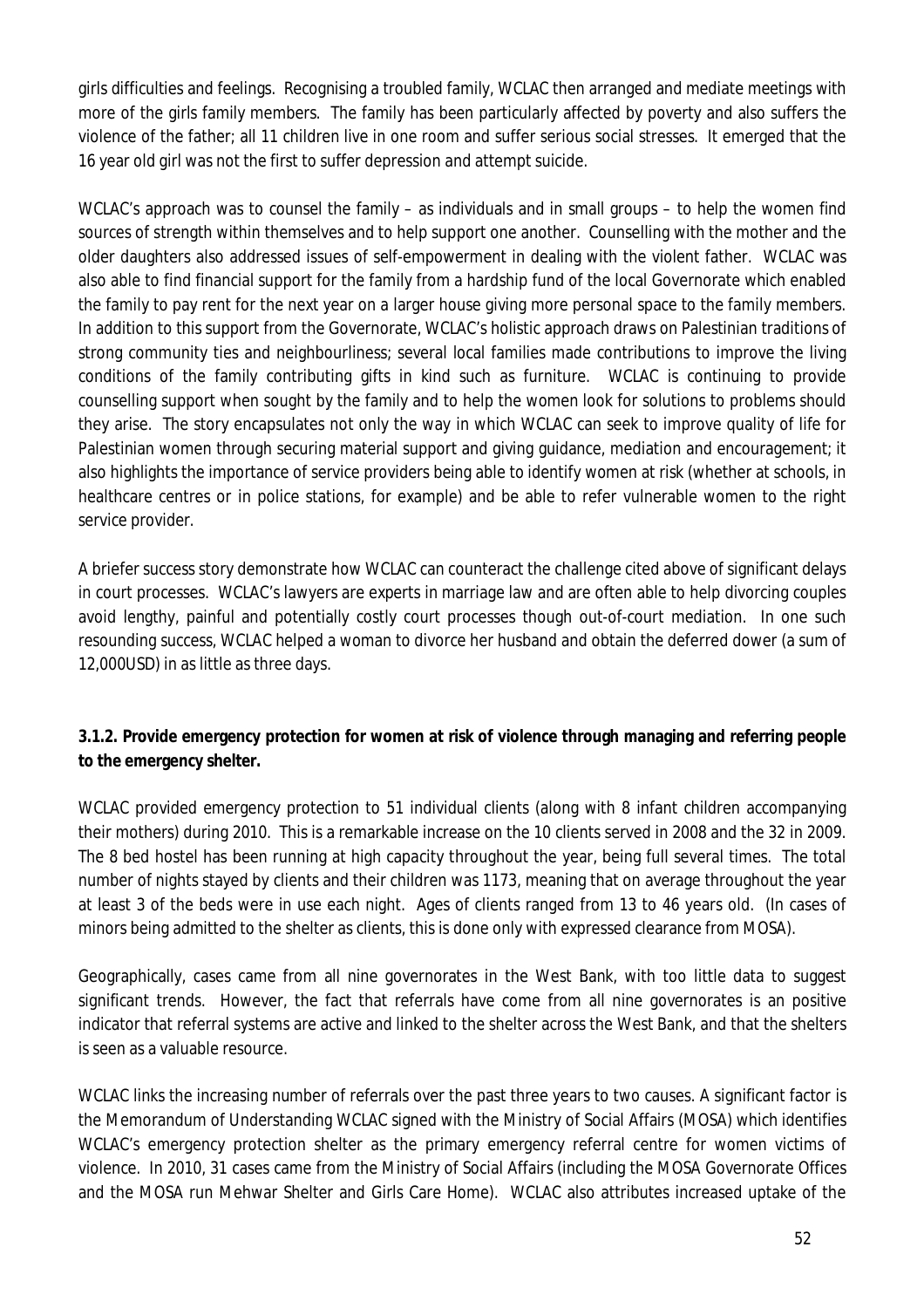shelter services to an increased readiness among Palestinians to seek protection from family violence; at the very least, it indicates that there is some readiness and a clear need for such services to exist.

When women are referred to the WCLAC shelter they are cared for by a team of 4 paid housemothers and 15 volunteers all of whom are trained and follow written procedures on working with women at risk and victims of violence. They also meet with the shelter's social worker who works through the details of the case with them in order to develop the client case file and to seek solutions. Such is the nature of Palestine's strongly familial and residually patriarchal society that there is limited state or non-state capacity to enable women to build a full life for themselves – or for children accompanying them – if they utterly reject their families. Accordingly, for the clients safety, prosperity and long-term benefit WCLAC's first endeavour with the client is to establish whether there are any family based solutions to the problem. This may involve seeking to return to the family with guarantees of safety brokered by local authorities such as the governorate or more traditional authorities, or may involve moving into the protection of a sibling or cousin (or parent in cases such as intimate partner violence). Professional care is taken not force a decision upon the client, but instead to listen to the case details and try to elicit and evaluate options.

Once the social worker has sufficient information a case conference is held, involving at the very least, WCLAC's shelter social worker, the police, the governorate and MoSA at the governorate level (the governorate appropriate to the origin of the case). WCLAC briefs the partners and all parties deliberate and become stakeholders in the evaluation of the options elicited from the client by the social worker before the meeting. As such, all key parties become stakeholders in the evaluation of the options. WCLAC's shelter social worker takes feedback from this case conference the client, presenting actions as they stand following the comments of the state-sector stakeholders. Ultimately, the decision for the course of action rests with the client.

The table below shows the destination of clients leaving the shelter. Though it may seem strange at face value to consider almost half of women being able to return to their family to be a success, the paragraph above should situate this in the Palestinian context and give nuance to the fact that the clients tend to choose to return to the care of trusted family members selected by the client and/or with guarantees of protection backed by local leaders, rather than simply being sent back to the conditions they felt forced to flee.

| Destination of client leaving shelter:          | <b>Number of clients</b> |
|-------------------------------------------------|--------------------------|
| Went back home to their family                  | 24                       |
| Referred to Mehwar long term shelter            | 9                        |
| Sent to the Girls Care Home in Bethlehem        | 6                        |
| Were referred to the care of the local Governor | 4                        |
| Referred to psychiatric care                    | 3                        |
| Referred to the care of the police              | $\mathfrak{D}$           |
| One was sent to prison                          | 1                        |
| Still in Shelter at end of reporting period     | $\mathfrak{D}$           |
| <b>Total</b>                                    | 51                       |

As described further in the section below, WCLAC has developed the breadth of services offered to shelter clients and their dependents in cases in which clients are accompanied by young children. This has contributed to significant improvement in the overall work of the shelter, developing from simple provision of emergency shelter, to a more holistic provision of protection, support for mental and physical health (through cooperation with the local hospital and out-patient clinics). WCLAC now retains the services of a consultant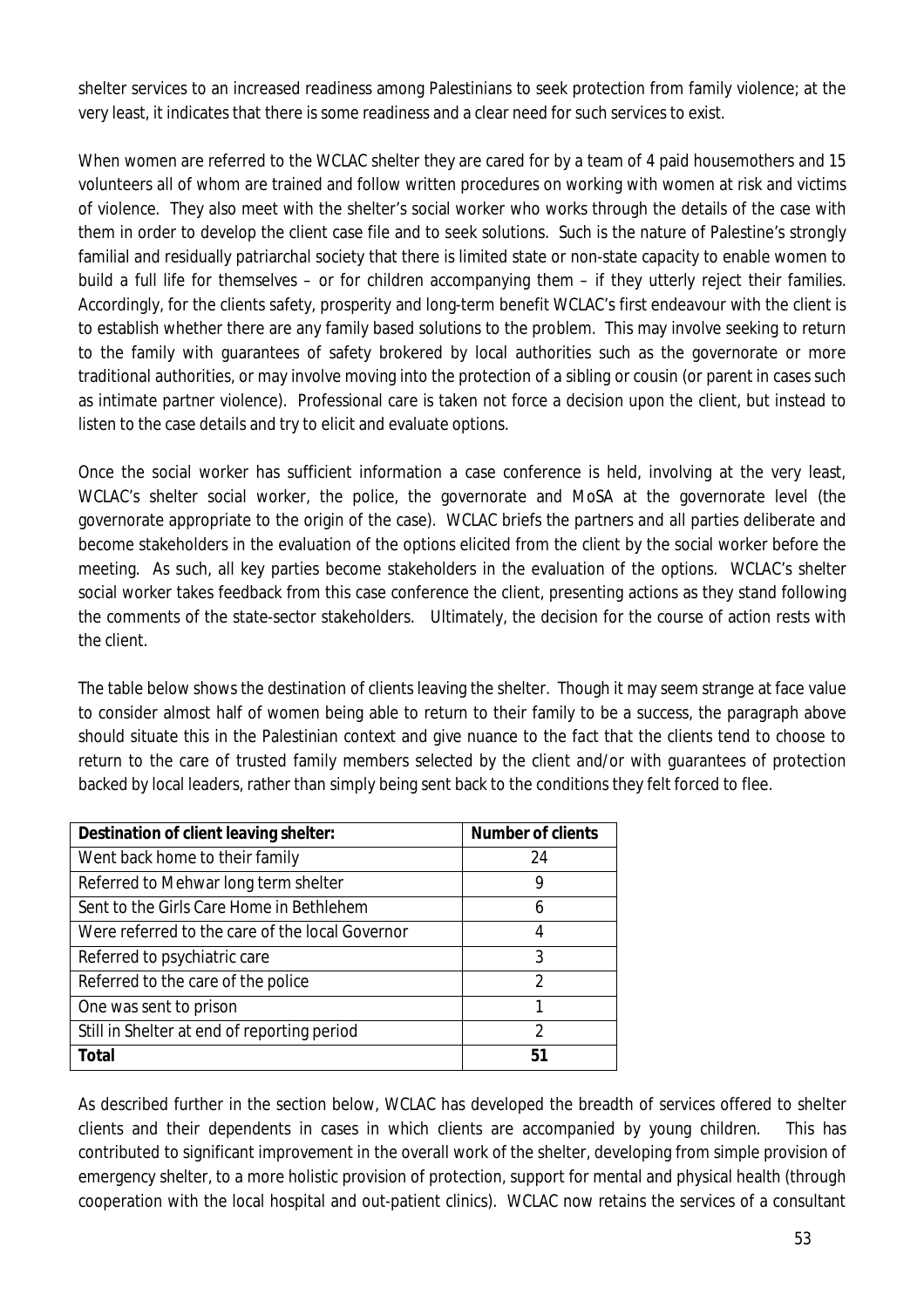psychiatrist to support shelter staff with cases that require particular expertise. There is a greater scope for counselling with a full time social worker (WCLAC has increased its social work hours from part time to full time). Also, WCLAC draws on additional support from MOSA social workers. WCLAC's legal team is also onhand to give information, advice and to take on cases if need be.

With the increased number of clients, and the shelter no longer experiencing empty nights as it did previously, the costs of the shelter have increased. However, as the service grows – and equally as the number of empty nights is reduced or eliminated – the cost benefit increases. Accordingly the shelter remains an absolutely core part of WCLAC's work, with benefit clearly extending beyond the 51 clients admitted during 2011, to the future clients of this and other shelters in Palestine, all of which are drawing lessons from WCLAC's experience.

# **3.1.3. Build the capacity of WCLAC's Service Unit.**

WCLAC lawyers working in the Service Unit benefited from 20 hours of legal supervision and professional development delivered during 4 sessions. These supervision sessions covered work in both the sharia courts and the civil courts. Issues discussed included dealing with issues of rape and working to strengthens women's legal positions by drawing on either the Criminal Law (in civil courts) and the Personal Status Law in Shari'a courts. As well as WCLAC's 5 lawyers working in service provision, these supervision sessions were also attended by a lawyer from each of WCLAC's grassroots partners Al-Najdeh-Tulkarem and Women for Life (see Objective 3.2).

Professional development on social work issues was given to the lawyers and social workers together as it was felt these skills would help support the lawyers work as well. Again, 20 hours of professional development was arranged, spread over 5 sessions and looking at social skills for understanding and dealing with clients. These social supervision sessions also serve as an opportunity for team building, pastoral support, experiencesharing, trouble-shooting and discussing best practices.

In supervising and supporting WCLAC's emergency protection shelter, 11 sessions (44 hours in total) were led by one of WCLAC's senior social workers (who is WCLAC's focal point on protection) for the 4 house mothers working in the shelter. This extensive supervision included training as well as discussion of issues and ongoing cases. The training involved how action plans are set with the clients, how to maintain warm but professional relations with the clients and how to cope with the pressure both of increased number of clients and the diverse and challenging nature of the clients.

Throughout the year, WCLAC also held meetings and brainstorming sessions with the 15 volunteer supporters working at the shelter to develop and refine creative, stress-relieving and enjoyable activities with the shelter clients.

The psychiatrist contracted to provide specialist care when needed at the shelter has also led training with WCLAC's social workers (both in the Shelter and in standard service provision) on how to recognise and manage clients' psychiatric needs.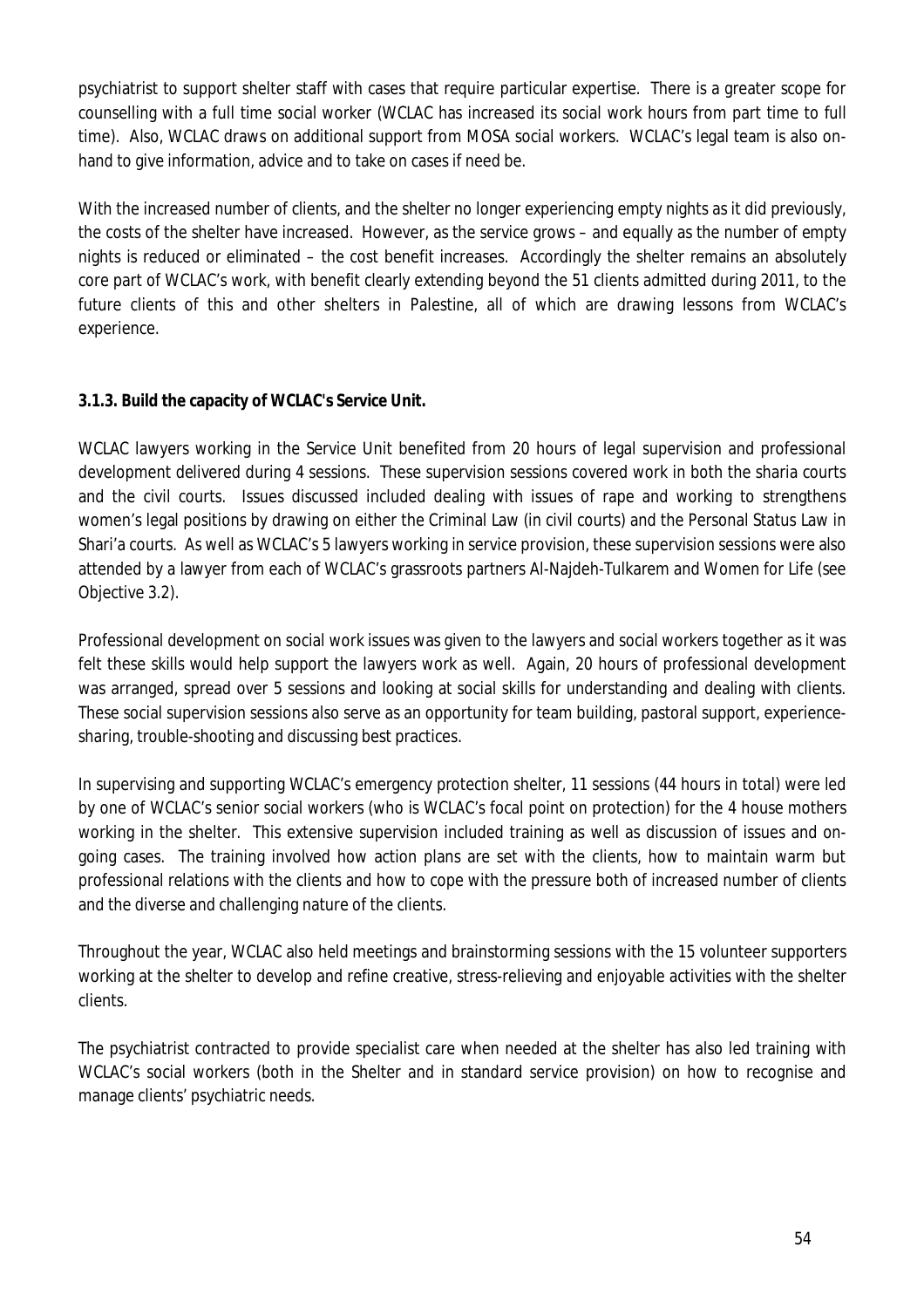## **3.1.4. Develop strategic relations for the shelter with relevant institutions including local authorities, security forces, traditional authorities, the justice sector and MOSA.**

WCLAC cemented its relationship with MOSA early in the reporting period through the signing of a memorandum of understanding. Building on this relationship, WCALC held 17 coordination meetings throughout the year with MOSA, the Police and the local Governorate to maintain cooperation and improve referral procedures. Towards the end of the year, WCLAC began reviewing its MOU with MOSA, with a view to annual renewal of the agreement.

Beyond this, the shelter team had meetings with the

- Chief Justice (Shari'a)
- Chief Prosecutor of Ramallah
- Chief Prosecutor of Dura (Hebron Governorate)
- Chief Prosecutor of Jericho
- Attorney General.

These meetings were to introduce the work of the shelter and to facilitate referrals and information sharing when appropriate.

WCLAC's Service Unit held a workshop in Tulkarem with local prosecutors and police; this event was organised in cooperation with An-Najdeh's Tulkarem branch, one of WCLAC's grassroots service provision partners. In total, 14 people attended the workshop, to discuss how violent and sexual crimes affect women, what WCLAC and other service providers can and cannot do to support police and legal proceedings or help the victims directly. A positive indicator of the impact of the workshop is that participants called for similar workshops to be held in other districts in order to improve understanding and cooperation between state and non-state actors across the OPT.

WCLAC's service providers working in Jerusalem, Hebron and Bethlehem also held meetings with local governmental and non-governmental stakeholders in protection, to ensure awareness of WCLAC's legal and social work, the emergency protection facility and awareness raising.

# **3.2. Extend women's service provision and referrals to less-well-served parts of Palestine through partnering and building the capacity of selected grassroots organisations.**

# **3.2.1. Identify a new grassroots partner organisation.**

This activity is formally programmed for 2011. However, WCLAC has already begun tentatively to consider the Jenin as an area very much in need of greater access to services for women and in which WCLAC could make a considerable difference through working to build a strong institutional partnership in the area.

## **3.2.2. Build the capacity of the Board and the Admin Teams of the selected grassroots partner.**

WCLAC currently has institutional partnership agreements with two grassroots organizations – Al-Najdeh-Tulkarem (the Tulkarem branch of Al-Najdeh) and Women for Life in Salfit. In line with WCLAC's strategic plan for 2010-2012, WCLAC is now seeking a third partner, most likely in the North of the West Bank around Jenin, in order to develop a new capacity building institutional partnership in 2011.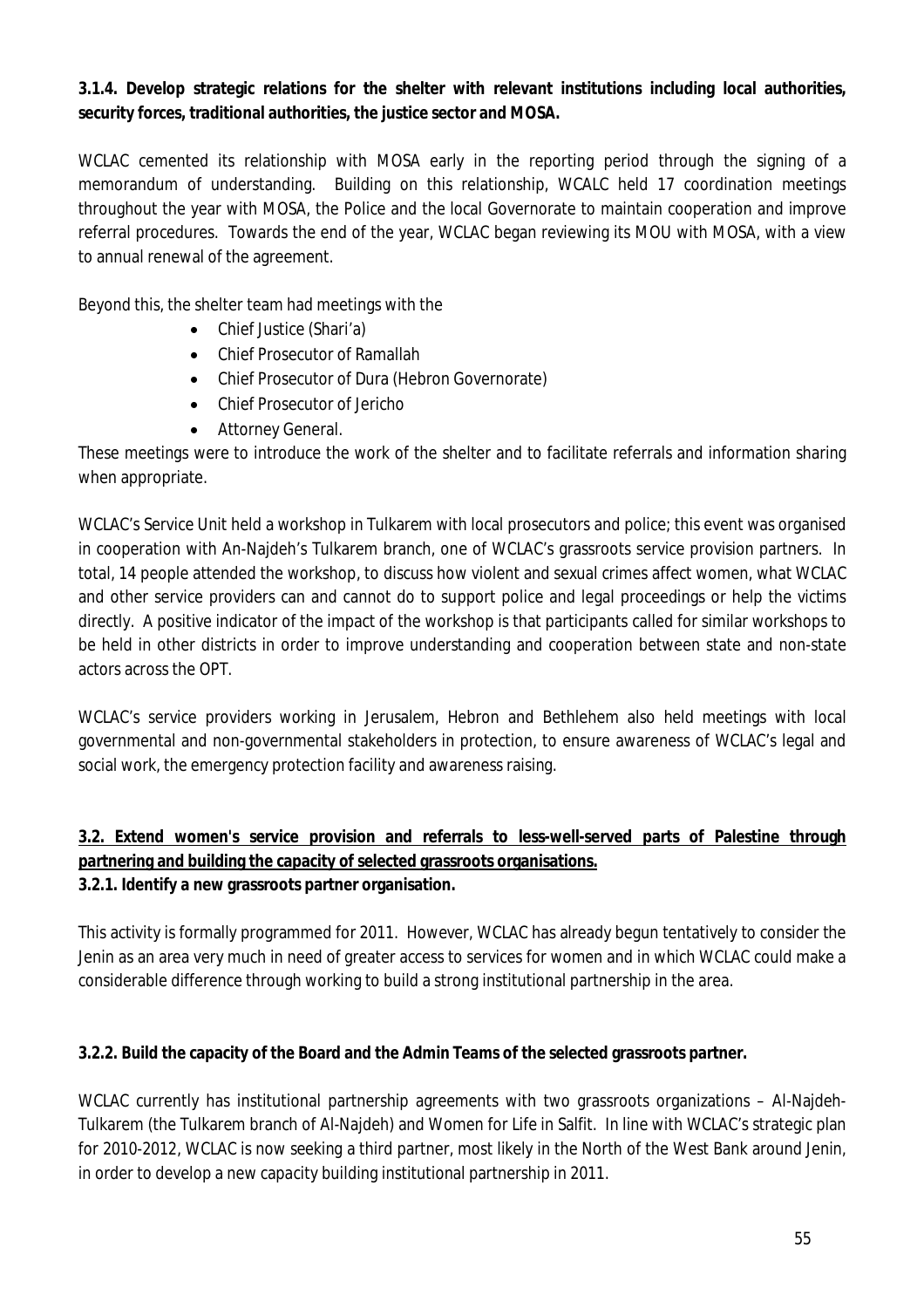WCLAC works with Al-Najdeh-Tulkarem and Women for Life to help them provide services to women victims of violence, and to become stronger as institutions with better financial and administrative procedures and greater capacity to raise funds independently and to develop and maintain partnerships with donor organisations.

Through 2010 WCLAC held the following liaison and support meetings with the partners:

- 7 meetings (24 hours) with Al-Najdeh-Tulkarem with 11 participants drawn from board and staff
- 7 meetings (22 hours) with Women for Life with 9 participants.

Meetings addressed skills for communications and introducing projects to partners or donors, initiating and using administrative and finance procedures. During the coming year WCLAC expects to reduce the number of meeting hours it spends with Women for Life, as they become more independent after 5 years partnership. Close partnership will continue with Al-Najdeh-Tulkarem, with whom WCLAC has been in partnership now through two years of success and growth, seeing significant increase in administrative capacity including new staff being hired, with whom WCLAC is working to help enhance the administrative systems.

# WCLAC Advocacy Unit's training workshops for grassroots partners

WCLAC Advocacy Unit ran half-day training sessions for each of the partners. With each organisation these sessions were well-attended by a mix of staff and board members. WCLAC shared its own experience and expertise discussing human rights and international human rights instruments. WCLAC brings the board and staff together for these meetings, in part to ensure that both parties have strong uptake and internalisation of the ideas presented, and to avoid conflict in exploring new strategic programme areas.

# Evaluation

WCLAC led follow-up and evaluation sessions with the partners, holding focus groups discussions as follows. With each partner the first session was an introduction to ideas of feedback and evaluation; this was followed by focus group discussions with staff, the board, clients and participants of awareness-raising workshops. Notable feedback included signs of appreciation for the organisations' work within their communities, and encouraging reports of a sense of confidentiality and professionalism expressed by partners' clients.

# **3.2.3. Work with the partner organisation to develop and see the adoption of organisational bylaws and written administrative and financial procedures.**

With WCLAC's support, both current partners now have organisational bylaws and written administrative and financial procedures. Since WCLAC's capacity-building methodology is centred on partnership and mentoring, WCLAC continue to provide support and supervision to ensure that the procedures meet the organisations' needs and are being followed appropriately. To that end, WCLAC's financial and administrative staff have held several meetings with partners to provide support and ensure the correct use of financial and administrative procedure.

With Al-Najdeh-Tulkarem, WCLAC held meetings the Executive Director, Admin Assistant and the Social Worker responsible for the finances of the awareness-raising sessions. Financial procedures were introduced together with a simple but effective computerised system of book-keeping and training was also given on how to prepare financial reports.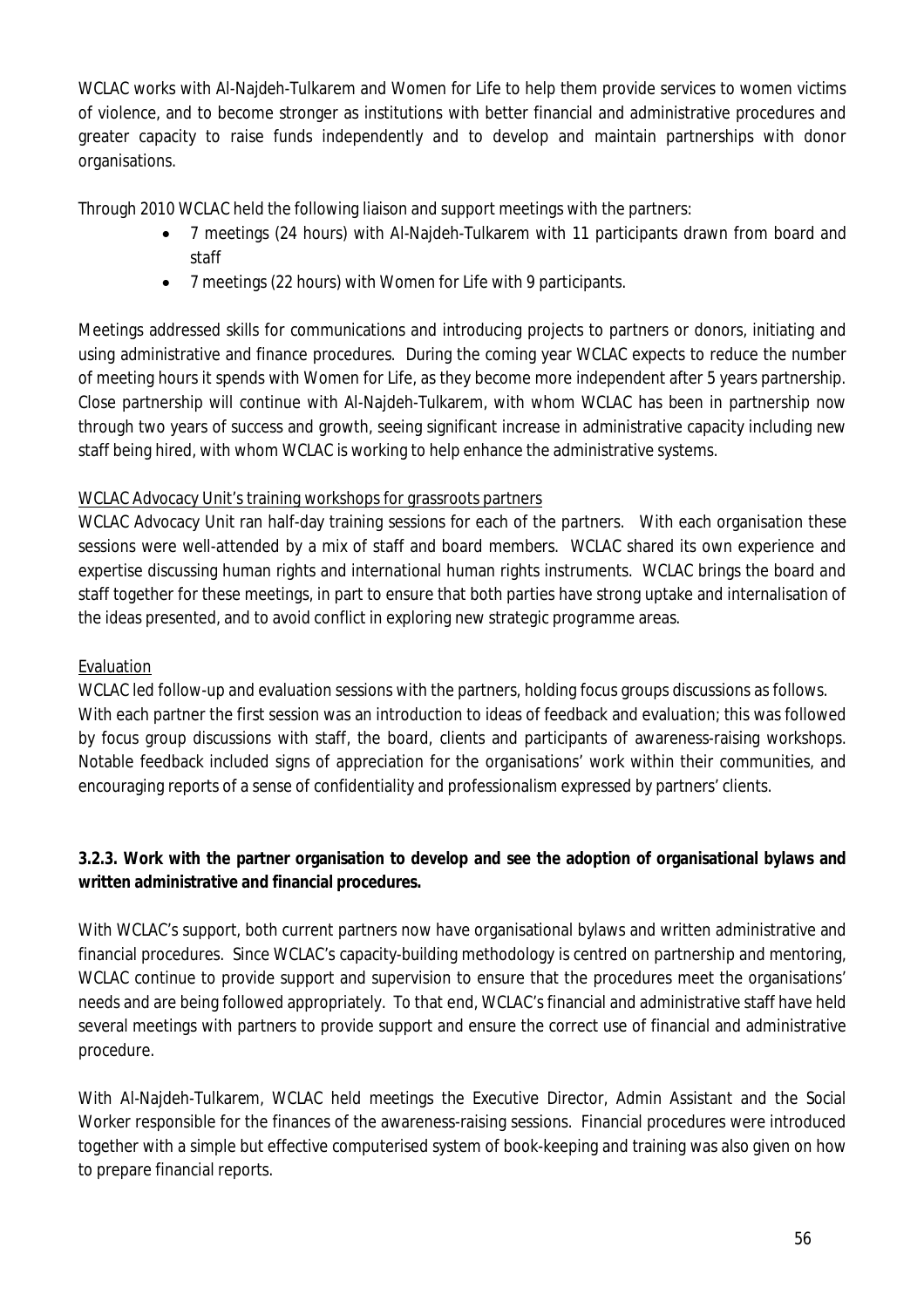Beginning late in 2010, WCLAC began to phase out its administrative support meetings with Women for Life as the organisation has reached a certain standard, and as WCLAC begins to dedicate more time to finding and then supporting a partner in the Jenin area.

# **3.2.4. Support WCLAC's three key grassroots partners in developing strategic relations with potential donors.**

For WCLAC, having a strong and clearly expressed strategy is key to communicating the value of an organisation's work to its partners and donors. For this reason, WCLAC held a 35 hour training course for the partners, over 7 days, on the subject of fund-raising and proposal writing. There were 17 participants drawn from staff and board members of both Al-Najdeh-Tulkarem and Women for Life, with both organisations making in-kind contributions to the successful running of the workshop. The training was facilitated by professional trainers who led the participants through the proposal writing process, resulting in an output for both organisations of a draft proposal. As well as giving an opportunity for participants to learn from the trainers and from the experience of drafting a proposal within the workshop, such joint activities give an opportunity for the organisations informally to share experiences, best practices and lessons learnt in the process of building their organisations and implementing service delivery.

## Results

WCLAC has noticed distinct, positive changes in both organisations which are reflected through meetings with donors, through increasing local links and increasing profile as agents for change in the north of the West Bank.

Al-Najdeh-Tulkarem has succeeded in developing relations locally, maintaining good relations within the governorate, with the Governor and with the local media. During the year they contacted 13 potential donors and presented concept papers to 6 of them, and still awaiting response and follow-up with some. They have developed information materials to give to potential donors and partners detailing their strategic goals, their activities and their impact; they have also developed a website. As yet no funding agreements have been signed directly with other donors, but they have entered into partnerships with groups such as the YMCA as joint implementing project partners. WCLAC is working with Al-Najdeh-Tulkarem and with at least one potential donor to establish funding channels that would help sustain Al-Najdeh-Tulkarem's excellent work. During the 16 days of action, they held a workshop on the issue of how Palestinian law addresses gender-based violence. This was run in cooperation with the governorate and was attended by 85 people.

WCLAC has noticed a clear increase in the profile of Women for Life through 2010. They have been busy networking locally and mobilised a group of volunteers to help clear the land around their office location. WCLAC supported the recruitment of a Public Relations/Fundraising Officer and WCLAC's External Relations Officer has helped share experience and build capacity in proposal writing. The impact so far seems very positive: Women for Life contacted 17 potential donors during 2010; they have had 8 projects approved for funding, while some other contacts are still on-going and may yet lead to funding. Their donors include UNIFEM, NDC HR/GG Secretariat and international consulates; they have also been accepted through prequalification onto UNDP-PAPP Rule of Law and Access to Justice Programme's civil society roster. They also report good relations with local PLC members and with the Mayor. Fruits of these relationships include increased profile for events held on 8<sup>th</sup> March and in the 16 days of action combating violence against women. In the latter, a workshop was held which addressed the issue of the political participation of women. The location chosen for the event was an area threatened with land confiscation by Israeli occupiers.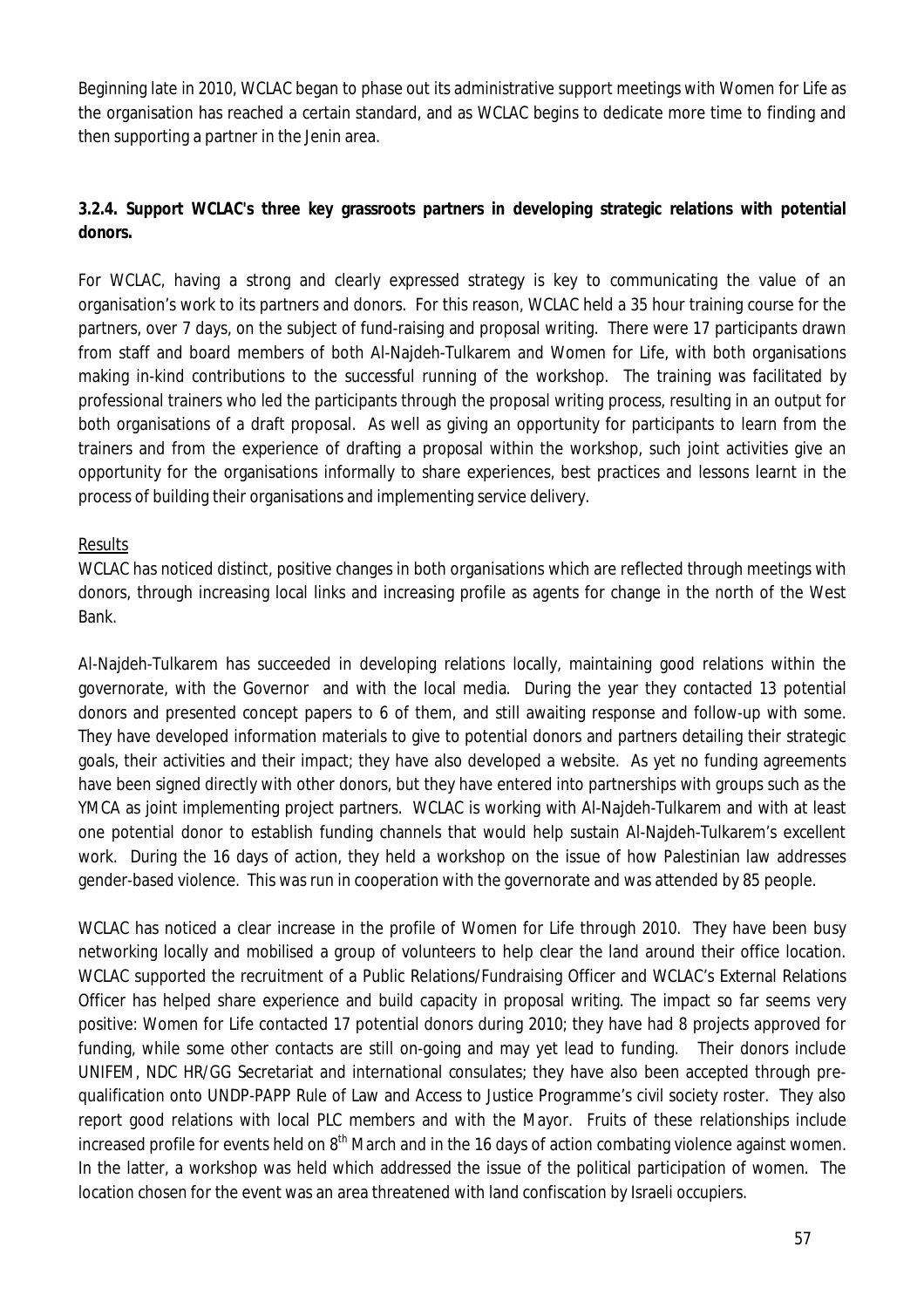## **3.2.5. Support the grassroots partners in developing and following strategic programmes and action plans.**

As mentioned above, WCLAC has helped both partners to develop their strategies, action plans and budgets for the reporting period, and looking beyond. Setting actionable plans with a strategic orientation, enables the organisations to deliver good quality, WCLAC-supervised legal and social counselling. As well as administrative support, WCLAC also gives technical support working to ensure that the partners' work constantly adapts to changing information and situations and meets professional standards.

## Service delivery supervision

WCLAC's legal and social work professionals supervise the service provision work of the staff working in the partner organsations. The supervision integrates 20 years of institutional learning in service provision by WCLAC and also provides an opportunity for the partners' staff to share experiences among themselves, to seek advice on particular issues and to manage stress through debriefings. On technical legal issues the supervision sessions are for the lawyers alone, while on social work issues – including client management techniques and debriefing valuable for all service providers – the lawyers and the social workers come together.

Topics addressed during these hours include: how to deal with emergency cases (including discussing recent or on-going cases); addressing professional needs of social workers; training on how to find positive solutions for women victims of violence; a review of the client intake files; training on professionalism and client management.

| <b>Supervision hours</b> | Legal          | <b>Social</b>                 | Total (hours) |
|--------------------------|----------------|-------------------------------|---------------|
| Al-Najdeh-Tulkarem       | 15 (2 lawyers) | 40 (2 lawyers & 3 social   55 |               |
|                          |                | workers)                      |               |
| <b>Women for Life</b>    | 19 (1 lawyer)  | 31 (1 lawyer & 2 social   50  |               |
|                          |                | workers)                      |               |
| Total (hours)            | 34             | 71                            | 105           |

## Accompaniment

As well as holding liaison and support meetings and providing technical supervision for service provision, WCLAC seeks to strengthen the partnership and build capacity through accompaniment in actual project work such as leading awareness-raising sessions. In 2010, WCLAC's project coordinator – herself a social worker with service delivery and awareness-raising experience with WCLAC – accompanied the partners 5 times in awareness-raising activities. She was able to give feedback, support and professional advice on technical details of the workshop and well as on methodology and delivery style.

## Partners' results:

Al-Najdeh-Tulkarem received 117 clients for legal and social counselling. Of these 97 clients sought legal advice and 43 clients cases were successfully brought before a court and the court has issued its decision; remaining cases are either not being take to court or still have decisions pending. Partner organisations follow a similar model and rationale to WCLAC in using awareness-raising activities to try to change social practices but also to build a constituency of informed supporters who will refer women in need of legal or social aid to service providers, thereby increasing Palestinian women's access to justice and support. During 2010, Annajdh ran 6 series of workshops with housewives (each series generally of 7-10 workshops), in addition to a number of one-off awareness-raising workshops in various locations around the Tulkarem Governorate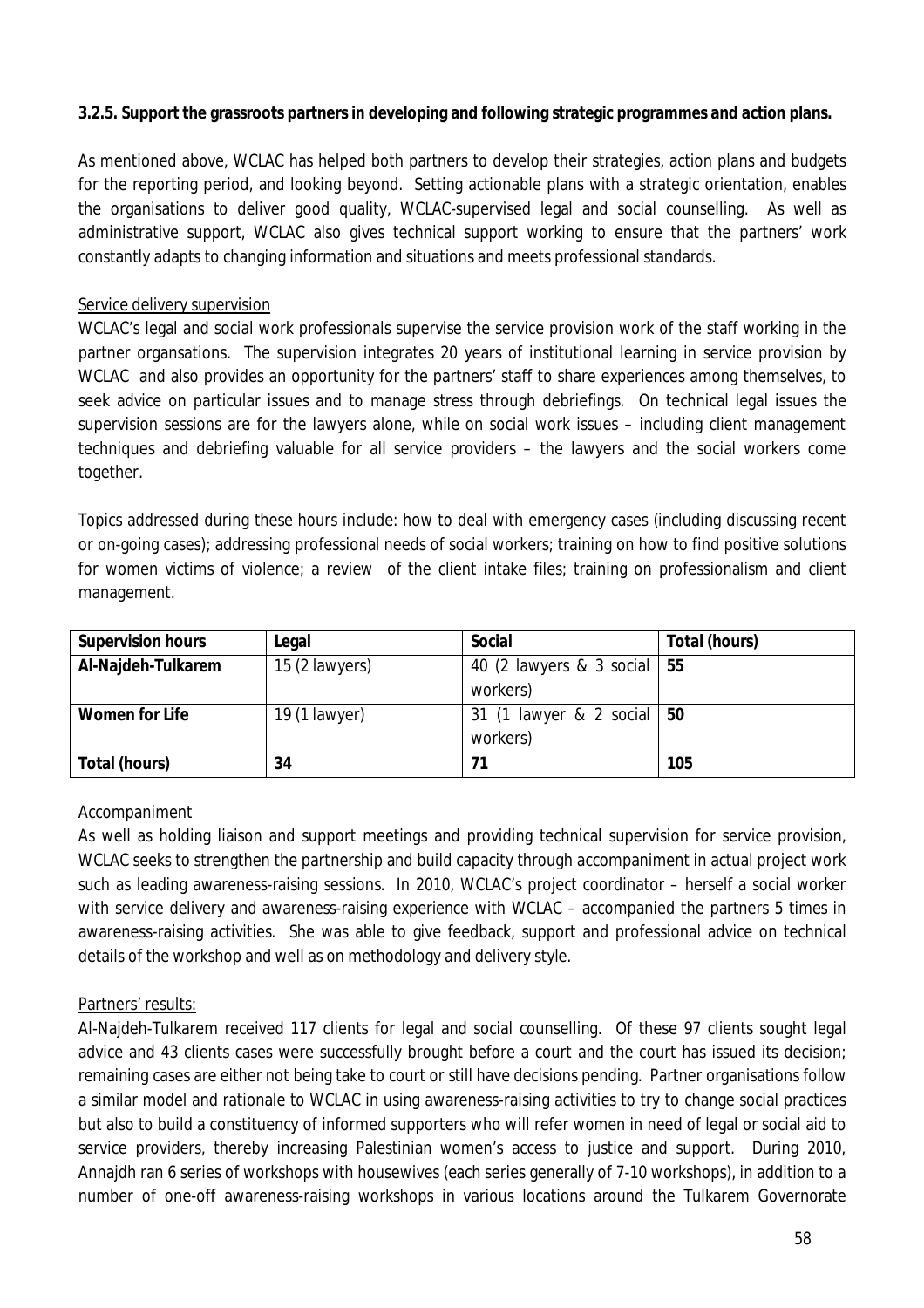(including the city centre, villages and refugee camps). An-Najdeh has also used local media to disseminate information on women's rights, appearing on talk shows to discuss issues such as personal status law and domestic violence.

Women for Life received 73 clients seeking legal aid and/or social support. They have take 18 cases to court, and in 13 of these cases the courts found in favour of the clients. The most commons topics arising related to issues of alimony (family maintenance) and divorce. Drawing on WCLAC's experience and expertise in alimony cases, Women for Life have also been empowering clients to take simple cases to court by themselves, while still receiving on-going support and advice from Women for Life's Lawyer. Two cases the Women for Life dealt with during 2010 were on an emergency basis with women whose lives were in danger – they were supported by Women for Life as the point of access to protection while being referred to emergency service providers. During 2010 Women for Life ran 6 series of workshops with housewives (each series generally of 7-10 workshops) in four locations around Salfit Governorate, in addition to a number of one-off awareness-raising workshops in various locations in the area around the Women for Life base in Bidya (including locations in Salfit and Qalqilya governorates).

# **3.2.6. Fund and oversee the procurement of new equipment or meeting other expenses (e.g. personnel development, administrative costs) that fall within budget and meet prioritised needs of the organisation.**

This was achieved during the second semester of 2010.

# **3.3. Build the capacity of state and non-state service providers, by raising their awareness of women's rights and of best practices in dealing with women, particularly women victims of violence.**

# **3.3.1. Hold workshops in West Bank and Gaza which share information and best practices with police officers, social workers, social service professionals and female students.**

The workshops in this activity are planned for 2012. It is intended as a strategic follow-up activity, maintaining WCLAC's engagement with the health, social and security sectors following on from WCLAC's leadership of the Takamol project which is due to complete at the end of 2011. However, WCLAC has responded to immediate requests for training from the Ministry of Social Affairs (MOSA) to share best practices in meeting the needs of women victims of violence.

# Practitioner-to-practitioner training: training MOSA protection shelter social workers

Based on WCLAC's experience of running its emergency protection shelter, WCLAC was approached MOSA to provide training to staff working in the MOSA-managed Mehwar shelter. Of the 14 participants, 9 were contracted professional staff working in protection, while 5 were volunteers. The topics were for the training drew on WCLAC's experience in:

- Working with victims of gender-based violence
- Shelter management
- Optimising OPT's existing protection mechanisms and referral options

WCLAC's partnership with MOSA in developing bylaws for shelters in Palestine optimised the impact of the experience sharing, as the bylaws and standard operating procedures with which WCLAC works have formed the basis for the MOSA bylaws as drafted by WCLAC. Participants said the most valuable part of the training was being able to draw on WCLAC's experience of actual cases, seeing what successes can be achieved within the Palestinian context, and being better prepared to face challenges.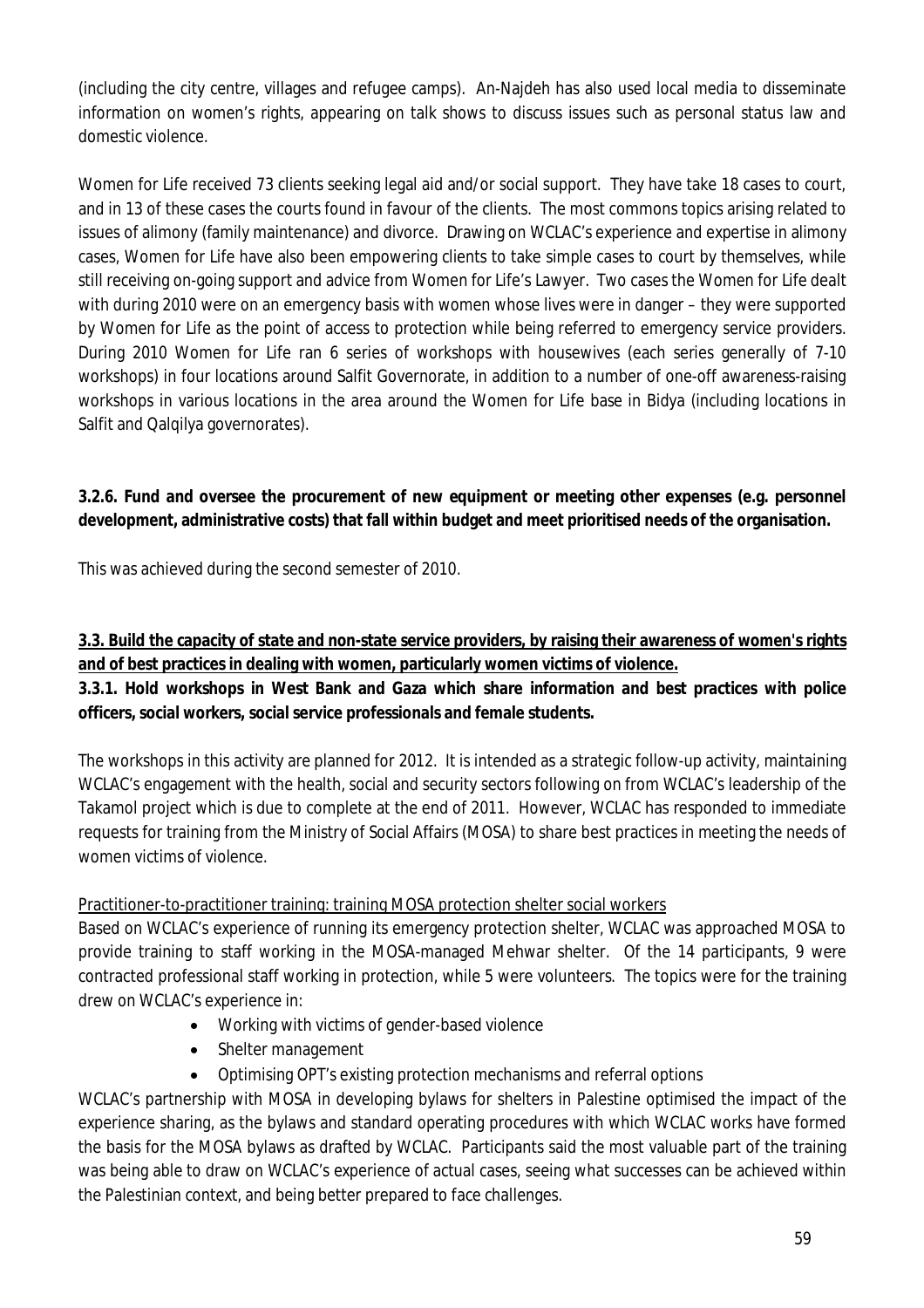Following the success of this training, MOSA requested further training from WCLAC's shelter staff and service unit to be given to MOSA staff who will be running the Nablus shelter which opened in late 2010. WCLAC has worked closely with MOSA in developing the Nablus shelter throughout 2010, including helping to shape management structures, standard operating procedures, job specifications and even sitting on interview panels recruiting the staff.

## Women's debates – a course for students on international feminism

In November 2010, WCLAC began a project running a 12-lecture series in Nablus on debates in international feminism. The course is part of a project being led by the Palestinian Women's Research and Development Centre under the title "Women's Debates". WCLAC's lectures are open to students of any discipline attending Al-Najjah University and Al-Quds Open University. Themes to be covered include: feminist theory, history of the international women's movement and linking international feminism to Palestine. The initial number of students enrolled is 27 (16 female and 11 male).

## Supporting NGOs in training

As well as providing direct training to target groups, WCLAC also supports other organisations using WCLAC's expertise in a consultation role. In this way, WCLAC contributed its vision and experience to reviewing a training manual being developed by the Palestinian Women's Research and Development Center. The training manual addresses issues of advocacy on violence against women.

# **3.3.2. Formalise the contents of an awareness raising module on women's rights to be used by the Union of Palestine Medical Relief Society.**

This activity has been integrated into the work of the Takamol Project which, in addition to developing a new referral system also works to develop women's rights training tools and curricula for the Palestinian police and the health sector. WCLAC will use the curriculum developed for the health sector to prepare a module on women's rights to be used by the Union of Palestine Medical Relief Society.

# **3.3.3. Undertake gender audit of four major civil society organisations in Palestine to support them in integrating gender-sensitivity into their programmes.**

WCLAC is an implementing partner of Oxfam Novib, working in partnership with the Women's Studies Centre to undertake gender-audits of the following organisations (also Oxfam Novib partners):

- Palestinian Medical Relief Society
- Palestinian Agricultural Relief Committee
- Centre for Democracy and Workers Rights
- Early Childhood Resource Centre

Gender audits of PARC and of PMRS are now completed. The audit process, which has covered the organisations' work in Gaza and the West Bank, has been praised as a useful way to challenge assumptions of gender equality within a socially minded and fair organisation. The process is based on an established Oxfam Novib methodology which uses qualitative research. The process so far has highlighted the value of applying a gender analysis to organisational management and the implementation of activities in two of Palestine's biggest locally led NGOs. The audit process with the Early Childhood Resource Centre has begun.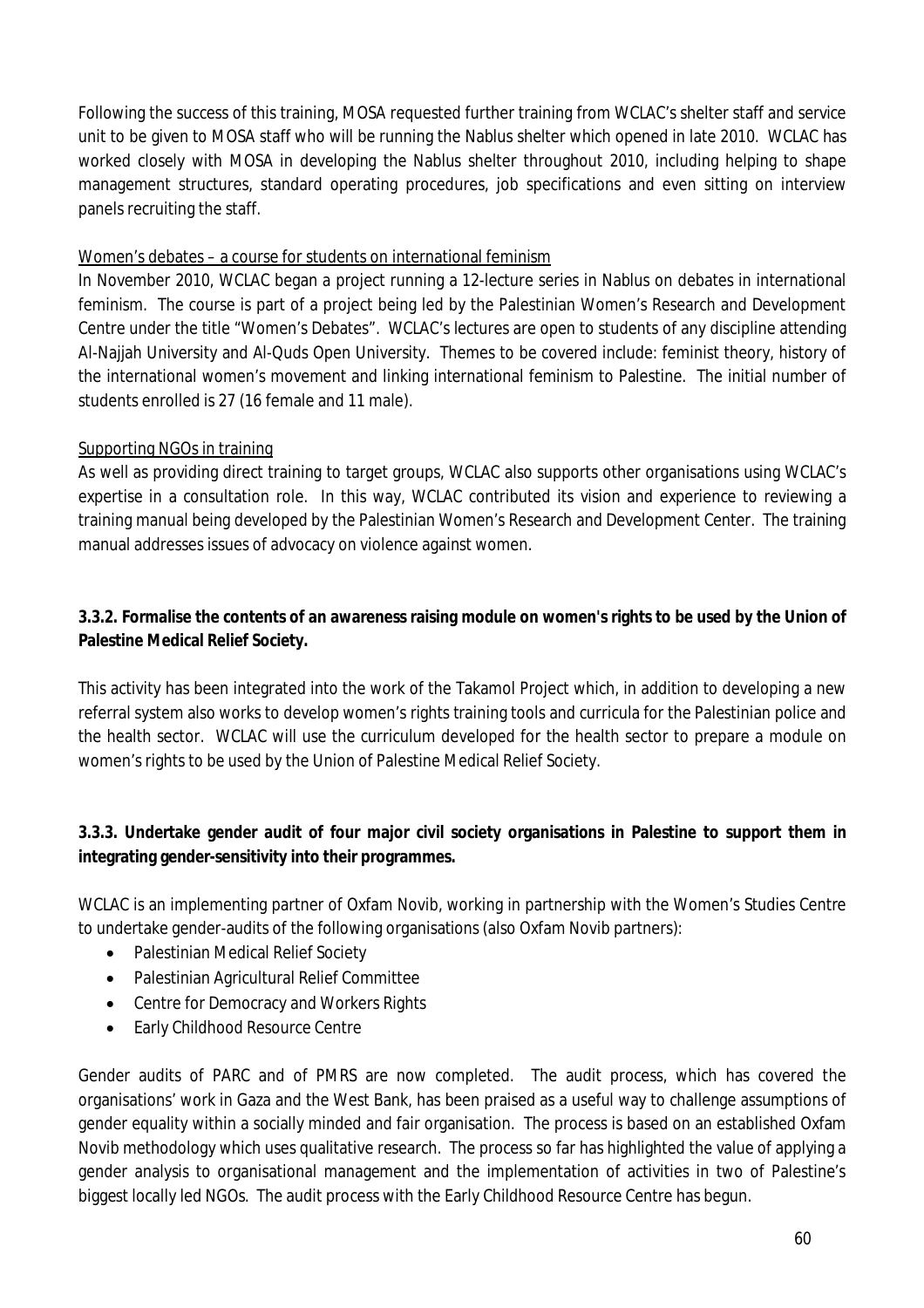## **3.4. Contribute to improving overall delivery of legal, health and social services for women victims of gender-based violence and those at risk of violence. (Takamol Project).**

# **3.4.1. Network among national and regional stakeholders from the legal, health and social sectors to share best practices and lessons learnt.**

WCLAC works hard to build on the successes it has already made and the expertise it has developed on issues of violence against women in OPT. Relevant actors from the legal, health and social sectors are engaged in advocacy for the project and in using opportunities for dialogue. This participatory approach, from the very beginning, is crucial in laying a proper foundation for future activities to have a strong element of sustainability. Networking meetings throughout the year have yielded a broader support base for the project, and more information-sharing between the project team, key ministries and NGOs working on violence against women.

Particular results in this line, include the maintenance of good relations with the state bodies such as Ministry of Social Affairs (MOSA), the Ministry of Women's Affairs, the Ministry of Health and the police.

Particular coordination efforts have been made with UNWRA and have also yielded results. UNWRA has a pre-existing internal referral system which it uses. However, as a valuable indicator of recognition for the quality and value of the Takamol project, UNWRA has decided to adopt the referral system being developed by the Takamol Project for their external referrals.

The Takamol Project team has had valuable meetings this year with various stakeholders including:

- Meetings with Ministries one result from this was that MOWA has committed to supporting the final stage of the project, publicising the system in the media;
- Meetings with the Police this helped lead to getting an approval from the Police Academy to integrate components on violence against women into the police's basic training course;
- International organsations such as UNWRA, Eupol Copps, Terre des Hommes (which is working on a referral system for children) and Medicins sans Frontiers (which works on health issues) – with these last two organisations the Takamol project team was invited to participate in workshops with these organsiations.
- Major local women's organisations such as the General Union of Palestinian Women, the Women's Affairs Technical Committee and Sawa.

# Media promotion of the project

WCLAC uses meetings to advocate the need for a referral system and to ensure understanding and support from key stakeholders. The team has also initiated a media campaign using "the voices of women" newspaper, and a radio program.

# **3.4.2. Assess needs and map national resources in order to inform creation of the new referral model.**

The needs assessment was completed by the end of 2009, and it was presented to the local stakeholder through a national workshop.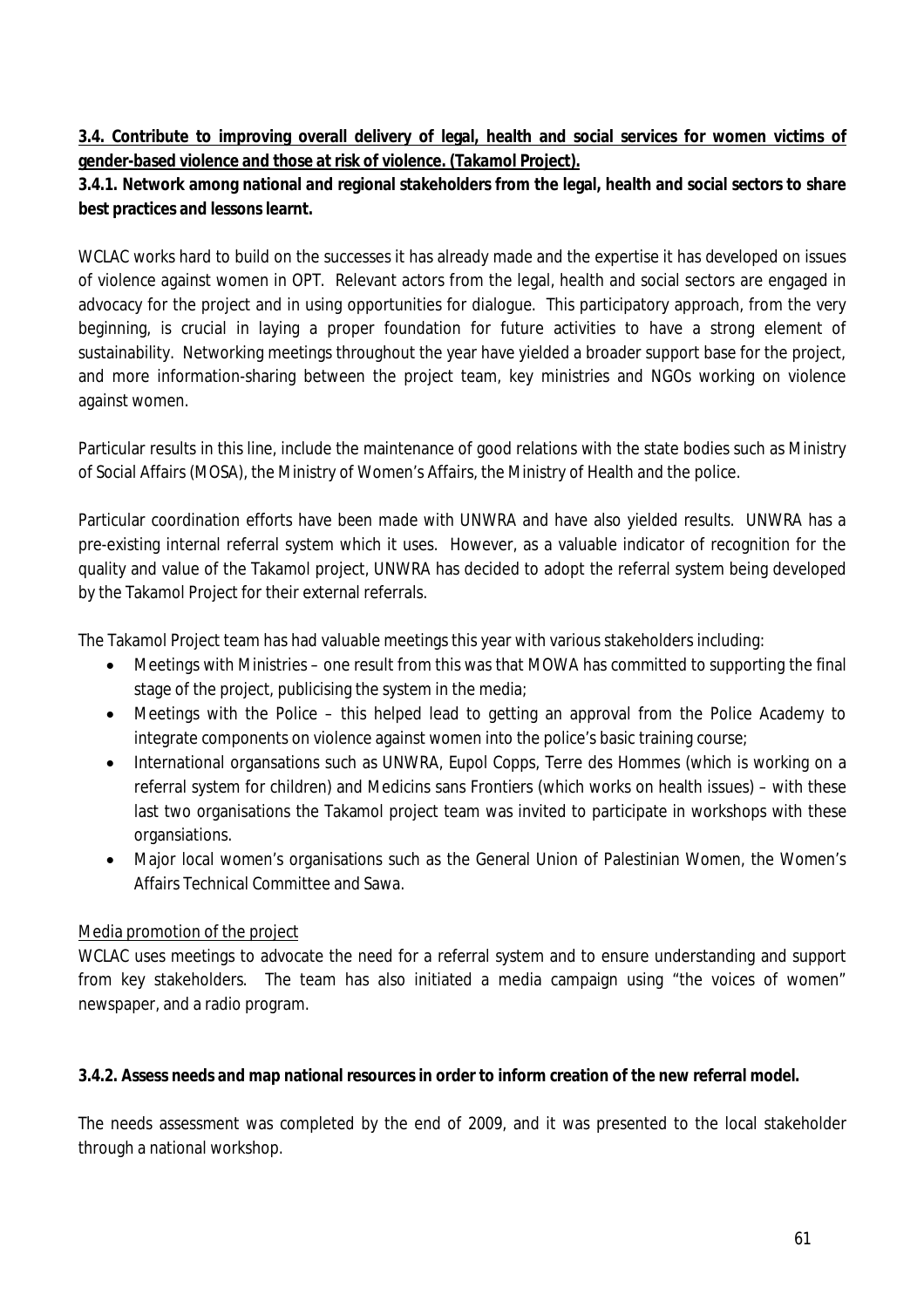# **3.4.3. Design an integrated legal-health-social service referral system model and accompanying tools for women victims of tools.**

In this activity, the Technical Committee in cooperation with an expert consultant will draw on the results and recommendations of the needs assessment and mapping exercise to draft the framework of an integrated legal-health-social service referral system.

Early in the year, in order to glean lessons learnt from the experience of the development of a child referral system in OPT, WCLAC held several meetings with those who had been involved. Important lessons learnt include the need to clarify the roles of key stake holders such as the police and MOSA. In developing a child referral system a formal protocol was developed in order to overcome difficulties that had arisen from a lack of clarity – the protocol became an annex to the referral system document itself.

# Outputs from the consultants

During the first semester, a Scope of Work was developed for a consultant, identifying the need to:

- draw on regional and Euro-Mediterranean countries resources and experiences,
- respond to the needs as identified in the assessment,
- be feasible according to the local context,
- outline clear indicators for success.

Based on applications received it was decided that two consultants would add greater value: one with greater understanding of gender and the other with a stronger background in referral system development. In consultation and through focus groups with the Technical Committees, with key ministries and service providers, the consultants have worked on drafting the operational protocols and guidelines for health and social service providers and the police, and prepared a documentation system to support the referrals, as well as a monitoring system to be used to assess the pilot project. Further outputs include a situation analysis and code of ethics relating to work with women victims of violence, as well as a set of general guidelines and a list of terminology.

# Technical and Technical Legal Committee Meetings

The technical committee was inaugurated in July with 20 members representing 13 different bodies including WCLAC and Juzoor (the Takamol implementing partners), other NGOs and the following:

- The Protection Shelters (safe houses), (part of the Ministry of Social Affairs),
- Ministry of Health,
- Ministry of Education,
- Ministry of Women's Affairs,
- The Police,
- Office of the Chief Justice,
- Governorate of Ramallah (a likely governorate for the pilot project).

Participants stressed the importance of wide geographical support for the referral system and considered increasing the membership of the committee to include other service providers (e.g. Shari'a Courts) and representatives from other governorates, as well as reaching out to Gaza to implement the referral system there. The group also highlighted the crucial impact a Law on Family Protection from Violence could have if it were introduced to Palestinian legislation.

A Technical Legal Committee Meeting was also held, with WCLAC lawyers, and representatives of the police, the Public Prosecution Office and the Family Reconciliation Unit of the Judiciary. This meeting reiterated the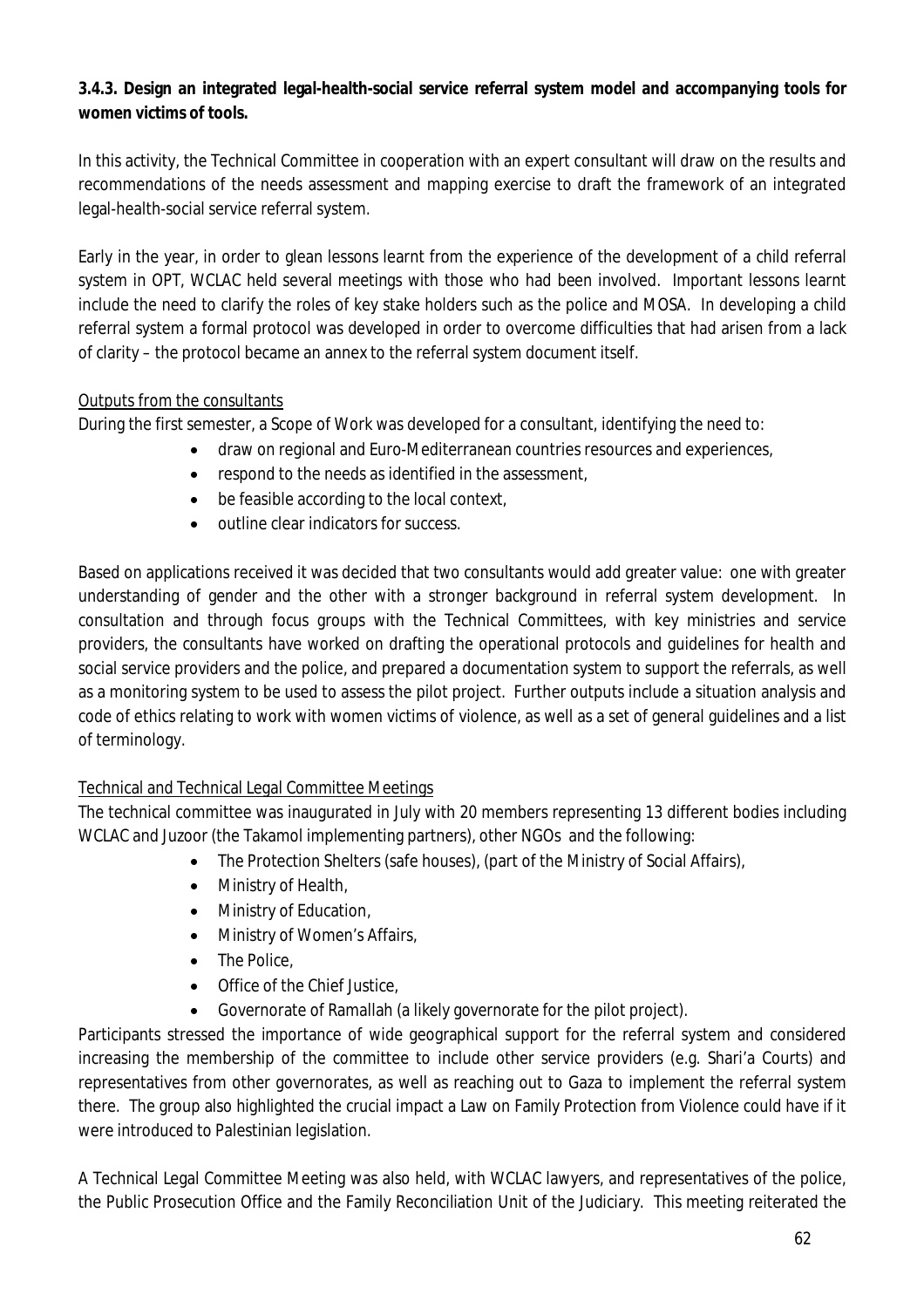importance of having adequate legal provision and undertook a review of the current legislation, including the basic law, the public health law, the criminal law, the family law and the draft of the family protection law.

# Further meetings

The consultants and the project team have had a number of meetings through the year with key stakeholders and information sources. These include:

- Meeting with staff of shelters and safe houses including the Mehwar shelter (established by WCLAC and now run by MoSA) and WCLAC's own emergency protection shelter – to discuss client types, client needs and existing protocols.
- Meeting with the Police's Family Protection Units this helped clarify the way the police classify cases of violent crimes against women.
- Meeting with the Police Headquarters discussing potential obstacles and receiving recommendations for the referral system.
- Meeting with the Ministry of Health ensuring the buy-in of key stakeholders and establishing the links to primary healthcare.
- Meeting with the Ministry of Social Affairs discussing existing services and development plans.
- Meeting with the Takamol steering committee; the committee heard an update on the work and stressed the need for the referral system to be a set of working protocols with clear roles for each actor, not a set of goals.
- Meetings with governorates, including Ramallah and Nablus discussing the treatment of cases of violence against women at governorate level and the interrelation between the governorates and the traditional authority structures of the clans. It was noted that governorates play a strong role in the protection of vulnerable women, at that although they document cases and keep them on file they do not have written standard operating procedures for working with women victims of violence.
- Focus group meetings with social and legal services providers the discussion addressed current processes used and the typical obstacles faced in service provision, among other issues.
- Focus group meetings with health organisations this meeting discussed how cases involving women victims of violence are currently processed; participants expressed their interest in and support for a structured referral system for women victims of violence, called for training in how best to meet the needs of women victims of violence and expressed a desire to formalise their own documentation of cases of violence against women.
- Meeting with the Minister of Women's Affairs and a number of senior Ministry staff the meeting looked forward to establishing a Memorandum of Understanding committing the ministry as an essential partner in combating violence against women.

# **3.4.4. Pilot the new referral system in one geographical area of the West Bank.**

This activity is programmed for 2011.

# **3.4.5. Evaluate the pilot in a joint process with stakeholders and finalise the system model.**

This activity is programmed for 2011.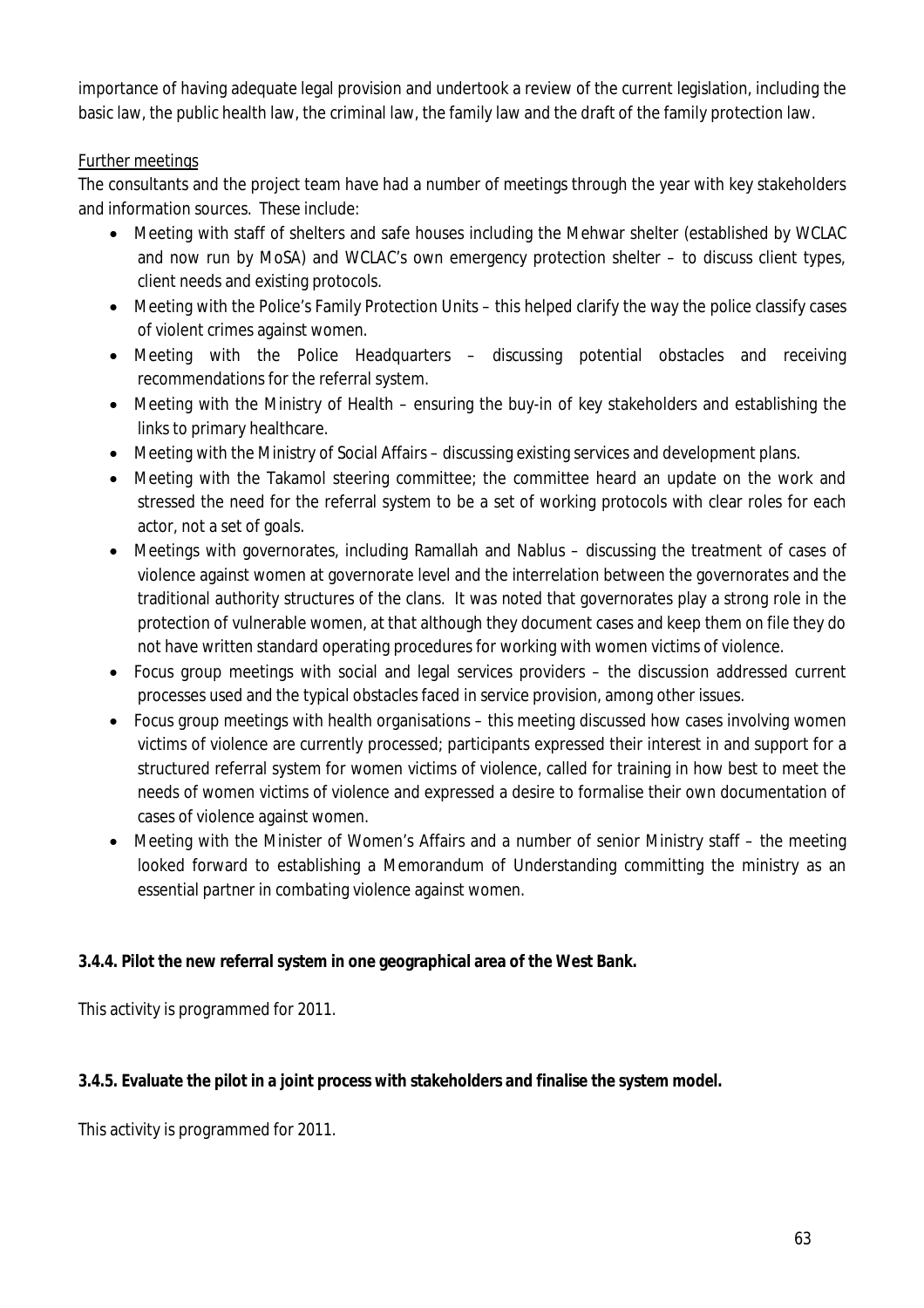## **3.4.6. Update curricula of medical, midwifery, and nursing schools.**

The Takamol team has contracted Dr Asma Aiman, Dean of the Health Faculty at Al-Quds University, as an expert consultant to update the health curricula.

Together the Takamol Project Team and the consultant have formed a Specialised Technical Committee tasked with liaison with the health curriculum consultant, giving feedback on curriculum drafts and to support the adoption and use of the curriculum in health training institutions.

The consultant led focus group discussions with health centres (one in the north and one in the mid-region of the West Bank) and used these to help consolidate existing materials and develop a first draft curriculum with modules for medicine students, for midwives and for nurses. On advice from the Specialised Technical Committee these modules have been merged into a unified curriculum – with sector-specific case studies for different schools – incorporating themes such as identifying women victims of violence, documenting cases, changing attitudes towards domestic violence and making referrals to specialised referral centres.

Five meetings were held with the Specialised Technical Committee whose expertise includes representatives of a number of health organisations. As some deans of health schools have not attended these meetings, the Takamol project team has opted, in 2011 to try to arrange one-to-one meetings with them, in order to ensure the integration of their views and their support for the curriculum's introduction into their schools.

# **3.4.7. Update relevant security sector curricula.**

The Takamol Project Team undertook a needs assessment in the first semester of 2010 which affirmed the need for education on gender-based violence in the curricula for social sector, humanitarian workers and police.

Based on this, it was noted that the training module should take into account social and legal aspects of gender-based violence, as well as:

- Domestic violence.
- **•** Gender
- Professional ethics in dealing with violence against women,
- Laws related to violence against women, and
- The role of service providers in dealing with women victims of violence.

Throughout the second semester of the year there have been negotiations with a number of stakeholders discussing the role of experts in contributing to the curriculum development process and, crucially, the nature of the curriculum that would be adopted by the Police Academy. This latter point has caused delays to the project schedule, as the project staff originally planned to develop a complete, specific curriculum on violence against women, but then seemed limited only to mainstreaming a women's rights component into the overall human rights training module of the Police Academy.

Following a series of discussions with various parts of the police, with a number of academics and with Eupol Copps – an international organisation working closely with the Police Academy – a plan of action was decided upon in a meeting with Eupol Copps at the end of the year that the head of the Police Force's Family Protection Units will prepare training material on the role of the police in dealing with the cases of violence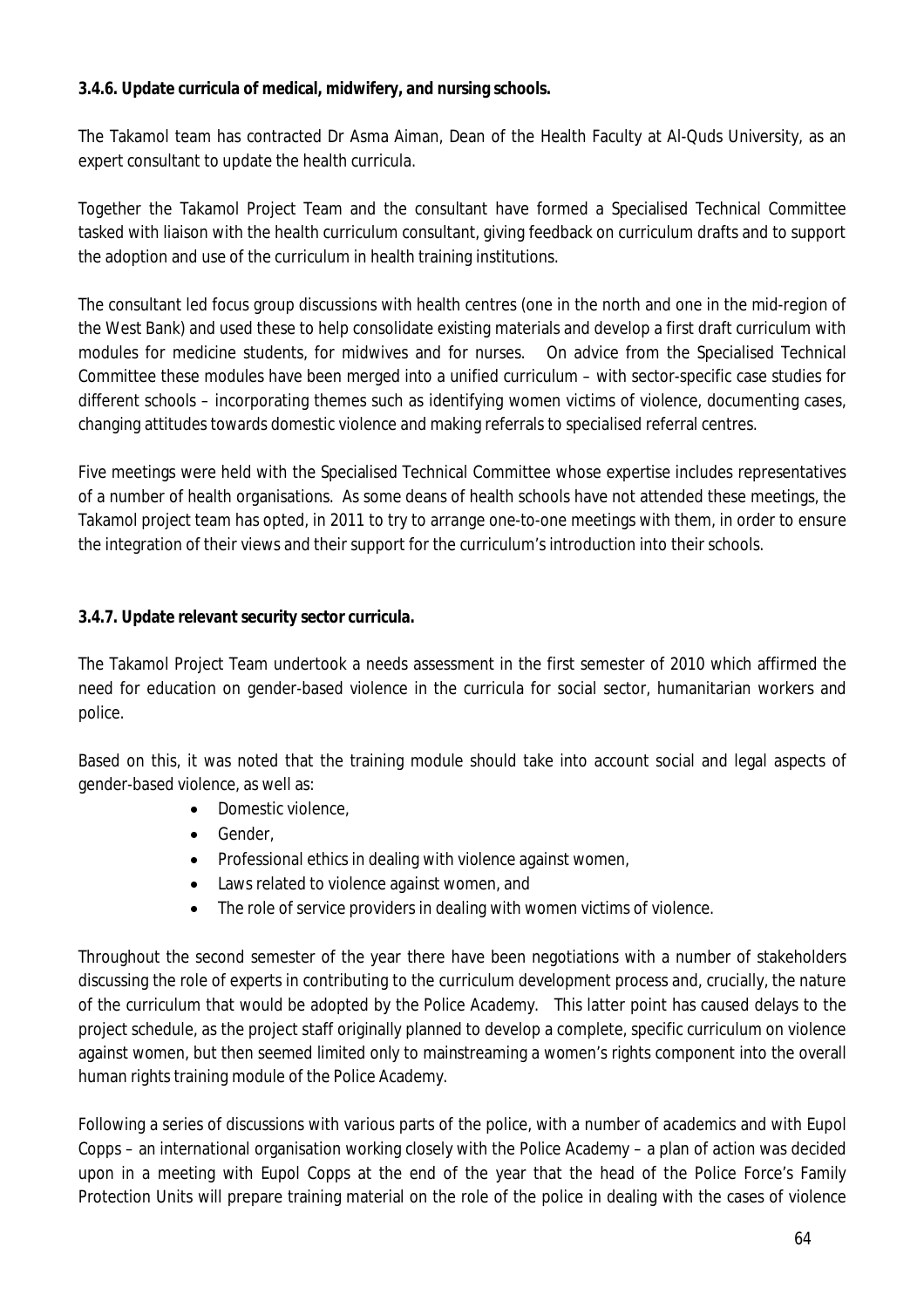against women. A consultant expert at Eupol Copps is also drafting training materials for a Police curriculum. The two training materials will be integrated as part of the "human rights" training module which will be submitted to the police academy for adoption.

Although advancing in this line of activity line has proved challenging, a positive outcome stands on the horizon. As things stand, for the first time, violence against woman is going to be an integral part of the basic training of the police, as part of the human rights module. This is considered an important achievement; especially as this will mainstream issues of violence against women and the issue will be considered in local context and in line with international standards; moreover, this step should also help pave the way for developing the curriculum on violence against women.

## **3.4.8. Conduct a lobbying campaign to formalise the referral system at the national level.**

Although this is particular aspect of lobbying is a key activity for the latter stages of the project's implementation, considerable activity has been undertaken to ensure consultation and support from stakeholders in the referral system. This includes participating in a radio discussion on the referral system, and holding a positive meeting with the Women's Technical Affairs Committee, in which the latter agreed to support the project with participation in project committees. The Ministry of Women's Affairs has also expressed a commitment to cooperating with the Takamol project on the media campaign that will constitute part of this activity.

## **3.4.9. Undertake project evaluation.**

This activity was not programmed for 2010.

*Strategic goal 4: To document violations of women's human rights and to disseminate this information through reports and position papers locally, regionally and internationally.* 

# **4.1. Document and publicise the impact of violations of human rights and humanitarian law suffered by Palestinian women.**

# **4.1.1. Document and report on cases of femicide in Palestinian society.**

WCLAC has documented the gender-based murder of Palestinian women since 2004, using the term femicide rather than the term "honour killing" which might infer some justification of what is, to WCLAC, the violent and needless death of a woman, often by a family member or intimate partner, and is in no way honourable. The documentation is used to give background to the statistics and to build a base of qualitative knowledge on an issue in which WCLAC and others believe the numbers significantly understate the scale of the problem. Since 2004 WCLAC has documented around 100 cases. The information is made available to researchers including students, journalists and governmental and non-governmental sector workers. As WCLAC works to increase the woman-centred production of knowledge in OPT, one activity under the new strategic plan is to publish an analysis of the documentation to identify and publicise the trends and the tragedies. In particular the study is expected to analyse and give and account of the circumstances of the death, the actions and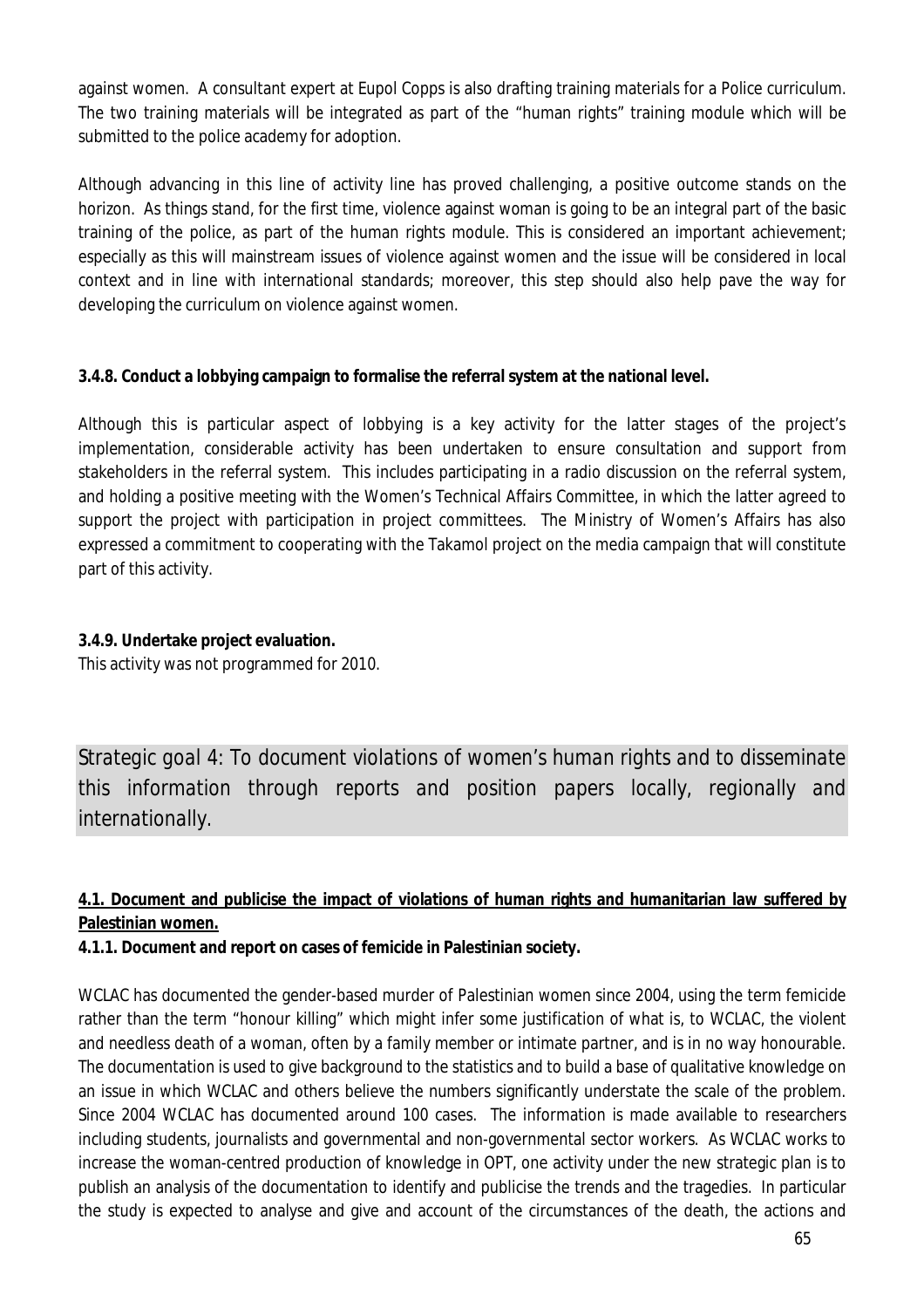reactions of the parents and family in the killing, and the position taken by the judiciary and by Palestinian law on the killing.

WCLAC was appalled and alarmed at the start of the year by the shocking increase in femicide cases in the first six weeks of the year. (Compare this figure to the total of 13 cases reported to WCLAC and subsequently documented in the whole of 2009). The spate of murders provoked WCLAC to issue two press releases. The first, denouncing the increased number of killings reported early in the year. A subsequent press release was issued by WCLAC on 18 February. This acknowledged and welcomed Prime Minister Salam Fayyad's statement recommending the president use his unique presidential powers to enforce a moratorium on the use of legislation which massively reduces a murder sentence if the killing is identified as one linked to "honour".

WCLAC was subsequently disappointed that the President did not follow his Prime Minister's recommendation by enforcing a moratorium. While WCLAC is encouraged that a current draft of the new Criminal Law ends this terrible tacit acceptance of femicide, we see it as a travesty against the women victims of violence should any murder mitigated between now and the none-too-soon passing into law of a Criminal Law which enshrines, values and defends women's rights. WCLAC continues to call upon the President to enforce a moratorium on the acceptance of such honour as a mitigating circumstance.

WCLAC is relieved that the high rate of killing in the first six weeks of the year did not appear to continue throughout the year. However, we reiterate our conviction that only a fraction of these murders are ever reported, with the remainder being concealed by families, communities and by taboo which maintains a silence around violence in the private sphere, constantly heightening the risks of domestic violence and the abuse of vulnerable people.

In the whole year, WCLAC documented 9 cases of femicide, all of them in the West Bank, in the following locations:

- Tubas Governorate
- Hebron
- Nablus
- Nour Shams Refugee Camp
- Tulkarem Governorate
- lerusalem

One positive indicator WCLAC continues to see as a trend over the past 6 years of reporting is the extent to which government, press, local communities and other actors are increasingly reporting femicides, discussing the issue and breaking the silence and acceptance on the taboo.

# Experience-sharing among researchers

In order to share lessons learnt and to develop best practices of documenting femicides, and to refine and homogenise reporting formats, WCLAC's 3 field workers came together in the middle of the year for a three hour discussion session led by WCLAC's femicide research coordinator. The working session stressed the need to gather the human aspects of the lives destroyed by femicide during the documentation process, not just to gather the numerical data.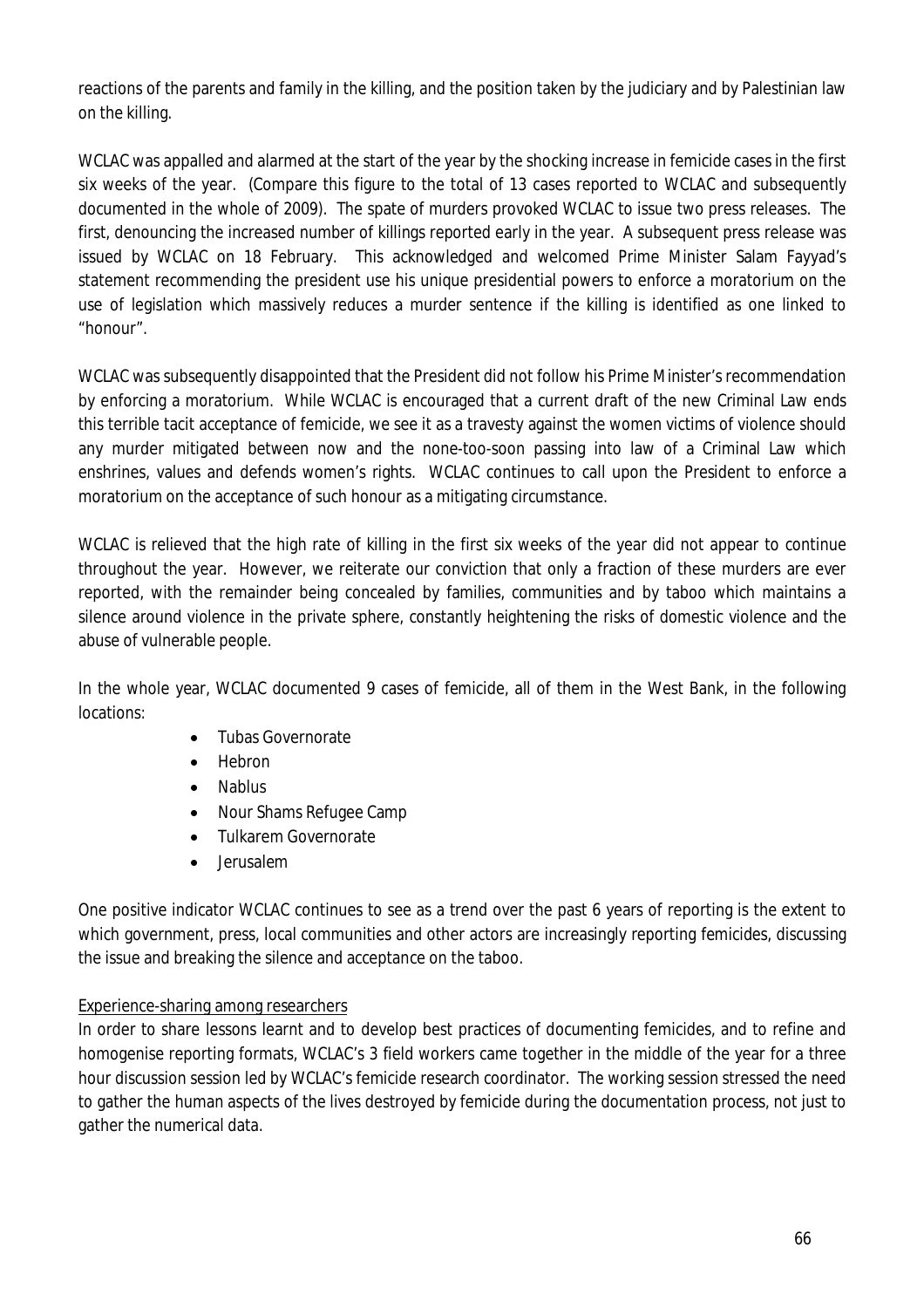## Analysis of the process of the Judiciary in dealing with femicide cases

WCLAC seeks further information on the current judicial practices in dealing with cases of femicide. For this reason, WCLAC identified 3 lawyers (their locations spread throughout the West Bank) who could work with courts to obtain and analyse information on how the court systems receive those accused of femicide, how trails are run and what sentences are given to those found guilty.

WCLAC was denied permission by the Ministry of Justice to analyse the full court proceedings of femicide trials, but was given access to the trial outcomes. The three legal consultants obtained information on 12 decisions and prepared an analysis of the 10 cases which were seen as being most relevant to femicide. Their research examined case outcomes in light of Palestinian law and international standards. The legal analysis has now been completely drafted and reviewed by an external legal analyst. It will be used as an internal analysis document the findings of which can be shared with key advocacy targets through quiet diplomacy, notably using it as a tool to approach the High Judicial Council with a view to trying to gain greater access to the courts in order to undertake gender analysis of court decisions.

## Special activities publicising and condemning femicide

In addition to the issuing of two press releases in February, as mentioned above in this section, WCLAC organised a one day conference titled "Where's the honour in honour crimes?". The conference was held on 24 March 2010 through cooperation between the United Nations Office of the High Commissioner for Human Rights in OPT, the Independent Commission for Human Rights (ICHR), the Women's Centre for Legal Aid and Counselling (WCLAC) and the United Nations Development Fund for Women (UNIFEM). It was held under the auspices of the Palestinian Ministry of Women's Affairs.

The aim of the conference was to raise awareness on the phenomenon of "honour killings" including its origins, the current situation, and recommendations for the future in combating it. The conference also looked at the value of establishing of a Task Force to steer efforts against the crimes that are committed in the name of honour in OPT. Given that the Criminal Law Coalition is already seized on the issue, to avoid duplication, no task force was established. Attending the conference were 120 participants from the governmental and non-governmental sectors including Christian and Muslim religious leaders, representatives of the Police and Ministry of Justice, and the Legal Advisor to the President. WCLAC staff presented two papers at the conference: one examining the ongoing failure successfully to challenge and prevent femicide in Palestinian society; the other, assessing the difficulties involved in trying to end the practice.

## "Women without names": A study on WCLAC's documented cases of 29 femicide cases

During 2010 WCLAC undertook a review of the 29 cases of femicide and a further 9 cases of suicide linked to domestic violence which it documented over the almost 4 year period from January 2007 – November 2010. The study has been translated from English into and both versions should be made available during 2011.

The study looks at social demographic data of victims and killers, as well as capturing some of the perception and impact on the families. In the majority of cases documented, the killer was a close relative, with about half the cases involving the fathers, brothers and/or husbands of the victim.

One key finding was that there is a clear, popular condemnation of the crime of femicide – this was the finding of interviews with families and community members including neighbours, friends, religious leaders and local officials. Without exception respondents stated their strong objection to these murders, with some adding that murder is unaccepted regardless of the reasons. Many remarked upon the adverse consequences on families, children and society, and all the interviewees called for the prosecution of those who commit such murders.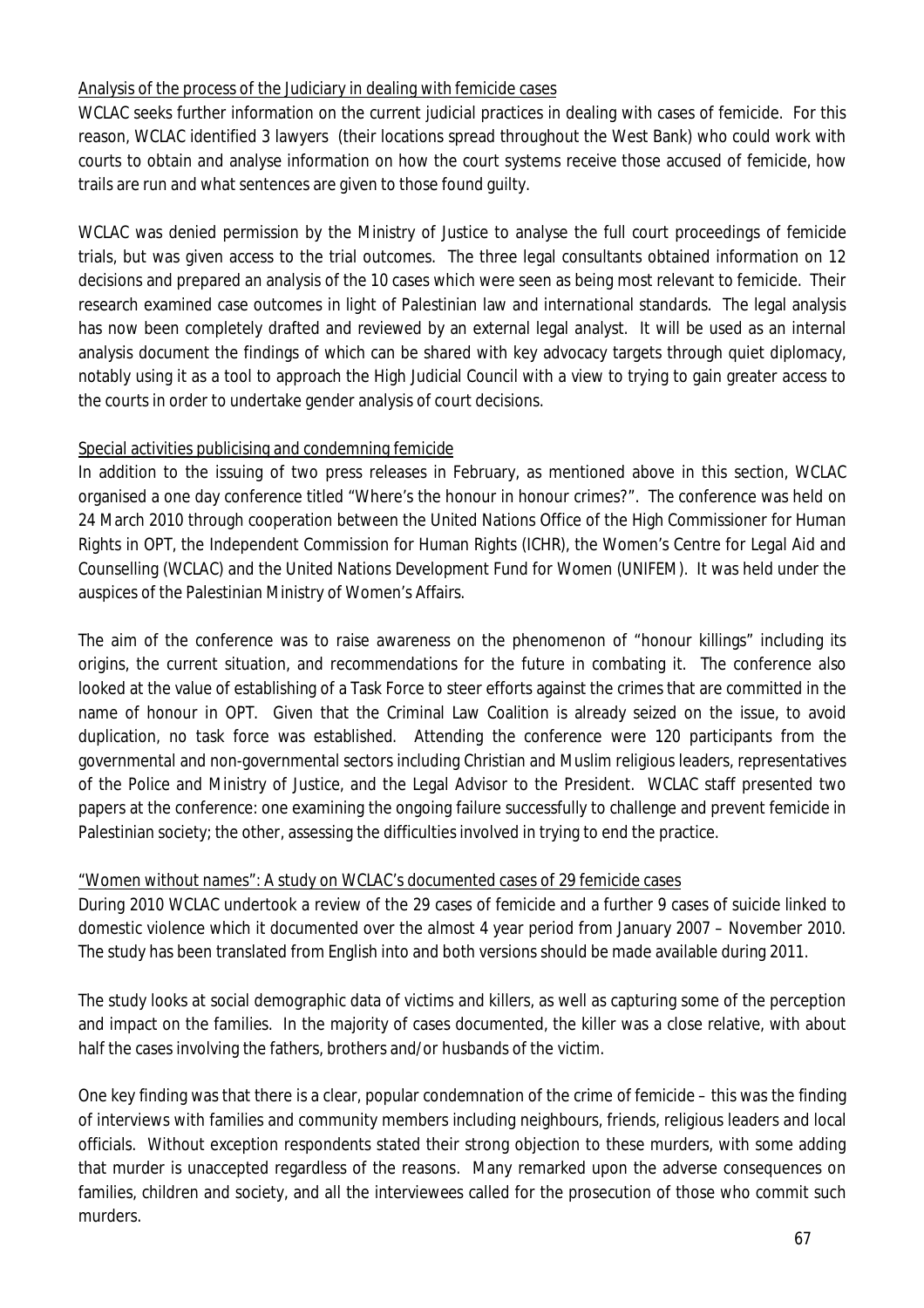## **4.1.2. Document violations against women in Palestine within a framework of international human rights law and international humanitarian law. &**

# **4.1.3. Document cases of violations of women's rights in Gaza and record 5 in-depth testimonies of life in Gaza from women.**

WCLAC is frequently challenged by a lack of qualitative and quantitative data on factors affecting women in OPT, particularly on aspects relating to the private sphere – in which statistical data collection is difficult in any case – and relating to the gender-specific impact of limits imposed on women's lives, in contravention of international human rights law and international humanitarian law, by the Israeli forces who militarily occupy the territory of Palestine.

WCLAC's International Humanitarian Law Project works with a number of female field-workers who document the gender-specific impact of Israeli violations of international humanitarian and human rights law. WCLAC's work in advocacy focussed and built on a foundation of legal analysis and the feminist commitment to identifying issues affecting women and to documenting, recording and making publicly available women's testimonies and something of their world-views.

WCLAC does not take Israeli-rights-violation cases to court, although possible future projects include partnering with other NGOs, using WCLAC's documentation to identify cases which a partner organisation could take to trial. For WCLAC, without taking cases to trial, impact in this domain is seen as two-fold: firstly, listening to women, allowing them space to speak of their difficulties and being interested to hear how occupation policies and practices – intertwining with cultural expectations and many other factors – create or compound challenges in their daily lives; secondly, while not being able to end these challenges, nevertheless enabling these respondents to know that they are contributing to international advocacy efforts to improve their situation.

| Location                                  |            | Number of cases   Main topics sought              |
|-------------------------------------------|------------|---------------------------------------------------|
|                                           | documented |                                                   |
| East Jerusalem                            | 25         | Forced eviction and home demolition; family       |
|                                           |            | unification and residency rights                  |
| West<br>including<br>East<br>Bank<br>(not | 96         | Impact of the Wall, particularly for those in the |
| Jerusalem)                                |            | Seem Zone or otherwise isolated by barriers;      |
|                                           |            | Impact on life of settlements nearby; settler     |
|                                           |            | violence, military violence and arrests, family   |
|                                           |            | unification; freedom of movement.                 |
| Gaza Strip                                | 35         | Impacts of the war on Gaza and of the closures    |
| <b>Total</b>                              | 156        |                                                   |

WCLAC's team of field workers documented the following number of cases:

# Publications

WCLAC's IHL team developed 3 advocacy publications during 2010 in addition to the alternative reports to various treaty bodies and international human rights committees and enforcement mechanisms. Each of these publications is drafted in English and are now in the process of being translated into Arabic.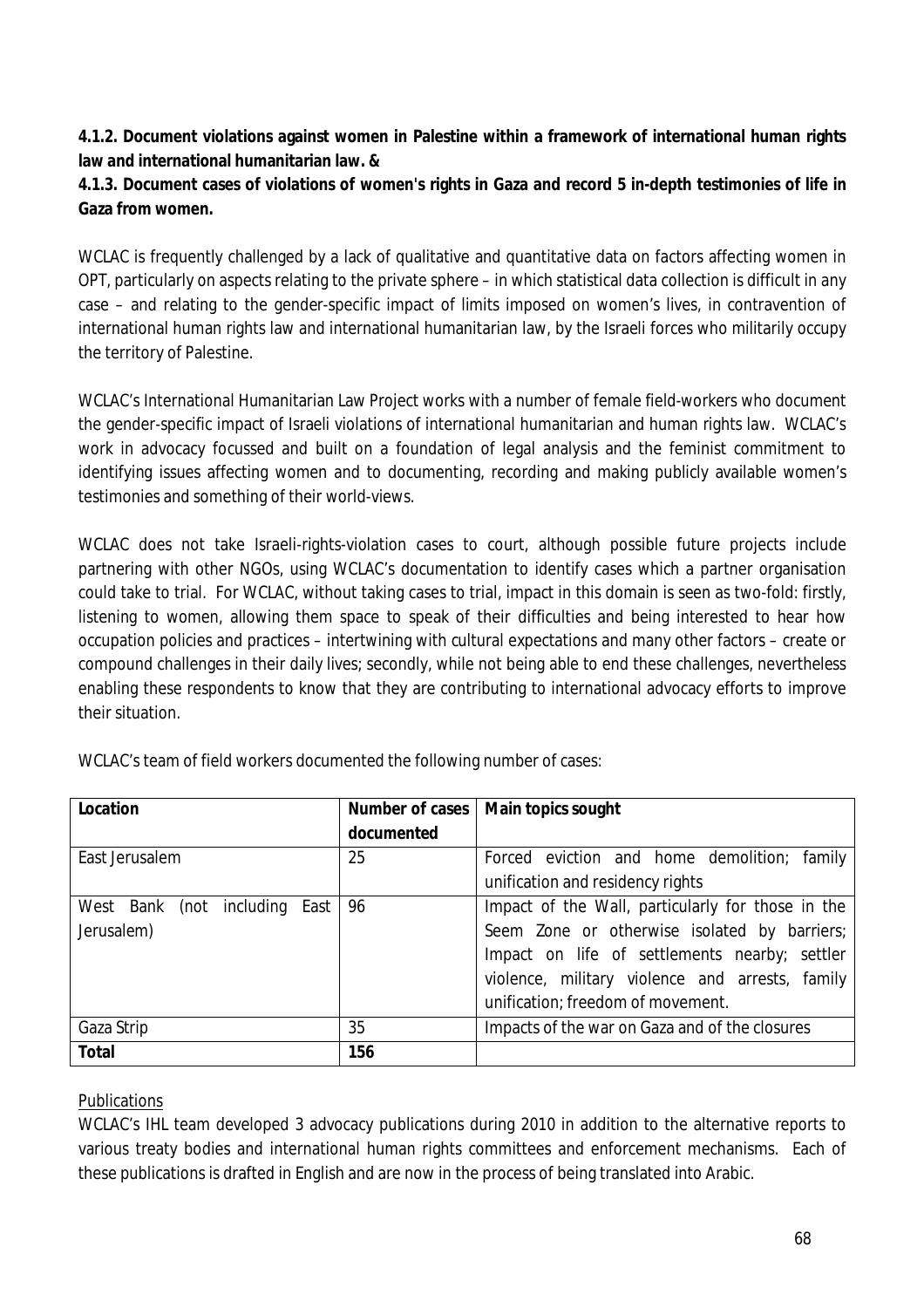The advocacy publications of the year are as follows:

- WCLAC's annual IHL report: "Women's Voices: In the Shadows of the Settlements A 2010 report on Israel's human rights violations against Palestinian women"
- "Forced Evictions: Assessing the Impact on Palestinian Women in East Jerusalem"
- "Life Behind the Wall: Women's voices from the Seam Zone"

## Bringing women together

WCLAC is aware that interviewing human rights victims or discussing sensitive issues with women living in situations of on-going intense social pressure, can hold some risks, such as retraumatisation; however, the feedback we receive from the women whose testimonies we take reflects a therapeutic aspect to the work. A common theme to much of WCLAC's work is of making women more aware that they are not alone in finding it difficult to negotiate the social pressures they face; moreover, as they give testimonies supporting advocacy work, they are agents in trying to change their situation.

Feedback from respondents abounds with gladness at being able to share stories and at appreciation of growing solidarity between different women who have been interviewed by WCLAC. A further indicator is the on-going relationship which WCLAC still has with women who have given testimonies. Some contact the IHL team to give updates on their situation, including when this is simply to share good news.

WCLAC also holds events – two in 2010 – which bring together women who gave testimonies to WCLAC, giving opportunities to foster solidarity.

The first of these was held in Ramallah, bringing together 12 women from the West Bank together and connecting to a further 3 by video link. The event gave WCLAC an opportunity to give feedback on on-going advocacy work such as preparing the annual report, the issue specific advocacy booklets and the alternative reports to various treaty bodies and international human rights committees and enforcement mechanisms. Participants in the event expressed particular joy at being able to connect between the West Bank and Gaza, particularly for the West Bank women to hear first hand, female, personal accounts of the conditions of life in Gaza.

WCLAC organised a second event in Silwan, East Jerusalem. This event brought together 15 women who had given testimonies to WCLAC; the common theme to the testimonies was a focus on living with the threat of forced eviction, in the aftermath of it, or the experience of forced eviction (and often home demolition) itself.

A positive indicator coming from the events has been that a number of women have kept in touch, being able to offer support to one another and to share news.

## Documenting in-depth life-stories from Gaza

While WCLAC documented two in-depth life story, both through interviews with Gazan woman recently who has recently moved to the West Bank, a decision was made to focus on ordinary documentation (and on building fieldworkers' capacity for this) rather than seeking to introduce a different type of interview.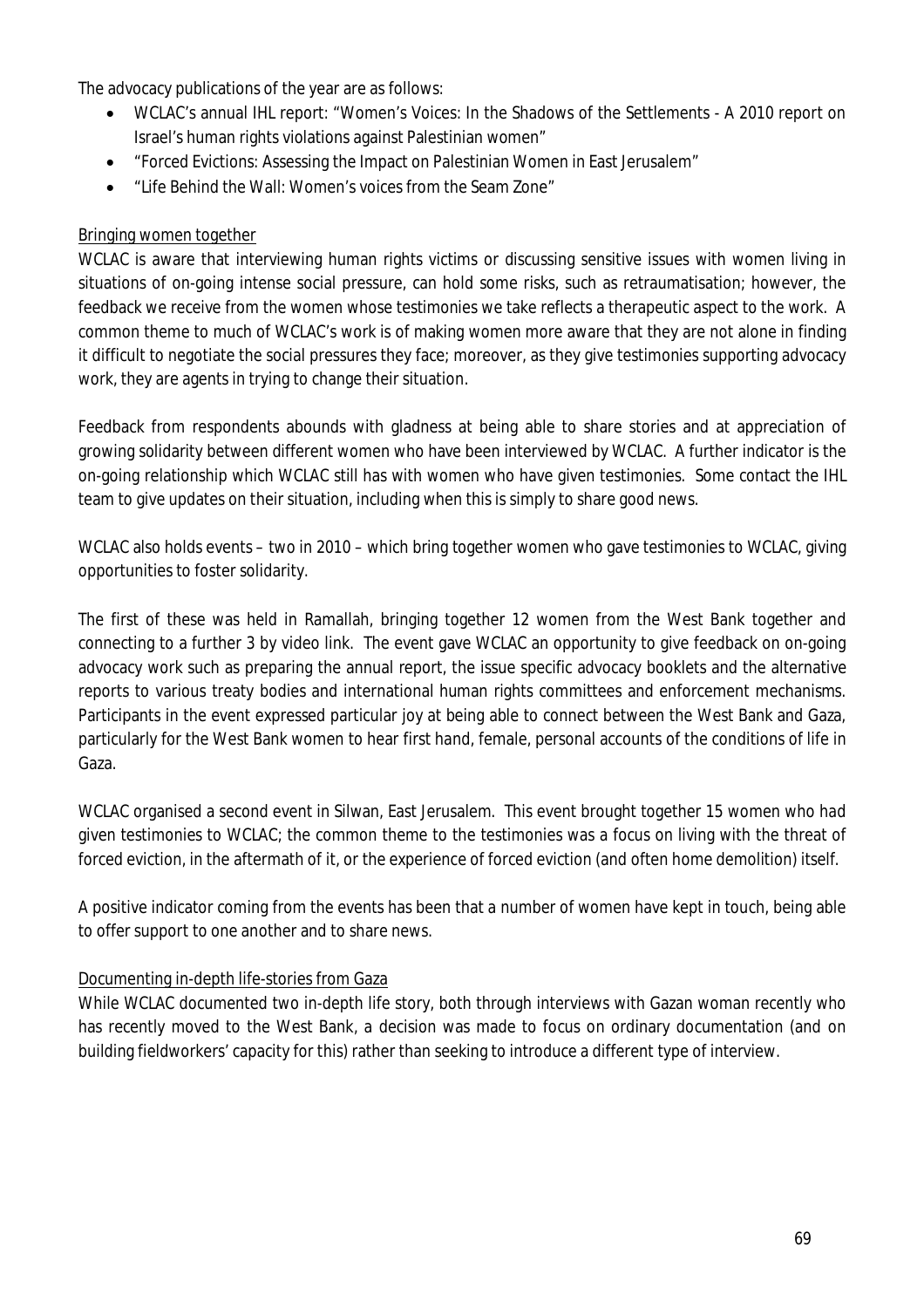#### **4.2. Increase the capacity of field researchers and media professionals in Palestine.**

## **4.2.1. Train key people in identifying and analysing cases, and understanding and publicising key legal frameworks and writing reports.**

## Training WCLAC field workers

During 2010, WCLAC reduced its number of field workers to 8 field workers working on IHL cases, spread over the West Bank (including East Jerusalem) and Gaza. The reduction has enabled WCLAC to increase close partnership and periodic accompaniment with the most dedicated of the field workers.

In addition to field trips with field workers, to comments on the documentation they submit and to frequent phone and/or face-to-face conversations, WCLAC ran training workshops throughout the year, including the Gaza-based field workers by video-link for some. There were 6 training days during 2010. These included sessions with a particular focus, such as documenting stories of the impact of housing demolitions and forced evictions in preparation for the specific advocacy output addressing this topic. During training days, women who have previously been interviewed and given their testimonies were invited to speak; two women from Gaza and four from the West Bank spoke in this capacity at the training days. Major topics covered in the training include UN mechanisms on protecting the rights of civilians and training on human rights in general and, in particular, on housing rights.

Providing accompaniment for field-workers in Gaza has been one of the key challenges of 2010. WCLAC's IHL advocacy and legal team is based in Ramallah, and except through telecommunications, has struggled to access Gaza. However, in partnership with Norwegian Refugee Council, WCLAC's International Humanitarian Law expert was able to give training in Gaza to projects workers from international relief organisations. A second full day training in Gaza was given to 20 lawyers. WCLAC considers such building of partnerships with international NGO's, with grassroots organisations and with individuals in Gaza as key to maintaining a scope of work that covers all of OPT and maintains strong connections between the West bank and Gaza.

## Training on CEDAW

Three meetings were held with human rights organisations and women's organisations across the West Bank (Ramallah, Nablus, Jericho). These meetings pioneered the development of an alternative report to the CEDAW committee's review of Israel, drawing widely on the experience and findings of Palestinian rights organisations based in OPT. This builds on the work WCLAC did 4 years ago developing its first alternative report submission to CEDAW. In October, WCLAC led a three-day training course linking the theory of CEDAW to the practice of developing documented evidence and an alternative report for the CEDAW committee. The workshop was attended by 20 participants drawn from women's groups and human rights organisation and a further 5 of WCLAC's field workers.

## Consulting WCLAC staff

WCLAC endeavours to facilitate discussions and consultation within the body of WCLAC staff in order to increase awareness of, investment in and cross-fertilisation of ideas between projects being implemented along core women's rights themes but by different teams and units. Using the retreats and the whole-staff meetings (see activity 5.1.1.) WCLAC staff discussed and debated, for example, the direction of ongoing work on the femicide data analysis and analysis of court decisions.

## Training for Human Rights Workers, in partnership with Al-Haq

A staff member from WCLAC's capacity-building team was invited by Al-Haq to lead several trainings for local the staff and field-workers of Palestinian human rights organisations. Two trainings were held in the Hebron area: one on IHL documentation, and in particular on the writing of affidavits; the other on issues relating to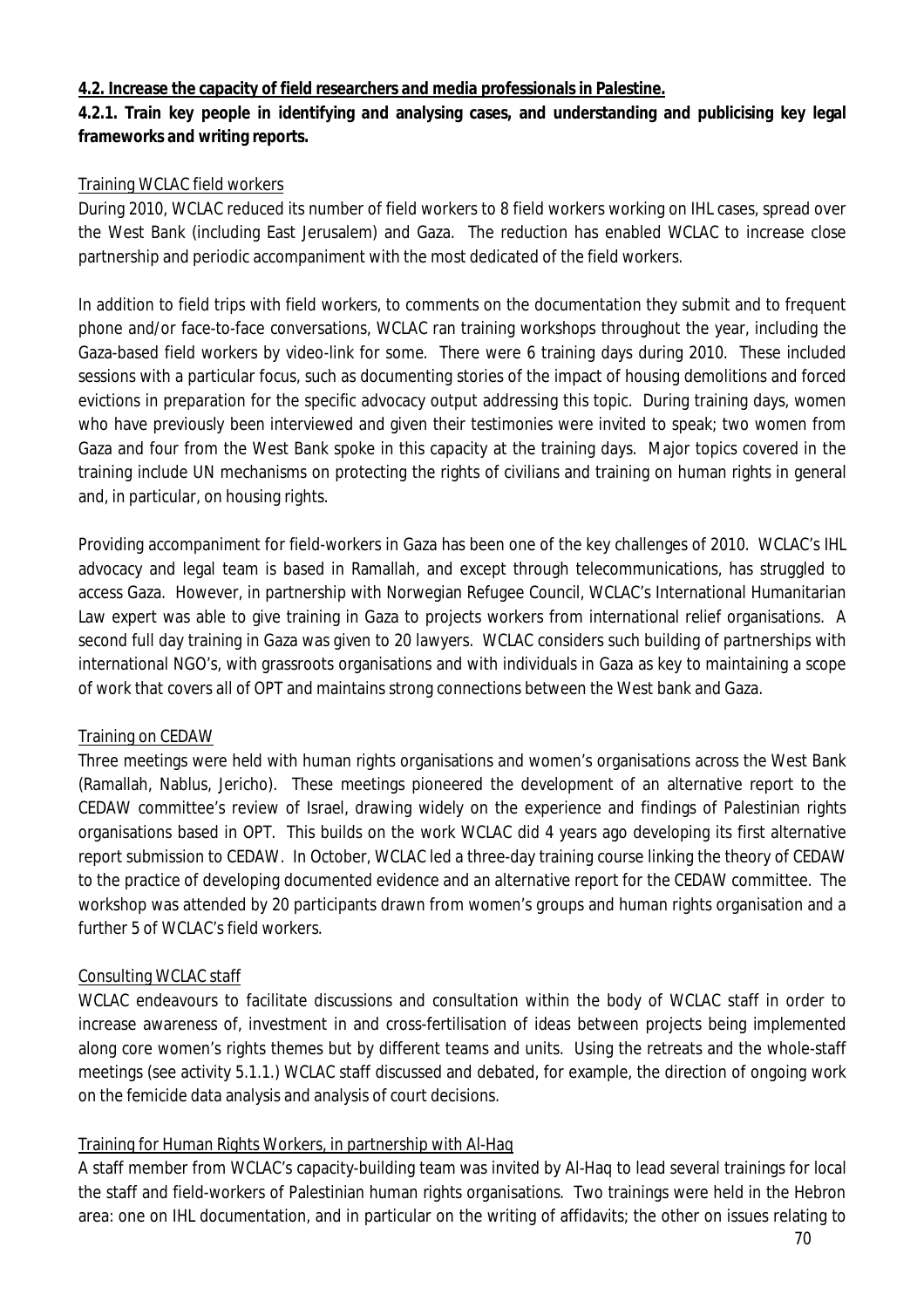the Wall. A third training was on the application of United Nations Security Council Resolution 1325 – on Women, Peace and Security - to the social, legal and political context of the Occupied Palestinian Territory.

# Training the Media Forum

As mentioned under activity 2.2.1., WCLAC engages and mobilises a forum of media-sector professionals. The workshop slated in the original action plan for 2010, to train Media Forum members on concepts and terminology related to the international humanitarian and human rights law was postponed and successfully implemented in January 2011.

# **4.3. Distribute and publicise reports and present WCLAC's findings and opinions to local and international audiences**

# **4.3.1. Prepare for and attend national and international events in which WCLAC can present findings or distribute reports to key audiences.**

# Submission and presentation of reports to committees, including using WCLAC's ECOSOC Special Consultative Status

WCLAC has ECOSOC Special Consultative Status, which enables WCLAC – in addition to the general advocacy publications, both the annual report, and issue-specific booklets – to make a number of formal submissions to treaty bodies and international human rights committees and enforcement mechanisms. They were as follows:

- Alternative report to the Committee on Economic, Social and Cultural Rights Pre-sessional Working Group (a submission report with Al-Haq);
- Alternative report to the UN Human Rights Committee for consideration of Israel and the International Covenant on Civil and Political Rights (ICCPR);
- Alternative report to the Field Mission of the Special Committee to Investigate Israeli Practices Affecting the Human Rights of the Palestinian People and Other Arabs of the Occupied Territories;
- Alternative report to the Pre-Sessional Working Group of the CEDAW Committee;
- Alternative report to the CEDAW Committee.

The alternative reports to the CEDAW Committee and the pre-sessional working group were closely linked and were prepared prepared in consultation with Addameer, Al Haq, DCI, PCHR, the Palestinian Working Women's Society for Development and the Women's Affairs Technical Committee

WCLAC also attended the following events:

- March 2010 Commission on the Status of Women, New York City.
- June 2010 International Women's Commission for a Just and Sustainable Peace between Israel and Palestine, Madrid.
- June 2010 Field Mission of the Special Committee to Investigate Israeli Practices Affecting the Human Rights of the Palestinian People and Other Arabs of the Occupied Territories, Amman.
- July 2010 Human Rights Committee, Geneva
- August 2010 CEDAW pre-sessional working group, New York.

As a great outcome of travelling to attend or make presentations to events, WCLAC saw clear uptake of language from WCLAC's presentation to the CEDAW pre-sessional working group, being used later in lists of issues raised with Israel by the CEDAW Committee. WCLAC was the only NGO present at the pre-sessional working group, and could therefore expand its 5 minute planned presentation into a presentation lasting 40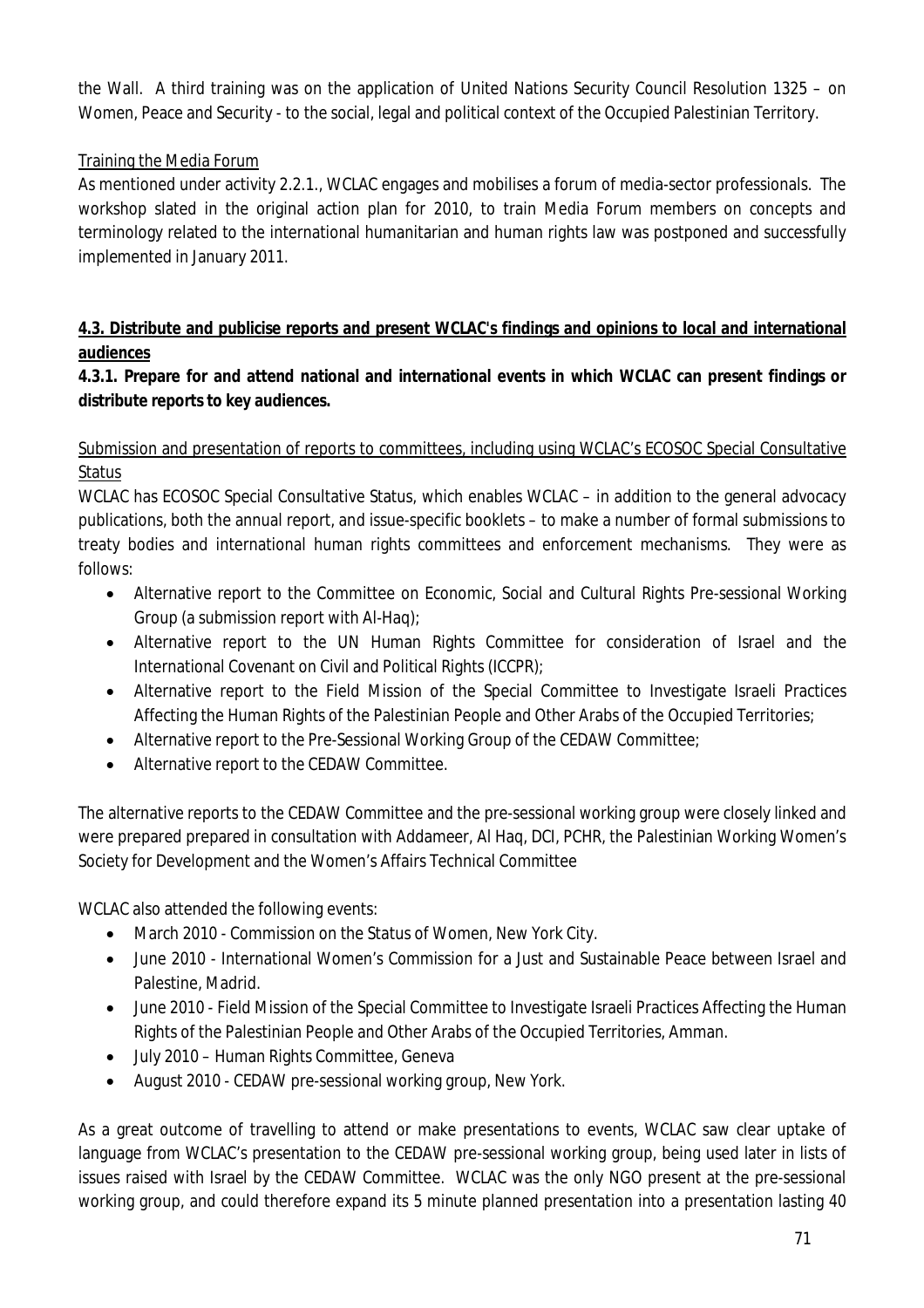minutes. The list of issues published by the pre-sessional working group made specific reference to the gender-specific impact of occupation practices on Palestinian women (in Paragraphs 9, 13, 22, 28 and 35) of their list of issues, as well as a further point being raised by WCLAC concerning family reunification.

These high profile and/or significant events also present great opportunities for meeting high profile and/or significant people. At the Human Rights Committee meeting in Geneva, as well as making an oral presentation to the Committee, WCLAC attended an informal meeting between the Committee and NGOs. In this same visit WCLAC was also able to arrange a meeting with assistants to the Special Rapporteur on Violence Against Women in which they were able to present WCLAC's analysis of the particular situation for Palestinian women suffering the combined impact of patriarchal society and the pressures and radical social changes wrought by the Israeli occupation.

# Speaking tour organised by ACSUR

A further opportunity for disseminating WCLAC's work, our impressions and our feminist vision and struggle for the realisation of international legal standards came with participation in a speaking tour in Spain organised by coordinated by one of WCLAC's Spanish partners, ACSUR – Las Segovias.

WCLAC's representative was the sole speaker, speaking to between 100-140 Spanish women and some men (although the target audience was women) with an interest in Palestine, drawn from diverse backgrounds such as students, professors, social workers, journalists, researchers and even government officials among the audience. While the majority of the audience appeared to be Spanish, Palestinian officials were also present in one of the talks.

# Use of WCLAC's 2009 report on Israel's human rights violations against Palestinian women

The WCLAC publication "Voices of Palestinian women" has proved a useful contribution to knowledge and its case studies, together with unpublished case studies, have been used as supporting evidence in submissions to international rights monitoring bodies. As well as informal praise for publication from diverse quarters, two examples are telling indicators of the success of the report in providing powerful testimony of the lives of Palestinian women and their suffering under Israeli breaches of international law:

- Sabeel, an ecumenical liberation theology organisation based in Jerusalem, republished excerpts from "Voices of Palestinian Women" in its quarterly publication Cornerstone.
- A Japanese organisation, Translators United for Peace, which has a distribution list of around 2600 people including journalists, has requested permission to translate testimonies drawn from "Voices of Palestinian Women" into Japanese.

Two further successes include high profile recipients of the report. WCLAC's travel to New York for the CEDAW pre-sessional working group helped create a fortuitous opportunity to present WCLAC's "Voices of Palestinian Women" publication directly to Ban Ki-Moon, while Tony Blair is another recipient of the same publication, handed it in person by WCLAC staff.

# Meetings with journalists, visiting politicians and delegations

WCLAC's work and publications has generated international interest from journalists, individuals and organisers of visiting delegations. Throughout the year, WCLAC has used its documentation of cases studies to help give journalists, advocates and diplomats access – through field visits or meetings – to women who suffer the consequences of Israeli occupation policies. With all these target groups, the work is done with a view to increasing awareness locally and internationally and building political will to censor Israeli rights violations and promote observance of international standards. WCLAC staff met with politicians from Europe and America,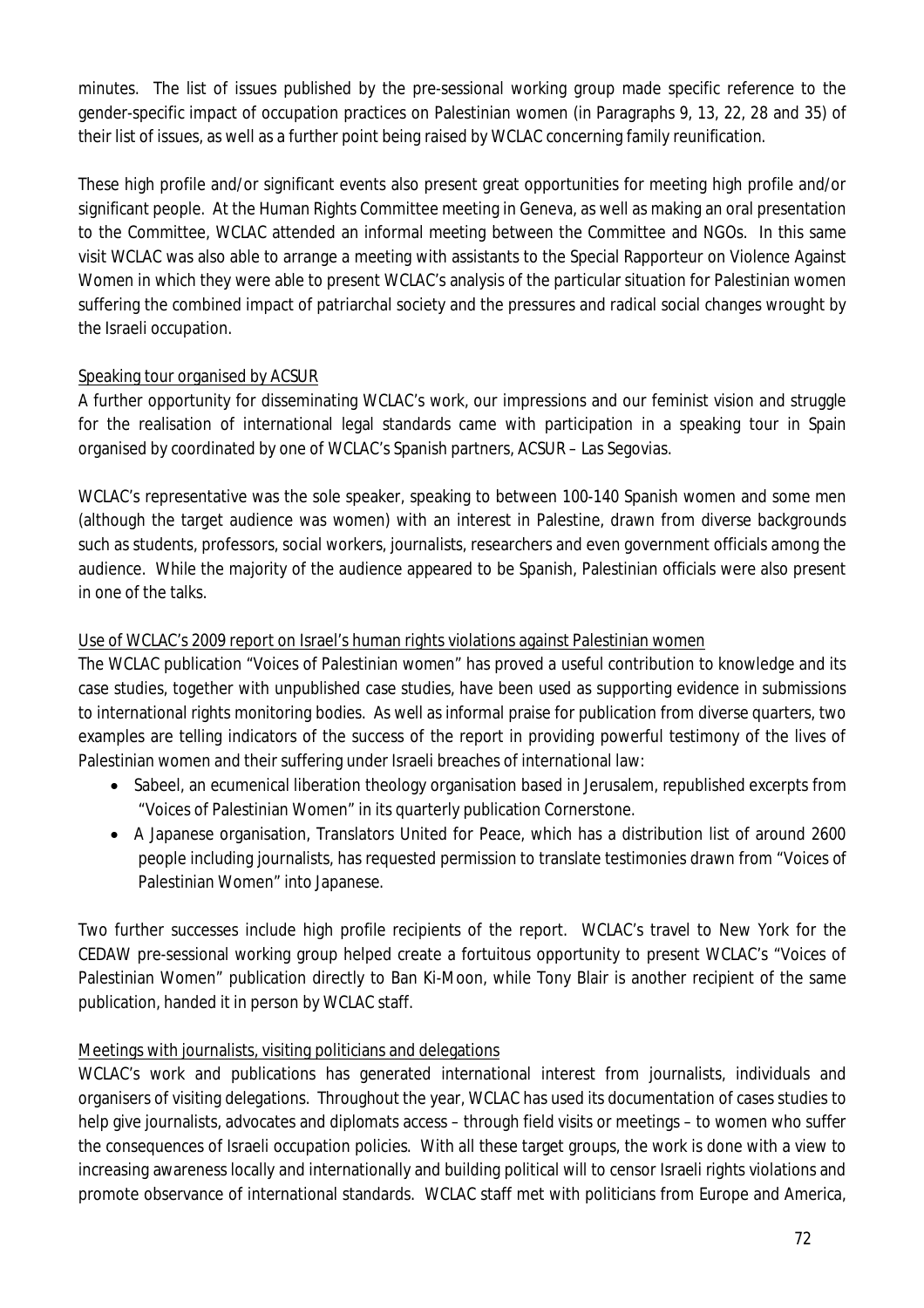with international human rights organisations, religious leaders and journalists and film-makers working in English, French publications – several stories reached international audiences, while some delegations noted profound positive changes in the attitudes of co-delegates.

It goes without saying, that not all interventions with journalists yield published stories. One notable publication was in the French Current Affairs magazine Afrique-Asie, which carried several pages of a case study documented by WCLAC. One other notable story led to the journalist attending court hearings with women from Nabi-Saleh. Trumped up charges in the case were dropped and with it the story; however, WCLAC feels the international presence of the journalist in the court room could well have been a positive factor in forcing the positive resolution to the hearing.

During 2010, WCLAC averaged at least one advocacy field visit per month. A significant indicator emerging from this work is that of WCLAC becoming a primary address for consulates and other international bodies organising delegations.

### Changing strategy from public events to targeted interviews and field visits

These specialised field trips are seen as more effective than trying to reach out with general issues to a pack of journalists or advocates; it is better to work on targeted issues with individual journalists, policy officers, and diplomats or with small delegations.

WCLAC had scheduled for 2010, two TV sessions on local and international channels and a press-conference to publicise the WCLAC's IHL report and its findings. While delays in printing the IHL annual report "In the Shadows of the Settlements" would have pushed these events into 2011, WCLAC has decided – in consultation with certain donors and based on the rationale above – to cancel these media session. WCLAC feels the best technique for engaging serious journalists and for shaping the attitudes of power brokers is to reach out to them individually rather than en masse. Accordingly, in 2011 WCLAC will continue to shift its focus towards one-to-one engagement for the IHL work, rather than press conferences and the like.

## **4.3.2. Develop memoranda of understanding with 2 international institutions able to support WCLAC in increasing international distribution of reports.**

WCLAC has succeeding in developing formal relations with international institutions able to attract large, relevant and diverse audiences for soft copies of WCLAC's reports.

WCLAC is now registered with and publishing on the well-known international resource: www.reliefweb.int. As such reliefweb publish a summary page for each new WCLAC English-language publication together with a link to the download on the WCLAC website. Reliefweb is an international award-winning website with millions of visitors each year. WCLAC now has 5 documents listed on the site published by WCLAC alone, as well a number of statements by the Council of Palestinian Human Rights Organisations which were endorsed by WCLAC.

WCLAC has also submitted a membership application to the Euro-Mediterranean Human Rights Network (EMHRN) in 2010 as mentioned above (2.2.3). The membership has been provisionally approved and is seen as a valuable mechanism for opening WCLAC's reports up to a wider audience, reaching new advocacy targets and sharing WCLAC's feminist legal analysis of occupation with other human rights actors working to end patriarchy and oppression. The website of EMHRN also serves to publicise the research and advocacy outputs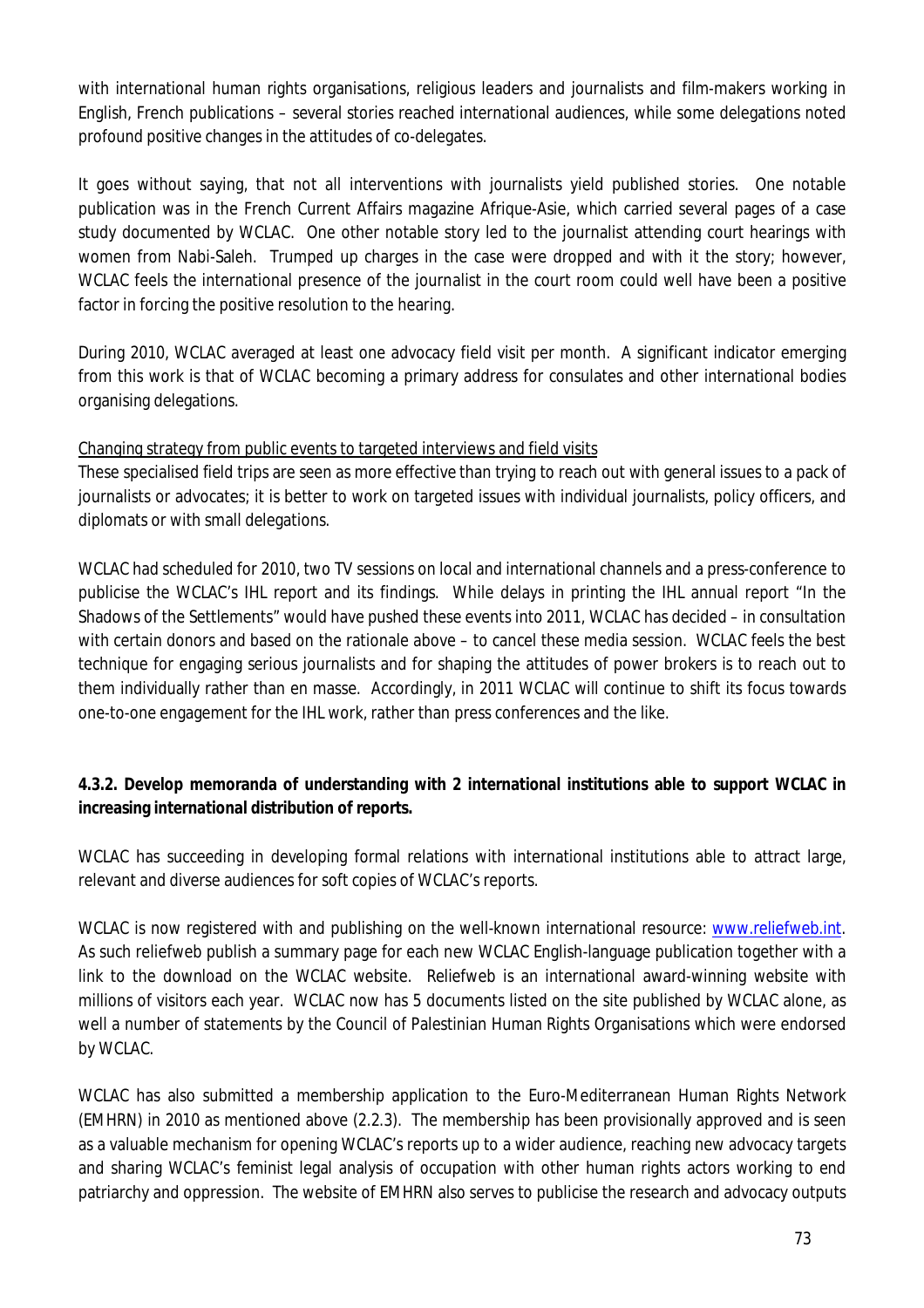of its members, which should add to visibility and distribution of WCLAC's reports online and among international as well as local advocacy targets.

Reaching a smaller audience but nevertheless a valuable audience of policy researchers and academics, WCLAC has also developed a formal agreement with the Human Rights Web Archive of Columbia University Libraries. This gives Columbia University Libraries permission periodically to collect the information from our website and make it available to researchers as an archive.

# *Strategic goal 5: To enhance WCLAC's own abilities, performance and sustainability.*

## **5.1. Develop the capacity of WCLAC staff**

### **5.1.1. Implement strategic training for staff and develop working practices which meets staff needs**

During 2010 WCLAC finalised a comprehensive staff needs assessment. The work was coordinated by WCLAC's capacity-building unit with input from a statistician who was contracted to analyse the data from questionnaires which were completed by staff. Additionally a consultant was contracted to hold focus group discussions and to make recommendations on developing a training plan. The consultant's report and implementation plan were completed during 2010 and have been accepted by the internal committee and forwarded to the senior management team for approval. It will be presented to the staff early in 2011.

Ongoing training for staff has continued throughout the year, with staff benefiting from opportunities to network and to share and build professional skills within Palestine and at international training events. These have included workshops and trainings with women-focused organisations such as the Women's Affairs Technical Committee and other Palestinian human-rights organisations, addressing key issues for WCLAC such as sexual and domestic violence and the coverage of women in the media. With international organisations such as Eupol Copps and UNFPA, WCLAC has attended events and discussions on gender and linking to United Nations Security Council Resolution 1325 on Women, Peace and Security.

The Palestinian Women's Research and Documentation Centre held a training/discussion workshop on measuring the impact and effectiveness of women's NGOs. Assessing programme impact, particularly in social change programmes, is a challenge WCLAC continues to face.

WCLAC has also held internal staff training including 6 all-staff meetings during the year in which topics ranging from global gender issues to internal management and reporting protocols have been discussed. In addition two retreats during the year have helped staff better to understand WCLAC's media strategy, to gain greater familiarity with the multifaceted programme of the organisation as a whole, and to evaluate and review the action plan of 2010 in order to shape the 2011 action plan.

Through partnership with number of international organisations, WCLAC has been able to participate in a number of overseas events ranging from opportunities for experience sharing with other women's organisations in East Africa, to specific training on, for example, topics such as gender auditing and visual advocacy.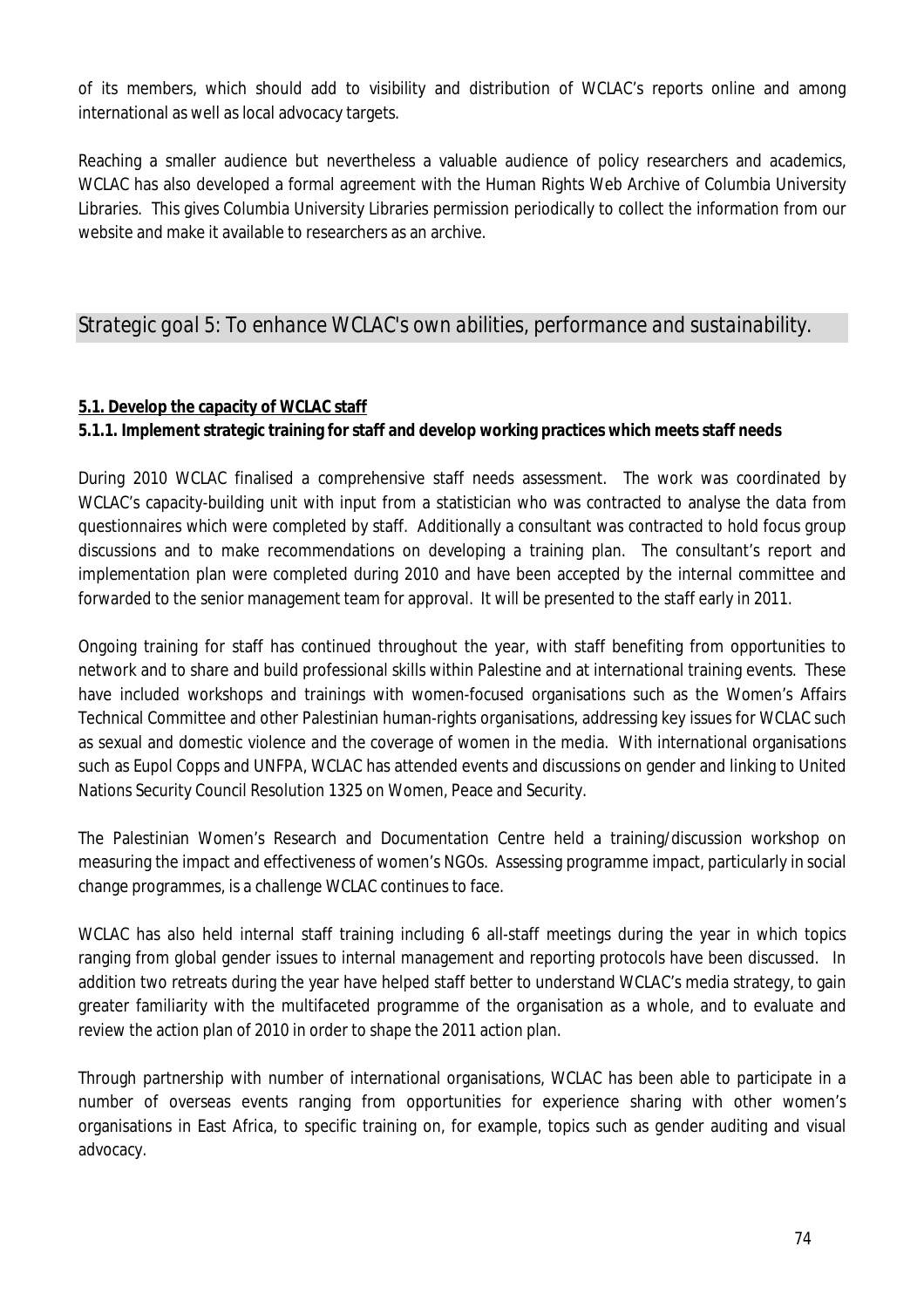## **5.2. Continue and enhance WCLAC's programme and information management, ensuring adherence to due financial and administrative process**

## **5.2.1. Develop an electronic catalogue for the WCLAC library**

Following a review of the benefit of an improved catalogue, WCLAC has purchased a library cataloguing software system and towards the end of the year began the process of registering of all its books.

While the cataloguing is ongoing, WCLAC continues to develop its library resources – collecting and archiving news from three newspapers and particularly building an archive on issues relating to Israeli violations of the rights of Palestinian women, and news or feature articles relating to femicide.

WCLAC is working to filter, categorise and archive audiovisual material, including a backlog of material acquired in the past. The archiving work continually undertaken by staff working with the library helps to make it easier for WCLAC staff and visitors to access what little information there is specifically on Palestinian women.

Our Ramallah library was visited by 73 researchers during the year; our Hebron library by 80. The majority of visitors were researchers from local and international universities. The libraries are also a resource for WCLAC staff – who signed out 141 documents.

### **5.2.2. Enhance WCLAC's monitoring and evaluation (for programmes and personnel)**

One challenge WCLAC has faced during the year has been to obtain the final findings of the external evaluation of WCLAC's five year strategic plan for the period 2005-2009. The consultant has already provided some useful tools of analysis including a proposed restructuring of the organisation and job descriptions to match. Following the recommendation made by previous external evaluations, WCLAC is now implementing 3-year long strategic plans, which facilitate planning and implementation and should also facilitate overall evaluation.

WCLAC has hired a new Director of Programmes whose role includes enhancing the monitoring and evaluation of programmes. One action to enhance monitoring and evaluation in the first semester of 2010 has been the introduction of a new internal reporting system which aims to tie reporting closely to the activities set out in the strategic plan, and to promote evaluation of impact by the managers closest to the implementation of activities, evaluating impact in line with the strategic objectives and their established indicators.

WCLAC was externally monitored on its progress in the implementation of the "Takamol" referral system development project. The monitoring mission praised the general implementation of the project, and made some recommendations which have since been accepted and approved by WCLAC's board.

Another external evaluation was held as an end of project evaluation of WCLAC's service provision (legal and social). This evaluation was started in 2009 and completed this year. Recommendations include working to enhance impact assessment both of direct service provision and of awareness-raising through media and workshops. The Board accepted the findings of the evaluation; however, impact assessment remains a challenge.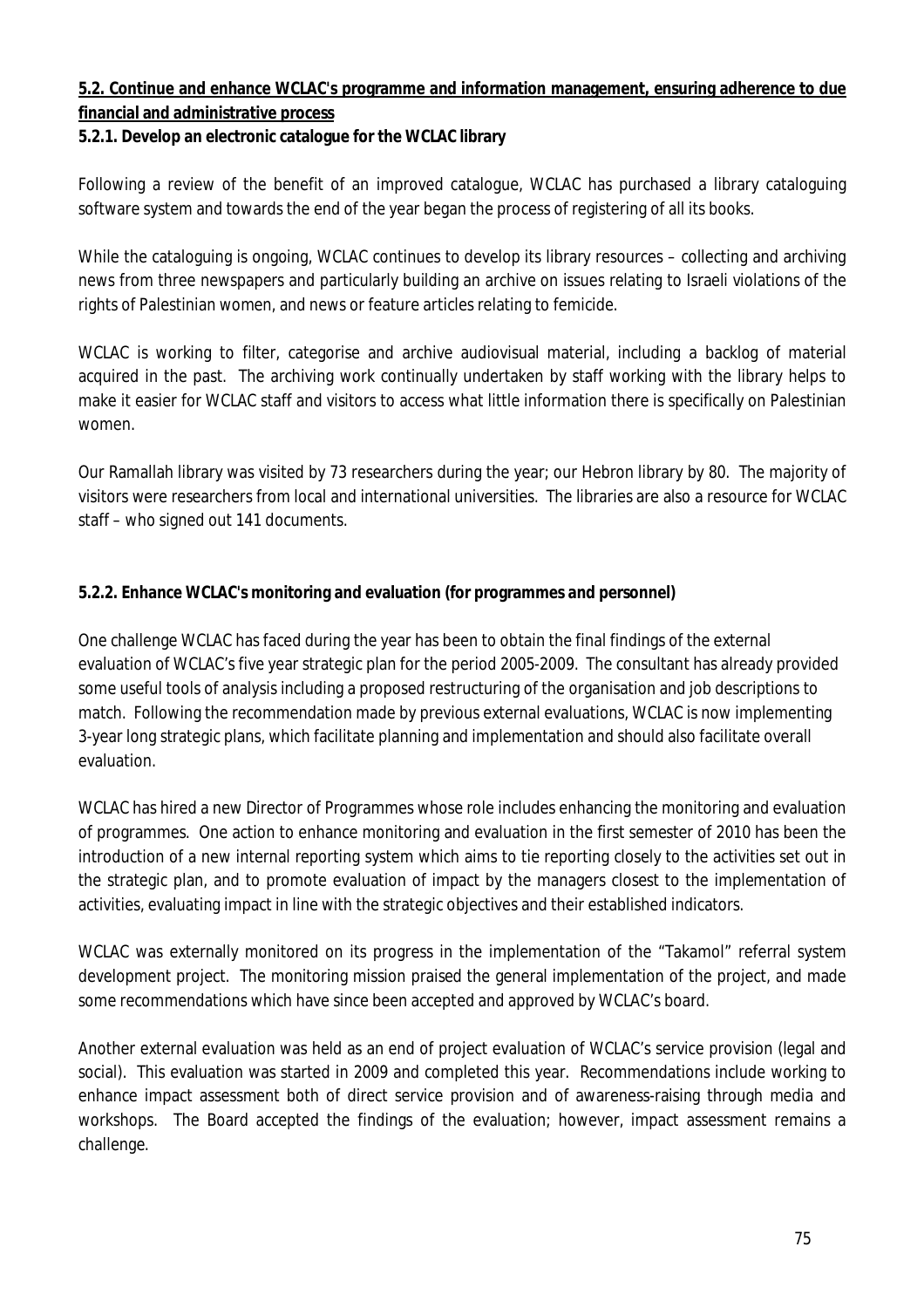#### **5.2.3. Evaluate and update WCLAC protocols, polices and procedures**

WCLAC's Finance and Administration Unit has worked hard this year to introduce or review all forms relating to internal administration and to finances. To that end, WCLAC has, among other new or revised documents, comprehensive templates for: petty cash, procurement, payment request, leave requests, and managing and monitoring costs such as transport and hall rent.

WCLAC has also undertaken a complete review and revision of the financial bylaws document, clarifying procedures.

WCLAC is considering the introduction of an incentive system to increase transparency and fairness in rewarding WCLAC staff for exceptionally good work. A draft document detailing a system has been submitted to the board and is awaiting discussion.

## **5.2.4. Review and develop WCLAC's strategic plan, budget and annual work plans and administrative reports**

In the first half of the year, the Board approved the reports relating to 2009 – both financial and narrative. They also approved the new strategic plan for the period 2010 to 2012, including annual action plan and budget. The Board approved mid-year adjustments to the budget and action plan. WCLAC finance and management teams also led an inclusive, bottom-up strategic review process beginning in October 2010 looking at action plans for 2011. The revised budget and action plans for 2011 were being finalized at the end of 2010 for board approval. Making minor revisions to the annual action plans follows advice made in WCLAC's previous external evaluations.

## **5.2.5. Hold regular meetings of the board and of the general assembly and facilitate board members participation in events in which they could promote WCLAC**

WCLAC's Board of Directors met 7 times during the year, approving plans, budgets and reports as mentioned above. The General Assembly met in the second semester.

A contract has been signed retaining the services of a legal advisor for the Board to give expert advice on issues of employment law, financial responsibility and the like.

### **5.2.6. Expand the use of MIS to facilitate management and evaluation of more parts of WCLAC's programme**

The full introduction of MIS into facilitating WCLAC's planning, monitoring, budgeting and evaluation has proved challenging. WCLAC continues to use MIS to record data from its Service Unit, creating a secure archive of case details including a rare and potentially valuable dataset of client demographics and case types.

Seeking to mainstream MIS as a management tool in all WCLAC's programme, at the end of the year WCLAC was agreeing upon terms with an MIS expert charged with the task of unifying WCLAC current planning, budgeting and reporting mechanisms within the integrated framework of MIS.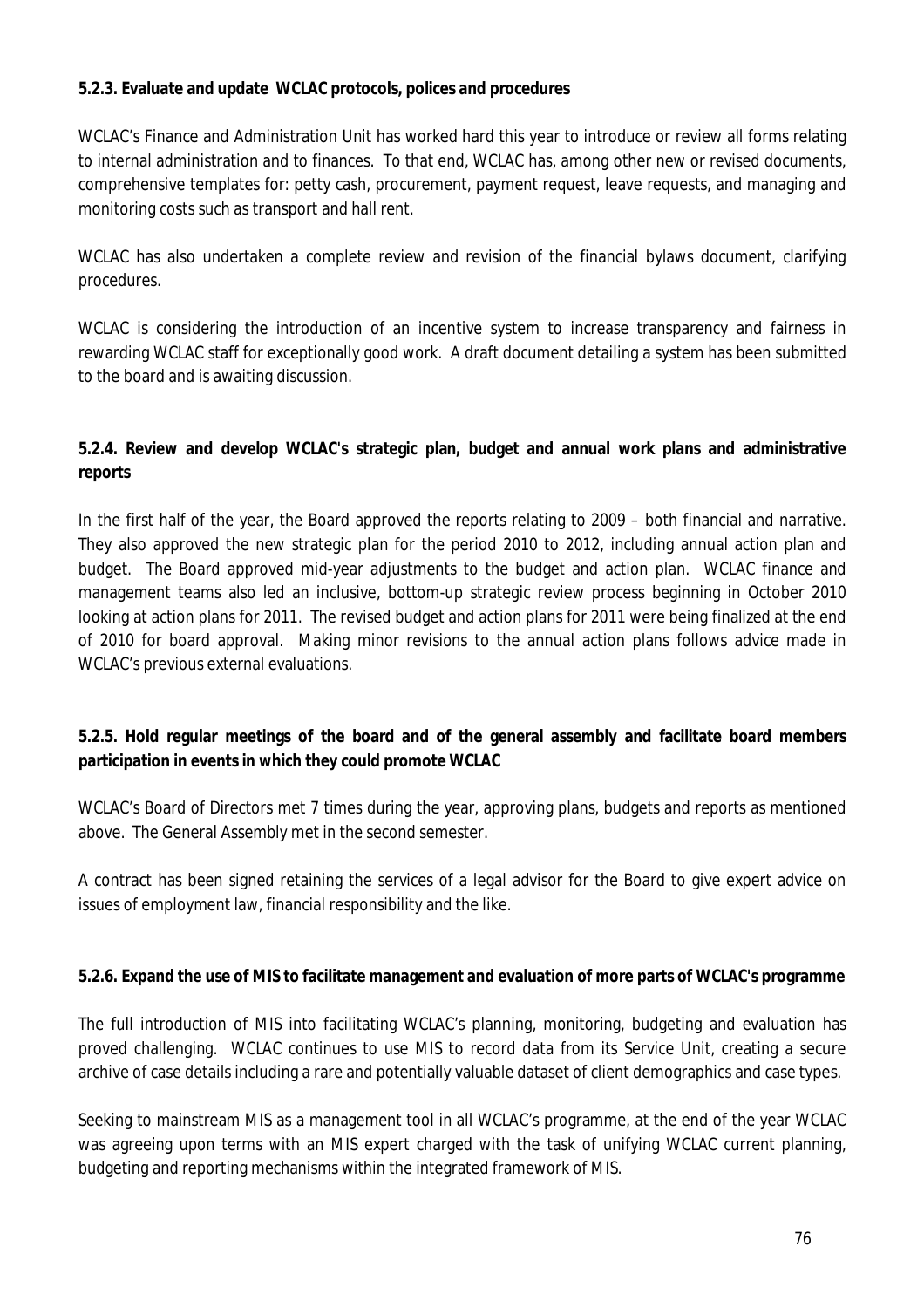#### **5.2.7. Hold targeted evaluations of selected projects or objectives within WCLAC's strategic programme**

See above on evaluations. 5.2.2. WCLAC has completed the following external evaluations:

- The work of its service unit (external evaluation of legal and social service provision, as well as certain awareness-raising work, from the period 2006-2009);
- $\bullet$  The work of the Takamol project as a mid-term project monitoring;

WCLAC is still awaiting a submission by an external consultant of a draft evaluation report on the implementation of WCLAC's strategic programme from 2005-2009.

WCLAC has also undertaken a considerable internal consultative evaluation and review of the on-going strategy, in order to identify and adopt lessons learnt from 2010, to refine action plans for 2011 and to increase the staff ownership of their activities and the monitoring of them.

### **5.3. Improve WCLAC's financial sustainability**

#### **5.3.1. Maintain ongoing donor relations**

WCLAC completed its annual report for 2009 in a timely manner and distributed it to donors. Financial audited reports for 2009 were completed during the reporting period. WCLAC's core budget was audited, as were financial reports for 6 special projects.

One challenge that WCLAC faced was in experiencing delays in receiving the audited reports despite applying pressure. This is a challenge faced by many NGO's who nevertheless demand the high auditing standards internationally accredited accountancy firms. WCLAC has welcomed follow-up meetings and has organised field visits to demonstrate the need for and value of WCLAC's work. Towards the end of 2010, WCLAC confirmed the use of Deloitte for our financial audit of our 2010.

### **5.3.2. Develop relations with new donors (Palestinian, regional and international) and maintain relations with past donors**

WCLAC has secured some of its funding for 2011 and is seeking further funds to ensure its core projects are financed. The particular value of core funding is in part the scope it lends in a context as unpredictable as OPT to respond to opportunities immediately as they arise – for example, WCLAC's contribution to MOSA's shelter development which could not be planned for long in advance and WCLAC's work on femicide and on the Criminal Law which responded to current affairs and to invitations to participate in the Ministry of Justice led drafting committee.

WCLAC is also seeking further funding to initiate special projects pioneering new techniques, taking opportunities to work in synergy on partnership projects, or working to respond to particular needs as opportunities to address them arise.

During 2010 WCLAC accompanied partners on a number of field visits and monitoring trips, variously visiting WCLAC's grassroots partners, our pioneering projects – for example – the emergency protection shelter, and to see WCLAC's awareness-raising work.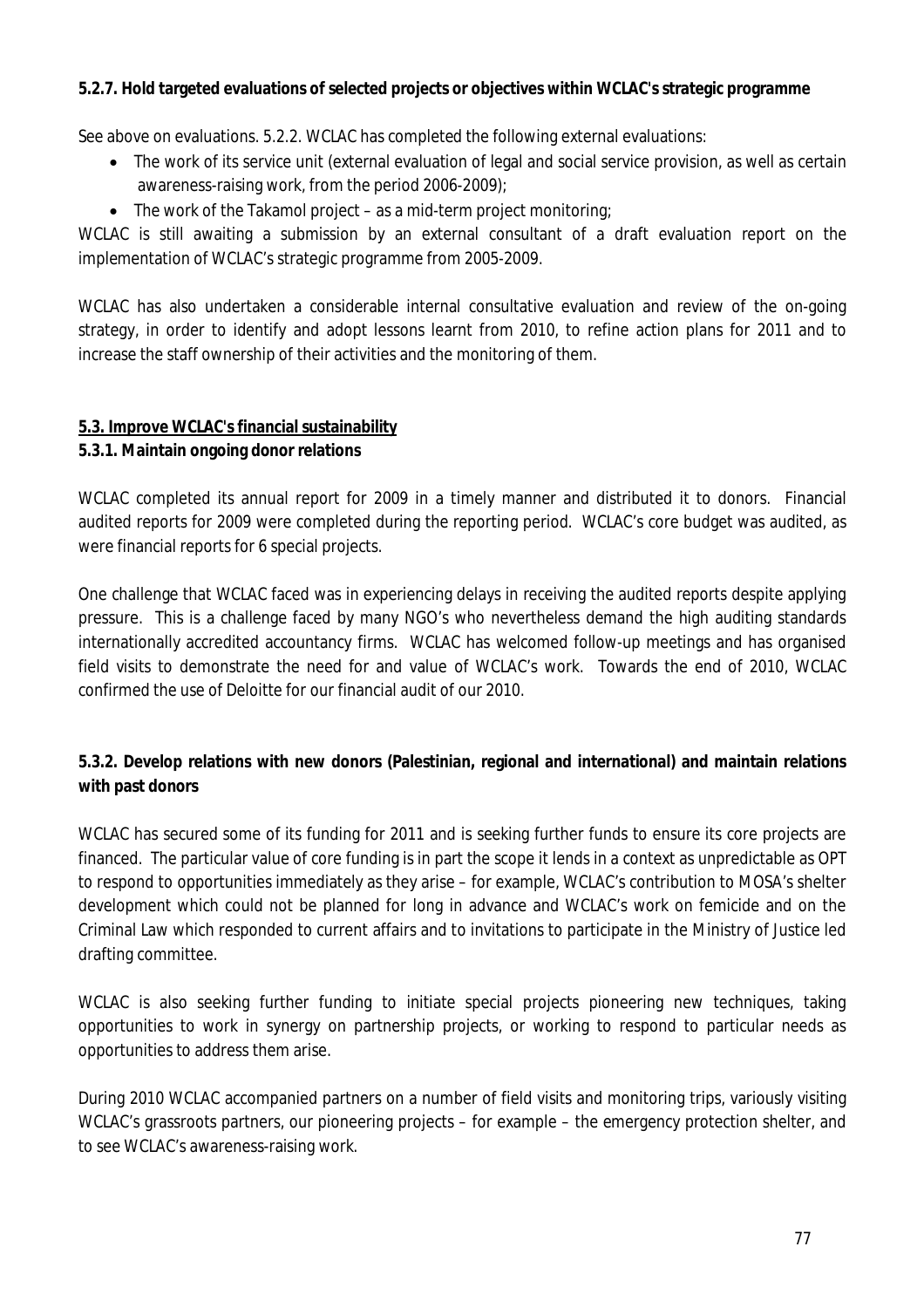WCLAC continues to maintain relationships with a variety of existing and potential project partners and diverse donors including the following governments, foundations and NGOs (in no particular order):

- OXFAM-NOVIB (Dutch Organisation for International Development)
- Norwegian Representative Office
- Danish Church Aid
- United Nations Population Fund (UNFPA)
- Church Development Service (EED)
- Welfare Association
- Open Society Institute Middle East and North Africa (OSI Mena)
- Foundation Open Society Institute
- ACSUR Las Segovias
- NGO Development Centre (NDC). (Through NDC's Human Rights/Good Governance programme WCLAC benefits from joint funds and indirect partnership with the governments of Switzerland, Denmark, the Netherlands and Sweden).
- Caritas Switzerland
- Drosos Foundation
- United Nations Development Fund (UNDP)
- French Consulate
- European Union
- United Nations Development Fund for Women (UNIFEM)
- Kvinna till Kvinna
- Australian Aid
- Icelandic Ministry of Foreign Affairs
- Belgian Representative Office
- British Consulate
- Broderlijk Delen
- Conemund
- Biladi
- DCAF (The Geneva Centre for the Democratic Control of Armed Forces)

Recognising the value of cooperation, joint mandates and consortia WCLAC has increased its strategic partnerships and joint implementation with Palestinian partner organisations including projects with:

- Shashat (WCLAC providing experienced social workers to facilitate discussions of gender issues provoked by Shashat's films)
- Jerusalem Centre for Women and the Gaza-based Centre for Women's Legal Aid and Consulting (CWLRC) on a project called "Falling through the Cracks: How the Israeli occupation breaks Palestinian families" which aims to address the specific problems faced by families separated by Israeli access laws and different jurisdictions in the different parts of the occupied Palestinian territory (OPT), with a particular focus on divorced women's access to their children.
- Joint bids have also been put together led by Oxfam Novib and Kvinna till Kvinna bringing together a number of Palestinian organisations, representing women's rights among larger organisations, or working to build a joint platform of women's organisations respectively.
- Sharek (a joint proposal led by Sharek youth organisation, bridging women-focused economic empowerment and WCLAC's experience of awareness-raising, volunteer mobilisation and training).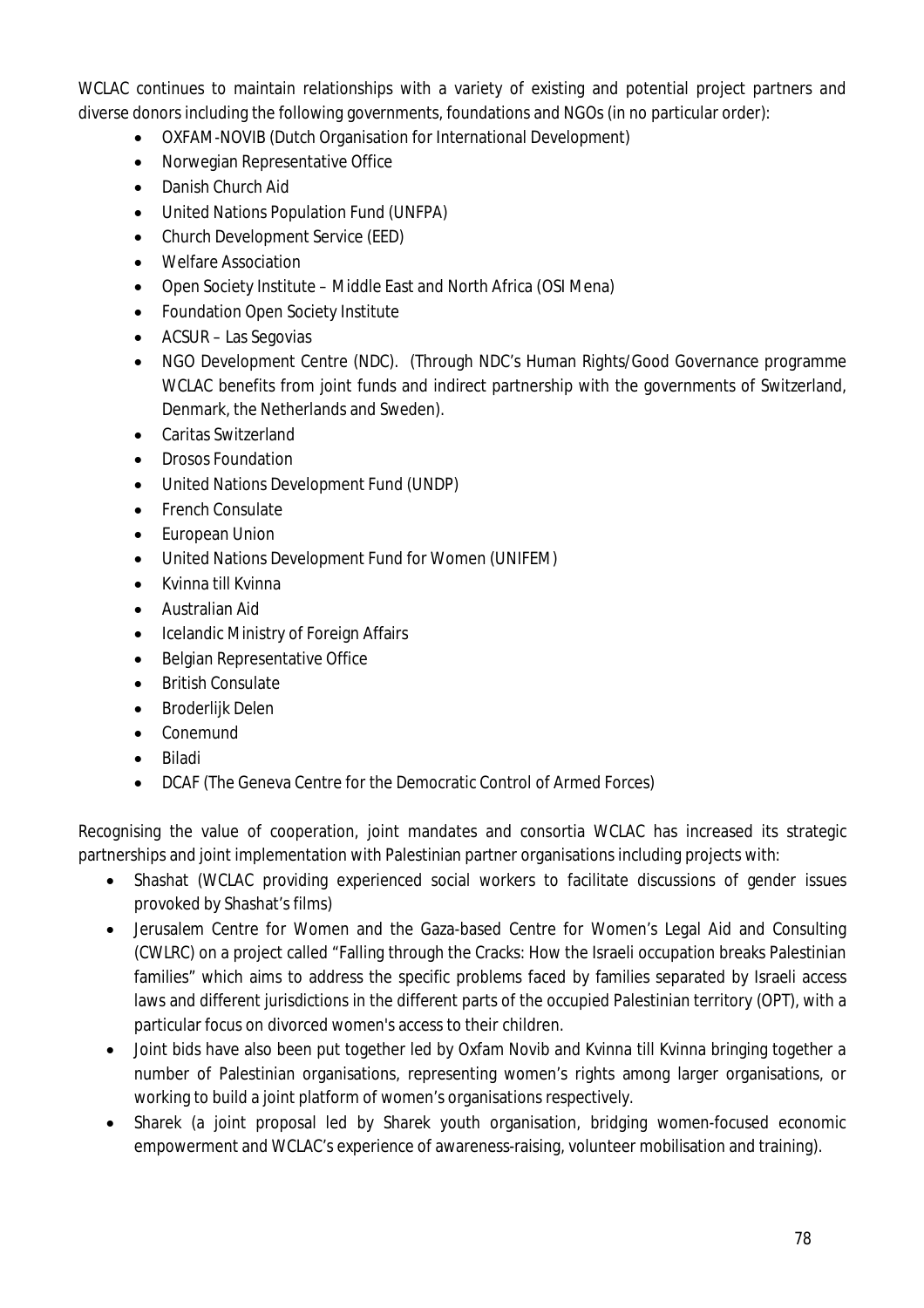## **5.3.3. Optimise the use of WCLAC resources, when possible and practicable, to add an additional income stream of locally generated revenue**

WCALC has rearranged the use of space in its Ramallah Office in order to create a meeting room on the ground floor which is wheelchair accessible. This increases its accessibility and its value as a venue for use by WCLAC and partners.

WCLAC also has completed the refurbishment of the Dar Maklouf facility, in Beit Jala, which it will use as a venue for larger meetings and training. It was rehabilitated in partnership with the Cultural Rehabilitation Centre. In July an all-staff meeting was held at Dar Makhlouf, inaugurating the facility as a WCLAC office and using the space of the main hall as a workshop venue for a staff workshop. As reported in section 2.1.2., WCLAC's volunteers used the centre to host an art exhibition "al-Annud" which addressed issues of violence against women. The event served as an official opening of the building, and was attended by 85 people including local dignitaries.

## **5.4. Develop media mechanisms according to the Centre's needs**

# **5.4.1. Streamline and enhance WCLAC's media presence and media output, including its use of online media, and integrate it within the reporting system**

WCLAC is working to implement the recommendations of a media consultant based on her assessment of WCLAC's use of media. To that end, WCLAC has been holding internal consultations to develop tools for better public relations (reported below, in 5.4.3.), has developed a new mechanism for collecting and archiving information on its public profile, and has been producing press releases and generating news coverage throughout the first semester of the year.

WCLAC has issued Arabic language press releases, often highlight WCLAC positions on particular issues and/or WCLAC events on similar themes. For example on the topic of femicide:

- Expressing grave concern at the spate of 6 reported femicides in the first 6 or 7 weeks of the year;
- Announcing a national conference on the problem of femicide in oPT; and,
- Urging the cabinet to accept the proposed changes in the draft criminal law which would end the acceptance of "honour" as a circumstance mitigating the murder of women.

The Arabic Language website has been updated with new pages giving information on projects such as the Takamol project, Warqati and WCLAC's volunteer programme. A further page shows links to news stories and features in local media publications which relate to WCLAC. 4 of WCLAC's Arabic language reports have been added to the website too, making them available to anyone online. The English language website has been used to make available WCLAC's written submissions to international bodies as well as information relating to recent WCLAC activities and WCLAC's annual reports. The website still requires revision to ensure that it is well set to attract readers and to serve WCLAC as a tool for external relations and advocacy.

In addition to its press releases, WCLAC has also encouraged and successfully ensure coverage of 46 WCLAC events in the local print and online media sources which WCLAC monitors. These include 3 printed press papers (Al-Hayat Al-Jadeedeh, Al-Quds and Al-Ayam) and 3 online services (PNN, WAFA and Maannews). Each event publicised to the media generally gets mentioned in at least 5 of these sources, amounting to over 200 references to WCLAC in local media through coverage of WCLAC events – primarily advocacy and awareness raising events, in which the media serves as a message multiplier.